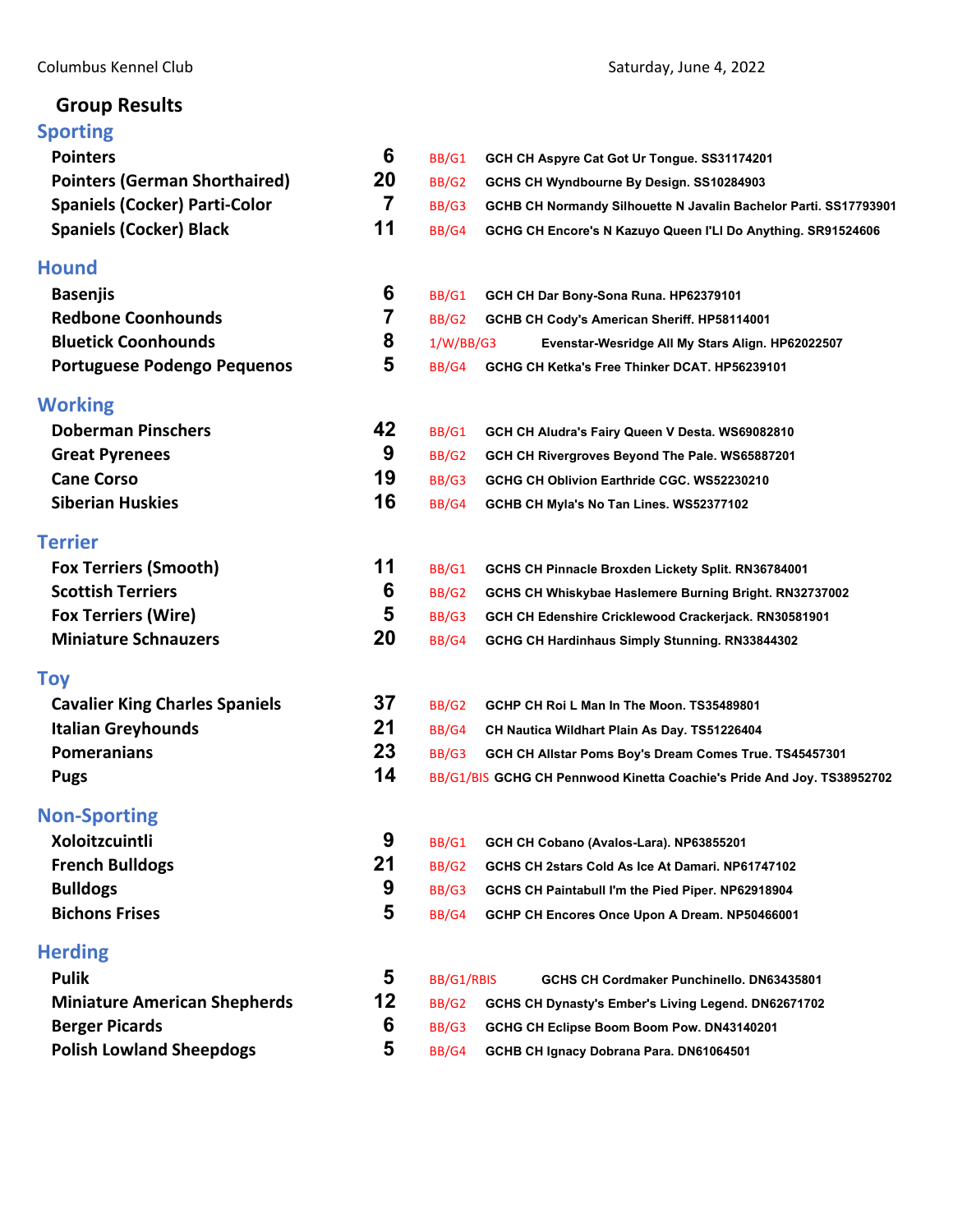# **Owner Handled Group Results**

# **Sporting**

| <b>Spaniels (Clumber)</b>              | 7  | OHBB/OHG1        | GCHB CH Pegasus Winning Colors. SS06123701                                        |
|----------------------------------------|----|------------------|-----------------------------------------------------------------------------------|
| <b>Pointers (German Shorthaired)</b>   | 11 | OHBB/OHG2        | GCH CH Riveredge Forged In Fire CGC TKN. SS16596302                               |
| <b>Spaniels (Sussex)</b>               | 5  | OHBB/OHG3        | CH Ziyadah You Had Me At Hello. SS09681001                                        |
| <b>Retrievers (Chesapeake Bay)</b>     | 7  | OHBB/OHG4        | GCHB CH Taylor's Sky Twister Dog. SR71932703                                      |
| Hound                                  |    |                  |                                                                                   |
| <b>Rhodesian Ridgebacks</b>            | 11 | OHBB/OHG1        | GCH CH Zareba's Undercover Op At Skytop BCAT CGC TKN. HP61475301                  |
| <b>Whippets</b>                        | 52 | OHBB/OHG2        | CH Winway Hearts On Fire At Festiva. HP58316103                                   |
| Beagles (15 Inch)                      | 7  | OHBB/OHG3        | GCHB CH Tallie Farms Mysteries And Mayhem. HP59140901                             |
| <b>Norwegian Elkhounds</b>             | 6  | OHBB/OHG4        | Sera Order Of The Phoenix CGC TKN. HP62251203                                     |
| Working                                |    |                  |                                                                                   |
| <b>Rottweilers</b>                     | 14 | OHBB/OHG1/OHBIS  | GCHB CH Eirians Vivian Madame Lubeaux. WS68300101                                 |
| <b>Siberian Huskies</b>                | 16 | OHBB/OHG2        | GCHB CH Myla's No Tan Lines. WS52377102                                           |
| <b>Portuguese Water Dogs</b>           | 12 | OHBB/OHG3        | CH Allegiance Water U Wading 4 BCAT. WS69319308                                   |
| <b>Black Russian Terriers</b>          | 12 |                  | OHBB/OHG4 GCHB CH Zolaroza's That's A Rendezvous With Ms Pavlichenko WS57834705   |
| Terrier                                |    |                  |                                                                                   |
| <b>Kerry Blue Terriers</b>             | 7  | OHBB/OHG1        | GCH CH Wildside Cherished Moments. RN30721302                                     |
| <b>American Staffordshire Terriers</b> | 22 | OHBB/OHG2        | Cimar N Alpine's Slave To The Rhythm CGC TKN. RN36255210                          |
| <b>Bedlington Terriers</b>             | 7  |                  | OHBB/OHG3 GCHB CH Prismic Fashionista Ignites The Revolution CAA DCAT. RN35878303 |
| <b>Bull Terriers (White)</b>           | 6  | OHBB/OHG4        | Bock's Tres Generaciones With Glentom Victoria. RN36080901                        |
| Toy                                    |    |                  |                                                                                   |
| <b>Pomeranians</b>                     | 19 | OHBB/OHG1        | GCH CH Chelanes Blissful Sandstorm. TS42562901                                    |
| <b>Cavalier King Charles Spaniels</b>  | 41 | OHBB/OHG2        | GCH CH Masterpiece St Jon I Just Can't Wait To Be King. TS43566201                |
| <b>Chinese Cresteds</b>                | 17 | OHBB/OHG3        | GCH CH Bohemian Rhapsody By Jove. TS49069405                                      |
| <b>Chihuahuas (Long Coat)</b>          | 11 | OHBB/OHG4        | GCHB CH Lyon's Toys All In The Game. TS41449701                                   |
| <b>Non-Sporting</b>                    |    |                  |                                                                                   |
| <b>Bulldogs</b>                        | 9  | OHBB/OHG1/OHRBIS | GCHS CH Paintabull I'm the Pied Piper. NP62918904                                 |
| <b>Chow Chows</b>                      | 9  | OHBB/OHG2        | GCHG CH Barbary's Reigning Royalty CGCA TKN. NP50841701                           |
| <b>Dalmatians</b>                      | 16 | OHBB/OHG3        | GCH CH Rockstar's Sunflower CD BN RE BCAT. NP48022003                             |
| <b>Boston Terriers</b>                 | 5  | OHBB/OHG4        | GCH CH Guticas Cerveza Aguila At Broken Halos. NP66541001                         |
| <b>Herding</b>                         |    |                  |                                                                                   |
| <b>Shetland Sheepdogs</b>              | 17 | OHBB/OHG1        | GCH CH Sunriver Bi-Loved Memories. DN54118402                                     |
| <b>German Shepherd Dogs</b>            | 12 | OHBB/OHG2        | CH Kingdom's He Is Risen CAA DCAT. DN60813702                                     |
| <b>Canaan Dogs</b>                     | 5  | OHBB/OHG3        | CH River Rock Karizma Xocial Distancing FCAT TKN. DN62474901                      |
| <b>Border Collies</b>                  | 18 |                  | OHBB/OHG4 GCHS CH O'my! Time To Shine BN RE FDC AX OAJ XF CA BCAT RATN DM         |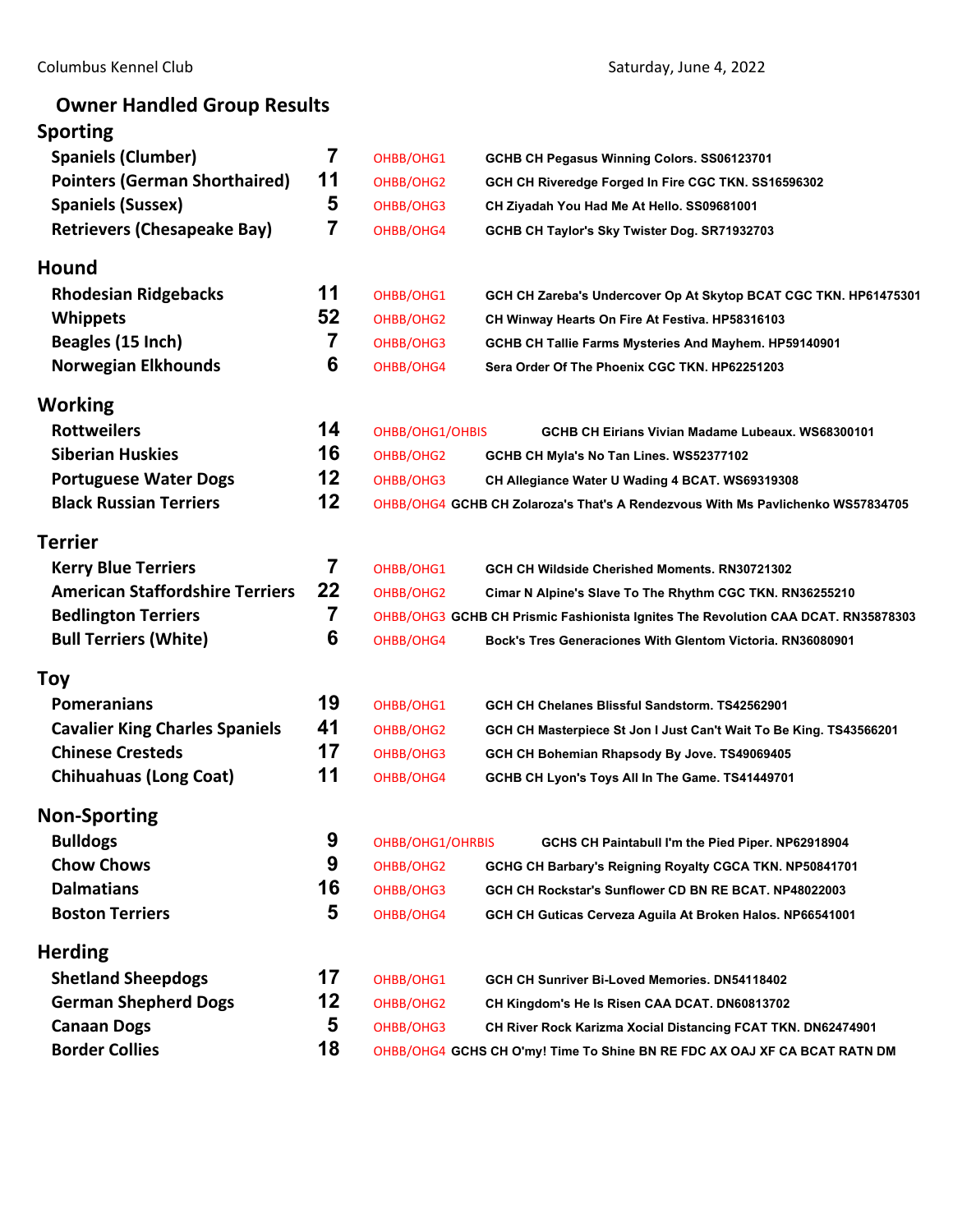5362 Mrs. Charlotte P Patterson

<span id="page-2-0"></span>**Brittanys**

# **Brittanys, Best of Breed**

# **5** BB **GCH CH Dogwood Hollow Hi-Hope On The C'S RI JH CA CGC TKN. SR87901201**

2/1/2015 Breeder: Mary Claire Ctibor/Elizabeth Ctibor/Geri O Clements/Cheryl Mika. Sire: GCHB CH Dogwood Hollow So Be It Dam: CH Dogwood Hollow Sweet Home Alabama. Owner:Mary Claire Ctibor|Elizabeth Ctibor.

Judge:

5362 Mrs. Charlotte P Patterson

#### **Lagotti Romagnoli**

#### **Lagotti Romagnoli, Puppy (6‐9 Months) Bitches**

# **6** 1/R **Infiniti Pretty Please With A Cherry On Top. SS31539901**

11/28/2021 Breeder: Elizabeth Powell. Sire: GCH CH Lusimdragon Mattia Dam: CH Aukero Back Draft. Owner:Amy C Lane|Elizabeth Powell|McKenna Lane.

#### **Lagotti Romagnoli, Open Bitches**

# **8** 1/W/OS **Infiniti's Tipsy On Tequila. SS23064108**

11/17/2020 Breeder: Sonia Lopez/Donald Powell/Elizabeth Powell. Sire: GCHS CH Il Granaio Dei Malatesta Negroni Sbagliato Dam: CH Two By Two All Roads Lead To Rome. Owner:Tara Stephenson|Butch Stephenson|Elizabeth Powell.Agent: Liz Powell

#### **Lagotti Romagnoli, Best of Breed**

# **5** BB **Il Granaio Dei Malatesta Flocky. SS33834201**

1/17/2020 Breeder: Monica Benelli. Sire: Praxtar's Tomb Raider Dam: CH Il Granaio Dei Malatesta Primavera. Owner:Blair Aguillard|Monica Benelli .

# Judge:

6065 Dr. Steven L. Keating

# **Pointers**

# **Pointers, Puppy (6‐9 Months) Dogs**

# **5** AB **Southern Hampton Love At First Bite. SS30413903**

10/29/2021 Breeder: Paul K Wessberg/Lydia Frey/Tina McDonnell. Sire: Southern-Malmason 2 Birds 1 Stone JH Dam: CH Southern Springpoint Look What You Made Me Do CA. Owner:June Johnston|Elizabeth Manno|Paul Wessberg.Agent: Cindy Smith

#### **Pointers, Best of Breed**

#### **6** BB/G1 **GCH CH Aspyre Cat Got Ur Tongue. SS31174201**

12/10/2018 Breeder: A Lumsden/Julie Manser/J Lumsden. Sire: Aspyre On The Tip Of Ur Tongue Dam: Aspyre Wouldn't It Be Loverly. Owner:Dr Howard Spey|Karen Spey.Agent: Ash Oldfield

Judge:

6065 Dr. Steven L. Keating

# **Pointers (German Shorthaired)**

# **Pointers (German Shorthaired), Open Dogs**

 **5** 1/W **Windchime's Upland Bounty Hunter JH. SS18228202** 3/25/2020 Breeder: Stacie Smith/Rylee Balasco. Sire: CH Windchime's Shiny Copper Bullet MHA Dam:

CH Lexi Vom Stillwater MHA CGC TKN. Owner:Randall Hall|Rylee Balasco.

#### **Pointers (German Shorthaired), Puppy (6‐9 Months) Bitches**

 **6** <sup>1</sup> **Fairhill's Garbonita Count Your Blessings. SS29162012** 9/24/2021 Breeder: Julie Thate/Cherie Hendrix/Anita Weiss. Sire: GCHB CH Aus Dem Norden's Duel In The Desert CD PCD BN RE JH FDC ACT2 TKP Dam: GCH CH Vjk-Myst Garbonita's For Your Eyes Only JH. Owner:Fawn Kovach|Cynthia Sandstedt|Julie Thate.

## **Pointers (German Shorthaired), Puppy (9‐12 Months) Bitches**

# **8** <sup>2</sup> **Robin Crest I Love Lucy V.Westpointe. SS28316304**

7/4/2021 Breeder: Tracy Duff. Sire: GCHG CH Stelor's Royalty Remembered JH Dam: GCH CH Robin Crest Royal Marchesa JH. Owner:Wyatt Jenkins|Holly Jenkins|Tracy Duff|Robin Remondi.

# **10** <sup>1</sup> **Woodlyn How Ya Like Them Apples @Bayville. SS28786403**

8/26/2021 Breeder: Chandler Sharpe/Scott Edwards. Sire: GCHB CH Eisenfaust's Take A Good Look at Bequest Dam: GCH CH Bayville's Second Star To The Right JH BCAT. Owner:MrScott Edwards |Jeanine K Edwards.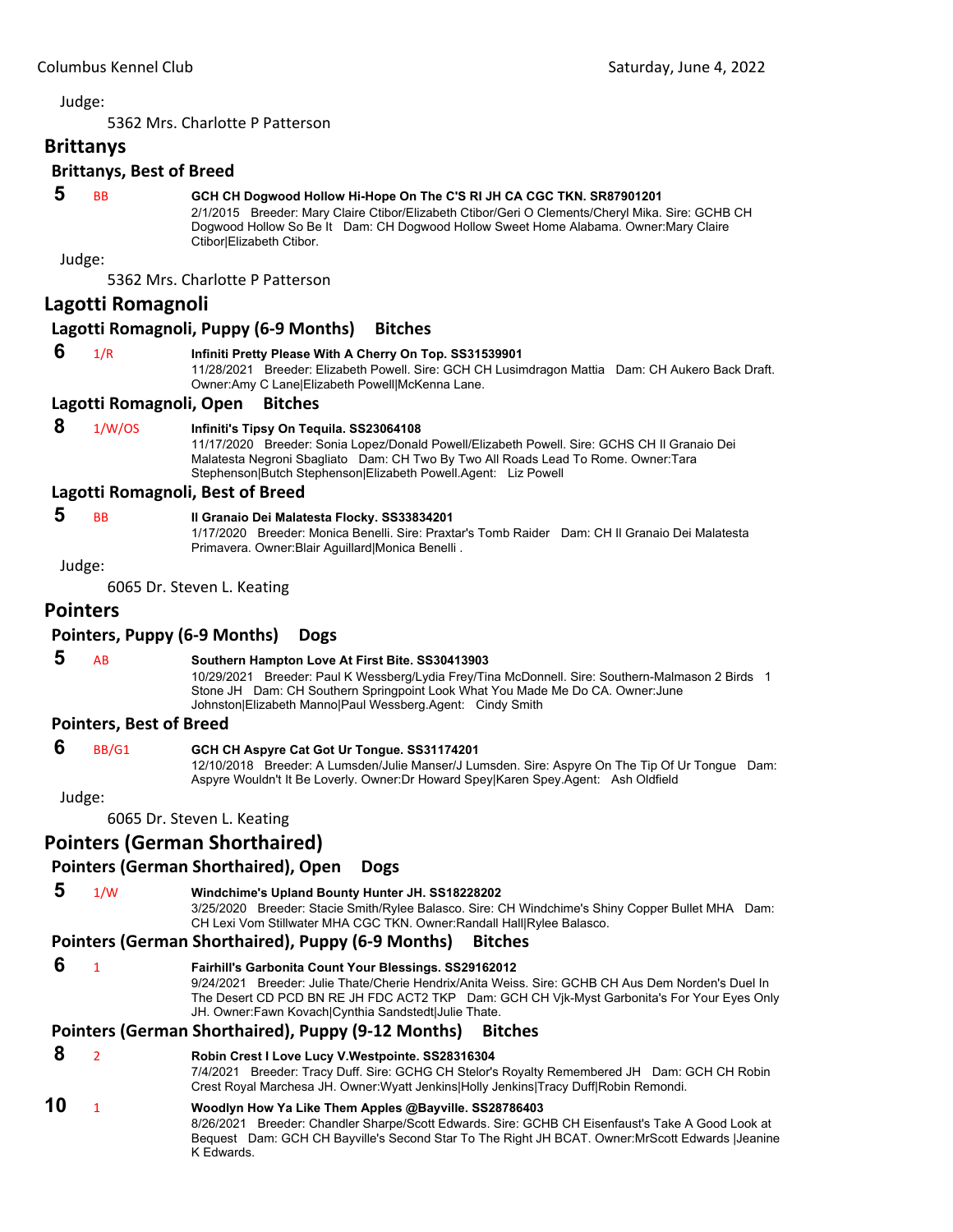|    |                         | Pointers (German Shorthaired), American Bred<br><b>Bitches</b>                                                                                                                                                                                                                 |
|----|-------------------------|--------------------------------------------------------------------------------------------------------------------------------------------------------------------------------------------------------------------------------------------------------------------------------|
| 14 | $\mathbf{1}$            | Wing And A Prayer's Shining Star Ellie. SS23057903<br>11/26/2020 Breeder: Sharon Veeder/Vanessa Carmean. Sire: GCHS CH Newpoint Under Investigation<br>Dam: GCH CH Waap's In It To Win It V. Newpoint'S-Thunderstorm MH. Owner: Sharon Veeder Agent: Rose<br>Robinett          |
|    |                         | <b>Pointers (German Shorthaired), Open</b><br><b>Bitches</b>                                                                                                                                                                                                                   |
| 16 | 1/W/BW                  | Edelmarke Spark Lights The Way. SS10638203<br>3/8/2019 Breeder: Lisa Hauck-Gaede & William Cornell. Sire: Edelmarke-Shade Mtn Raine Song CH JH<br>Dam: Edelmarke Moonlight Serenade. Owner: Wyatt Jenkins.                                                                     |
| 18 | 2/R                     | T-Town Wyndbourne Quintessential JH. SS21472203<br>8/25/2020 Breeder: Sarah L Purdin-Golding. Sire: CH Wyndbourne Endeavour JH Dam: GCHS CH T-<br>Town N' Coldwater's Liv'N It Up JH. Owner: Susan Harrison Sarah L Purdin-Golding. Amy Rodriquez                              |
|    |                         | <b>Pointers (German Shorthaired), Best of Breed</b>                                                                                                                                                                                                                            |
| 7  |                         | CH Liebmeister Diesel. SR89796101<br>10/7/2015 Breeder: Debbie King. Sire: CH Liebmeister OB Stands 4 Orange & Blue CA BCAT Dam: CH<br>Liebmeister Karlena. Owner: Debbie King.                                                                                                |
| 9  | <b>OS</b>               | GCHG CH Tsara Wyndcrest Star Of Top Gun V. Starfield JH CA BCAT. SR93933403<br>6/20/2016 Breeder: Tracy Sarama. Sire: GCHS CH Starfield's Army Strong V Bulkley JH DS Dam: GCHS<br>CH Whisperfield Wicked Queen JH CA. Owner:Carrie Morris.Agent: Anna Stromberg               |
| 11 | <b>SEL</b><br>OHBB/OHG2 | GCH CH Riveredge Forged In Fire CGC TKN. SS16596302<br>1/18/2020 Breeder: Mrs. Jan Budnick/Ms. Nancy Markley. Sire: GCHB CH Claddagh's Etched In Steel<br>FDC Dam: CH Riveredge Fire On The Mountain RN CGC. Owner: Jan Budnick.                                               |
| 15 |                         | CH Dreamn's Veritas Aequitas. SS17616202<br>3/12/2020 Breeder: Scott Dickerson/Michelle Plunkett/Ronda Hannah. Sire: GCHB CH Bnj Whiteoak<br>Neverending Story RN JH CA DS CGC TKN Dam: GCH CH Dreamn's Livin On The Edge CA BCAT.<br>Owner: MICHELLE L PLUNKETT Ronda Hannah. |
| 20 | <b>BB/G2</b>            | GCHS CH Wyndbourne By Design. SS10284903<br>1/20/2019 Breeder: Susan Harrison. Sire: CH Hunterspride The Canadian Way JH Dam: GCHS CH<br>Wyndbourne Never Say Never V Deppe-Haus JH CA BCAT DM DS. Owner: Susan Harrison.                                                      |
| 22 | <b>SEL</b>              | GCHS CH Stonehills Misery Business JH BCAT DE DMX AS TKN. SS14348108<br>9/16/2019 Breeder: Kimberly Petts/Jane C Rae. Sire: GCHS CH Legacyk Naughty By Nature SH CGC<br>Dam: GCHB CH Cheza's Stardust. Owner: Molly McCown Kimberly Petts.                                     |
|    | Judge:                  |                                                                                                                                                                                                                                                                                |
|    |                         | 6065 Dr. Steven L. Keating                                                                                                                                                                                                                                                     |
|    |                         | <b>Pointers (German Wirehaired)</b><br>Deintere (Cermen Wireheired), Deet of Dread                                                                                                                                                                                             |

#### **Pointers (German Wirehaired), Best of Breed**

 **5** BB **CH Tateland The Judges Choice CA TKI. SS13613202** 8/9/2019 Breeder: Dr. Anita Tate. Sire: CH Hilltop N' Caramel Comin' To Broadway Dam: GCHS CH Willamette's Lookout Catching Fire JH OA OAJ OF CA DM DSA SDPRO CGCA TKE. Owner:Terrence Boldin|Dr. Anita Tate.

Judge:

5362 Mrs. Charlotte P Patterson

# **Retrievers (Chesapeake Bay)**

# **Retrievers (Chesapeake Bay), Puppy (9‐12 Months) Dogs**

- 
- **5** AB **Briarwood's Ode To A Macallan 25 Duck Day. SS28287306**
	- 8/2/2021 Breeder: Mr. David Wilson Wannamaker II. Sire: Ib Woodie Woodchuck Wannamker Ffd Dam: Ichi Bon Ila Osso Wannamaker Ffd. Owner:Wendy Buchanan.Agent: Chris McElyea

# **Retrievers (Chesapeake Bay), Puppy (9‐12 Months) Bitches**

- 
- **6** AB **Next Generation Southbound Train. SS29306401**

6/25/2021 Breeder: Adam Levy. Sire: Chestnut Hills Bruin Dam: GCHB CH Next Generations No Mercy JH. Owner:Laurea Griggs.

#### **Retrievers (Chesapeake Bay), Best of Breed**

| <b>BB</b> | GCHB CH Taylor's Sky Twister Dog. SR71932703                                                                                                                                                                    |
|-----------|-----------------------------------------------------------------------------------------------------------------------------------------------------------------------------------------------------------------|
| OHBB/OHG4 | 3/8/2012 Breeder: Sally Ann Taylor/Gary Sheetz. Sire: GCHP CH Chesacolahardwoodbaltimoreraven DS<br>Dam: GCH CH Taylor's Stuntcie Runtcie Ann. Owner: Sally Ann Taylor Angela J Cox.                            |
| <b>AR</b> | CH Laurelwood High Gloss JH. SS07769004<br>9/20/2018 Breeder: Laurea Griggs. Sire: GCH CH Next Generations Ironwoods Walnut MH Dam: GCH<br>CH Coolwater's Roane Point CD BN RE SH NA NAJ. Owner: Laurea Griggs. |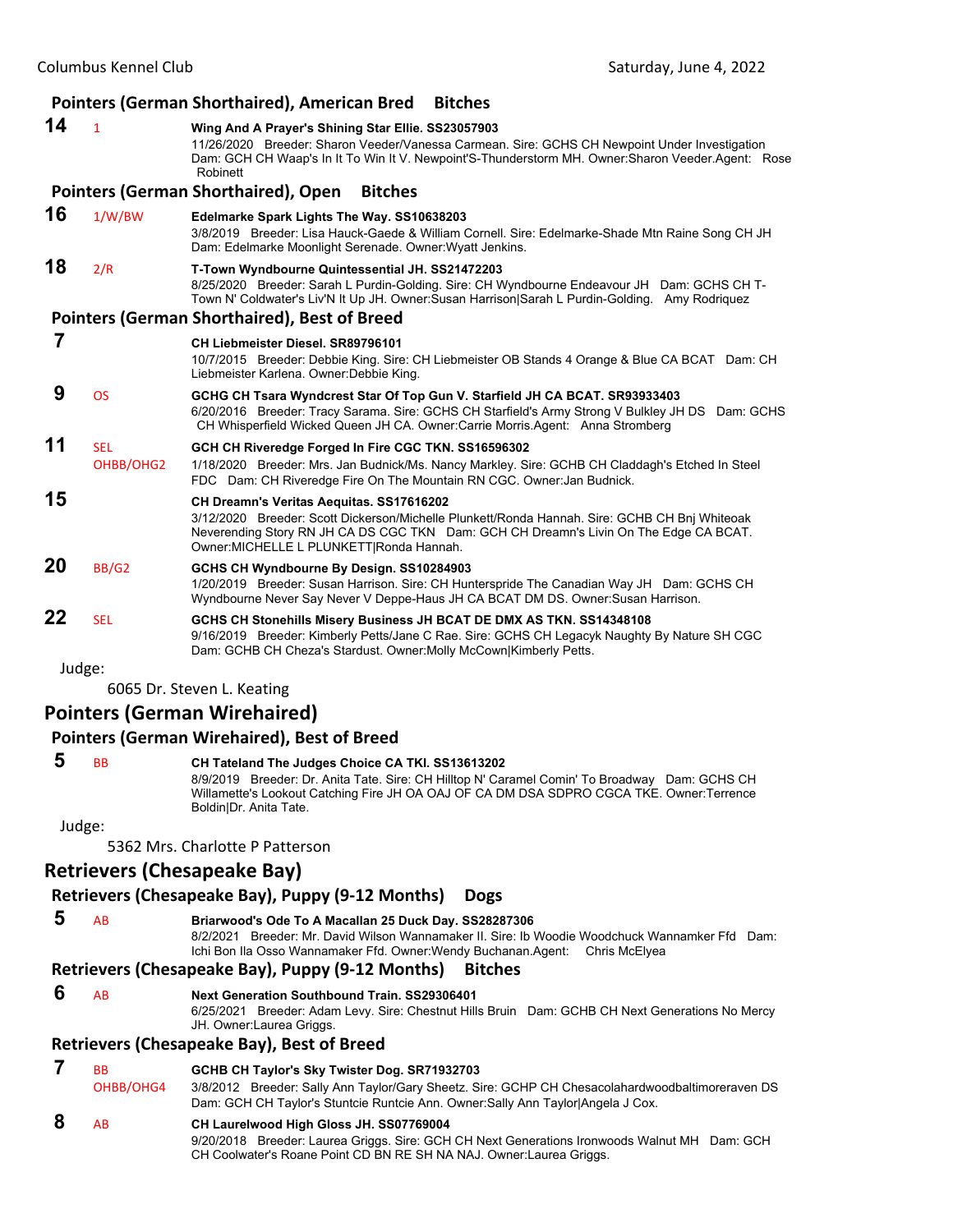6065 Dr. Steven L. Keating

# **Retrievers (Flat‐Coated)**

#### **Retrievers (Flat‐Coated), Best of Breed**

#### **6** AB **GCH CH Champagne Black Brianta JH. SS21870801**

4/14/2020 Breeder: Lenka Smutna. Sire: Mandaral Just The Way You Are Dam: Silent Night Black Brianta. Owner:Katy Postrozny.

Judge:

|    |                                  | 5362 Mrs. Charlotte P Patterson                                                                                                                                                                                                                                                                                     |
|----|----------------------------------|---------------------------------------------------------------------------------------------------------------------------------------------------------------------------------------------------------------------------------------------------------------------------------------------------------------------|
|    | <b>Retrievers (Golden)</b>       |                                                                                                                                                                                                                                                                                                                     |
|    |                                  | Retrievers (Golden), 12-18 Months<br><b>Dogs</b>                                                                                                                                                                                                                                                                    |
| 5  | 1/R                              | Summit's River Reign. SS25791001<br>3/13/2021 Breeder: Jeanette Ratajczak/Beth Johnson. Sire: CH Sombra's Just Won Look Dam: CH<br>Summit Evening Star's Back To The Future. Owner: Kellie Cosby   Robert Jerrells.                                                                                                 |
|    |                                  | Retrievers (Golden), American Bred<br><b>Dogs</b>                                                                                                                                                                                                                                                                   |
| 9  | AB                               | Passion's Knox Your Socks Off At Nolichucky. SS20157203<br>7/5/2020 Breeder: Heike Stroup. Sire: GCHB CH Goldrox Sunnydreams Fire Starter Dam: CH Passion's<br>Play That Song CDX. Owner: James Fillers Ginny Kincer.                                                                                               |
|    | <b>Retrievers (Golden), Open</b> | <b>Dogs</b>                                                                                                                                                                                                                                                                                                         |
| 11 | AB                               | Wingold American Patriot. SS13624301<br>7/31/2019 Breeder: Juliet E McDaniel. Sire: GCHS CH Questan's Regeneraceshun BN RI RATN DM DSX<br>CGC TKI Dam: Wingold's Snowy Owl CDX RN JH. Owner: James Cassella Marilyn Cumming.                                                                                        |
| 15 | 1/W                              | Oakleaf's Pirate Of Penn's Dance JH CGC, SS17818706<br>3/5/2020 Breeder: Jeffrey Thomson/Deborah Thomson. Sire: GCHP CH Hillock's Jack Daniel'S RA JH CA<br>RATN CGC Dam: Oakleafs Last Dance Last Chance. Owner: Kate Dreher Wells Agent: Ginny Kincer                                                             |
|    |                                  | Retrievers (Golden), 12-18 Months<br><b>Bitches</b>                                                                                                                                                                                                                                                                 |
| 12 | $\overline{2}$                   | High Country Haley's Golden Comet. SS23737101<br>12/12/2020 Breeder: Ms. Heather Marie Stewart. Sire: CH High Country's Magnificat By Sebastian Dam:<br>Summits High Country High Hopes. Owner: James Ellis. Agent: Chatham Napoli                                                                                  |
| 14 | AB                               | Broadway's Next Genairation @ Questan CGC TKN VHMA. SS25730907<br>2/20/2021 Breeder: Rosalie De Santis/Kathy Mehmet/Susan Campia/Julie Wangelin, Sire: GCHS CH<br>Questan's Regeneraceshun BN RI RATN DM DSX CGC TKI Dam: GCHB CH Broadway's Diamonds And<br>Denim JH CGC. Owner: Julie M Wangelin Beverly Radloff. |
| 16 | $\mathbf{1}$                     | Dreamers Golden Looking For The Lost Blood Xcarlet. SS26269501<br>1/31/2021 Breeder: Pedro Ulises Lopez. Sire: Verdoro's Excalibur At Dreamers Dam: CH Dreamers<br>Golden Party At The Beach With Minnie. Owner:Pedro Lopez.Agent: Aaron Wilkerson                                                                  |
| 18 | 3                                | Luxury Golden Castle Ruffian. SS27670501<br>2/22/2021 Breeder: Simey Flores. Sire: Gaston De Himmelstein Dam: Panam Lat Uncac Vesim Luxury<br>Golden Castle Crown. Owner: Micheline Laberge   Trinity Lonsdale.                                                                                                     |
|    |                                  | Retrievers (Golden), American Bred<br><b>Bitches</b>                                                                                                                                                                                                                                                                |
| 22 | 1/R                              | Falkinburg's Irish Lace. SS23033501<br>11/13/2020 Breeder: Lori Ann Falkinburg/Mr. Patrick J. Falkinburg. Sire: CH Captivate's Toblerone At<br>Heartland CGC Dam: Falkinburg's Irish Gold CGC TKN. Owner:Lori Falkinburg Lori Falkinburg Patrick<br>Falkinburg.                                                     |

#### **Retrievers (Golden), Open Bitches**

**26** 1/W/BB/BW **Dreamers Golden In Baires With Ninni. SS16344906** 1/10/2020 Breeder: Pedro Ulises Lopez / ANALIA HABROSKY / . Sire: Dreamers Joy Of Life With Joy Dam: Dreamers Siberia Blanca New Generation Light Ninna. Owner:Pedro Lopez.Agent: Aaron Wilkerson **28** AB **Boca Gold Hot D'Am. SS16672002** 12/7/2019 Breeder: Michele Karen Whitney/Ciera Gallagher/Gloria Chu. Sire: GCH CH Saffire's Yellow Flicker Beat DJ Dam: GCHB CH Boca Gold's Quarterly Dividends. Owner:Chatham Napoli. **30** <sup>2</sup> **Redhill Ethos When The Van Is A Rocking @ Oakleaf. SS21558501** 9/2/2020 Breeder: Paula Petelle/Ginny Kincer/Deborah Thomson. Sire: GCHS CH Passion N Powderhorn Only Game In Town CD RN JH CA DN Dam: CH Oakleafs Your Love Is Lifting Me Higher At Redhill RN. Owner:Jeffrey Thomson|Deborah Thomson.Agent: Ginny Kincer

#### **Retrievers (Golden), Best of Breed**

**17** OS **GCHB CH Crescent Goldrox Worth His Wait In Gold. SS10839501** 2/18/2019 Breeder: Yvonne Sargent. Sire: GCHB CH Goldrox Sunnydreams Fire Starter Dam: Crescent She's The One. Owner:Paula Black |Emily Cloudman .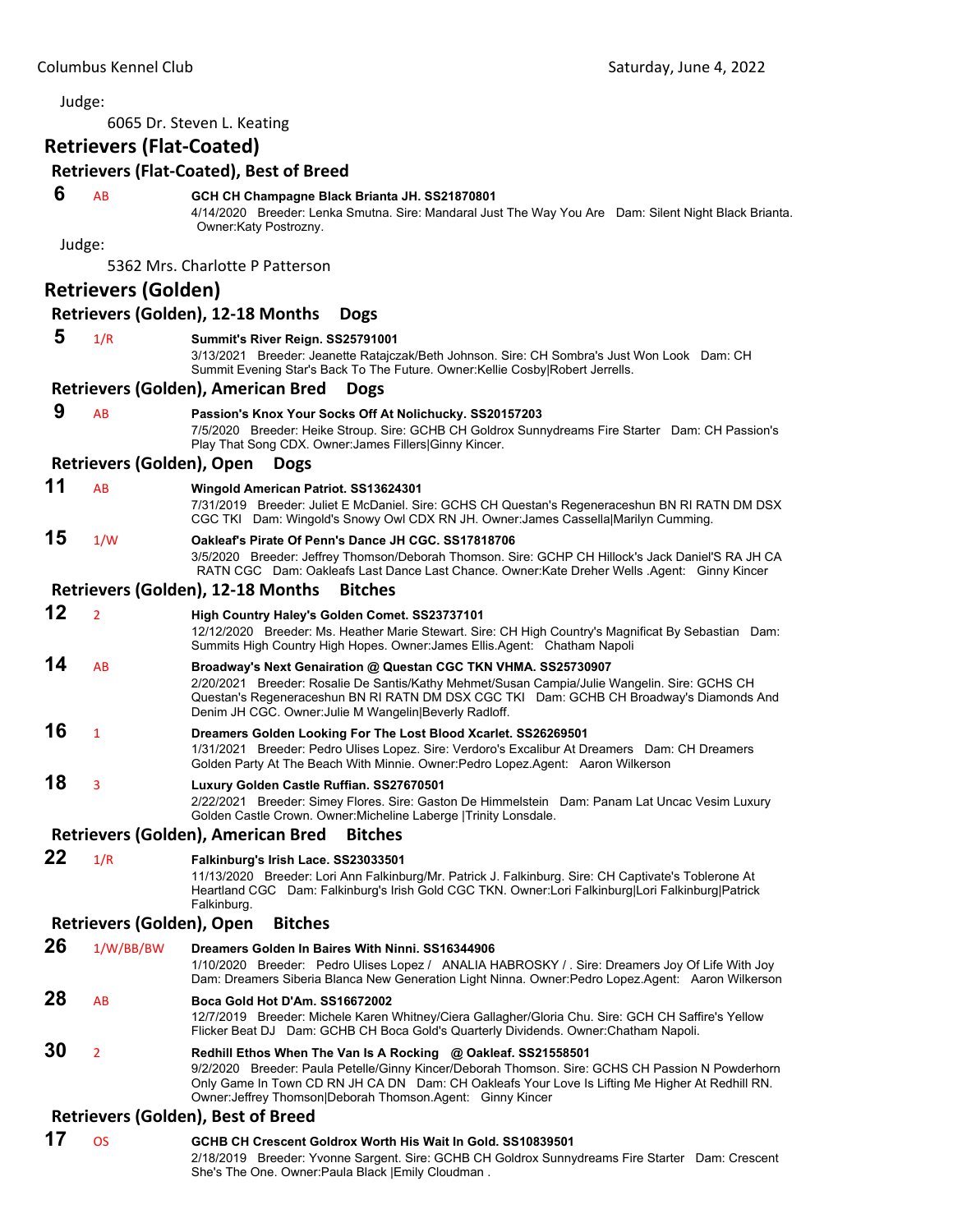#### **32 CH Summits Golden Slam Princess DN CGC TKA. SS06253702**

2/19/2018 Breeder: Beth Johnson. Sire: CH Summits Fireline Public Outcry Dam: CH Sombra's Just My Style. Owner:Babette Cohen.Agent: Ginny Kincer

# **34** SEL **CH Top Pride's I Can Fly. SS29234102**

9/30/2020 Breeder: Min-Ho Song. Sire: GCH CH Sandpiper's Rush Hill Die Hard RN SH Dam: GCH CH Ocean Palace's The Love Of Your Life. Owner:Joan Chen.Agent: Amy Booth

Judge:

6065 Dr. Steven L. Keating

# **Retrievers (Labrador)**

# **Retrievers (Labrador), 12‐18 Months Dogs**

#### **7** 1/R **Grandquest Field Of Dreams. SS28518501**

6/1/2021 Breeder: Janice Granda/Aaron Wilkerson. Sire: Nikit Gator Gonna Get It Done Dam: Grandquest Pearl Island. Owner:Joan Baukus|Cecilia Damask.Agent: Jennifer Pearce

#### **Retrievers (Labrador), Open Black Dogs**

 **9** 1/W/BW **Supernova's Check Your Ego At The Door. SS09854901** 12/28/2018 Breeder: Alayne Rae Mullen. Sire: Candy Acres Special Agent Leroy Jethro Gibbs Dam: Coldwaters Emergency Evacuation Plan. Owner:Alayne Rae Mullen and Keith Ferrin.Agent: Aaron Wilkerson

#### **Retrievers (Labrador), 12‐18 Months Bitches**

#### **6** <sup>2</sup> **Clarisma Passports Don't Blink. SS25781506**

3/17/2021 Breeder: Clarissa Ferrer/Mr. Arvind DeBraganca. Sire: GCHG CH Chambrays Tank'D On The Boulevard Dam: CH Passport's Fast And Furious Shelby At Mystic Falls BN RN CGCA CGCU TKN. Owner:Clarissa Ferrer|Hailey Ferrer.Agent: Arvind De Braganca

# **8** 1/R **Lightheart's Chaos Magic CGC TKN ATT. SS26610902**

2/7/2021 Breeder: Melanie Wilson Daniel. Sire: GCHS CH Piccadilly's A Shade Darker Dam: Lightheart's Mildred Pierce. Owner:Melanie Wilson Daniel.

#### **Retrievers (Labrador), Bred‐By‐Exhibitor (Adult) Bitches**

| 10 | 1/W/OS | Clarisma Passport Bunratty Mead. SS25781501                                                     |
|----|--------|-------------------------------------------------------------------------------------------------|
|    |        | 3/17/2021 Breeder: Clarissa Ferrer/Mr. Arvind DeBraganca. Sire: GCHG CH Chambrays Tank'D On The |
|    |        | Boulevard Dam: CH Passport's Fast And Furious Shelby At Mystic Falls BN RN CGCA CGCU TKN.       |
|    |        | Owner: Arvind de Bragancal Joyce de Bragancal Clarissa Ferrer.                                  |
|    |        |                                                                                                 |

#### **Retrievers (Labrador), Best of Breed**

 **5** BB **Clarisma Passports Luck Of The Irish. SS25781502** 3/17/2021 Breeder: Clarissa Ferrer/Arvind DeBraganca. Sire: GCHG CH Chambrays Tank'D On The Boulevard Dam: CH Passport's Fast And Furious Shelby At Mystic Falls BN RN CGCA CGCU TKN. Owner:Clarissa Ferrer|Ashley Sturgill.Agent: Arvind De Braganca

# **11** AB **CH Brighton Hero Of The Day. SS13279301**

6/10/2019 Breeder: Nancy White/Sally Kuhn/Amanda Ferguson. Sire: GCH CH Tampa Bay Allenie Kodachrome JH Dam: GCHS CH Brighton Branchwatr Victoria's One And Only Vivian. Owner:Amanda Ferguson.

Judge:

6065 Dr. Steven L. Keating

# **Retrievers (Nova Scotia Duck Tolling)**

## **Retrievers (Nova Scotia Duck Tolling), Best of Breed**

 **5** BB **CH Hawks Nest All The World's A Stage RN DCAT DS DN CGCA. SS07030402**

OHBB 7/17/2018 Breeder: Rochelle Kurth/Carolyn Kurth. Sire: CH Susqudilla Foxvale Trans Am O' Lennoxlove Dam: GCH CH Hawks Nest Tollin' With A Twist CD BN RAE JH CA WC DN CGCA CGCU. Owner:Caitlin Reich|Rochelle Kurth|Carolyn Kurth.

Judge:

5362 Mrs. Charlotte P Patterson

# **Setters (Irish)**

# **Setters (Irish), Puppy (6‐9 Months) Dogs**

# **5** 1/R **Shadowmere's Family Fortune. SS29370105**

9/12/2021 Breeder: Karren Harrison/Phil Booth. Sire: GCHS CH Shadowmere's Storm Chaser CGC Dam: CH Shadowmere's She's The One. Owner:John Reida|Marianne Reida.

# **Setters (Irish), 12‐18 Months Dogs**

# **7** 1/W/BB/BW **Legacy Walk The Line. SS25089404**

3/3/2021 Breeder: Steven Zeiser. Sire: Kilkieran Southern Star Dam: Legacy Southern Where The Heart Is. Owner:Steven Zeiser.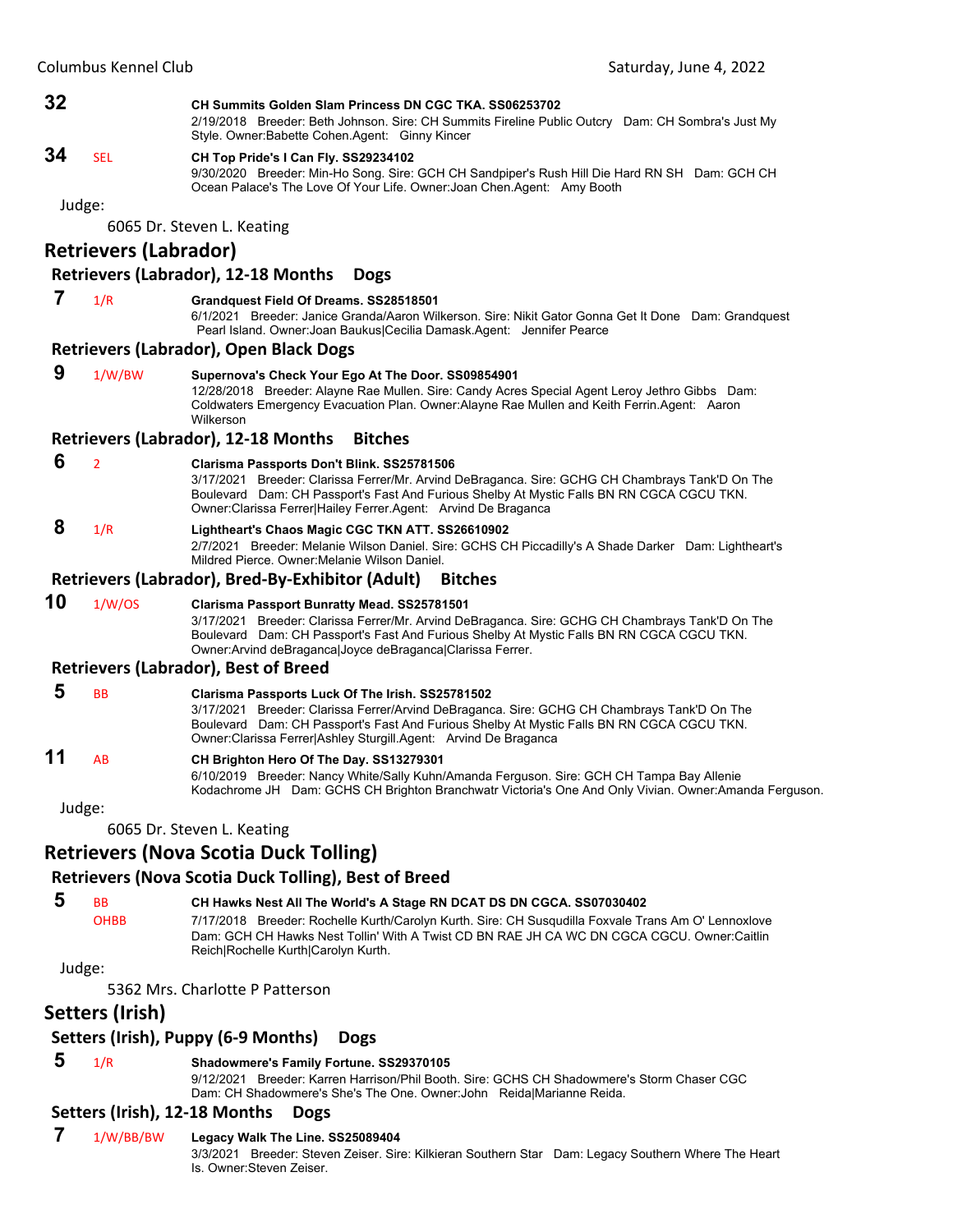#### Judge: 5362 Mrs. Charlotte P Patterson **Spaniels (Clumber) Spaniels (Clumber), Open Dogs 5** <sup>1</sup> **Big Boom's Gentleman Mayo For Rezod. SS29773501** 7/30/2020 Breeder: Levai Lana. Sire: Spice Twice Whomper Dam: Big Boom's Limited Boomolina. Owner:Cindy Brizes. **Spaniels (Clumber), 12‐18 Months Bitches 6** <sup>1</sup> **Jazzin's Foreign Affair. SS26069901** 2/3/2021 Breeder: Collette Jaynes. Sire: CH Libell's Crazy Clown Dam: CH Jazzin's Reba Mcendive. Owner:Collette Jaynes.  **8** <sup>3</sup> **Jazzin's Royal Affair. SS26069902** 2/3/2021 Breeder: Collette Jaynes. Sire: CH Libell's Crazy Clown Dam: CH Jazzin's Reba Mcendive. Owner:Douglas R Nichols|Collette Jaynes|Emma Nichols. **10** <sup>2</sup> **Jazzin's Triple Moon Goddess. SS27648001** 5/27/2021 Breeder: Deanna Bradley/Collette Jaynes. Sire: GCHB CH Anomar Moonrysn Malibu Beach SEN Dam: CH Jazzin's Little Red Ryder. Owner:Pamela Klemm|Collette Jaynes . **Spaniels (Clumber), Bred‐By‐Exhibitor (Adult) Bitches 12** <sup>2</sup> **Rezod's Latte Coffee In The Morning. SS06361204** 7/6/2018 Breeder: Cindy Brizes. Sire: GCH CH Rezod's Sweet Baby James Dam: CH Rezod's Rich Never Bitter Gevalia JH. Owner:Cindy Brizes|Pat Holley. **14** 1/R **Jazzin's At Last. SS17739901** 3/6/2020 Breeder: Collette Jaynes. Sire: CH Jazzin's The Gatekeeper Dam: CH Jazzin's Duchess Of York. Owner:Collette Jaynes. **Spaniels (Clumber), Open Bitches 16** 1/W/OS **Rezod's Cup Of Java Cocoa JH. SS19845301** 5/26/2020 Breeder: Cindy Brizes/Stephen Brannon. Sire: CH Big Boom's Banditos Dex Dam: CH Rezod's Let Me Be Your Teddy Bear TD. Owner:cathy vinzant. **Spaniels (Clumber), Best of Breed 7** BB **GCHB CH Pegasus Winning Colors. SS06123701** OHBB/OHG1 6/13/2018 Breeder: Pam Mccune. Sire: GCHS CH Nexus Dark Horse Dam: GCHG CH Nautica's Foolish Pleasure. Owner:PAMELA MCCUNE.  **9** SEL **GCHB CH Jazzin To The Beat At Big Boom. SS06759602** 5/23/2018 Breeder: Marcia A Long/Collette Jaynes/Lana Levai. Sire: CH Jazzin's The Gatekeeper Dam: CH Big Boom's Joker Daffy. Owner:Julie Caruthers|Diane Nelson|Jennifer Zingula.Agent: Ginny Kincer **11** AB **CH Pegasus Walkin On Sunshine. SS23900504** 12/15/2020 Breeder: Pam Mccune. Sire: GCHS CH Peppadew N Breakaway Talk Of The Nation CGC Dam: CH Pegasus Play It Again. Owner:ANDREE AZZAM|PAM MCCUNE. Judge: 5362 Mrs. Charlotte P Patterson **Spaniels (Cocker) Black Spaniels (Cocker) Black, Puppy (6‐9 Months) Dogs 5** 1/R **Toybox Double Play. SS29995503** 10/6/2021 Breeder: Linda G Bennett. Sire: GCH CH Toybox Double Trouble Dam: GCH CH Toybox Candy Store. Owner:Linda Bennett.Agent: Linda Pitts **Spaniels (Cocker) Black, Puppy (9‐12 Months) Dogs 7** 1/W/BW **Sovran's Don't Stop Me Now!. SS27959601** 7/22/2021 Breeder: Alan C Santos/Michael K Buckley/Hope Ghelberg/Jacqueline Makoujy. Sire: GCH CH Sovran N Max Fire Away! Dam: GCHP CH Sovran's La Rejouissance. Owner:Alan Santos|Michael Buckley.Agent: Linda Pitts

#### **Spaniels (Cocker) Black, Bred‐By‐Exhibitor (Adult) Dogs**

 **9** AB **Sherlane Double Strike. SS16283604**

12/7/2019 Breeder: Sherie Luebker. Sire: CH Toybox Double Down Dam: GCHB CH Sherlane Simply Striking. Owner:Sherie Luebker.

#### **Spaniels (Cocker) Black, Puppy (6‐9 Months) Bitches**

- **6** 1/R **Toybox Bedtime Story Por Amour. SS29995504**
	- 10/6/2021 Breeder: Linda G Bennett. Sire: GCH CH Toybox Double Trouble Dam: GCH CH Toybox Candy Store. Owner:Linda Bennett.Agent: Linda Pitts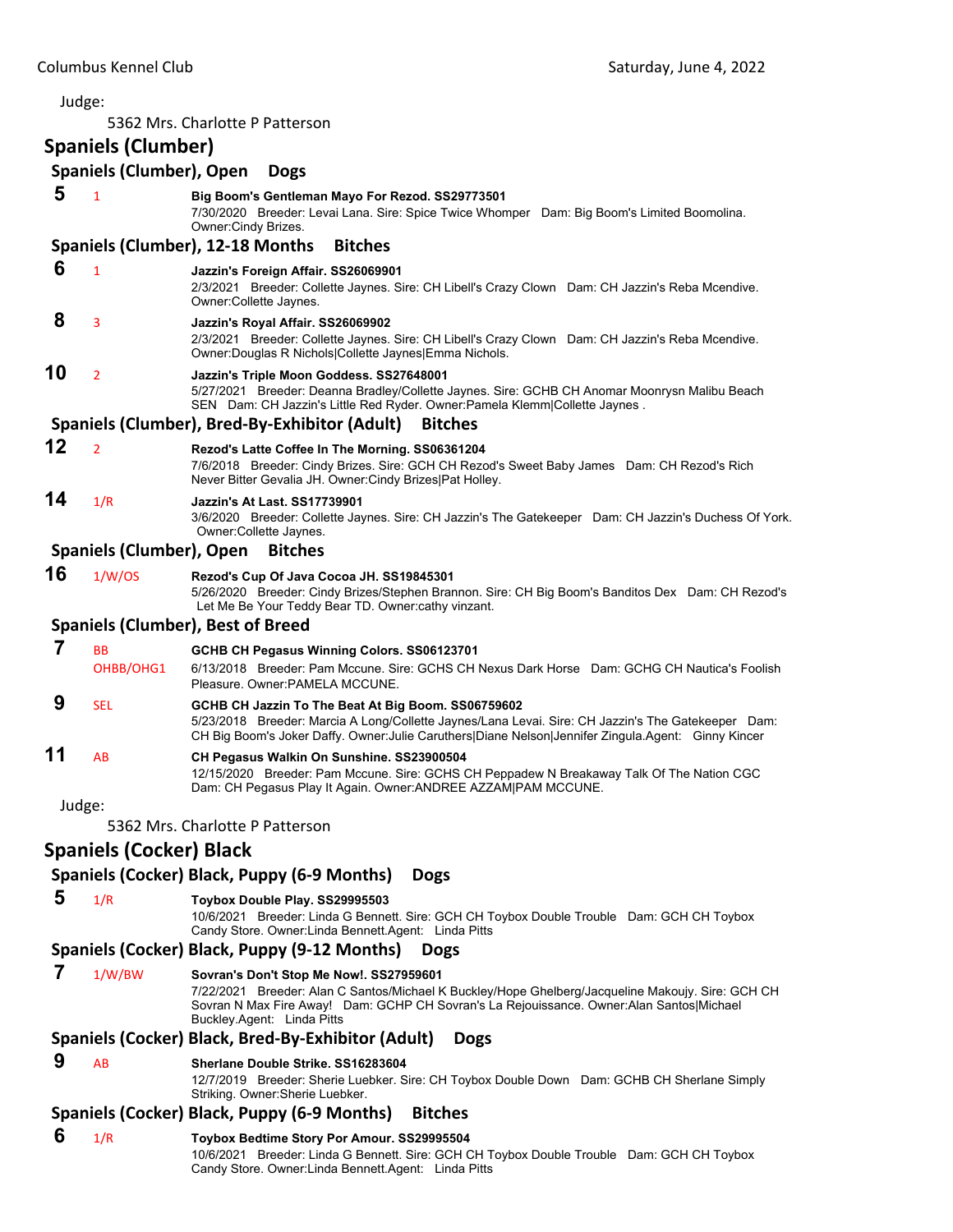# **Spaniels (Cocker) Black, Puppy (9‐12 Months) Bitches**

|        | shanneis (c                    | $\frac{1}{2}$                                                                                                                                                                                                                                                          |
|--------|--------------------------------|------------------------------------------------------------------------------------------------------------------------------------------------------------------------------------------------------------------------------------------------------------------------|
| 8      | 1/W/OS                         | Toybox Tallulah. SS27994303<br>7/2/2021 Breeder: Ms. Linda Bennett. Sire: GCH CH Toybox Double Trouble Dam: CH Toybox Play Date.<br>Owner: Deaana McGuire. Agent: Linda Pitts                                                                                          |
|        |                                | Spaniels (Cocker) Black, Bred-By-Exhibitor (Adult)<br><b>Bitches</b>                                                                                                                                                                                                   |
| 10     | AB                             | Sherlane Starry Starry Night. SS25854203<br>4/8/2021 Breeder: Sherie Luebker. Sire: Sherlane Double Strike Dam: CH Toybox Sherlane Double Take.<br>Owner: Sherie Luebker.                                                                                              |
|        |                                | <b>Spaniels (Cocker) Black, Best of Breed</b>                                                                                                                                                                                                                          |
| 11     | BB/G4                          | GCHG CH Encore's N Kazuyo Queen I'LI Do Anything. SR91524606<br>12/30/2015 Breeder: Judie Posner/Larry Posner. Sire: GCHP CH Beachstone's Blacklist Dam: Encore's<br>Raised From The Ashes. Owner: Kazuyo Nagasaka Judie Posner. Agent: Linda Pitts                    |
| Judge: |                                |                                                                                                                                                                                                                                                                        |
|        |                                | 5362 Mrs. Charlotte P Patterson                                                                                                                                                                                                                                        |
|        | <b>Spaniels (Cocker) Ascob</b> |                                                                                                                                                                                                                                                                        |
|        |                                | Spaniels (Cocker) Ascob, Bred-By-Exhibitor (Adult)<br><b>Dogs</b>                                                                                                                                                                                                      |
| 5      | AB                             | Sherlane Bad Bad Leroy Brown. SS25854204<br>4/8/2021 Breeder: Sherie Luebker. Sire: Sherlane Double Strike Dam: CH Toybox Sherlane Double Take.<br>Owner:Sherie Luebker.                                                                                               |
|        |                                | Spaniels (Cocker) Ascob, Open<br><b>Dogs</b>                                                                                                                                                                                                                           |
| 7      | 1/W/BB/BW                      | Sunhaven Living In The Limelight. SS20430401<br>7/14/2020 Breeder: Astrid Lawrence/Mike Allen/Debra Allen/Steve Lawrence. Sire: GCH CH Sunshine<br>Micadee You Can't Handle Me Dam: CH Justice N Sunhaven Blue Connection. Owner:Astrid<br>Lawrence.Agent: Linda Pitts |
|        |                                | Spaniels (Cocker) Ascob, Open<br><b>Bitches</b>                                                                                                                                                                                                                        |
| 6      | 1/W/OS                         | Wards Happy Girl. SS29776302<br>5/23/2021 Breeder: Neville W Ward. Sire: GCH CH K-Line N Cutts Beyond-A-Doubt Dam: GCHS CH<br>Silhouette Rose's Turn At Wards. Owner: Neville Ward. Agent: Linda Pitts                                                                 |
| Judge: |                                |                                                                                                                                                                                                                                                                        |
|        |                                | 5362 Mrs. Charlotte P Patterson                                                                                                                                                                                                                                        |
|        |                                | <b>Spaniels (Cocker) Parti-Color</b>                                                                                                                                                                                                                                   |
|        |                                | Spaniels (Cocker) Parti-Color, Puppy (9-12 Months)<br><b>Dogs</b>                                                                                                                                                                                                      |
| 5      | 1/W/BW                         | Kanati's One True Grit. SS30897001<br>8/31/2021 Breeder: MARY PAT ROWLAND. Sire: GCH CH Chaselyn's Reed All About It Dam: CH Bow-<br>K's Fortune Cookie. Owner:Debra Lowery Mary Pat Rowland Johnny Rowland.Agent: Linda Pitts                                         |
|        |                                | Spaniels (Cocker) Parti-Color, Puppy (6-9 Months)<br><b>Bitches</b>                                                                                                                                                                                                    |
| 6      | $\mathbf{1}$                   | Normandy Silhouette Practice Makes Perfect. SS30376402<br>10/21/2021 Breeder: Regina M Beinhauer/Linda Pitts. Sire: GCHG CH Very Vigie Nobody Is Perfect<br>Dam: GCH CH Normandy Silhouette Rockstar. Owner: Regina Beinhauer Linda Pitts.                             |
|        |                                | Spaniels (Cocker) Parti-Color, Puppy (9-12 Months)<br><b>Bitches</b>                                                                                                                                                                                                   |
| 8      | 1/W/OS                         | Sunhaven Hung The Moon At Riverwood. SS30752309<br>7/23/2021 Breeder: Astrid Lawrence/Dawn Close/Steve Lawrence. Sire: GCHS CH My-Ida-Ho<br>Remarkable Dam: CH Riverwood Half Moon Bay At Sunhaven. Owner:Dawn Close Johnny Downing.Agent:<br>Linda Pitts              |
|        |                                | Spaniels (Cocker) Parti-Color, Bred-By-Exhibitor (Puppy)<br><b>Bitches</b>                                                                                                                                                                                             |
| 10     | $\mathbf{1}$                   | Chaselyns Amelias Flight Pattern To The Stars. SS29722801<br>7/9/2021 Breeder: Debra Lowery. Sire: GCH CH Chaselyn's Reed All About It Dam: GCH CH Javalin's<br>Breaking Sky. Owner: Debra D Lowery.                                                                   |
|        |                                | Spaniels (Cocker) Parti-Color, Bred-By-Exhibitor (Adult)<br><b>Bitches</b>                                                                                                                                                                                             |
| 12     | $\mathbf{1}$                   | Skiboo's Late Night Censation. SS21463201<br>7/18/2020 Breeder: Jeanne S Grim D.V.M Sire: Skiboo's Censational Chances Dam: Skiboo's Surprise<br>Censation SH CGC, Owner Jeanne S Grim DVM.                                                                            |
|        |                                | Spaniels (Cocker) Parti-Color, Open<br><b>Bitches</b>                                                                                                                                                                                                                  |
| 14     | 1/R                            | Skiboo's Tri To Be Censational, SS28230801<br>6/1/2021 Breeder: Jeanne S Grim D.V.M Sire: CH Skiboo's Master Censation Dam: CH Skiboo's<br>Censational Memories. Owner: Jeanne Grim DVM.Agent: Linda Pitts                                                             |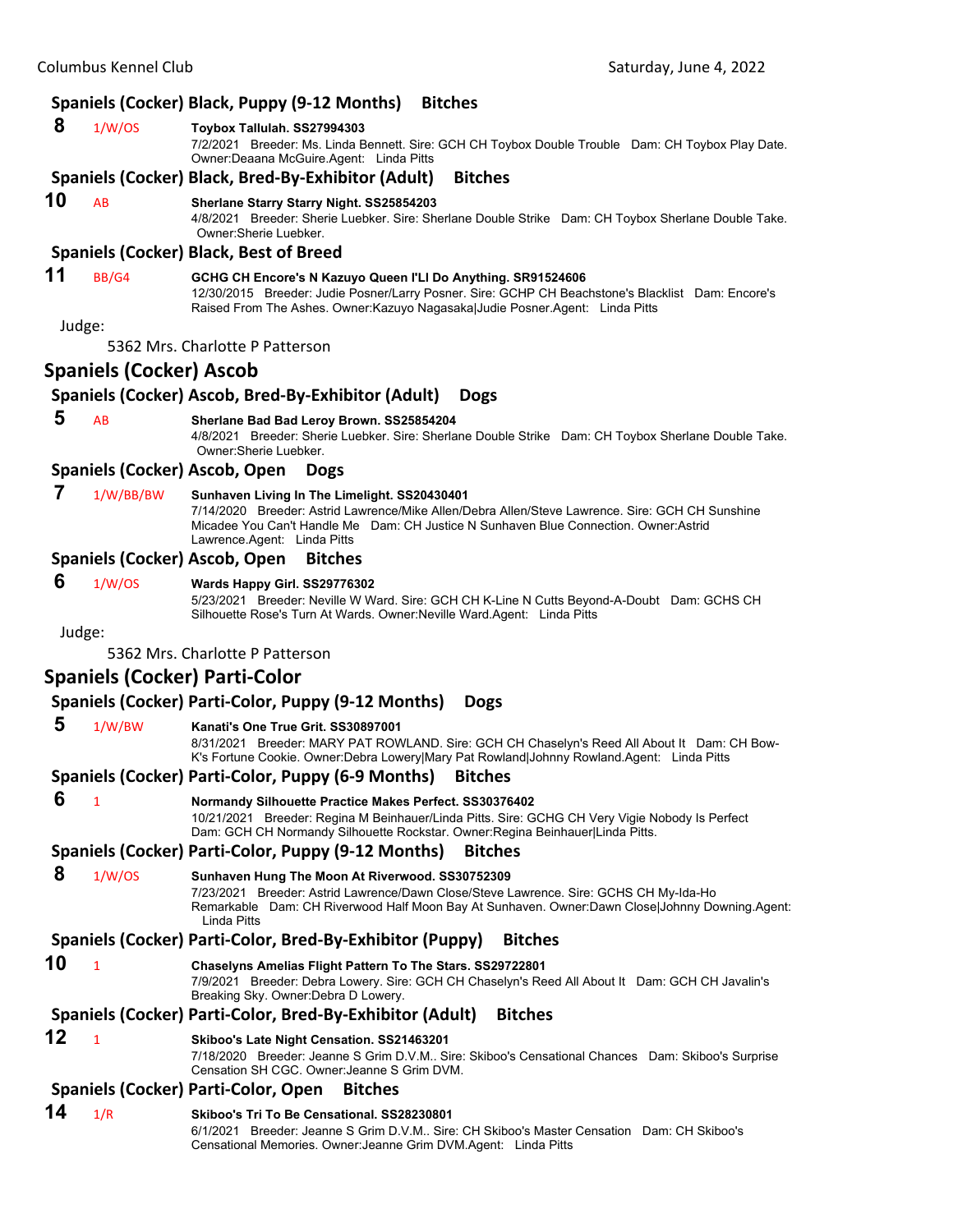#### **Spaniels (Cocker) Parti‐Color, Best of Breed**

# **7** BB/G3 **GCHB CH Normandy Silhouette N Javalin Bachelor Parti. SS17793901**

2/18/2020 Breeder: Regina M Beinhauer/Linda Pitts/Jackie Cavallin. Sire: GCHG CH Very Vigie Nobody Is Perfect Dam: CH Kamps'-Normandy's Rock The Runway. Owner:Regina Beinhauer|Stephanie Kaul|Linda Pitts.

#### Judge:

5362 Mrs. Charlotte P Patterson

# **Spaniels (English Cocker)**

#### **Spaniels (English Cocker), Bred‐By‐Exhibitor (Adult) Bitches**

#### **6** AB **Windsor The Wind In My Sails. SS17646602**

2/3/2020 Breeder: Mrs. Anita Marie Phillips. Sire: GCH CH Winfree's Awesome Tempered Tucker BN CGC Dam: CH Windsor's Windswept. Owner:Sandy Miller|Anita Phillips .

#### **Spaniels (English Cocker), Open Bitches**

#### **8** AB **Windsor's True Fairytale Story. SS22172001**

9/9/2020 Breeder: Mrs. Anita Marie Phillips. Sire: GCH CH Tevershall Dreamboat Dam: CH Windsor's Windswept. Owner:Anita Phillips .

Judge:

5362 Mrs. Charlotte P Patterson

# **Spaniels (English Springer)**

#### **Spaniels (English Springer), Puppy (9‐12 Months) Bitches**

 **8** AB **Wallylama's Kryptonite. SS29238707**

8/29/2021 Breeder: Clemencia Saavedra/Manuel Aya/Dave Kemp/Janee S Kemp. Sire: Peasblossom Xanti Dam: Wallylama's Fine Design. Owner:Clemencia Saavevra|Manuel Aya.

#### **Spaniels (English Springer), 12‐18 Months Bitches**

#### **10** AB **Wallylama's Just Push Play. SS27041401**

4/14/2021 Breeder: Clemencia Saavedra/Manuel Aya. Sire: Mompesson Striker Dam: CH Wallylama's Emotion In Motion. Owner:Clemencia Saavevra|Manuel Aya.

# **12** AB **Wallylama's Jump For Joy. SS27041402**

4/14/2021 Breeder: Clemencia Saavedra/Manuel Aya. Sire: Mompesson Striker Dam: CH Wallylama's Emotion In Motion. Owner:Clemencia Saavevra|Manuel Aya.

#### **Spaniels (English Springer), Bred‐By‐Exhibitor (Adult) Bitches**

#### **14** AB **Wallylama's Fine Design. SS01576305**

10/19/2017 Breeder: Clemencia Saavedra/Manuel Aya. Sire: GCH CH Big Brazzel Xtra Hot Dam: GCH CH Wallylama's Behind The Scenes. Owner:Clemencia Saavevra|Manuel Aya.

#### **Spaniels (English Springer), Open Bitches**

#### **16** AB **Wallylama's Fan The Flame At Mcd'S. SS04973401**

3/2/2018 Breeder: Mary K McDonald/Kathryn Hawkins/Brenda Albrecht. Sire: GCH CH Big Brazzel Xtra Hot Dam: Mcd's Surely You're Looking At Country. Owner:Clemencia Saavevra|Manuel Aya.

#### **Spaniels (English Springer), Best of Breed**

 **5** AB **CH Wallylama's I'm All In. SS20759102** 7/30/2020 Breeder: Clemencia Saavedra/Manuel Aya/Dave Kemp/Janee S Kemp. Sire: CH Wallylama's All Included Dam: Wallylama's Fine Design. Owner:Clemencia Saavevra|Manuel Aya.Agent: Milton Lopes

# **20** AB **CH Wallylama's I'Ve Got The Look. SS20759101**

7/30/2020 Breeder: Clemencia Saavedra/Manuel Aya/Dave Kemp/Janee S Kemp. Sire: CH Wallylama's All Included Dam: Wallylama's Fine Design. Owner:Clemencia Saavevra|Manuel Aya.

Judge:

#### 5362 Mrs. Charlotte P Patterson

#### **Spaniels (Sussex)**

#### **Spaniels (Sussex), Best of Breed**

# **5** BB **CH Ziyadah You Had Me At Hello. SS09681001**

OHBB/OHG3 11/19/2018 Breeder: Marcia Deugan. Sire: CH Ziyadah Traditional Toast Dam: CH Ziyadah Velvet To The Touch. Owner:Eileen Tarrago .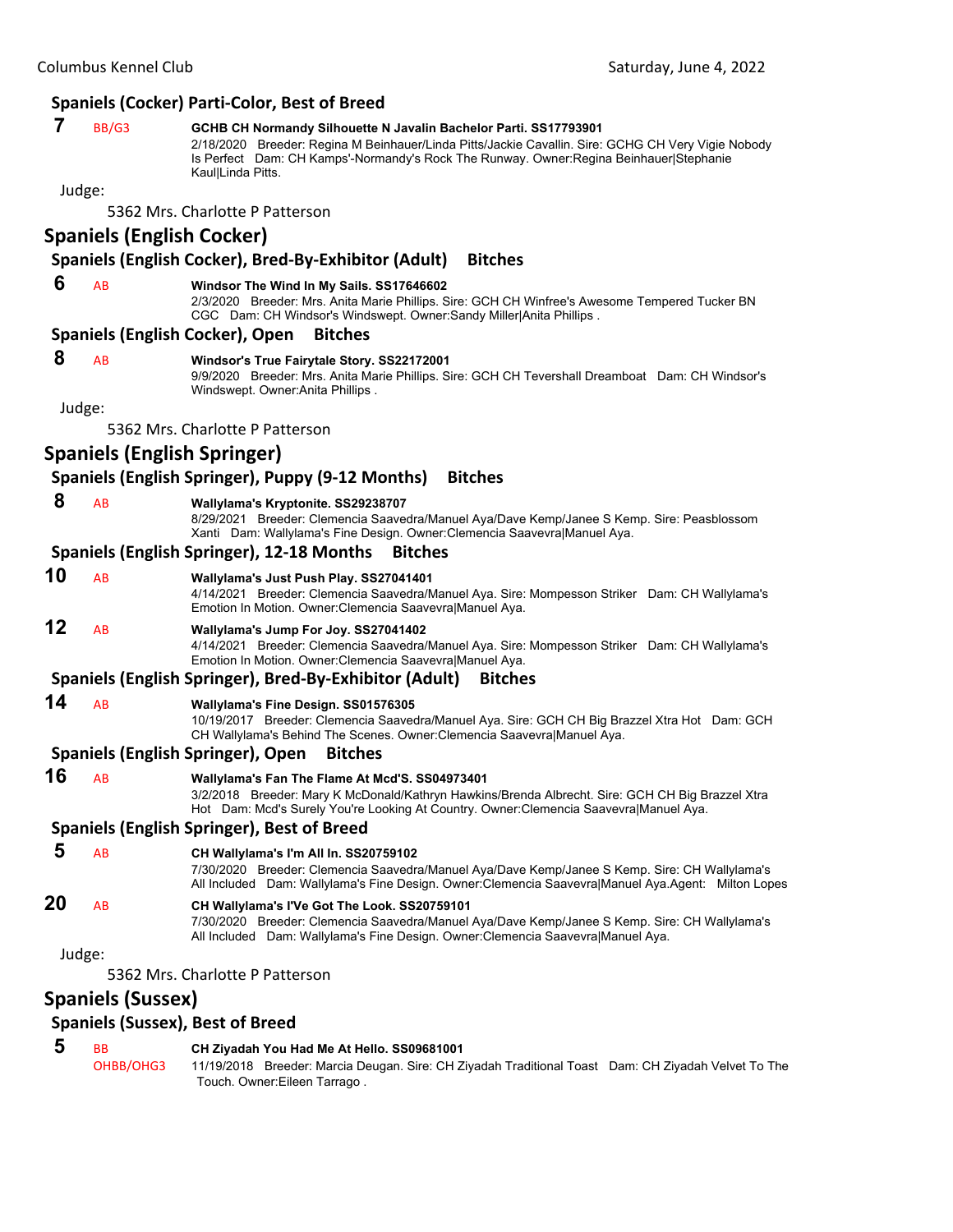5362 Mrs. Charlotte P Patterson

# **Spaniels (Welsh Springer)**

# **Spaniels (Welsh Springer), 12‐18 Months Bitches**

# **6** AB **Stonecroft Get Going To Clussexx. SS25037107**

2/14/2021 Breeder: Erin L Miller/Douglas A Johnson/Jaime Hubbard. Sire: Don's Tiger Of Sweden Dam: GCHB CH Clussexx Got The Go Ahead From Stonecroft. Owner:Lauren Ogburn|Arliss Paddock|Erin Miller.

#### **Spaniels (Welsh Springer), Open Bitches**

#### **8** AB **Statesman Water Lily At Sunbay. SS09937708**

1/26/2019 Breeder: Susan Riese/Meghen Riese-Bassel. Sire: GCHB CH Welford's Jesmond Waterfall Dam: CH Statesman's Goldikova. Owner:Lauren Ogburn|Arliss Paddock.

Judge:

5362 Mrs. Charlotte P Patterson

#### **Vizslas**

#### **Vizslas, Puppy (6‐9 Months) Dogs**

 **5** 1/R **Windchime Solaris Shotgun Formation. SS30874404** 11/4/2021 Breeder: Stacie Smith/Abbie Hanson/Beth T Kirven/Rylee Balasco. Sire: GCHG CH Solaris Playing Like Nobody's Business BN RN JH Dam: Solaris N' Illusion Lightning With A Twist MH CGC TKN. Owner:Valerie Kaiser |Peter Kaiser|Beth T Kirven|Stacie Smith.Agent: Claire Ctibor

#### **Vizslas, Puppy (9‐12 Months) Dogs**

 **7** 1/W/BW **Vizcaya's Quinians Rainbow. SS29353001** 9/1/2021 Breeder: Nancy Edmunds/Jennifer Buckmaster. Sire: GCHB CH Vizcaya's Return Of The Cisco Kid Dam: CH Vizcaya's Rainbow Connection. Owner:Karen Pillsbury and Nancy Edmunds|Karen Pillsbury|Nancy Edmunds. Kacie Davis Jordan **Vizslas, 12‐18 Months Dogs 11** <sup>3</sup> **Doran Moon Storm Rising JH. SS25573502** 3/17/2021 Breeder: Kym Fisher/Mrs. Kathy A Rust. Sire: CH Lake Pepin's Indy Moonstone RA AX AXJ Dam: CH Kizmar Doran Look What You Started JH. Owner:Scarlett D King|Greg King|Kym Fisher. **15** <sup>1</sup> **Southwind's Skywalker. SS27453002**

5/6/2021 Breeder: Joanne Beckley/Chet Beckley. Sire: FC AFC Southwind's Silent Stalker Dam: AFC Southwind's Summer Breeze. Owner:Janet Starnes.Agent: Arvind De Braganca

# **17** <sup>2</sup> **Southwind's Believe It Or Not. SS27453003**

5/6/2021 Breeder: Joanne Beckley/Chet Beckley. Sire: FC AFC Southwind's Silent Stalker Dam: AFC Southwind's Summer Breeze. Owner:Pegi Zelneronok .Agent: Brittany Phelps

#### **Vizslas, Open Bitches**

| 10 | AR  | Talisan's Rock Bohemian Queen. SS11424702<br>4/4/2019 Breeder: Lisa Tallant/Susan Daly. Sire: GCHS CH Baroque Eastwind's Rude Bwoy Rockas<br>Dam: GCH CH Vista Ridge Silent Night. Owner: Josh and Claire McCullough Lisa W Tallant.             |
|----|-----|--------------------------------------------------------------------------------------------------------------------------------------------------------------------------------------------------------------------------------------------------|
| 12 | 1/W | Ky's Ray Of Sunshine. SS21317005<br>8/17/2020 Breeder: Thecla Tyner. Sire: CH Ky's Wynn'N Maxwell Haus At Vista Ridge Dam: CH Ky's<br>Glitz'N At The Ritz RA JH CGC TKN, Owner: Jim Moore, Kacie Davis Jordan                                    |
| 14 | 2/R | Talisan's Night The Lights Went Out In Georgia. SS22664502<br>11/13/2020 Breeder: Lisa Tallant/Susan Daly. Sire: GCHB CH Fantasy's Little Golden Horseshoe Dam:<br>GCH CH Vista Ridge Silent Night. Owner: Susan Daly Lisa Tallant. Kacie Jordan |

#### **Vizslas, Best of Breed**

|    | <b>SEL</b> | Valley Hunter Princess Leia JH. SR98067002<br>3/8/2017 Breeder: Jean Matmor/Pegi Zelneronok. Sire: DC AFC Valley Hunter's Southern Comfort CD MH<br>Dam: FC AFC Valley Hunter Designed For The Hunt CD BN RN MH RATO. Owner: Janet<br>NA NAJ<br>Starnes Agent: Arvind De Braganca |
|----|------------|-----------------------------------------------------------------------------------------------------------------------------------------------------------------------------------------------------------------------------------------------------------------------------------|
|    | <b>SEL</b> | Vizcaya's Rainbow Takin' It Easy. SS29353005<br>9/1/2021 Breeder: Nancy Edmunds/Jennifer Buckmaster. Sire: GCHB CH Vizcaya's Return Of The Cisco<br>Kid Dam: CH Vizcaya's Rainbow Connection. Owner: Tina Reif Nancy Edmunds.                                                     |
| 16 | <b>BB</b>  | CH Vista Ridge's Midsummer Night's Wonder. SS28415605<br>7/9/2021 Breeder: Jim Daly/Susan Daly/Karen Beckwith. Sire: GCHG CH Lorac's Cap'N Jack Sparrow<br>Dam: GCH CH Firelight's A League Of Their Own. Owner: Blenda Fairman. Kacie Davis Jordan                               |
| 21 | 0S         | GCH CH Cave Creek N Lorac's Decision Made, SS27202601<br>5/28/2021 Breeder: Melissa Craft/James Craft/Walter J Sommerfelt/Carol C Sommerfelt, Sire: GCHG CH<br>Lorac's Cap'N Jack Sparrow Dam: GCH CH Lorac's Straight From The Heart CGC TKN. Owner:James Craft Melissa Craft.   |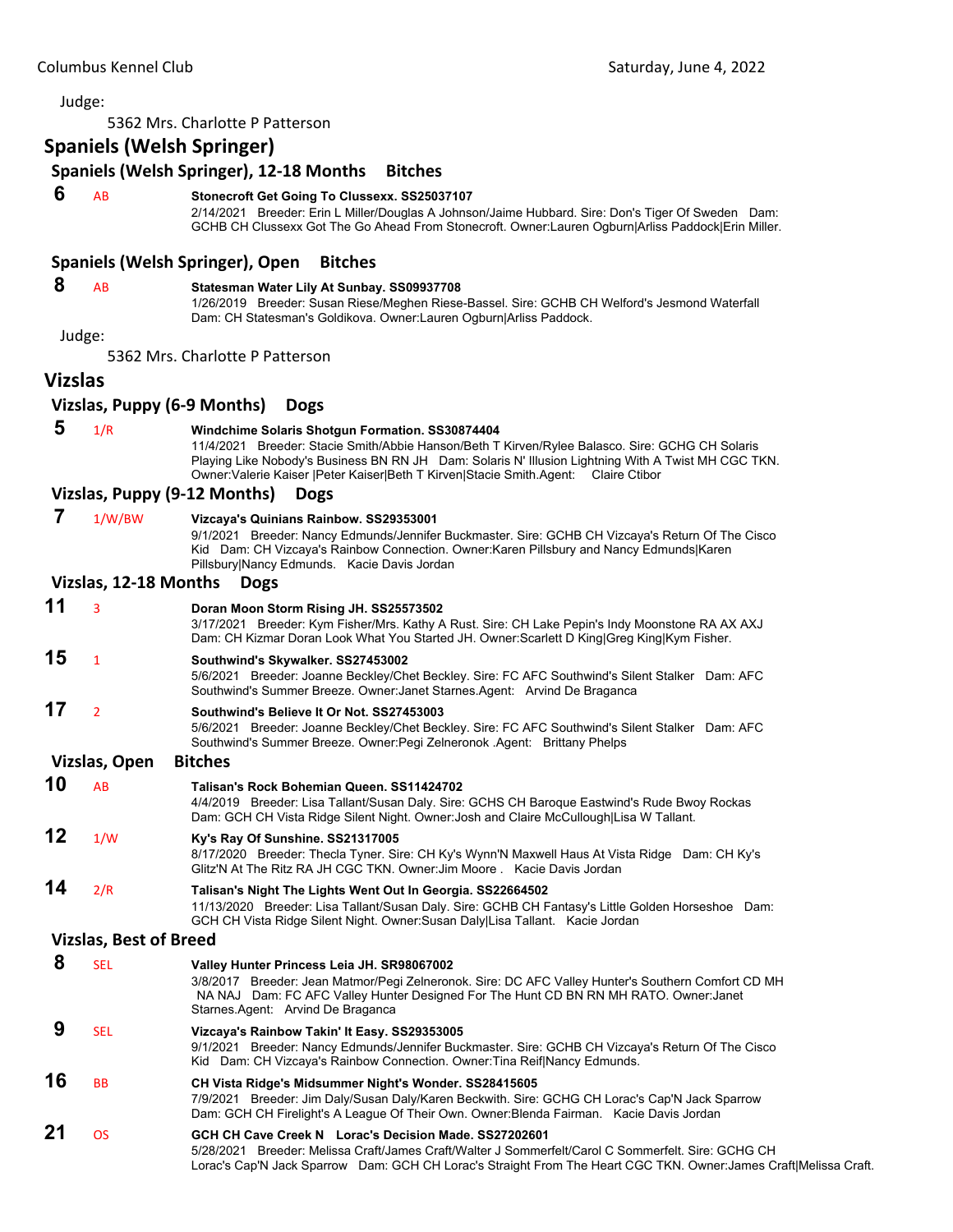5362 Mrs. Charlotte P Patterson

# **Weimaraners**

## **Weimaraners, Puppy (9‐12 Months) Bitches**

- **6** 1/R **Graylanes Slow Gin Fizz Of Colfaidar. SS26919501** 6/7/2021 Breeder: J Teresa Howdyshell. Sire: CH Graysong's Hfi Once In A Blue Moon JH Dam: CH Graylane N Beach Runners Ginger Martini JH. Owner:Skylar Whited|Judy Massey.  **8** <sup>2</sup> **Sagenhaft N Storytime's Into The Fray V Tri-D. SS27526605** 6/14/2021 Breeder: Sarah Greene/Billie R Thompson. Sire: GCH CH Greyborn's Sound As A Bell Dam: CH Sagenhaft's Bold In Pink Paisley. Owner:Ginger Spreen. **Weimaraners, Open Bitches 10** <sup>2</sup> **Graylane Hfi Naturdays Grea Beachrunner JH. SS18703008**
	- 4/29/2020 Breeder: J Teresa Howdyshell. Sire: CH Graysong's Hfi Once In A Blue Moon JH Dam: CH Graylane N Beach Runners Ginger Martini JH. Owner:Judy Massey.

# **12** 1/W/BB **Graymatter's Wolf Moon. SS22329006**

11/16/2020 Breeder: Tamara Brower/Chris Rosario/Nathan Brower. Sire: GCH CH Josh To Shine Of Fairy Wings JP SH Dam: CH Graymatter's Where There's Fire SH. Owner:Margaret Mergenthal|Tamara Brower|Nathan Brower.

Judge:

5362 Mrs. Charlotte P Patterson

# **Wirehaired Vizslas**

## **Wirehaired Vizslas, Puppy (6‐9 Months) Dogs**

- 
- **5** 1/W **Blaythorn's Inherit The Wind. SS31676102**

11/19/2021 Breeder: Freda P Kirtley/Forrest L Kirtley Jr.. Sire: CH RokahiDi Drivin' Me Chrazie Dam: Blaythorn They Call The Wind Mariah. Owner:Nancy Edmunds|Freda Kirtley.

#### **Wirehaired Vizslas, Puppy (9‐12 Months) Bitches**

 **6** 1/W/BW/OS **Hideaway Sunshine Arrow. SS28338707** OHBB 8/8/2021 Breeder: Kagen Jacobson. Sire: Cumberland's Danger's My Middle Name Dam: Hadley Grace Pearl. Owner:Amy Harris|William Harris.

#### **Wirehaired Vizslas, Best of Breed**

#### **7** BB **GCHB CH Blaythorn's Midsummer Nights Dream. SS11379005** 2/28/2019 Breeder: Freda P Kirtley/Forrest L Kirtley Jr.. Sire: CH RokahiDi Drivin' Me Chrazie Dam: Blaythorn They Call The Wind Mariah. Owner:Robin Pusztay Ph.D|Kacie Davis Jordan|Cody Wright.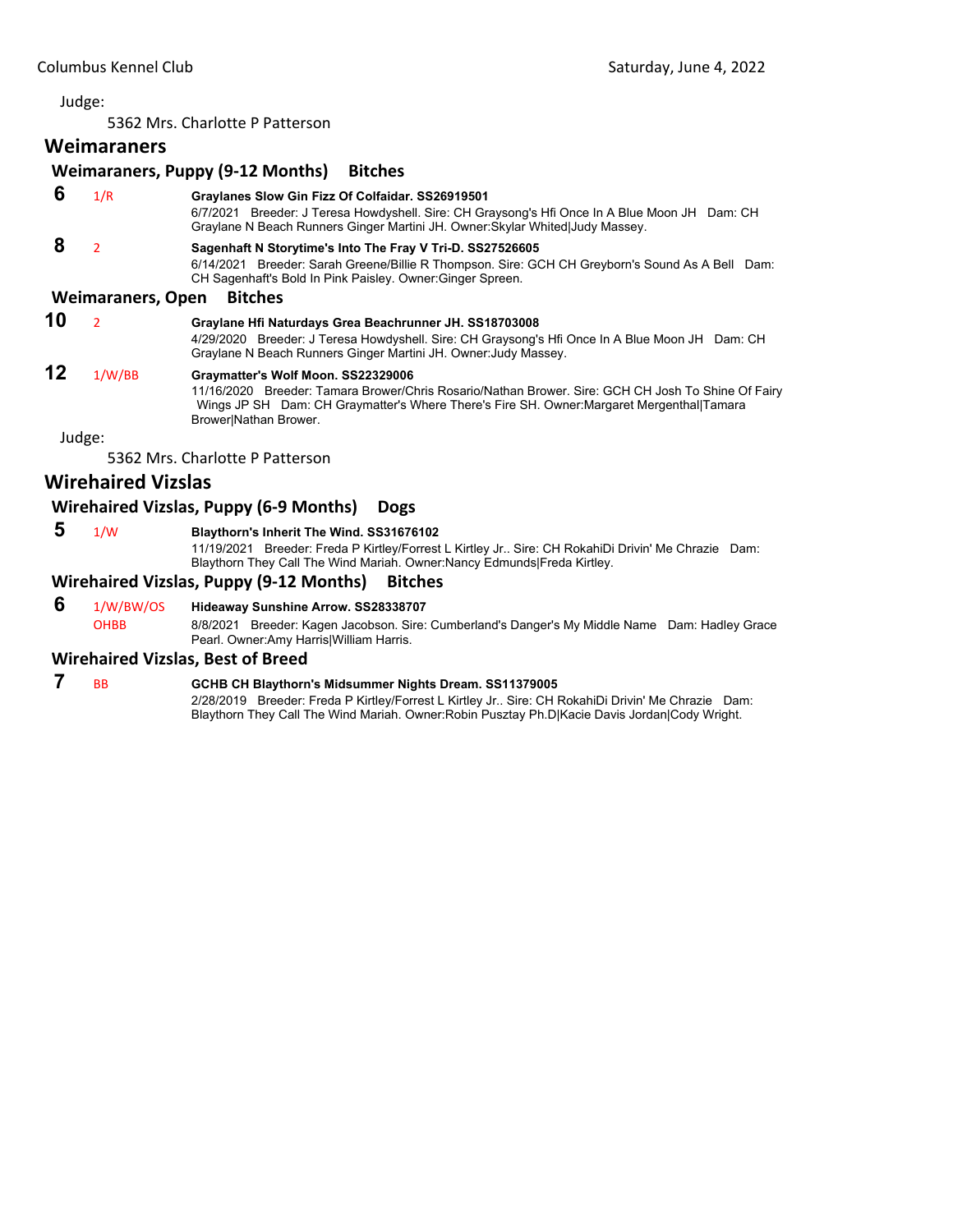<span id="page-11-0"></span>

|    | Judge:                         |                                                                                                                                                                                                                                                                                                                    |
|----|--------------------------------|--------------------------------------------------------------------------------------------------------------------------------------------------------------------------------------------------------------------------------------------------------------------------------------------------------------------|
|    |                                | 17438 Bonnie P Threlfall                                                                                                                                                                                                                                                                                           |
|    | <b>Afghan Hounds</b>           |                                                                                                                                                                                                                                                                                                                    |
|    |                                | Afghan Hounds, Puppy (6-9 Months)<br><b>Dogs</b>                                                                                                                                                                                                                                                                   |
| 7  | $\mathbf{1}$                   | Hosanna The One And Only. HP63660201                                                                                                                                                                                                                                                                               |
|    |                                | 9/11/2021 Breeder: Lynda R Farley. Sire: Hosanna Fire From Above Dam: Hosanna Wings Of Angels.<br>Owner: Lynda Farley Hosanna Afghan Hounds REG.                                                                                                                                                                   |
|    |                                | Afghan Hounds, 12-18 Months<br><b>Dogs</b>                                                                                                                                                                                                                                                                         |
| 9  | 1/W/BW                         | Solina's Love's Not A Three Way Street. HP62644604<br>5/19/2021 Breeder: Sophia Pierce. Sire: GCH CH Belexander's Shot Of Tequila Dam: GCH CH Just To<br>Fall In Love Of Meadow Valley CA DN CGCA TKI. Owner: Eileen Gearhart   Sophia Pierce. Agent: Harry<br><b>Bennett</b>                                      |
|    | Afghan Hounds, Open            | <b>Dogs</b>                                                                                                                                                                                                                                                                                                        |
| 11 | 1/R                            | Hosanna Fire From Above. HP57872902<br>6/7/2019 Breeder: Tonya Breckons. Sire: GCH CH Hosanna Perfect Will Dam: Divine Tabernacle Of<br>Peace. Owner: Lynda Farley Hosanna Afghan Hounds REG.                                                                                                                      |
|    |                                | Afghan Hounds, Bred-By-Exhibitor (Adult)<br><b>Bitches</b>                                                                                                                                                                                                                                                         |
| 8  | 1/W                            | Hosanna Bright Pearl. HP60395601<br>7/8/2020 Breeder: Lynda R Farley. Sire: GCH CH Hosanna's Leviathan Dam: Hosanna Bright Clouds.<br>Owner: Lynda Farley Hosanna Afghan Hounds REG.                                                                                                                               |
| 10 | AB                             | Kominek's Heather. HP61531610<br>11/17/2020 Breeder: Edward Kominek/Selma Kominek. Sire: Alaqadar Btxd N Btwin Dam: DC Kominek's<br>Celaeno MC LCX2. Owner:Eddie Kominek Selma Kominek.                                                                                                                            |
|    | Afghan Hounds, Open            | <b>Bitches</b>                                                                                                                                                                                                                                                                                                     |
| 12 | AB                             | FC Kominek's Freya MC LCX2. HP56466107<br>8/24/2018 Breeder: Edward Kominek/Selma Kominek. Sire: Dahar V.D. Bremmen Dam: FC Kominek's<br>Maid Of Sapphires MC LCX3 BCAT. Owner: Eddie Kominek Selma Kominek.                                                                                                       |
|    |                                | <b>Afghan Hounds, Best of Breed</b>                                                                                                                                                                                                                                                                                |
| 14 | <b>OS</b>                      | GCHS CH Exquisite Royal Fascinator Of Elation. HP53403304<br>4/26/2017 Breeder: Bonnie Peregoy/Beth Anne Hall/Hartley Hall/David Hall. Sire: GCHG CH Pahlavi Itz Not<br>My First Rodeo Dam: CH Exquisite's Never Ending Elation. Owner: Linda Christie Beth Hall David<br>Hall Hartley Hall.Agent: Jennifer Pearce |
| 15 | <b>BB</b>                      | GCHG CH Ciel Vent Divin Of Schon Wald Jp. HP53950701<br>3/29/2015 Breeder: Yumiko Ushiyama. Sire: GCHB CH Genesis Silverado Dam: Blooming Lilyrose Of<br>Schon Wald Jp. Owner: Yukiko Hata. Agent: Jennifer Pearce                                                                                                 |
|    | Judge:                         |                                                                                                                                                                                                                                                                                                                    |
|    |                                | 17438 Bonnie P Threlfall                                                                                                                                                                                                                                                                                           |
|    | <b>Azawakhs</b>                |                                                                                                                                                                                                                                                                                                                    |
|    | <b>Azawakhs, Best of Breed</b> |                                                                                                                                                                                                                                                                                                                    |
| 5  | <b>BB</b>                      | CH Suleali Spring In Bloom BCAT. HP62661401<br>6/8/2020 Breeder: Marla Cristina Ghioldi. Sire: Andhaar Dam: Tigidit Zahirah At Suleali. Owner:Lenora<br>Ridley Agent: Bekki Pina                                                                                                                                   |
|    | Judge:                         |                                                                                                                                                                                                                                                                                                                    |
|    |                                | 17438 Bonnie P Threlfall                                                                                                                                                                                                                                                                                           |
|    | <b>Basenjis</b>                |                                                                                                                                                                                                                                                                                                                    |
|    |                                | Basenjis, Bred-By-Exhibitor (Adult)<br><b>Dogs</b>                                                                                                                                                                                                                                                                 |
| 7  | AB                             | Sun Blue N Mibre's Lucky Charm. HP63055403<br>3/7/2021 Breeder: Orestes Rios/Richard Pagan Nunez. Sire: CH Skywalker N Mibre's Mad Hatter Dam:<br>Sun Blue N Corzo B's Genesis Of Baagna. Owner:Orestes Rios   Richard Pagan Nunez.                                                                                |
|    | <b>Basenjis, Best of Breed</b> |                                                                                                                                                                                                                                                                                                                    |
| 6  | BB/G1                          | GCH CH Dar Bony-Sona Runa. HP62379101<br>1/4/2021 Breeder: Marina Banchukova. Sire: Jokuba C-Quest Red Storm Rising Dam: Dar Bony-Sona<br>Miraculous Win Gold. Owner:Kimberly Noel Joanne Wilds Cindy Russell.Agent: Russella Bowen                                                                                |
| 9  | <b>OS</b>                      | GCH CH Veramonte's True Grit FDC TKN ATT. HP58866706                                                                                                                                                                                                                                                               |

OHBB 10/8/2019 Breeder: Cynthia A Shattuck/Ray J Cooper/Cali Shattuck. Sire: GCH CH Eldorado N Akuaba Night And Day Dam: GCH CH Veramonte's Mississippi Hippy. Owner:Cooper James Ray|Renee Holmes|Cynthia Shattuck|Cali Shattuck.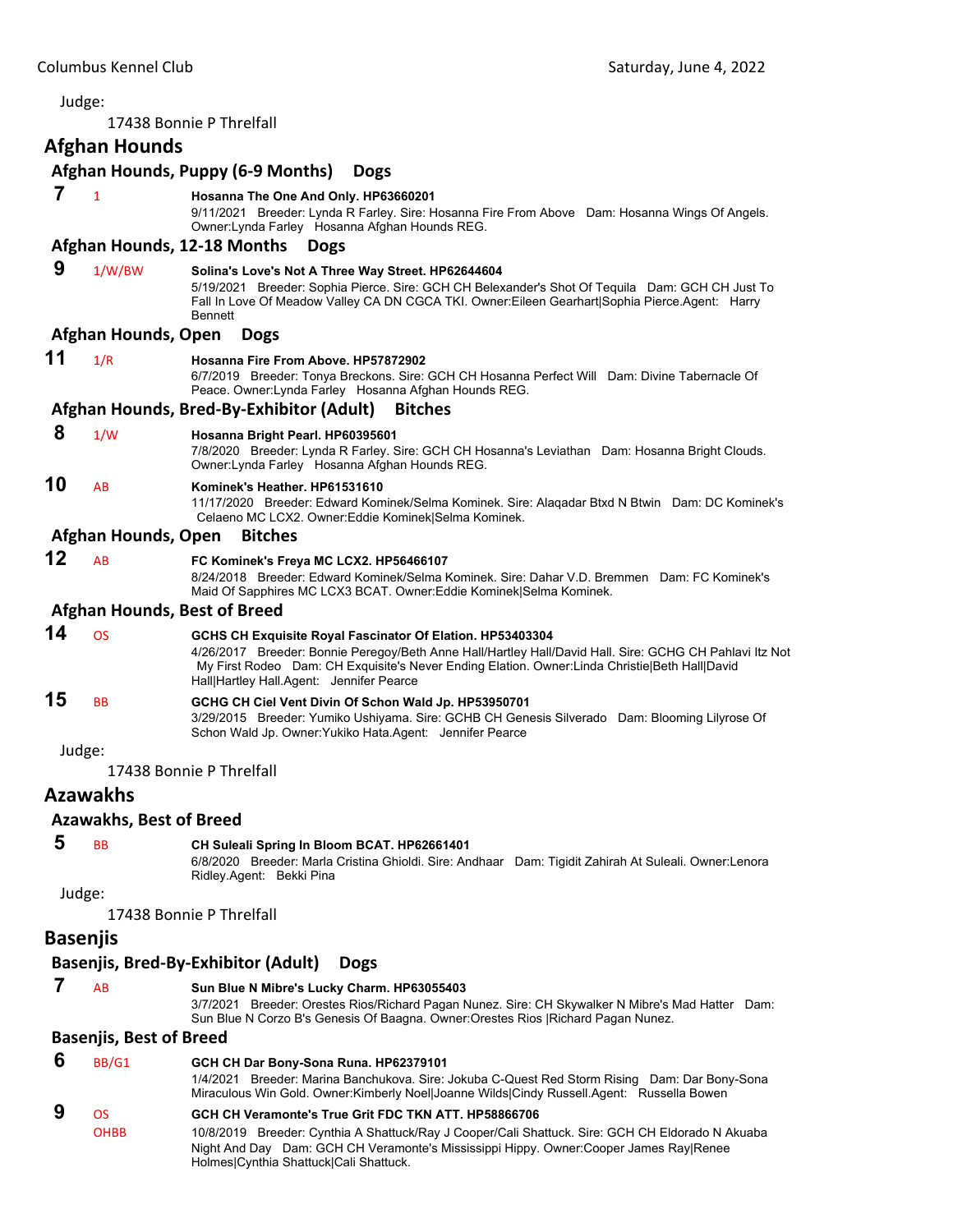Judge: 17438 Bonnie P Threlfall **Basset Hounds Basset Hounds, Puppy (6‐9 Months) Dogs 7** 1/W/OS **Zen's The Full Monty. HP63990101** 11/10/2021 Breeder: Robin Snell. Sire: CH Zen Duck Hunter Dam: CH Zen's Orange Maid Of Sligo. Owner:Denise Parnentier. **Basset Hounds, Puppy (9‐12 Months) Bitches 6** 1/R **Foreman's Freckled Abigail. HP62933701** 7/2/2021 Breeder: Drake Mogerman. Sire: Buck Mogerman Dam: Mable Jean Mogerman. Owner:Shilo Foreman. **Basset Hounds, Open Bitches 10** 1/W/BB/BW **Mulberry Creek Lady Savannah. HP57935301** 5/17/2019 Breeder: Mrs. Donna M. Stegman. Sire: GCHG CH Foxglen Takin It To The House Dam: GCH CH Mulberry Creek Heart Of Dixie. Owner:Donna Stegman.Agent: Jennifer Bittner **12** <sup>2</sup> **Rapscallion's Poppet At Raven Ridge. HP61259602** 10/11/2020 Breeder: Cynthia Miller/Peggy O'Brien. Sire: GCH CH Rumbridge Slower Lower Of Zen Dam: Obie N Rapscallion's Rum Runner. Owner:Karen Marie Yoder|Robert T Yoder|Cynthia Miller. Judge: 17438 Bonnie P Threlfall **Beagles (13 Inch) Beagles (13 Inch), Puppy (6‐9 Months) Bitches 6** AB **Lane Rae Roble's Great Expectations. HP63730903** 9/15/2021 Breeder: Dr. Holly Robles/Alayne Rae Mullen. Sire: GCHB CH Porthos Drogon (Perez) Dam: Lane Rae's A Place For All Things. Owner:Alayne Rae Mullen.Agent: Aaron Wilkerson **Beagles (13 Inch), Open Bitches 10** AB **Lanbur Real Dreamy. HP59505201** 1/22/2020 Breeder: Jon S Woodring/Wade S Burns. Sire: GCH CH Bory Wood Ramon Dam: CH Merry Music Lanbur Made To Order. Owner:Jon Woodring.Agent: Carol Herr **Beagles (13 Inch), Best of Breed 7** OS **GCH CH Blueprint Fetch&Smell I Have Only Just A Minute. HP61311503** 8/10/2020 Breeder: Rebecca Dirksen/Macarena Pantaleon/Brooke Ayala. Sire: GCH CH AGCH MACH16 Matador MGLone Star (Martinez/Galvez) MXS5 PDG MJS5 PJG MFC TQX T2B5 TKI Dam: GCHB CH Two Frontiers-Argentina Venus Williams. Owner:Lori Cheesman.Agent: Lisa Saari **12** SEL **GCHG CH Maple Ridge K-Run I've Got A Secret. HP56780402** 8/11/2018 Breeder: Mrs. Robin K Wescher. Sire: CH Brumfield's High Roller At Maple Ridge Dam: GCH CH K-Run Maple Ridge Truth Or Dare. Owner:Mike Cornel|Jim Friedhofer.Agent: Aaron Wilkerson **14** BB **CH Desperado N Skyline's If The Shoe Fits. HP59768702** 3/19/2020 Breeder: Jackie Lawrence. Sire: CH Skyline N Castlehill's Big Bucks Dam: CH Jackpot Letting Loose As A Desperado. Owner:Kathy Forbes|Connie Conger|Jackie Lawrence.Agent: Aaron Wilkerson Judge: 17438 Bonnie P Threlfall **Beagles (15 Inch) Beagles (15 Inch), Puppy (6‐9 Months) Bitches 10** 1/R **Pun Kotzky Honey Pie At Tallie Farms. HP64033702** 11/6/2021 Breeder: Dr. Oleg N Voloshin Ph.D./Oksana Gavrilova. Sire: GCHB CH Tallie Farms Mysteries And Mayhem Dam: GCHS CH Pun Kotzky Sweet Dreams Are Made Of This. Owner:Susan Kustrup. **Beagles (15 Inch), Puppy (9‐12 Months) Bitches 6** 1/W **Lokavi's Afternoon Delight. HP63078802** 7/16/2021 Breeder: Nancy Gilbertson/David Dutch/Lori Norman. Sire: GCH CH Shadynook You Oughta Be In Pictures Dam: GCHS CH Lokavi Longhorn Shine Upon A Texas Star. Owner:Martha Garcia Hidalgo|Nancy Gilbertson|Lori Norman.Agent: Lisa Saari **Beagles (15 Inch), Best of Breed 5** AB **CH Lane Rae's Oath Taker. HP56160101** 8/15/2018 Breeder: Alayne Rae Mullen. Sire: GCH CH Lane Rae's Oath Bringer Dam: Lane Rae's Stellar Chrome. Owner:Alayne Rae Mullen and Keith Ferrin.Agent: Aaron Wilkerson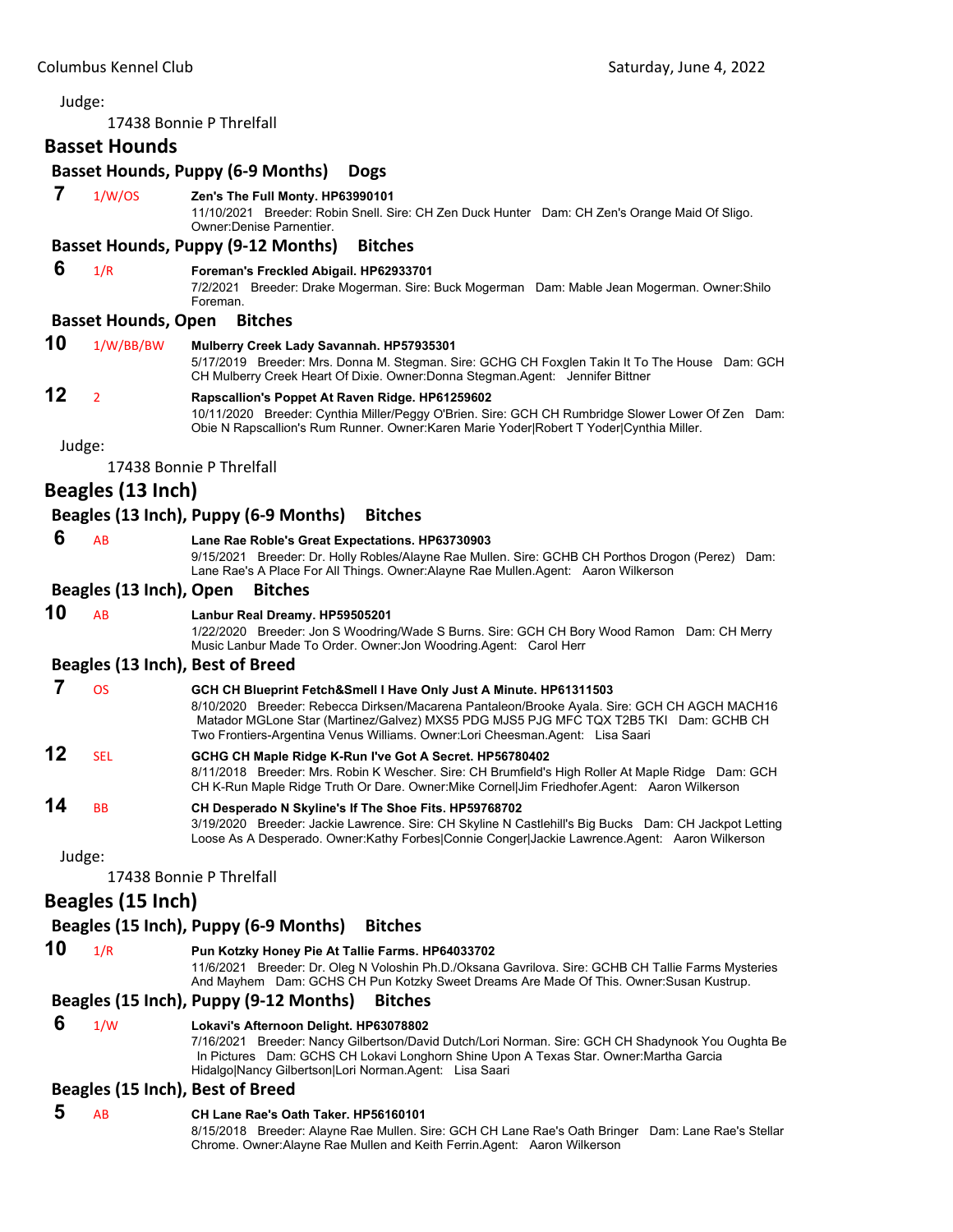- **7** BB **GCHB CH Tallie Farms Mysteries And Mayhem. HP59140901** OHBB/OHG3 12/31/2019 Breeder: Susan Kustrup. Sire: CH Pun Kotzky Dust In The Wind Dam: GCH CH Tallie Farms Sunshine And Whiskey. Owner:Susan Kustrup.
- **8** OS **GCHG CH Cornerstones Anthem Of Noel CGC TKN. HP56510801** 8/1/2018 Breeder: Paul E Hines. Sire: GCH CH Lanbur National Anthem Dam: CH Ol Gray Lanbur U Got Some Xplaining To Do. Owner:Paul Edward Hines.Agent: Carol Herr

17438 Bonnie P Threlfall

# **Black & Tan Coonhounds**

#### **Black & Tan Coonhounds, 12‐18 Months Bitches**

#### **6** AB **Mulberry Creek Lady Mckenna. HP62362901**

4/13/2021 Breeder: Donna Stegman. Sire: GCH CH Mulberry Creek Guinness Dam: Rockytop Top Hat Shall We Dance. Owner:Donna Stegman.Agent: Jennifer Bittner

#### **Black & Tan Coonhounds, Open Bitches**

# **8** AB **Southwind Princess Leia Leader Of The Rebellion. HX00406901**

10/14/2020 Breeder: Ray Ann Reynolds. Sire: CH Southwind Sexy And I Know It Dam: Southwind You Shook Me All Nite Long. Owner:Katherine Barnes|Kacie Davis Jordan|Cody Wright.

Judge:

17438 Bonnie P Threlfall

# **Bloodhounds**

#### **Bloodhounds, Puppy (6‐9 Months) Dogs**

#### **5** 1/W/BB **Delacroix's Telluride. HP63538107**

OHBB 9/13/2021 Breeder: Dr. Stephen Harper/Dr. Laurie Harper/Deirdre Rahn/Timothy Rahn. Sire: CH

Sanctuary's Mountain Top Dam: GCH CH Sanctuary's Velocity. Owner:Kylee Thomley.

Judge:

17438 Bonnie P Threlfall

# **Bluetick Coonhounds**

### **Bluetick Coonhounds, Puppy (9‐12 Months) Bitches**

# **6** 1/R **Owens Blue Memphis. HP63305002**

8/1/2021 Breeder: Michelle Owens/Steven Owens. Sire: Evenstar-Wesridge American Made Rifle Dam: Owens Blue Sky. Owner:Kacie Davis. Kacie Davis Jordan

#### **Bluetick Coonhounds, 12‐18 Months Bitches**

 **8** 1/W/BB/G3 **Evenstar-Wesridge All My Stars Align. HP62022507** 1/25/2021 Breeder: Kacie Davis/KATHERINE BARNES. Sire: Evenstar Shining Armor Dam: CH

Evenstar-Wesridge Gunpowder And Lead. Owner:Kacie Davis. Kacie Davis Jordan

## **Bluetick Coonhounds, Amateur Owner Handler Bitches**

**10** <sup>1</sup> **Brooke Branch Drops Of Jupiter. HP64451801**

3/18/2021 Breeder: Jordan Studstill. Sire: CH Deep Woods Blue Smith & Wesson Dam: Bawlistic Gypsy Jubilee. Owner:Brooke Mooney.

## **Bluetick Coonhounds, Best of Breed**

- **5** OS **GCHP CH Evenstar-Wesridge's One Hail Of A Man. HP53416301** 3/1/2017 Breeder: Angela Davis/Kacie L Davis. Sire: CH Evenstar Devil's Advocate Dam: CH Evenstar Devil In A Blue Dress. Owner:Jim Daly|Kacie jordon.  **7** AB **CH Evenstar Wesridge Jeremiah The Nose Knows. HP58377905** 7/7/2019 Breeder: Kacie Davis/Michelle Queen. Sire: GCHP CH Evenstar-Wesridge's One Hail Of A Man Dam: Evanstar Wesridge Country Girl. Owner:Kacie Davis. Kacie Davis Jordan
- **12** SEL **GCH CH Evenstar-Wesridge Criminal Minds. HP55054210** 12/24/2017 Breeder: Kacie Davis/Jim Daly. Sire: Evenstar Shining Armor Dam: Evenstar True Colors. Owner:Jim Daly|Kacie Jordan|Cody Wright.

Judge:

17438 Bonnie P Threlfall

#### **Borzois**

#### **Borzois, 12‐18 Months Dogs**

- **5** 1/R **Belvento Sunset. HP61403002**
	- 12/11/2020 Breeder: Victoria Cassano. Sire: CH Avalon Ekarma Howff Carbonel Dam: GCHS DC C'Lestial All That Glitters MC CGC. Owner:Victoria A CASSANO.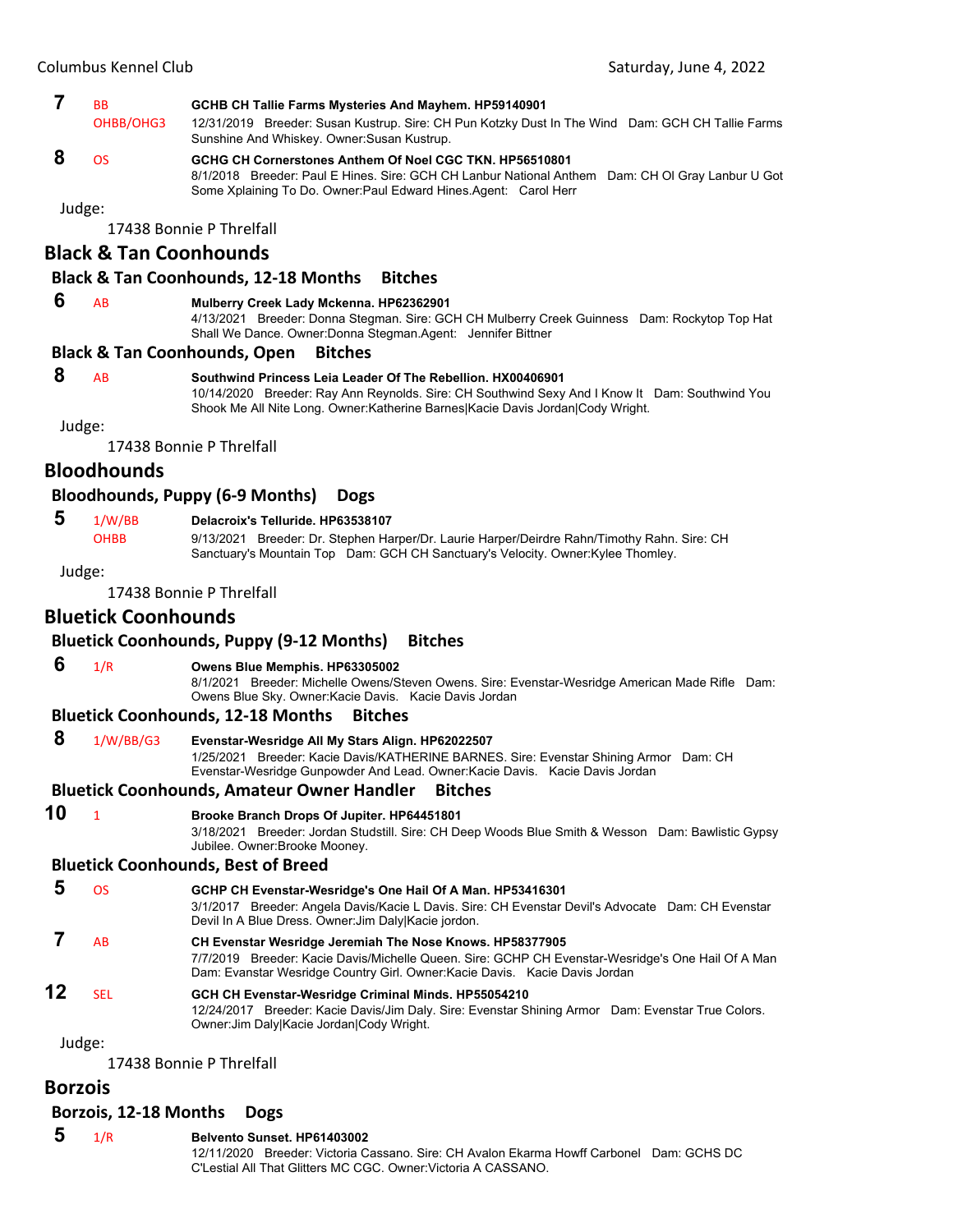|        | <b>Borzois, Open</b>          | <b>Dogs</b>                                                                                                                                                                                                                                                                                           |
|--------|-------------------------------|-------------------------------------------------------------------------------------------------------------------------------------------------------------------------------------------------------------------------------------------------------------------------------------------------------|
| 7      | 1/W/OS                        | Ksar Starry Messenger. HP58485801<br>7/27/2019 Breeder: Susan Pennington. Sire: CH Raynbo's Gallant Fox Dam: CH Ksar Mary Christmas.<br>Owner: Susan Pennington J Randel Tincher.                                                                                                                     |
|        | Borzois, 12-18 Months         | <b>Bitches</b>                                                                                                                                                                                                                                                                                        |
| 6      | 1/R                           | Ivanhoe's Follow The Line Of Promise. HP61968001<br>1/23/2021 Breeder: Avery Chandler. Sire: CH Fartoviy Okhotnik Dam: Tarasov's Love Potion. Owner:Lori<br><b>B</b> Chandler.                                                                                                                        |
|        | <b>Borzois, Novice</b>        | <b>Bitches</b>                                                                                                                                                                                                                                                                                        |
| 12     | AB                            | Ingrid Agatha Ivanhoe. HP55317703<br>1/1/2018 Breeder: Avery Chandler. Sire: CH Fartoviy Okhotnik Dam: Tarasov's Love Potion.<br>Owner: Marina Bondarenko.                                                                                                                                            |
|        | <b>Borzois, American Bred</b> | <b>Bitches</b>                                                                                                                                                                                                                                                                                        |
| 10     | $\mathbf{1}$                  | Ivanhoe's Foggy Mountain Breakdown. HP62551401<br>4/24/2021 Breeder: Mr. Isaac Franklin Chandler. Sire: CH Fartoviy Okhotnik Dam: Ivanhoe's Last<br>Goodbye. Owner: Gideon Chandler.                                                                                                                  |
|        | Borzois, Open                 | <b>Bitches</b>                                                                                                                                                                                                                                                                                        |
| 12     | 1/W/BW                        | Ingrid Agatha Ivanhoe. HP55317703<br>1/1/2018 Breeder: Avery Chandler. Sire: CH Fartoviy Okhotnik Dam: Tarasov's Love Potion.<br>Owner: Marina Bondarenko.                                                                                                                                            |
|        | <b>Borzois, Best of Breed</b> |                                                                                                                                                                                                                                                                                                       |
| 9      | <b>SEL</b>                    | FIRE FALCON IMPULS I SPLENDOR (Poland). HP57553301<br>2/23/2017 Breeder: Angelika Wojcik. Sire: Philadelphian Sabanna Emelijan Dam: Eternity Empress<br>Impuls I Spendor. Owner: Lori B Chandler.                                                                                                     |
| 14     |                               | DC C'Lestial Fontana Di Trevi MC CGC. HP51794404<br>7/19/2016 Breeder: Liz Green. Sire: CH C'Lestial Bachelors Button JC Dam: CH C'Lestial Powder Keg Of<br>Ryhka. Owner: Victoria A Cassano. Jon Corcoran                                                                                            |
| 16     | <b>BB</b>                     | CH Ivanhoe's Treasure Money Can't Buy. HP56921103<br>9/27/2018 Breeder: Mr. Jonathan Avery Chandler. Sire: CH Fartoviy Okhotnik Dam: Ivanhoe's Sierra Mini<br>Mag. Owner: Lori B Chandler.                                                                                                            |
| 18     | <b>SEL</b><br><b>OHBB</b>     | GCH CH Orion's Little Arrow FDC CA FCAT2 DN OSD CGCA CGCU TKP ATT VHMA VSWB.<br>HP57802402<br>5/8/2019 Breeder: Mrs. Lori Chandler. Sire: CH Fire Falcon Impuls I Splendor Dam: Ivanhoe's Just Plain<br>Fancy. Owner: Emily Lynn.                                                                     |
| Judge: |                               |                                                                                                                                                                                                                                                                                                       |
|        |                               | 17438 Bonnie P Threlfall                                                                                                                                                                                                                                                                              |
|        | Dachshunds (Longhaired)       |                                                                                                                                                                                                                                                                                                       |
|        |                               | Dachshunds (Longhaired), Puppy (9-12 Months)<br><b>Dogs</b>                                                                                                                                                                                                                                           |
| 5      | 1/W/BB/BW                     | Rufa Dachs Oberon, HP62943301                                                                                                                                                                                                                                                                         |
|        |                               | 7/4/2021 Breeder: Karl Frantz/Jonell Frantz. Sire: DC Zananza Elimar Doubrava Dam: FC Vivat Gami<br>Rufa. Owner: Karl Frantz Jonell Frantz. Jon Corcoran                                                                                                                                              |
|        |                               | Dachshunds (Longhaired), 12-18 Months<br><b>Dogs</b>                                                                                                                                                                                                                                                  |
| 7      | 1/R                           | Sugarbakers Rollin Marko Rollo MI. HP63516901<br>4/30/2021 Breeder: Holly N. Baker. Sire: Channelledox Dapper Dandy At Royalworth-MI Dam: Frostdox<br>Mary Magdalene At Sugarbakers. Owner: Holly Baker. Agent: Arvind De Braganca                                                                    |
|        |                               | Dachshunds (Longhaired), Puppy (9-12 Months)<br><b>Bitches</b>                                                                                                                                                                                                                                        |
| 6      | 1/W/OS                        | Royalworth's Jubilant Joan - MI. HP64234001<br>7/12/2021 Breeder: Paige Horne. Sire: Royalworth's Golden Ash - MI Dam: Royalworth's Precious Nikita -<br>MI. Owner: Paige Horne. Agent: Arvind De Braganca                                                                                            |
|        |                               | Dachshunds (Longhaired), Best of Breed                                                                                                                                                                                                                                                                |
| 10     | <b>SEL</b>                    | GCHB CH Royall T's Mercy Mercy @ Luckydox SI. HP58173004                                                                                                                                                                                                                                              |
|        | <b>OHBB</b>                   | 1/12/2019 Breeder: Lynn Tyler/Lucia Mitchell/Madeline Peterson/Adam Peterson. Sire: GCHP2 CH<br>Brownwood Rt's Peace On Earth SI CGC Dam: GCHB CH Brownwood Rt's Streams Of Mercy SI CGC.<br>Owner: Lynn Tyler Lucia Mitchell   Madeline Peterson  Adam Peterson.                                     |
| 11     | ВB                            | GCH CH Royall T's Mercy Street @ Luckydox SI. HP58173005<br>1/12/2019 Breeder: Lynn Tyler/Lucia Mitchell/Madeline Peterson/Adam Peterson. Sire: GCHP2 CH<br>Brownwood Rt's Peace On Earth SI CGC Dam: GCHB CH Brownwood Rt's Streams Of Mercy SI CGC.<br>Owner: Lynn Tyler Lucia Mitchell Anna Hines. |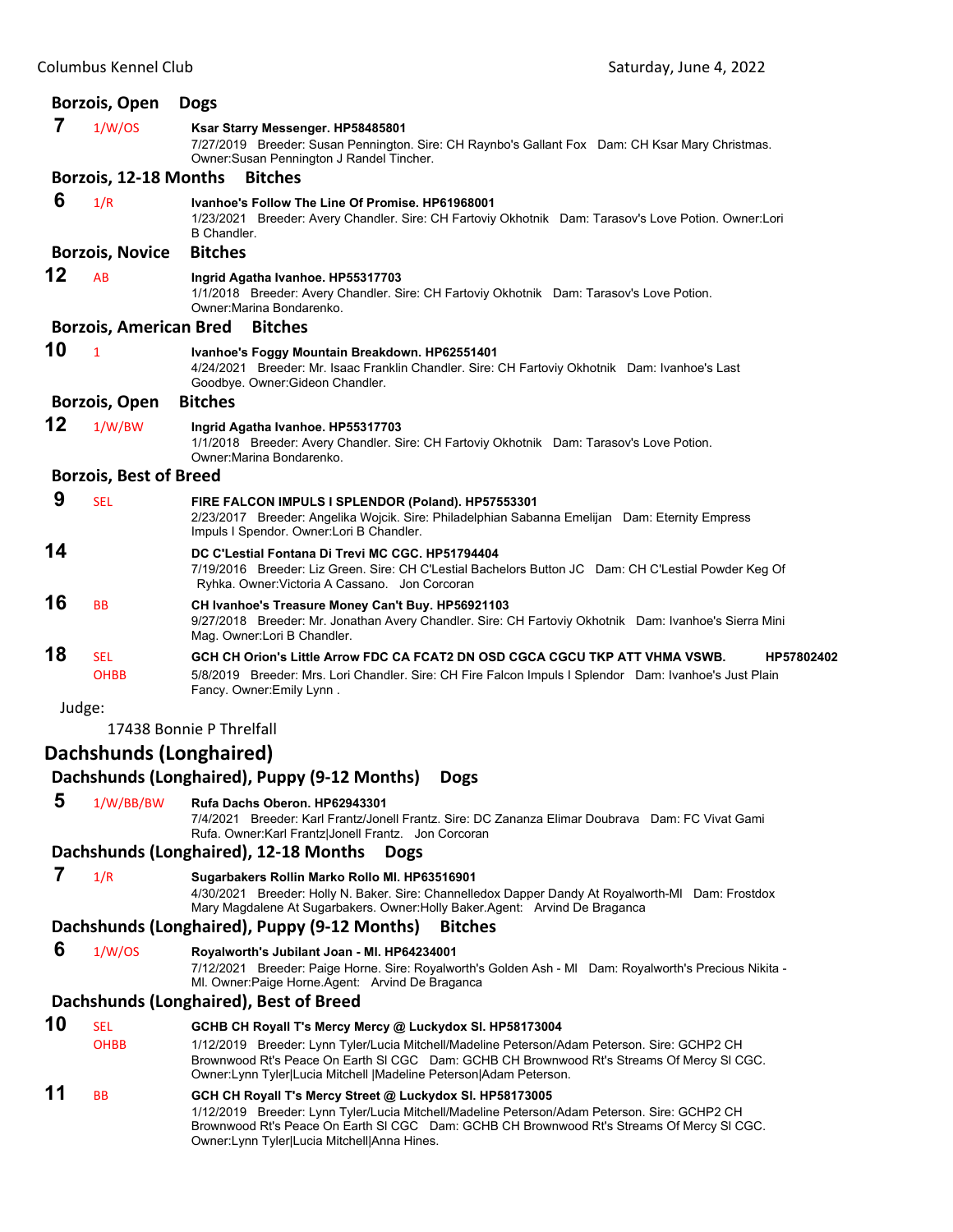#### Judge: 17438 Bonnie P Threlfall **Dachshunds (Smooth) Dachshunds (Smooth), Puppy (6‐9 Months) Dogs 5** AB **Bryan's Stenless Mccoy. HP63642302** 9/23/2021 Breeder: Lauren Davis. Sire: Camellia Creek's Arthur Fonzarelli Dam: Camellia Creek's Precious Penny. Owner:Kimberly Filsell Martin. **Dachshunds (Smooth), Amateur Owner Handler Dogs 5** 1/W/OS **Bryan's Stenless Mccoy. HP63642302** OHBB 9/23/2021 Breeder: Lauren Davis. Sire: Camellia Creek's Arthur Fonzarelli Dam: Camellia Creek's Precious Penny. Owner:Kimberly Filsell Martin. **Dachshunds (Smooth), Open Miniature Bitches 6** AB **Briarpatch N Brownwood I'Ve Been Framed. HP57438402** 1/9/2019 Breeder: Bonnie Ross/Susan Wise. Sire: CH Grandgables Wee Mr Brownwood Dam: CH Briarpatch Tribute To Wismar Mw. Owner:Denise Nickerson |Bonnie Nickerson Ross. **Dachshunds (Smooth), Best of Breed 8** BB **GCHS CH Passport I Want To Know What You're Thinking Ss. HP60120603** 5/1/2020 Breeder: Sophia Pierce/Arvind de Braganca/Joyce de Braganca. Sire: GCH CH Passport It's All In How You Say It Ss Dam: GCHB CH Passport I Knew You Were Waiting For Me Ss. Owner:Chad Arrowood|Arvind De Braganca|Joyce De Braganca. Judge: 17438 Bonnie P Threlfall **Dachshunds (Wirehaired) Dachshunds (Wirehaired), Bred‐By‐Exhibitor (Adult) Dogs 5** AB **Willow Springs Easy To Please Mw. HP62925401** 5/9/2021 Breeder: Cyndi Branch. Sire: Veni-Vidi-Vici Von Sunderhaar Dam: Willow Springs Neverland Tigerlily Mw. Owner:Cyndi Branch. **Dachshunds (Wirehaired), Open Standard Dogs 7** 1/W **Kaviroz Forged By Fire Sw. HP61767202** 1/3/2021 Breeder: Kathy Zeckser. Sire: GCH CH Kaviroz Candy Crush Sw Dam: CH Kaviroz Diamond Solitaire Sw. Owner:Casey Brummer|Kathy Zeckser. **Dachshunds (Wirehaired), Puppy (9‐12 Months) Bitches 6** AB **Diagram Rags Darling Nikki Mw. HP63137901** 6/17/2021 Breeder: Dianne Graham/Kimberly Ragsdale. Sire: GCH CH Diagram Rags What Not To Wear Mw Dam: Diagram Rags Keepsake Mw. Owner:Nora N Cordova|Dianne Graham. **Dachshunds (Wirehaired), Bred‐By‐Exhibitor (Puppy) Bitches 8** AB **Ezgoins Oklahoma Buckle Bunny @ Schonheit Mw. HP63715203** 9/2/2021 Breeder: Mrs. Sherrod E Hatfield/Mrs. Robbie Loyd. Sire: FC Per Somnium V Ruger NJP ME DCAT ACT1 ACT1J CGCA CGCU TKA Dam: CH Ezgoins Oklahoma Cowgirl At Schonheit MW. Owner:Sherrod E Hatfield|Robbie Loyd. **Dachshunds (Wirehaired), Bred‐By‐Exhibitor (Adult) Bitches 10** AB **Willow Springs Pillow Talk Mw. HP58426201** 6/2/2019 Breeder: Cyndi Branch/Alex Branch. Sire: DC Willow Springs Four On The Floor Mw Dam: CH Willow Springs Jitterbug. Owner:Cyndi Branch|Alex Branch. **Dachshunds (Wirehaired), Open Miniature Bitches 12** 1/W/BW **Shana's Lili Of The Valley V Leoralee. HP59685202** 1/13/2020 Breeder: LeAnn Shank/Marietta Singleton/Cindy Brown/Elizabeth Powell. Sire: GCH CH Leoralees Sons Of Anarchy Mw Dam: CH Leoralee's Venus In Blue Jeans @ Kachina Mw. Owner:LeAnn Shank|Cindy Brown. **Dachshunds (Wirehaired), Best of Breed 9** OS **CH Shana's Bobby Bazooka V Leoralee Mw. HP55856502** 3/27/2018 Breeder: LeAnn Shank/Marietta Singleton/Cindy Brown/Elizabeth Powell. Sire: CH Leoralees Sweet Black Gold V Infiniti Mw Dam: CH Leoralee's Venus In Blue Jeans @ Kachina Mw. Owner:John Shankweiler|Maureen Shankweiler|Leann Shank. **14** BB **Dixiedachs Dancing In The Dark Sw. HP62764004** OHBB 5/8/2021 Breeder: Diane Faulkner/Jim Faulkner. Sire: CH Willow Springs Gangster Of Love Sw Dam: GCHB CH Dixiedachs She's The One SW. Owner:Diane|Jim Faulkner|Diane Faulkner|Jim Faulkner .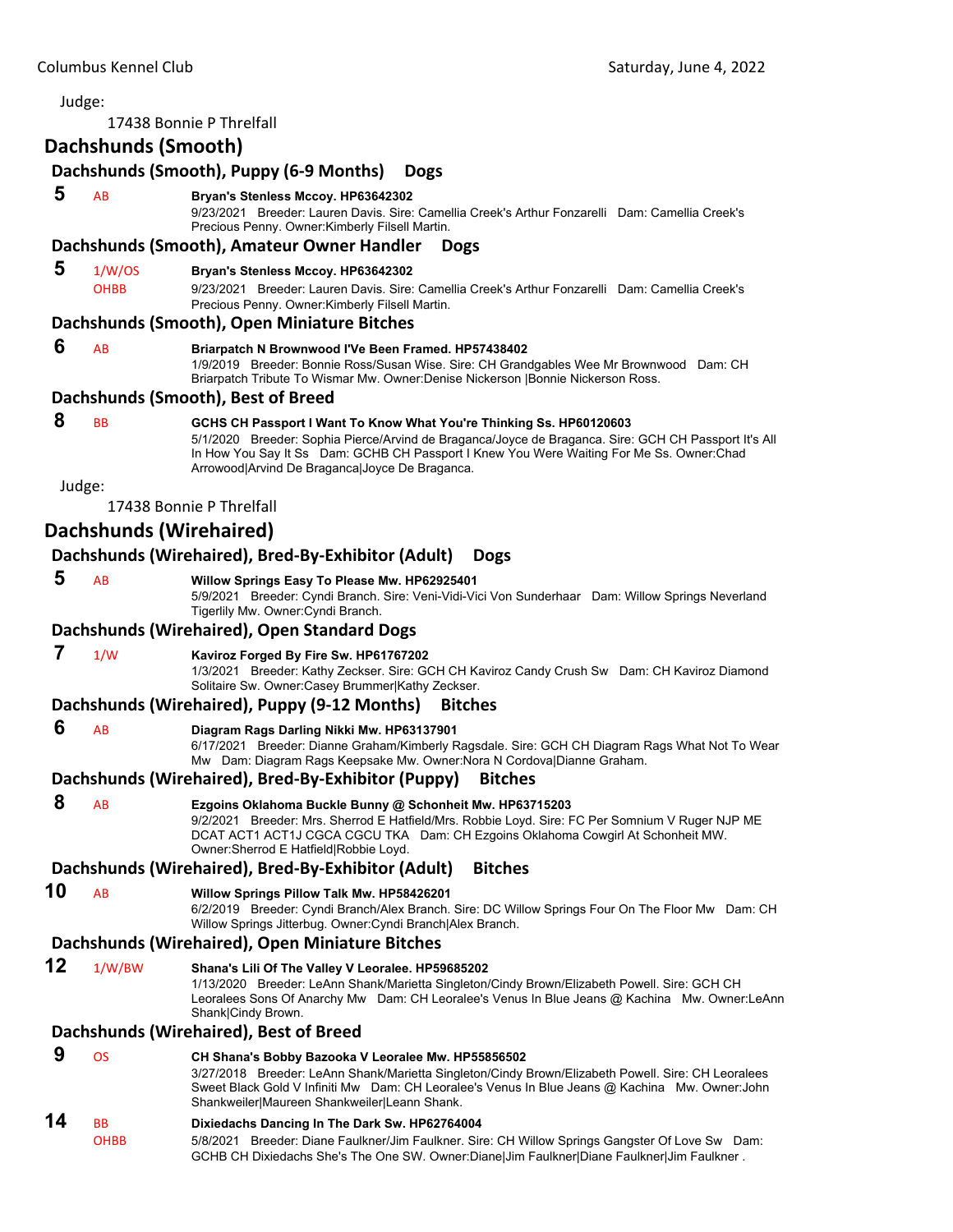17438 Bonnie P Threlfall

# **Greyhounds**

# **Greyhounds, Puppy (9‐12 Months) Dogs**

 **5** 1/W/BB/BW **Grandcru Malvasia. HP63641602**

8/19/2021 Breeder: Melanie S Steele/Amy Phelan/Rose Tomlin/Rindi Gaudet. Sire: Fionn Clann Iconic To Estet Classic Dam: GCH CH Grandcru Estandon Legend. Owner:Ann Wallin|Melanie Steele|Rex Wallin.Agent: Esteban Farias

#### **Greyhounds, Bred‐By‐Exhibitor (Adult) Dogs**

 **7** <sup>1</sup> **Eyrie's Blues In The Night. HP56343004**

7/17/2018 Breeder: Thomas W Butler. Sire: GCH CH Grandcru Tignanello Of Sobers JC Dam: GCH CH Harbor's Dance Of The Sugarplum Fairy SC. Owner:Thomas W Butler.

#### **9** AB **Eyrie's Accentuate The Positive. HP56343005**

7/17/2018 Breeder: Thomas W Butler. Sire: GCH CH Grandcru Tignanello Of Sobers JC Dam: GCH CH Harbor's Dance Of The Sugarplum Fairy SC. Owner:Thomas W Butler.

#### **Greyhounds, Open Dogs**

#### **11** 1/R **Grandcru Petrus II. HP54926801**

11/28/2017 Breeder: Melanie S Steele/Rindi Gaudet. Sire: Fionn Clann Paramount At Sobers Dam: CH Grandcru Erath. Owner:Melanie S Steele|Addison Lancaster|Janet Rahn|Rindi Gaudet.Agent: Liz Powell

#### **Greyhounds, Bred‐By‐Exhibitor (Adult) Bitches**

#### **6** 1/W **Eyrie's I Remember You. HP56343001**

OHBB 7/17/2018 Breeder: Thomas W Butler. Sire: GCH CH Grandcru Tignanello Of Sobers JC Dam: GCH CH Harbor's Dance Of The Sugarplum Fairy SC. Owner:Thomas W Butler.

#### **Greyhounds, Best of Breed**

#### **8** OS **GCH CH Grandcru Estandon Legend. HP58406903**

4/9/2019 Breeder: Melanie S Steele/Amy Phelan/Rose Tomlin/Rindi Gaudet. Sire: Fionn Clann Paramount At Sobers Dam: GCHS CH Grandcru Giaconda CGC TKN. Owner:Melanie S Steele.Agent: Esteban Farias

Judge:

17438 Bonnie P Threlfall

## **Ibizan Hounds**

#### **Ibizan Hounds, Bred‐By‐Exhibitor (Adult) Dogs**

 **5** 1/W/OS **Fusion Legacy Pieces Of Mars. HP57618304**

3/22/2019 Breeder: Tammy Forbes. Sire: CH Gryphons Man From Mars Dam: GCH CH Fusion's Batgirl SC. Owner:Tammy Hirstein Stinton.

#### **Ibizan Hounds, Bred‐By‐Exhibitor (Puppy) Bitches**

 **6** <sup>1</sup> **Abbaio Strange And Unusual. HP63870004**

11/22/2021 Breeder: Sarah Murphy. Sire: GCH CH Abbaio Murcielago Dam: DC Abbaio Let's Talk Turkey MC LCX. Owner:Sarah Murphy.

#### **Ibizan Hounds, Bred‐By‐Exhibitor (Adult) Bitches**

 **8** 1/W/BB/BW **Abbaio Cello From The Other Side. HP62370507**

4/6/2021 Breeder: Sarah Murphy/Jennifer Irwin/Denise Deacosta. Sire: DC Paradise Talk Of The Town RN MC CGC Dam: GCHB DC Abbaio It Girl SC. Owner:Sarah Murphy.

#### **Ibizan Hounds, Open Smooth Coat Bitches**

**10** 1/R **Imagery Lighter Than Air BCAT. HP60417105**

7/13/2020 Breeder: Nancy Stabler/Harry Stabler. Sire: GCH DC Kamars Speeding To New Adventures SC DCAT Dam: Imagery Hearts And Craft. Owner:Jennifer Anderson|David Anderson.

#### **Ibizan Hounds, Open Wire Coat Bitches**

**12** <sup>1</sup> **Fusion's Legacy Of The Dance SC. HP57618302**

3/22/2019 Breeder: Tammy Forbes. Sire: CH Gryphons Man From Mars Dam: GCH CH Fusion's Batgirl SC. Owner:Karen Radke .

#### **Ibizan Hounds, Best of Breed**

#### **14 CH Fusion Legacy Fire On Ice. HP57618301**

OHBB 3/22/2019 Breeder: Tammy Forbes. Sire: CH Gryphons Man From Mars Dam: GCH CH Fusion's Batgirl SC. Owner:Tammy Hirstein Stinton.

# **16** SEL **GCH DC Abbaio Bird Of Paradise SC TKN. HP59716603**

3/2/2020 Breeder: Sarah Murphy/Diane Arbeit/Lisa A Puskas. Sire: GCHB CH Wirtu's Thunder On The Right JC BCAT Dam: GCHP CH Abbaio Dream With Your Eyes Open SC. Owner:Sarah Murphy|Diane Arbeit|Lisa Puskas.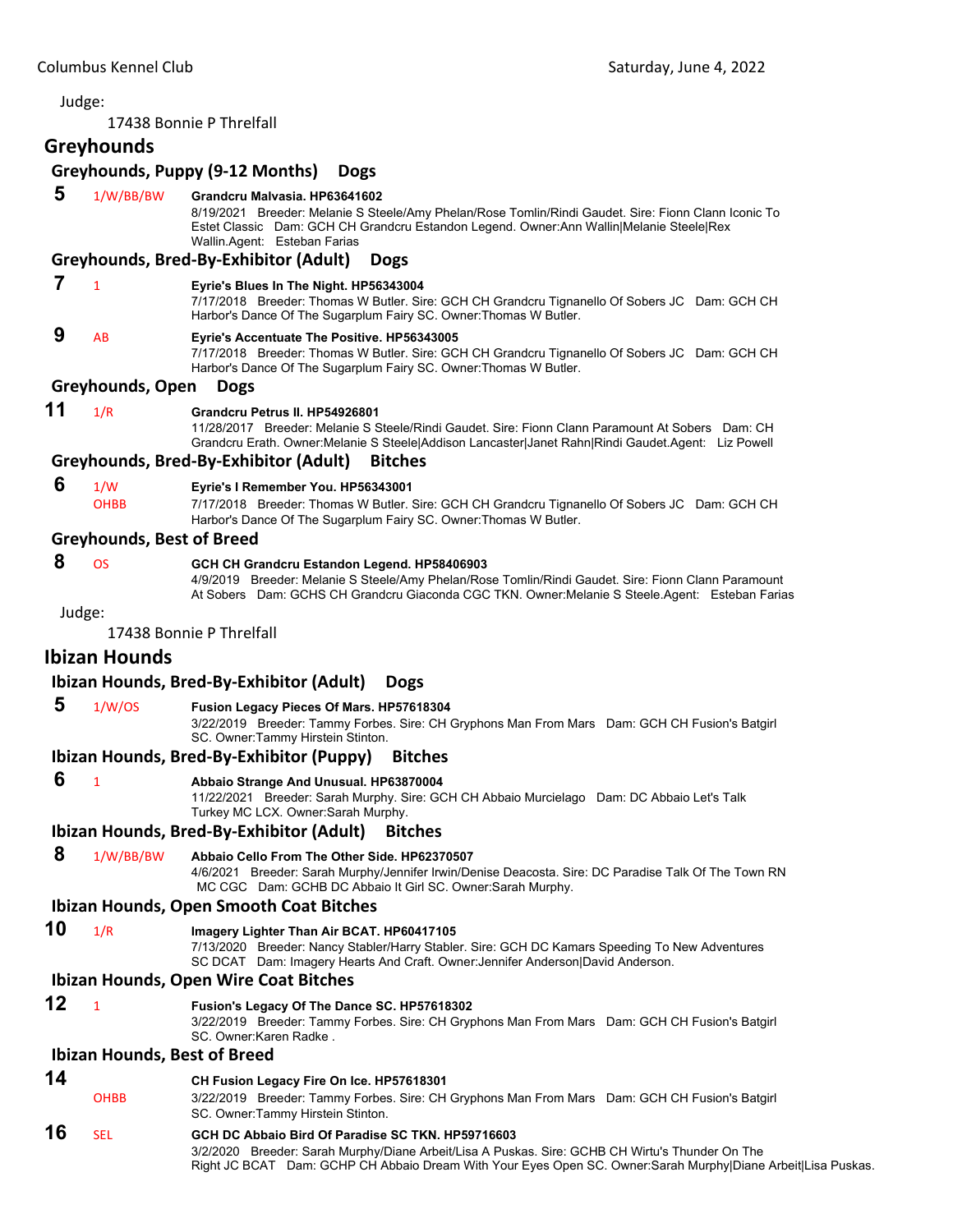17438 Bonnie P Threlfall

# **Irish Wolfhounds**

#### **Irish Wolfhounds, Best of Breed**

| <b>B<sub>B</sub></b> | GCH CH Rosslare's Brody At Aleph Gleann CA BCAT. HP60178209<br>5/11/2020 Breeder: Glynis Littlewood/Cynthia Patterson. Sire: Eirian Rosslare's Remembrance Dam:<br>Riversong Rosslare's Isabelle Blue. Owner: Patty Berkovitz Jack Florek.     |
|----------------------|------------------------------------------------------------------------------------------------------------------------------------------------------------------------------------------------------------------------------------------------|
| <b>AB</b>            | CH Loyalty's Rowan At Aleph Gleann FDC CA BCAT. HP60887210<br>7/8/2020 Breeder: Amy Pederson/Donald Y Mar. Sire: Wolfhouse Eliot T.S. CGCA Dam: Loyalty's Grand<br>Adventure CGC. Owner: Patty Berkovitz Amy Pederson Casey Kilcullen Steiner. |

Judge:

17438 Bonnie P Threlfall

# **Norwegian Elkhounds**

#### **Norwegian Elkhounds, 12‐18 Months Bitches**

### **6** 1/W **Sera Order Of The Phoenix CGC TKN. HP62251203**

OHBB/OHG4 2/4/2021 Breeder: Ali Cowan/Renea Cowan/Jennifer Stastny. Sire: GCH CH Quiquen Quartz Dam: GCHS CH Quiquen Folklore. Owner:Brooke Sunderman .

#### **Norwegian Elkhounds, Best of Breed**

 **8** BB **GCH CH Highpoint's Bjornlass Raise Your Glass. HP59357101**

12/5/2019 Breeder: Ms. Pat Gamsby/Mr. Richard J Gamsby/Kathi Molloy. Sire: CH Vin-Melca's Top O' The Mark Dam: CH Bjorn Lass High Point Madame. Owner:Kathi Molloy|Pat Gamsbry.

Judge:

17438 Bonnie P Threlfall

# **Pharaoh Hounds**

#### **Pharaoh Hounds, Best of Breed**

 **5** AB **CH Extraordinary No Limits V. Lotus. HP62723403** 6/5/2021 Breeder: Michael Black/Nathan Tallman/Darci Kunard. Sire: GCHB DC Bazinga Caspian The Crown Prince MC LCX2 BCAT CGC Dam: GCH DC Berenice Anders SC. Owner:Shannon Wilson|Darci Kunard .  **6** SEL **CH Kaije'Z Faro Dirty Shark RN SC TKN. HP52028506** 8/24/2016 Breeder: Bekki Pina/Martin L Del Prince. Sire: GCHB CH Kaije's Coniraya SC CGC Dam: GCHB DC Lileo's Cinnamon Satin RN MC CGC. Owner:Kaije KNLS|Connor Wooton.Agent: Bekki Pina  **8 CH Kaije's Return To Innocence SC. HP59151104** 12/9/2019 Breeder: Kaije KNL. Sire: DC Lileo's King Of The Heavens SC Dam: CH Kaije'Z Faro Dirty Shark RN SC TKN. Owner:Kaije KNLS.Agent: Bekki Pina **10** BB **GCH CH Siphra's Desert Rose. HP60929001** OHBB 5/15/2020 Breeder: Britt-Marie Sundquist. Sire: Red Calluna's Jungle Drum Dam: Evita Of Siphra Arsinoe. Owner:Linda Lysher|Britt-Marue Sundquist.

#### Judge:

17438 Bonnie P Threlfall

## **Plott**

#### **Plott, Open Dogs**

#### **5** AB **Live Oaks Midnight Rider. HP49575701**

5/7/2015 Breeder: Susan Lloyd/Christina M Officer/Penny Turner. Sire: GCH CH CGCH County Line Roosevelt Dam: CH Live Oaks Smoken Hot Chocolate Suzy. Owner:Susan Lloyd DVM. Kasey Davis Jordan

#### Judge:

17438 Bonnie P Threlfall

# **Portuguese Podengo Pequenos**

## **Portuguese Podengo Pequenos, Best of Breed**

| ು | BB/G4       | GCHG CH Ketka's Free Thinker DCAT, HP56239101<br>6/8/2018 Breeder: Neva Whitton/Carol Sowders, Sire: GCHG CH Radical De Viamonte Dam: GCH CH<br>Ketka's Wing And A Prayer. Owner: Mary Dullinger Susan Carter Agent: Erika Lanasa |
|---|-------------|-----------------------------------------------------------------------------------------------------------------------------------------------------------------------------------------------------------------------------------|
|   | ns          | GCHB CH Genese Do Vale Do Cutileiro, HP52239601                                                                                                                                                                                   |
|   | <b>OHBB</b> | 3/2/2016 Breeder: Vasco Matias. Sire: Tommy Do Vale Do Cutileiro Dam: Capinhela Do Vale Do<br>Cutileiro. Owner: Nola D Boyd William T Boyd Nola D Boyd William T Boyd.                                                            |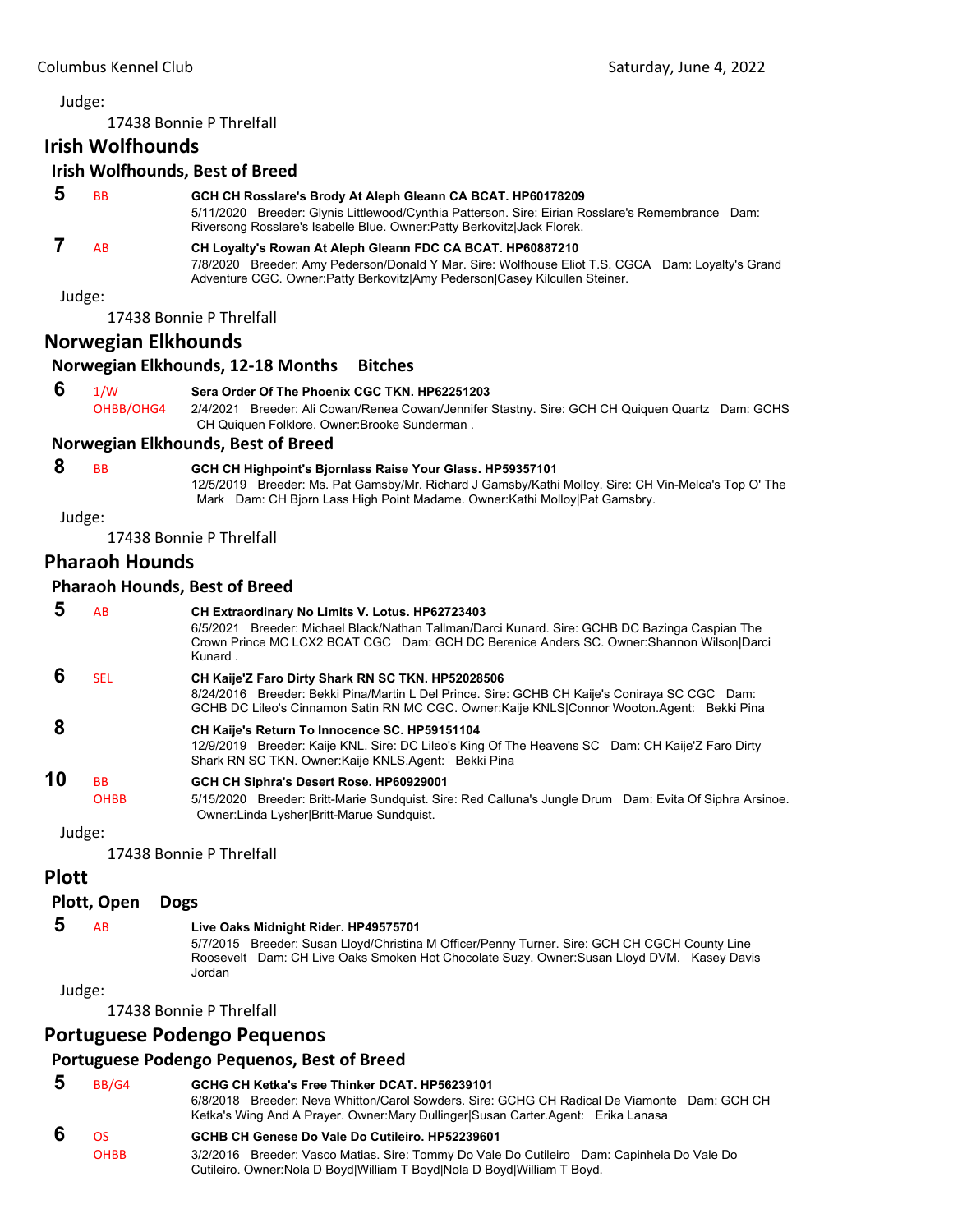#### **8** SEL **GCH CH Epifania Do Vale Do Cutileiro. HP55944501**

1/6/2018 Breeder: Vasco Ivo Matias. Sire: Pombo Do Vale Do-Cutileiro Dam: Capinhela Do Vale Do Cutileiro. Owner:Nola Boyd.

Judge:

17438 Bonnie P Threlfall

#### **Redbone Coonhounds**

#### **Redbone Coonhounds, Puppy (6‐9 Months) Dogs**

# **5** AB **Jw's Reedy Creek Golden Ticket. HP64935101**

11/12/2021 Breeder: Donald Lee Wright Jr.. Sire: Wrights Reedy Crk Love Doctor Dam: Wrights Reedy Crk Briar Rose. Owner:Judy Wright.

#### **Redbone Coonhounds, Best of Breed**

| BB/G2 | GCHB CH Cody's American Sheriff. HP58114001                                                 |  |
|-------|---------------------------------------------------------------------------------------------|--|
| ОНВВ  | 2/13/2019 Breeder: Sasha Hall/JESSE HALL/Louise Schoenlein, Sire: America's John Henry Dam: |  |
|       | Schoenlein's Red Reign Eleanor. Owner Cody Wright.                                          |  |

Judge:

17438 Bonnie P Threlfall

# **Rhodesian Ridgebacks**

#### **Rhodesian Ridgebacks, 12‐18 Months Dogs**

- **5** 1/W/BW **Muzari's Big Rig Of Tampa Bay JC. HP62154502**
	- 3/31/2021 Breeder: Heather Muzzey. Sire: Tina Trading Osiris Odgi Dam: Sonorous Bark Diona Deya. Owner:David Ackerman|Lisa Ackerman.Agent: Sarah Murphy

# **7** AB **The Realm's Higher Ground. HP62283405**

4/11/2021 Breeder: Elaine Demopoulos/Ms. Alicia Hanna/Ms. Joyce Wilkinson. Sire: GCH CH Lionshare's Big Mack Daddy CD BN RI JC DCAT CGCA CGCU TKN ATT Dam: CH Kimani's Timeless Beauty. Owner:Marta Demopoulos|George Demopoulos|Elaine Demopoulos|Joyce Wilkinson.Agent: Anna **Stromberg** 

#### **Rhodesian Ridgebacks, Open Dogs**

 **9** AB **Highland Rim Gaius Valerius Catullus DCAT. HP58244702** 8/13/2019 Breeder: Elizabeth Mask/Kathryn Patton-Miller. Sire: Highland Rim's Heart And Soul Dam: CH

Highland Rim Catch Me Daddy Of Presidio. Owner:Cynthia Kamhieh|Elizabeth Mask.

#### **Rhodesian Ridgebacks, 12‐18 Months Bitches**

 **6** 1/W/OS **Olivia Of The Realm Qwandoya. HP63553201**

4/24/2021 Breeder: Hana Pankova. Sire: Ikimba Jambo Mandela Dam: Flavia Rose Qwandoya.

Owner:Elaine Demopoulos|Marion Niscia|Joyce Wilkinson|Lauren Meadows.Agent: Anna Stromberg

# **Rhodesian Ridgebacks, Open Bitches**

**10** 1/R **Zareba's Moonlight Serenade. HP61475304**

11/27/2020 Breeder: Marie Glodowski/Lauren Michaels/Marcin Glodowski. Sire: GCH CH Manzanita's Bluegrass Ramble BCAT CGC Dam: GCH CH Tam Lyn's Sedona Sunrise At Zareba. Owner:Diane L Domek|Marie and Marcin Glodowski|Lauren Michaels.

#### **Rhodesian Ridgebacks, Best of Breed**

## **11** BB **GCH CH Zareba's Undercover Op At Skytop BCAT CGC TKN. HP61475301**

OHBB/OHG1 11/27/2020 Breeder: Marie Glodowski/Lauren Michaels/Marcin Glodowski. Sire: GCH CH Manzanita's Bluegrass Ramble BCAT CGC Dam: GCH CH Tam Lyn's Sedona Sunrise At Zareba. Owner:Julie Wilkinson|Lauren Michaels|Marie Glodowski|Marcin Glodowski .

Judge:

17438 Bonnie P Threlfall

# **Salukis**

#### **Salukis, Best of Breed**

| <b>BB</b>   | GCHS CH Kingscourt Khan'Z The Chosen One. HP56119504                                              |
|-------------|---------------------------------------------------------------------------------------------------|
| <b>OHBB</b> | 6/28/2018 Breeder: Cherie L Oney/Jennifer Pearce. Sire: CH Zahir's Zanzibar Dam: GCHS CH Ariel Of |
|             | Kingscourt Aurum Bohemia. Owner:Cherie L Oney Christine McIntyre Cope.Agent: Anna Stromberg       |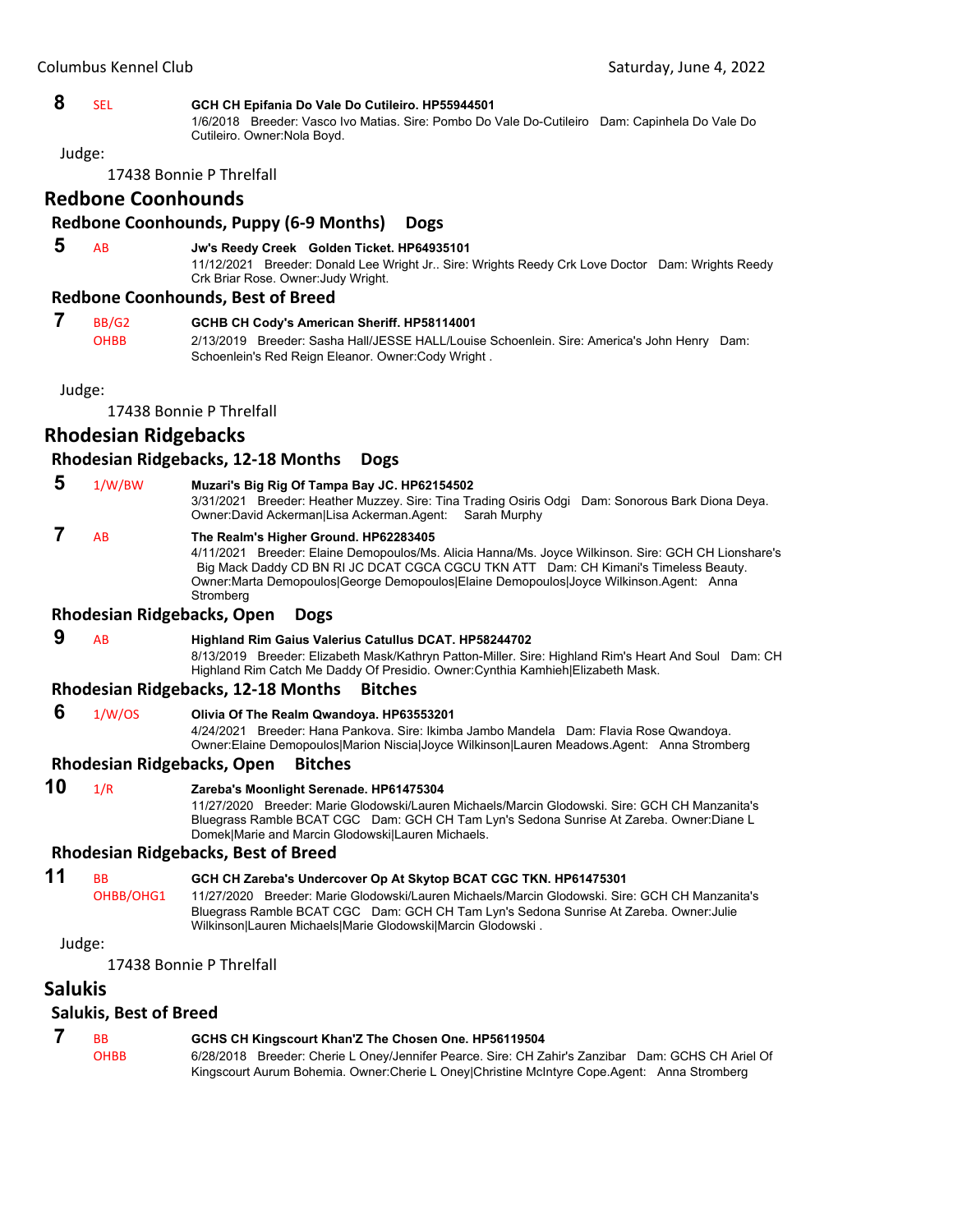#### 17438 Bonnie P Threlfall **Whippets Whippets, Puppy (9‐12 Months) Dogs 7** 1/R **Karasar's Irreplaceable. HP63493302** 7/17/2021 Breeder: Kerrie Kuper/Neil Barthelette/Caroline W Cope/Karen Mlynar. Sire: CH Karasar's Infatuation Dam: GCHS CH Karasar's Iconic. Owner:kerrie kuper |Neil Barthelette|Karen MLynar|Caroline Wells Cope . **Whippets, 12‐18 Months Dogs 9** <sup>2</sup> **Pinnacle Ky Bulleit. HP61841407** 2/6/2021 Breeder: Justin C Smithey/Cheslie Smithey. Sire: CH Bo-Bett's Pajama Party Dam: Pinnacle Irish Cream. Owner:Marie Falconer. **11** <sup>1</sup> **Karasar's McAllister. HP62575407** 2/7/2021 Breeder: Kerrie Kuper/Neil Barthelette/Karen Mlynar/Caroline Cope/Melissa LoPinto. Sire: GCHB CH Karasar's Lifework Dam: GCHB CH Karasar's Remaster. Owner:Alexandra Treadaway|Kerrie Kupper . **Whippets, Bred‐By‐Exhibitor (Adult) Dogs 17** <sup>1</sup> **Festiva's Chasing Dreams. HP54907601** 11/29/2017 Breeder: Eric Riney/Kelly Riney. Sire: GCH CH Festiva Aladdin Johnny Be Good SC BCAT Dam: Festiva's Calabria. Owner:Kelly Riney |Fallyn Riney|Eric Riney. **Whippets, American Bred Dogs 19** 1/W/BW **Sportingfields Williwaw Imurhuckleberry @Cookarena TKN. HP59314005** 1/12/2020 Breeder: Kristen Addington/Amanda Giles. Sire: GCH CH Equiss Horton Hears A Who SC BCAT Dam: CH Sporting Field's A Lot Like Love SC. Owner:Heidi Cook|Kristen Addington|Amanda Giles. **Whippets, Open Dogs 21** <sup>1</sup> **Finghin's Ryder Of The Purple Sage. HP59990808** 4/17/2020 Breeder: Elaine McMichael/Sean McMichael. Sire: GCH CH Willabe Cowpoke Caleb Dam: CH Finghin's Promise After The Storm JC BCAT ATT. Owner:Jennifer Bexley. **Whippets, Puppy (6‐9 Months) Bitches 8** <sup>1</sup> **Wenrick's Party Line. HP63792501** 10/7/2021 Breeder: Jody Garcini/Denise Snyder. Sire: CH Bo-Bett's Pajama Party Dam: CH Wenrick's Make'Hers Mark. Owner:Tom Nutting|Marie Falconer. **10** AB **Wenrick's Pinnacle After Party. HP63792506** 10/7/2021 Breeder: Jody Paquette-Garcini/Denise Snyder. Sire: CH Bo-Bett's Pajama Party Dam: CH Wenrick's Make'Hers Mark. Owner:Justin Smithey|Cheslie Smithey. **Whippets, Puppy (9‐12 Months) Bitches 14** <sup>2</sup> **Karasar's Effulgence. HP63492303** 6/29/2021 Breeder: Kerrie Kuper/Neil Barthelette/Karen Mlynar/Caroline Cope. Sire: GCH DC Karasar's Galaxy RN SC CA BCAT Dam: GCHP CH Karasar's Resurgence JC. Owner:Carmen Rocio Waldrop. **16** 1/R **Karasar's Irresistible. HP63493301** 7/17/2021 Breeder: Kerrie Kuper/Neil Barthelette/Caroline W Cope/Karen Mlynar. Sire: CH Karasar's Infatuation Dam: GCHS CH Karasar's Iconic. Owner:kerrie kuper |Karen Mlynar|Neil Barthelette|Caroline Wells Cope . **Whippets, 12‐18 Months Bitches 18** <sup>1</sup> **Karasar's Epicenter. HP62575403** 2/7/2021 Breeder: Kerrie Kuper/Neil Barthelette/Karen Mlynar/Caroline Cope/Melissa LoPinto. Sire: GCHB CH Karasar's Lifework Dam: GCHB CH Karasar's Remaster. Owner:kerrie kuper |Karen Mlynar|Neil Barthelette|Caroline Wells Cope . **Whippets, Bred‐By‐Exhibitor (Puppy) Bitches 22** <sup>1</sup> **Mimbres Christeva Stargazer. HP63246601** 8/20/2021 Breeder: Owen J Light/Christine Heath. Sire: GCHB CH Cherche' Arborlea Hold Your Horses SC Dam: CH Mimbres City Lights. Owner:Steve|Christine Heath|Ryan Heath|Owen J Light|Steve Heath. **24** AB **Disa Hycks Hollow Skyline Batteries Not Included. HP63558101** 10/12/2021 Breeder: Kari Whitaker/Crystal McNulty/Jennifer Kempey. Sire: Deco Just Push Play At Disa Dam: Disa Hycks Hollow Ain't Just Whistlin' Dixie. Owner:Jennifer Kempey|Kari Whitaker |Crystal McNulty. **Whippets, Bred‐By‐Exhibitor (Adult) Bitches 26** <sup>3</sup> **Smithfield Park Primrose. HP57725604** 3/16/2019 Breeder: Gabriella Smith. Sire: CH Pinewood Versace Dam: CH Sportingfield Tattershall

Abracadabra. Owner:Gabriella Smith.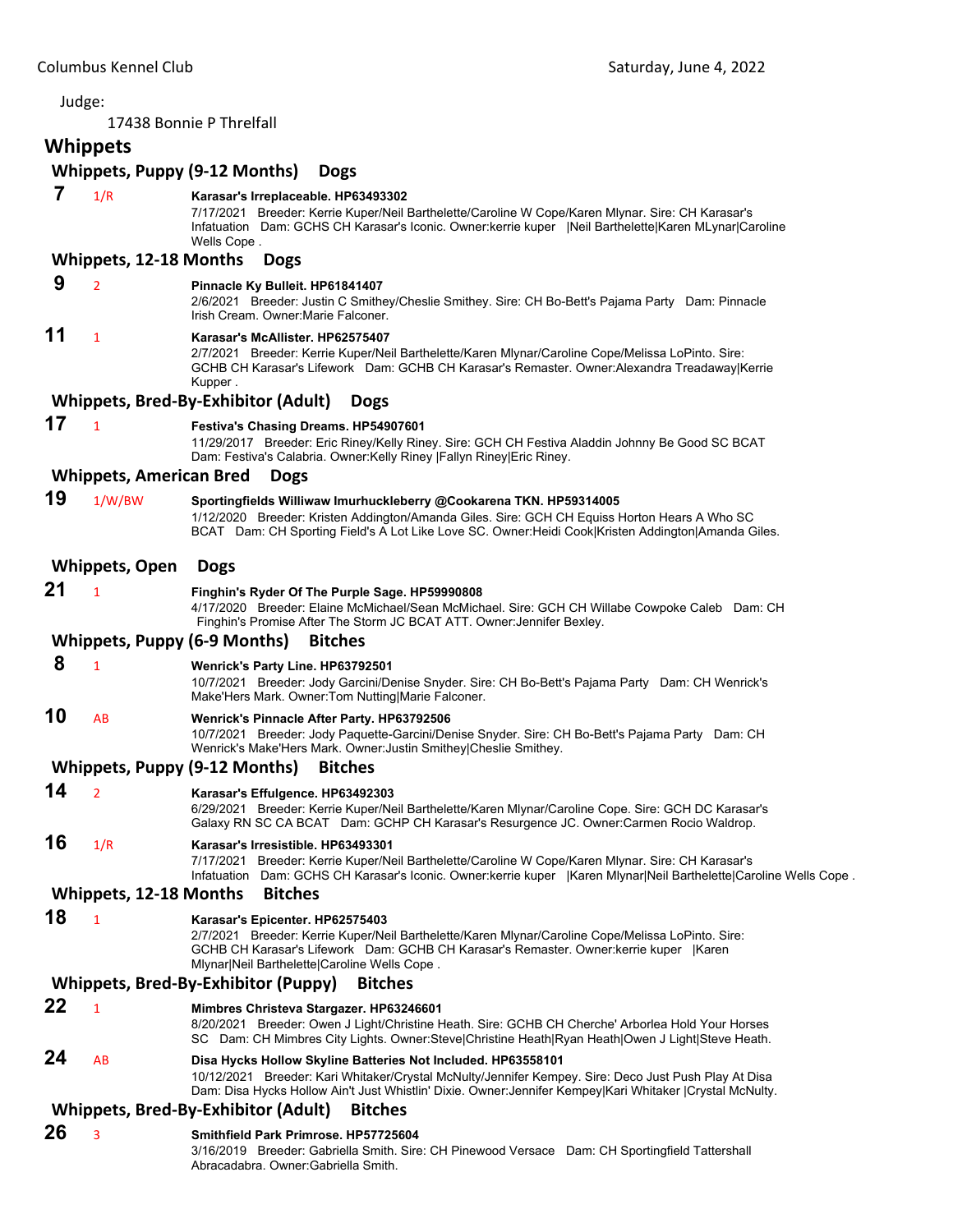| 28 | $\overline{2}$                 | Pinnacle Afterglow. HP61532503<br>1/6/2021 Breeder: Justin C Smithey/Cheslie Smithey. Sire: CH Pinnacle High And Mighty Dam: CH<br>Longlesson Girl Who Drank The Moon. Owner: Justin Smithey Cheslie Pickett Smithey.                                                                       |
|----|--------------------------------|---------------------------------------------------------------------------------------------------------------------------------------------------------------------------------------------------------------------------------------------------------------------------------------------|
| 30 | 1/W                            | <b>Festiva's Chills And Thrills, HP62442301</b><br>4/24/2021 Breeder: Peggy Schmidt/Kelly Riney/Katie Rudolph. Sire: GCH CH Snow Hill Mindbender MC                                                                                                                                         |
|    | <b>Whippets, American Bred</b> | Dam: CH Festiva's Smoke and Mirrors. Owner: Katie Rudolph Kelly Riney.<br><b>Bitches</b>                                                                                                                                                                                                    |
| 32 |                                |                                                                                                                                                                                                                                                                                             |
|    | $\mathbf{1}$                   | Chabeau's Diamonds Are A Girl's Best Friend. HP61367902<br>10/28/2020 Breeder: Angella Martin/Trish Dews/Andrea Kea. Sire: GCHB DC Surrey Hill's Couldn't Be<br>Butter At Mariner MC Dam: GCH CH Andauer And Ryland's About Last Night BCAT. Owner: Andrea<br>Kea Trish Dews.               |
| 34 | 3                              | Karasar's Trendsetter, HP62575402<br>2/7/2021 Breeder: Kerrie Kuper/Neil Barthelette/Karen Mlynar/Caroline Cope/Melissa LoPinto. Sire:<br>GCHB CH Karasar's Lifework Dam: GCHB CH Karasar's Remaster. Owner:Caroline Cope Kerrie Kuper<br>Karen Mlynar Neil Barthelette.                    |
| 36 | $\overline{2}$                 | Karasar's Redemption. HP63491401<br>6/9/2021 Breeder: Kerrie Kuper/Caroline Cope/Karen Mlynar/Neil Barthelette. Sire: GCHB CH Karasar's<br>Whirlwind Dam: CH Karasar's Ruswyn Ravishing. Owner:Carmen Rocio Waldrop.                                                                        |
|    | <b>Whippets, Open</b>          | <b>Bitches</b>                                                                                                                                                                                                                                                                              |
| 38 |                                | Snapdragon & Poli's I Believe In Angels. HP56627007<br>10/12/2018 Breeder: kenneth holder/david braga/Kim Tucker. Sire: GCHB CH Kimera Im Your Wingman<br>BCAT DS CGC TKI Dam: GCH CH Tobell's Earth Wind And Fire. Owner: Frank Polimeni.                                                  |
| 40 | $\overline{2}$                 | WesAnn's Daydream Believer. HP59486801<br>11/6/2019 Breeder: Michelle Queen. Sire: GCH CH Wesann V Kemar Dreaming of River Diamonds Dam:<br>CH Wesann's Picture Perfect SC. Owner: Michelle Queen Samantha Fowler. Kacie Davis Jordan                                                       |
| 42 | $\mathbf{1}$                   | Debmar Cook Arena Raise Your Vibration CA, HP59622909<br>2/23/2020 Breeder: Deborah Bahm. Sire: CH Sporting Fields Saint All The Way Dam: CH Bo-Bett<br>Heaven Sent For Debmar, Owner: Heidi Cook.                                                                                          |
| 44 | 4                              | Finghin's Maverick Queen BCAT ATT. HP59990803<br>4/17/2020 Breeder: Elaine McMichael/Sean McMichael. Sire: GCH CH Willabe Cowpoke Caleb Dam: CH<br>Finghin's Promise After The Storm JC BCAT ATT. Owner: Elaine McMichael Sean McMichael.                                                   |
| 46 | 3                              | Sporting Fields Cake By The Ocean. HP60917701<br>9/7/2020 Breeder: Jennifer N Brisbois DVM/Dionne Butt/Amanda Giles. Sire: CH Snow Hill Whistling In<br>The Dark RN FDC Dam: CH Sporting Fields Perfect Love. Owner: Kathryn Clark Dionne Butt Jennifer<br>Brisbois DVM.                    |
| 48 |                                | Chabeau's Diamond Diva CA BCAT. HP61367901<br>10/28/2020 Breeder: Angella Martin/Trish Dews/Andrea Kea. Sire: GCHB DC Surrey Hill's Couldn't Be<br>Butter At Mariner MC Dam: GCH CH Andauer And Ryland's About Last Night BCAT. Owner: Andrea<br>Kea Trish Dews.                            |
|    | <b>Whippets, Best of Breed</b> |                                                                                                                                                                                                                                                                                             |
| 23 | <b>SEL</b>                     | CH Tobell & Poli's Wise Guy. HP51812907<br>6/22/2016 Breeder: Kimberly Tucker/Frank Polimeni/Mickey Polimeni. Sire: GCHG CH Counterpoint<br>Painted By Bohem SC Dam: GCH CH Tobell & Poli's Red Sky At Dawn. Owner: Frank Polimeni and<br>Mickey Polimeni.                                  |
| 25 | <b>OS</b>                      | CH Sporting Fields Pour The Wine. HP62900202<br>5/27/2021 Breeder: Kathryn Clark/Jennifer N Brisbois DVM/Dionne Butt. Sire: GCHB CH Tivio's Lightning<br>In A Bottle Dam: CH Sporting Fields Racing Silks JC CA. Owner: Kathryn Clark   Sally Treat   Dionne<br>Butt Jennifer Brisbois DVM. |
| 50 |                                | CH Finghin's Promise After The Storm JC BCAT ATT. HP52058207<br>9/17/2016 Breeder: Sean McMichael/Elaine McMichael. Sire: GCH CH Cherche' Walk On The Wild Side<br>Dam: Finghin's Sinclair BCAT ATT. Owner: Elaine McMichael Sean McMichael.                                                |
| 52 | <b>BB</b><br>OHBB/OHG2         | CH Winway Hearts On Fire At Festiva. HP58316103<br>7/1/2019 Breeder: Dr Suzi Fosnot Valerie Nunes-Atkinson and Candice Gore. Sire: GCH CH Festiva<br>Aladdin Johnny Be Good SC BCAT Dam: GCH CH Winway Untouchable. Owner:Kelly Riney  Dr. Suzi<br>Fosnot Valerie Nunes-Atkinson.           |
| 54 | AB                             | CH Karasar's Visionary. HP59876201<br>12/18/2019 Breeder: Kerrie Kuper/Neil Barthelette/Karen Mlynar. Sire: GCH CH Karasar's Cosmopolitan<br>Dam: GCHP CH Karasar's Resurgence JC. Owner:kerrie kuper   Caroline Wells Cope Karen Mlynar Neil<br>barthelette.                               |
| 56 |                                | GCH CH Karasar's Inferno, HP60149801<br>3/18/2020 Breeder: Kerrie Kuper/Neil Barthelette/Karen Mlynar/Caroline W Cope. Sire: GCHB CH<br>Karasar's Whirlwind Dam: GCHS CH Karasar's Enchantress. Owner:Caroline Cope Kerrie Kuper  Karen<br>Mlynar   Neil Barthelette.                       |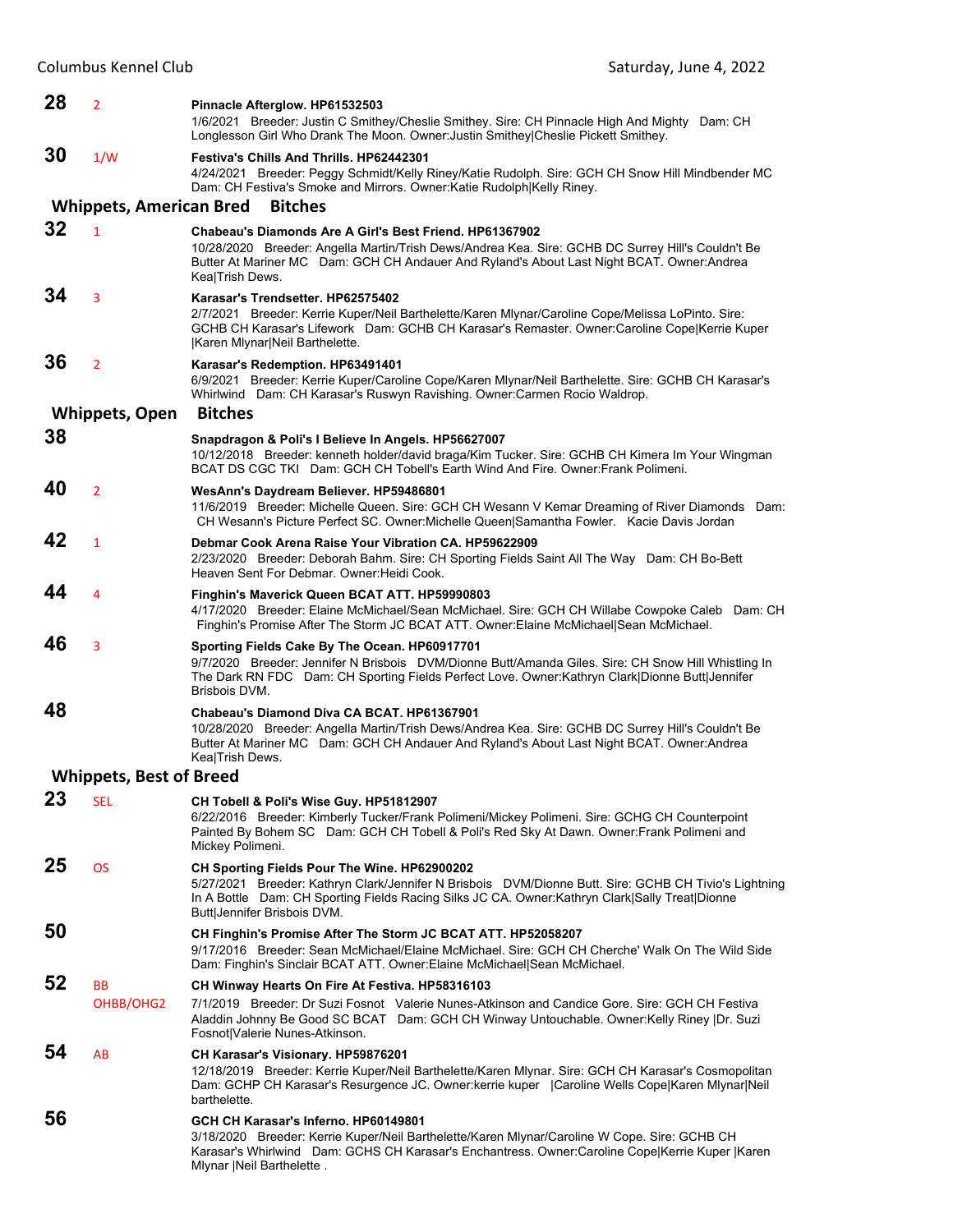#### **58 GCHS CH Karasar's High Roller. HP60155701** 1/29/2020 Breeder: Kerrie Kuper/Neil Barthelette/Karen Mlynar/Caroline W Cope. Sire: GCHB CH Karasar's Lifework Dam: GCHS CH Karasar's Iconic. Owner:kerrie kuper|Neil Barthelette|Karen Mlynar|Caroline Cope|L Krokover. **60 GCHB CH Wenrick's Nightcap. HP60312904** 6/3/2020 Breeder: Jody & Leonardo Garcini/Denise Snyder. Sire: CH Bo-Bett's Pajama Party Dam: CH Wenrick's Make'Hers Mark. Owner:Nancy Shaw|Justin Smithey|Cheslie Smithey. **62** SEL **GCH CH Sporting Fields Regal Affair. HP60917704** 9/7/2020 Breeder: Jennifer N Brisbois DVM/Dionne Butt/Amanda Giles. Sire: CH Snow Hill Whistling In The Dark RN FDC Dam: CH Sporting Fields Perfect Love. Owner:Amanda Giles Dionne Butt Jennifer Brisbois DVM. **64** AB **CH Karasar's Swansong. HP61552602** 10/8/2020 Breeder: Kerrie Kuper/Neil Barthelette/Caroline W Cope/Karen Mlynar. Sire: GCHB CH

Karasar's Lifework Dam: GCHS CH Karasar's Iconic. Owner:kerrie kuper |Neil Barthelette|Karen Mlynar|Caroline Cope .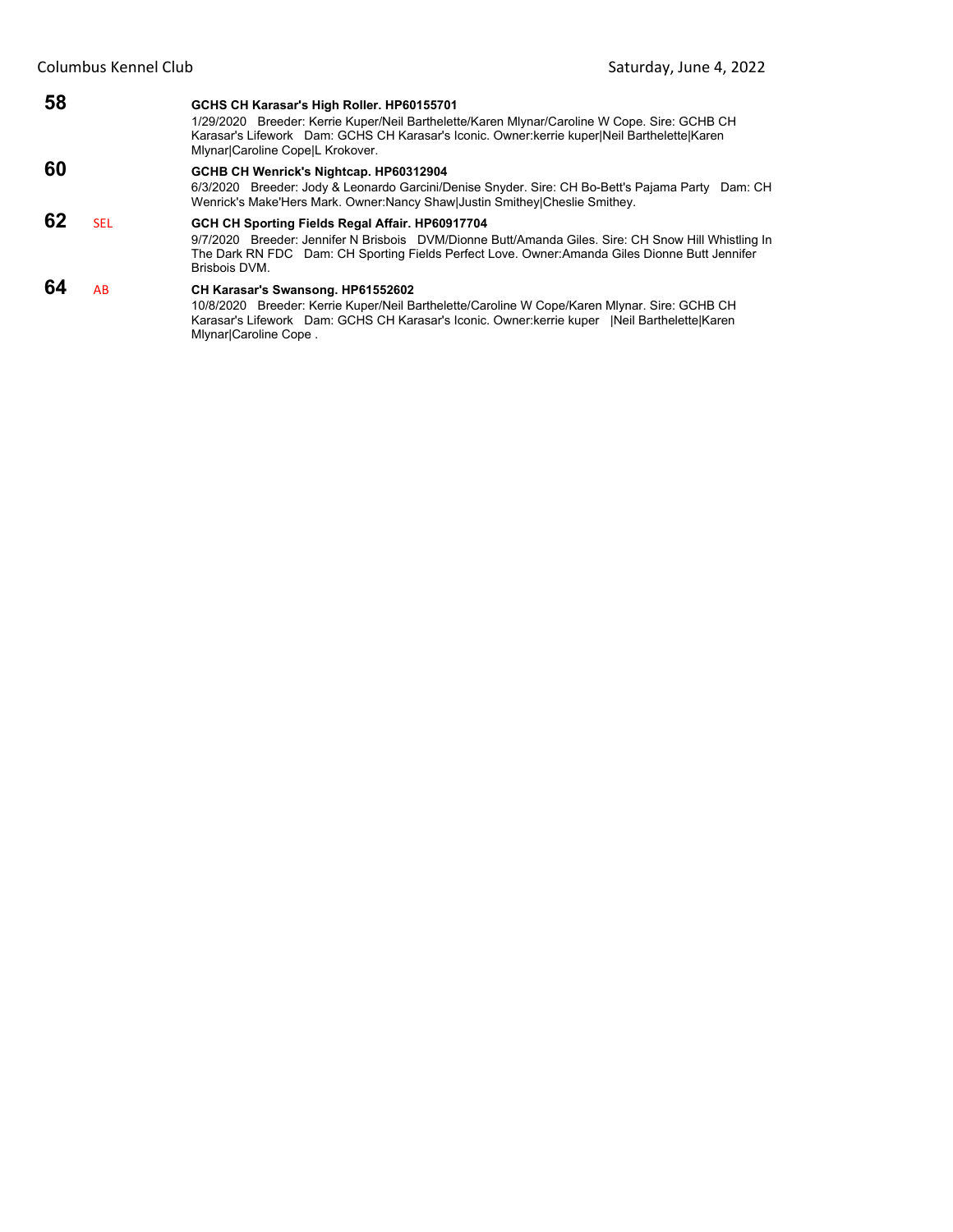<span id="page-22-0"></span>6065 Dr. Steven L. Keating

# **Akitas Akitas, Puppy (6‐9 Months) Dogs**

# **5** 1/W/BW **Gallant Titan's Remember Me. WS74584503**

9/17/2021 Breeder: JESSIKA ROSAS. Sire: CH Sondaisa Shots Fyred Dam: Kuroi Kao Gallant From The Ashes O'Granddad CGC ATT. Owner:Cory Crayton. Kayla Bruner-Byers

#### **Akitas, Open Bitches**

#### **6** 1/W/OS **Titan's Hollywood Favorite. WS72020402**

1/21/2021 Breeder: Cory Crayton. Sire: GCHS CH Kuroi Kao's Titan Great Gatsby Dam: Titan's I Am Legend. Owner:Cory Crayton.

#### **Akitas, Best of Breed**

# **7** BB **GCHS CH Kuroi Kao's Titan Great Gatsby. WS63335803**

1/3/2019 Breeder: Priscilla B McCune. Sire: GCHB CH Argo Stecal's Ami Mignone Dam: CH Kuroi Kao Secret Agent. Owner:Cory Crayton. Kayla Bruner-Byers

Judge:

6065 Dr. Steven L. Keating

# **Black Russian Terriers**

# **Black Russian Terriers, Puppy (9‐12 Months) Bitches**

- **6** <sup>1</sup> **Kohinoor of ZolaRoza from Ederlezi. 21183172ITAL**
	- 7/28/2021 Breeder: Agnieszka Aleksandra Sowka. Sire: Izbrannik Fortuny Ederlezi Dam: Hollywood Sunrise Ederlezi. Owner:Kaye Shipley.

#### **Black Russian Terriers, 12‐18 Months Bitches**

- **8** 1/R **Middle Star Chaos At Queens Over RA FDC CGCA CGCU TKN. WS71969901**
	- 3/8/2021 Breeder: Maurice H Fulbright/BETSY D FULBRIGHT. Sire: GCHG CH Midnight Rider's Motorcycle Cowboy FDC CGC Dam: GCH CH Liliya Vita Izolda CGC. Owner:Edea Caldwell.

#### **Black Russian Terriers, Bred‐By‐Exhibitor (Puppy) Bitches**

**10** 1/W **Zolaroza's Strega Delle Montagne. WS75088101**

8/2/2021 Breeder: Kaye Shipley/Layne Townsend/Betty Shipley. Sire: GCH CH Emak Grozny Zver Ederlezi Dam: CH Karma's Reincarnated Roza Shanina CGC. Owner:L S Townsend |Kaye Shipley.

#### **Black Russian Terriers, Best of Breed**

| -5 | ns        | CH Cherryhills I Am Boyar CGC TKN ATT. WS71845002                                                                                                                                            |
|----|-----------|----------------------------------------------------------------------------------------------------------------------------------------------------------------------------------------------|
|    |           | 12/19/2020 Breeder: Lucy Rezny/Elena Pleskov/Alex Savel. Sire: GCHS CH Medvezhya Staya Zhivaya<br>Legenda CA CGCA TKN Dam: GCHB CH Osobushka Zaznobushka Iz Chigasovo. Owner: Elena Pleskov. |
| 12 | <b>RR</b> | GCHB CH Zolaroza's That's A Rendezvous With Ms Pavlichenko CGC. WS57834705                                                                                                                   |
|    | Q(1)      | AIAOIOOAZ Ducedeu IZerre Ohiuteril erus Terruseus (Du VII illeri VestiDerus) A. Deutsus Osheiuis, Oius :                                                                                     |

OHBB/OHG4 4/19/2017 Breeder: Kaye Shipley/Layne Townsend/Dr. V Lilley Vest/David & Darlene Scheiris. Sire: GCHS CH That's What's In A Name Dam: CH Karma's Reincarnated Roza Shanina CGC. Owner:L S Townsend |Kaye Shipley |D Scheres.

Judge:

101791 Mrs. Sydney Good

#### **Boxers**

#### **Boxers, 12‐18 Months Dogs**

 **5** 1/W/BB/BW **Summit Ash Let's Get It On. WS71918505** 2/26/2021 Breeder: Patricia B Boyd. Sire: GCH CH Garnsey's House Party Dam: GCHG CH Summit Ash Notell Motel. Owner:Sandy Domanski.Agent: Daniel Sanchez

#### **Boxers, Puppy (9‐12 Months) Bitches**

#### **6** 1/W/OS **Mccoy's Heartline. WS74153002**

OHBB 6/11/2021 Breeder: Larry McCoy. Sire: CH Mccoy's Lionheart Dam: McCoy's Winstar's Heart's Delight. Owner:Anne Marie Moir Cherie Drenzek|Cherie Drenzek|Anne Marie Moir.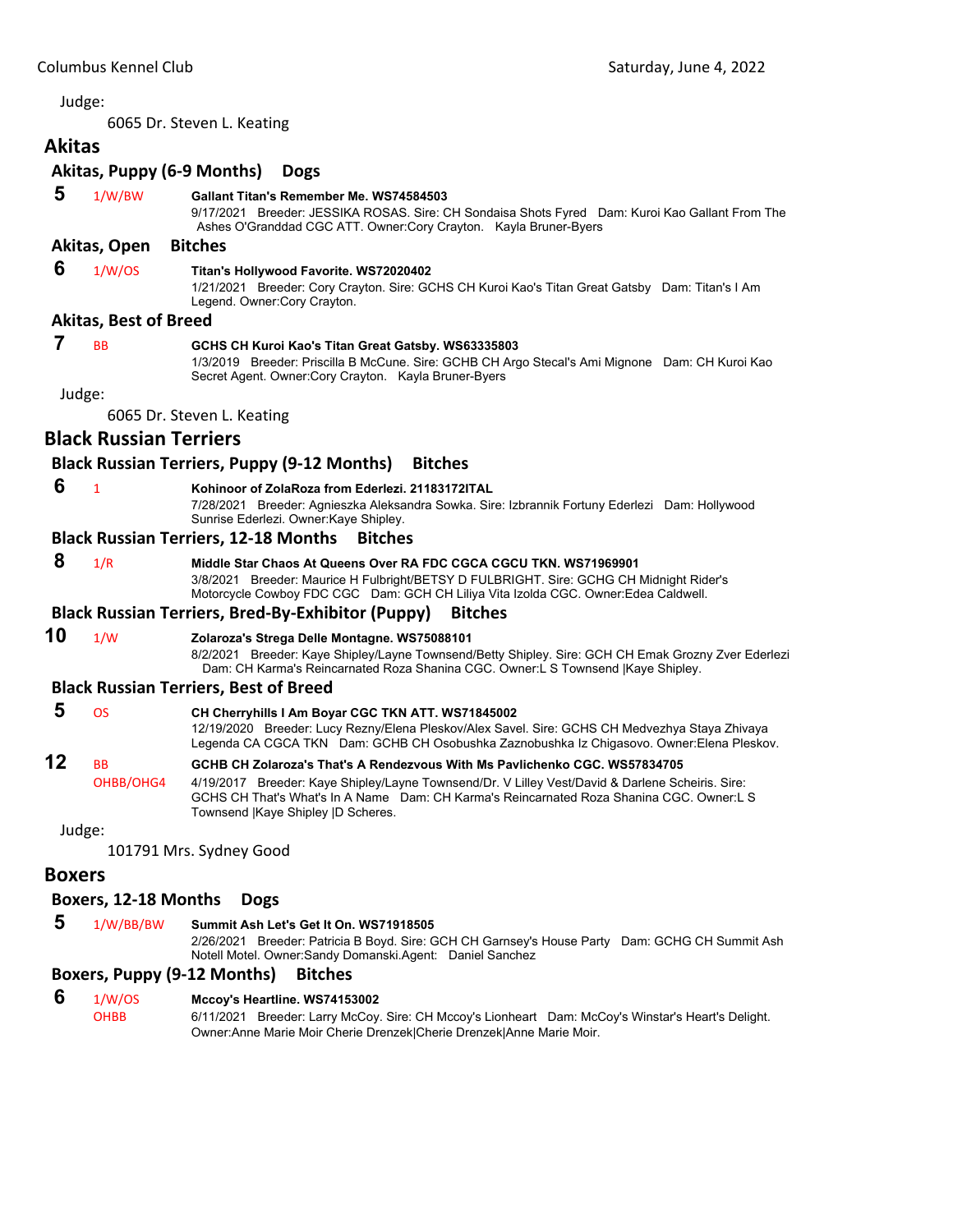6691 Mr. Robert L Vandiver

#### **Bullmastiffs**

#### **Bullmastiffs, 12‐18 Months Dogs**

 **5** 1/W/BB **T-Boldt's Chazwick Casino Royale. WS72503504**

5/19/2021 Breeder: Tracy Jones/Sherry Boldt/Kimberlee Cook. Sire: GCHB CH Solo-K N Escalades Hot Off The Daily Prophet Dam: GCHS CH PACH Solo-K N T-Boldt's Indecent Proposal CD BN RE MXP5 MXPS MJP5 MJPS PAX XFP CA BCAT THDN. Owner:Deborah Cunningham.

### **Bullmastiffs, Puppy (6‐9 Months) Bitches**

 **6** AB **Melkev's I Am The Tornado You Are The Trailer Park. WS74388901** 10/8/2021 Breeder: Melinda S Agee. Sire: GCH CH Starrdogs Son Of A Biscuit Dam: Melkev's A Storms Blowin' In. Owner:Steven C McCrae|Melinda S Agee.

#### **Bullmastiffs, Puppy (9‐12 Months) Bitches**

#### **8** 1/W **White Pines Pure Perfection CGC TKN. WS72784201**

OHBB 6/18/2021 Breeder: ERIC SCHERMERHORN. Sire: Black Rivers Suicide Shifting With Black Oaks Dam: White Pines Dig In The Dancing Queen. Owner:Jennifer Flowers.

Judge:

6691 Mr. Robert L Vandiver

# **Cane Corso**

#### **Cane Corso, Puppy (6‐9 Months) Dogs**

#### **11** 1/W **Valente's The Son Of Bubba Gump. WS74438607**

10/20/2021 Breeder: Christine Thomas-Lamont. Sire: GCH CH Stonecroft Invictus Maneo Chase Dam: CH Valente's Electra Forte Ragazza. Owner:Lynn Edmonds.

#### **Cane Corso, Puppy (6‐9 Months) Bitches**

#### **8** <sup>1</sup> **Athens Classic's Layla. WS74436601**

9/11/2021 Breeder: Janet Mize/Gary Mize. Sire: GCHB CH Corso Boss Amadeus FDC TT THDN CGCA CGCU TKN Dam: Athens Classics Sara. Owner:JANET MIZE|Gary Mize.

#### **Cane Corso, 12‐18 Months Bitches**

#### **10** AB **Fireside's The Dragon Princess. WS71441202**

1/18/2021 Breeder: Kathy Spears/Shauna Demoss. Sire: Serafina - Americana Wild One Dam: CH Castleguard You Should'Ve Learned. Owner:Alexis Torres-Rivera|Jose Torres-Rivera.Agent: Daniel **Sanchez** 

# **12** <sup>1</sup> **Oblivion Special Edition. WS73921103**

3/4/2021 Breeder: Shawne Imler. Sire: Serafina - Americana Wild One Dam: GCHS CH Rocknation Quintessence. Owner:Jennifer Spence |Shawne Imler .Agent: Ashley Cuzzolino

#### **Cane Corso, Open Bitches**

**16** 1/W/BW **Nysa's Vintage Farrah Frascati. WS72096901** 3/12/2021 Breeder: MARIE A RODERIQUES. Sire: GCH CH Valente's Nitro Dolce Onore Dam: CH Nysa's Vintage Port Penelope. Owner:Marie Roderiques .Agent: Ashley Cuzzolino

# **Cane Corso, Best of Breed**

| 14 | SEL.<br><b>OHBB</b> | Relic's Freyja Rising Above Di Smokehouse. WS69683203<br>8/20/2020 Breeder: Sarah Reuber, Sire: GCHB CH Corso Boss Amadeus FDC TT THDN CGCA CGCU<br>TKN Dam: CH Lyric Tre Cani CGC TKN. Owner: Courtney Gorecki Ironnie gorecki. |
|----|---------------------|----------------------------------------------------------------------------------------------------------------------------------------------------------------------------------------------------------------------------------|
| 18 | <b>OS</b>           | GCH CH Smokehouse's Maple Havarti Chunk CGCA. WS63953002<br>2/12/2019 Breeder: Courtney Gorecki. Sire: Ernesto Guardiano Del Sorriso Dam: Motorhead's I Am<br>Vintage CGC TKN. Owner: Courtney Gorecki   Ronnie Gorecki.         |
| 19 | BB/G3               | GCHG CH Oblivion Earthride CGC, WS52230210<br>12/26/2015 Breeder: Shawne Imler/Ron Hoser. Sire: GCH CH Epic's Mr. Shiny Cadillackness CD RA<br>Dam: CH Firehorse J' La Curandera. Owner: Imler Agent: Ashley Cuzzolino           |
| 21 | <b>SEL</b>          | GCHB CH Corso Boss Amadeus FDC TT THDN CGCA CGCU TKN, WS63258601<br>6/13/2018 Breeder: Attila Hegedis. Sire: Madoxx Custodi Nos Dam: India Du Temple De Jade.<br>Owner: Sarah Reuber. Agent: Cindy Stroupe                       |
| 23 |                     | GCH CH Stonecroft Invictus Maneo Chase, WS67550407<br>1/9/2020 Breeder: Mr. Anthony A Strzalkowski. Sire: Almost Bulletproof Di Dei Vitturi CGC Dam:<br>Stonecroft Keys To The Coupe. Owner: Lynn Edmonds.                       |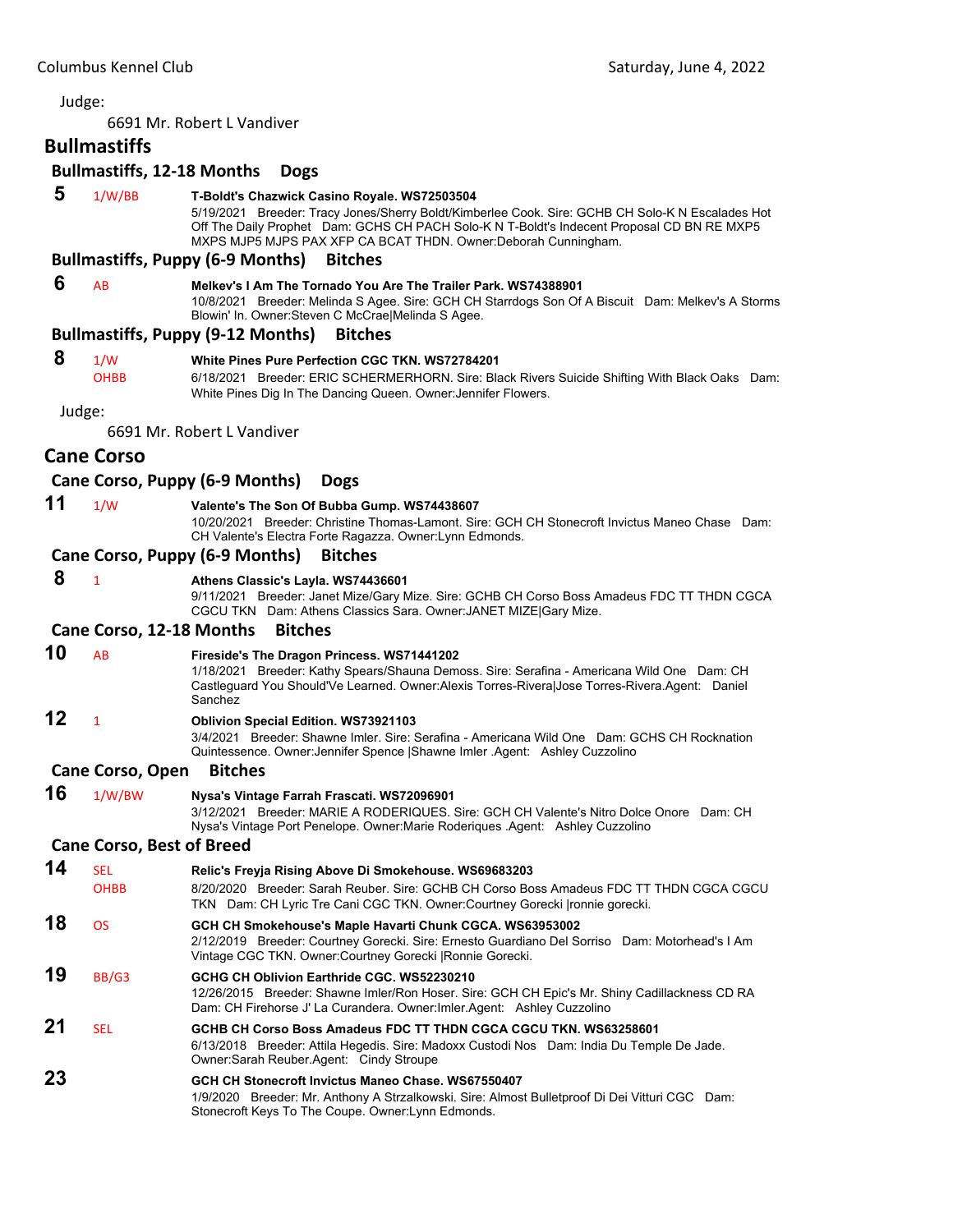| Judge: |                           |                                                                                                                                                                                                                                                                                                   |
|--------|---------------------------|---------------------------------------------------------------------------------------------------------------------------------------------------------------------------------------------------------------------------------------------------------------------------------------------------|
|        |                           | 101791 Mrs. Sydney Good                                                                                                                                                                                                                                                                           |
|        | <b>Doberman Pinschers</b> |                                                                                                                                                                                                                                                                                                   |
|        |                           | Doberman Pinschers, Puppy (6-9 Months)<br><b>Dogs</b>                                                                                                                                                                                                                                             |
| 7      | 1/R                       | Destas Black Moon Rising. WS73777910<br>9/10/2021 Breeder: Dayna C Hewitt/Tonya Adamson. Sire: GCHS CH Caleb's Starry Knight RE CGC TKN<br>Dam: Destas Little Black Dress. Owner: Tonya Adamson Dayna Hewitt. Agent: Esteban Farias                                                               |
|        |                           | Doberman Pinschers, 12-18 Months<br><b>Dogs</b>                                                                                                                                                                                                                                                   |
| 9      | $\mathbf{1}$              | Rmh Guardian Of The Moon V Ashtrick N Kettle Cove. WS73051502<br>4/11/2021 Breeder: Robert Hallahan Jr/Ashley Ring/Sharon Duval. Sire: CH Nova's Zodiac V. Kelview<br>Dam: GCH CH Ashtrick N Kettle Cove Bad Moon Rising. Owner:Gary Lee Justin Davis Bob Hallahan<br>Jr.Agent: Linda Whitney     |
|        |                           | Doberman Pinschers, Open AOAC Dogs                                                                                                                                                                                                                                                                |
| 11     | 1/W                       | Garjan's Quest For Freedom. WS70059005<br>10/11/2020 Breeder: Janet Oppedal/Shayna Sitton. Sire: CH Dreamweavers Dance With Dragons V<br>Al'Cher Dam: Prima's Eye Candy. Owner: Janet Oppedal. Cindy Lane                                                                                         |
|        |                           | Doberman Pinschers, Puppy (9-12 Months)<br><b>Bitches</b>                                                                                                                                                                                                                                         |
| 8      | AB                        | Angeldream You Are The Raison. WS75100401<br>8/20/2021 Breeder: Isabella Pipia/Raymonde Pipia. Sire: GCHP CH Cadillac Cocoa Butter Kisses RN<br>FDC CAA DCAT RATN CGCA CGCU TKN Dam: Regnancy Angel Eyes. Owner: Ashleigh M<br>Warman Isabella Pipia Raymonde Gamache Pipia.Agent: Daniel Sanchez |
|        |                           | Doberman Pinschers, 12-18 Months<br><b>Bitches</b>                                                                                                                                                                                                                                                |
| 10     | AB                        | Monarch's Godiva. WS72117301<br>4/5/2021 Breeder: Melissa Brucker. Sire: GCHB CH Mervio Dark Tower V. Roclyn Dam: Monarch's Rain<br>From Heaven V Gwb. Owner: Robin ODell David Benoit. Agent: Jeffrey Brucker                                                                                    |
| 12     | 1/R                       | Phillmar Dream Maiden V Notori, WS72293105<br>2/28/2021 Breeder: Mr. Philip M Martin. Sire: GCHS CH Phillmar V Velo So Good To Be Me CD WAC<br>CGC Dam: Ycazi De Las Armonias. Owner:Robyn Sparks Brock Sauls.Agent: Esteban Farias                                                               |
|        |                           | Doberman Pinschers, American Bred<br><b>Bitches</b>                                                                                                                                                                                                                                               |
| 16     | $\overline{2}$            | Aludra's Nina Simone, WS66335001<br>10/13/2019 Breeder: Rebecca Roter. Sire: CH Jager's Talk Of The Town DCAT Dam: CH Aludra's Billie<br>Holiday. Owner: Rebecca Roter. Agent: Cindy Smith                                                                                                        |
| 20     | $\mathbf{1}$              | Kalora's Not Phased By The Rules. WS71350002<br>1/10/2021 Breeder: Estelle Corr/Alora Corr. Sire: CH Denmar's Dare To Dream Dam: CH Kalora's<br>Imagine That. Owner: Tanya Dennis   Estelle Corr . Agent: Jinny Rojas                                                                             |
|        |                           | Doberman Pinschers, Open Black Bitches                                                                                                                                                                                                                                                            |
| 22     | 1/W/BW                    | Jaroe Derby Design Fascinator. WS68244704<br>4/29/2020 Breeder: Roseanne Kelly. Sire: CH Jager's Talk Of The Town DCAT Dam: CH Jaroe Icy Frozen<br>Sinsation. Owner: Roseanne Kelly. Agent: Cindy Smith                                                                                           |
| 24     | AB                        | Irongate's The Shag Dancer. WS65465201<br>7/2/2019 Breeder: Jill Marie Parker/Michael Kim Parker/Eve Auch. Sire: GCHB CH Traditions Javier<br>Esposito BN RA BCAT DS CGC TKI Dam: CH Irongate's Lil' Bit Of Blarney BN RA OA OAJ CAA WAC<br>RATO CGC. Owner: Eve Auch. Agent: Jennifer Bittner    |
|        |                           | Doberman Pinschers, Open AOAC Bitches                                                                                                                                                                                                                                                             |
| 26     | $\mathbf{1}$              | Element Rock With You, WS65059202<br>6/12/2019 Breeder: Denise Kusey/Leah Kamppinen. Sire: GCH CH Element Rock Star Dam: CH Element<br>Someone Like You. Owner:Denise Kusey Leah Kamppinen .Agent: Daniel Sanchez                                                                                 |
| 28     | $\overline{2}$            | Marbendale's Dripping In Diamonds. WS69785401<br>9/8/2020 Breeder: CHRISTINE CHURCHWELL. Sire: CH Foxfire's Tell Me You Like It Dam: Scotsbrae<br>Supermodel V Marbendale. Owner: Christine Churchwell . Agent: Jinny Rojas                                                                       |
| 30     | AB                        | Ayka De Black And Gold. WS74046801<br>1/6/2019 Breeder: Anderson Rodrigues Tomas. Sire: Rock It Argentina Blade Runner Dam: Macaco's<br>Jasy. Owner: Jennifer Stancil Timothy Stancil.                                                                                                            |
|        |                           | Doberman Pinschers, Best of Breed                                                                                                                                                                                                                                                                 |
| 15     |                           | CH Raindance A Midnight Star. WS62251402<br>8/27/2018 Breeder: Ms. Susan A James/Chelsea B James/Colleen Nicholson. Sire: GCH CH Raindance<br>Red Delicious CD RN CAA FCAT CGCA ATT Dam: GCH CH Raindance Star Of India. Owner:Carol                                                              |

Hunnicutt|MS. Susan A James. Allison Pacheco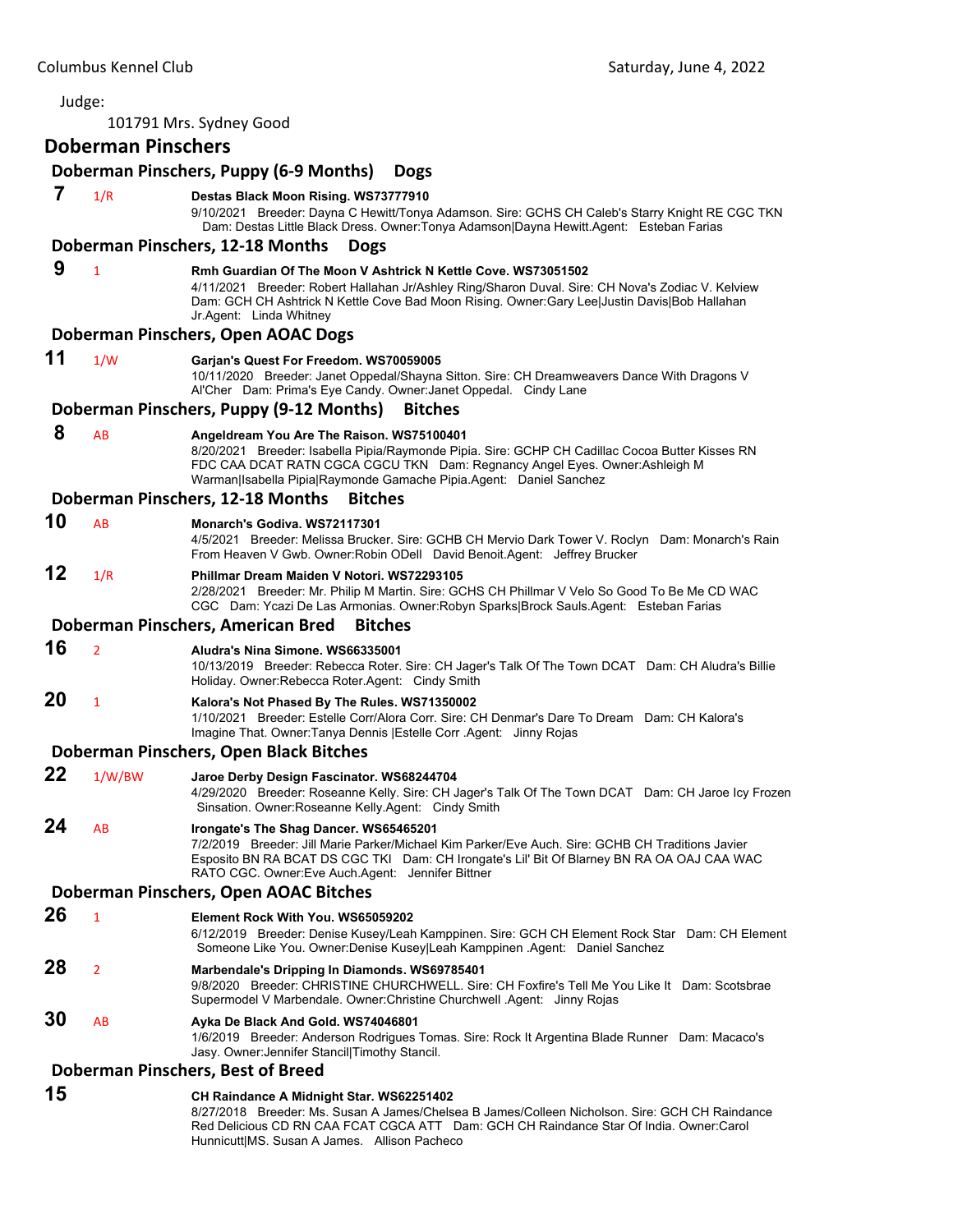| 17     |                           | GCH CH Sun Style's Joy In The Morning CGC. WS65563106<br>8/26/2019 Breeder: Doris Spivey. Sire: GCH CH Jager's Bold Ruler In Black Dam: GCH CH Sun Style's<br>Wicked Charms CA. Owner: Penny Butler-Rossiter. Jennie Rojas                                                                      |
|--------|---------------------------|-------------------------------------------------------------------------------------------------------------------------------------------------------------------------------------------------------------------------------------------------------------------------------------------------|
| 19     | <b>SEL</b><br><b>OHBB</b> | CH Alisaton Mvs Dash Of Magic CGC TKI. WS67331401<br>12/16/2019 Breeder: Gwen DeMilta/Carissa DeMilta-Shimpeno/Marcelo Veras/Anne S Thorne. Sire:<br>GCHP2 CH Fidelis Ripcord BN RI CGC Dam: CH Bannerdown Blk Venus Of Alisaton. Owner: Theresa<br>Frenson Robert Frensen Marcelo Veras.       |
| 21     | <b>OS</b>                 | GCHB CH Macaco's Preston. WS71483802<br>12/14/2019 Breeder: Hector Farias/Alicia Farias/Esteban Farias, Sire: GCHS CH Phillmar V Velo So<br>Good To Be Me CD WAC CGC Dam: GCHS CH Macaco's Riande's Irupe. Owner: Hector Farias Alicia<br>Farias Robyn Sparks Brock Sauls Agent: Esteban Farias |
| 32     |                           | GCHG CH Rich-Lie's Mystic Nymph CAA BCAT CGCA CGCU. WS57574301<br>6/28/2017 Breeder: Odelie Harsha/Carolyn Churton Jobin. Sire: CH Cadillac Empire State Of Mind Dam:<br>Rich-Lies La Dolce Vita. Owner: Jeanne Field Miller Carolyn Churton Jobin.Agent: Daniel Sanchez                        |
| 34     | <b>SEL</b>                | GCH CH Irongate's Storm Comin' NA NAJ WAC. WS61224703<br>4/18/2018 Breeder: Jill Marie Parker/Michael Kim Parker/Eve Auch. Sire: CH Irongate From This Moment<br>On CD Dam: CH Irongate's Lil' Bit Of Blarney BN RA OA OAJ CAA WAC RATO CGC. Owner: Jill<br>Parker Mike Parker Eve Auch.        |
| 36     |                           | GCH CH Cadbrae Just You And Me. WS63523102<br>1/29/2019 Breeder: Karen Cloud/Jenny Rojas. Sire: GCHS CH Phillmar V Velo So Good To Be Me CD<br>WAC CGC Dam: GCHB CH Cadbrae She's Got The Look BCAT. Owner: Karen C Cloud Jinny Rojas.                                                          |
| 40     |                           | CH Deband's Zhavia, WS66100202<br>4/8/2019 Breeder: Andres Oscar Luque/Debora Yanina Desancio. Sire: CH Macaco's Riande's Iker Dam:<br>The Winners'Sealsudestada. Owner:Eduardo Cortina Horacio Piazza Andres Luque.Agent: Alison<br>Pacheco                                                    |
| 42     | BB/G1                     | GCH CH Aludra's Fairy Queen V Desta. WS69082810<br>7/9/2020 Breeder: Rebecca Roter/Brenda Wood Patenall. Sire: CH Jager's Talk Of The Town DCAT<br>Dam: GCH CH Aludra's Koko Taylor. Owner:Dayna Hewitt Rebecca Roter.Agent: Cindy Smith                                                        |
| Judge: |                           |                                                                                                                                                                                                                                                                                                 |
|        |                           | 6691 Mr. Robert L Vandiver                                                                                                                                                                                                                                                                      |

# **Giant Schnauzers**

#### **Giant Schnauzers, Puppy (9‐12 Months) Dogs**

 **5** 1/W/OS **Firezone's Defiant Top Defender Mushu. WS73161502** OHBB 7/6/2021 Breeder: Andrea Fergerson/Marina Raukhverger. Sire: CH Schutzengel's Whatever It Takes CA BCAT TKN Dam: CH Firezone's High Caliber 357 CD BN RE FDC NA NAJ NF DCAT ACT2 ACT2J SWA SCEE SENE SCM SEM SIE CGCA. Owner:Stephanie and Brandon Hinson DeBose|Marina Raukhverger.

#### **Giant Schnauzers, 12‐18 Months Dogs**

|                    | 1/R       | Legendary Lumos Vom Mutter Haus. WS72679101<br>5/20/2021 Breeder: Renee Mutter. Sire: Mandy's Nycos V Mutter Haus Dam: Fabiana Vom Mutter Haus.<br>Owner: Catherine Padgett   Renee Mutter.                                                                                 |
|--------------------|-----------|-----------------------------------------------------------------------------------------------------------------------------------------------------------------------------------------------------------------------------------------------------------------------------|
|                    |           | Giant Schnauzers, Bred-By-Exhibitor (Adult) Bitches                                                                                                                                                                                                                         |
| 6                  | AB        | Spicerack's & Ramahill's Comin' In Hot. WS72372701<br>3/8/2021 Breeder: Robin Henderson/Dwain E Henderson/Marcia Adler. Sire: GCHG CH Ingebar's Tynan<br>Dances With Wildflowers Dam: GCH CH Ramahill's Gloriana At Spicerack. Owner: ROBIN A<br>HENDERSON Dwain Henderson. |
|                    |           | <b>Giant Schnauzers, Best of Breed</b>                                                                                                                                                                                                                                      |
| 8                  | <b>BB</b> | GCHS CH Longhorn's Ready And Raring To Go. WS66313502<br>10/23/2019 Breeder: Nancy Manley/Michael Rutkas. Sire: CH Cadbury's Sun Of A Gun CA Dam: GCH CH<br>Histyle's Somewhere Over The Rainbow RN CGC. Owner: Cornelia King Nancy Manley Michael Manley.                  |
| 10                 | AB        | CH Aspen Leaf's Wild Heart Of Tatyana. WS69804904<br>8/13/2020 Breeder: Michael Tucker/Marne Martin-Tucker. Sire: GCHS CH Linseyleigh's Thunderstruck<br>Dam: GCH CH Bigfoot's Aspen Leaf Revanche. Owner: Marne Martin Tucker Michael Tucker. Agent: Anna Stromberg        |
| المستعمل والمستحدث |           |                                                                                                                                                                                                                                                                             |

Judge:

6691 Mr. Robert L Vandiver

# **Great Danes**

# **Great Danes, Puppy (9‐12 Months) Dogs**

 **5** 1/W/BW **Legado's Thrill Of The Fight V Dynamic. WS74019405** 8/25/2021 Breeder: Jason L Dubman/Francisco Camacho. Sire: CH Rainmaster's Make My World Go Black Dam: Danekraafts It's A Jungle Out Here. Owner:Jennifer Fulfer.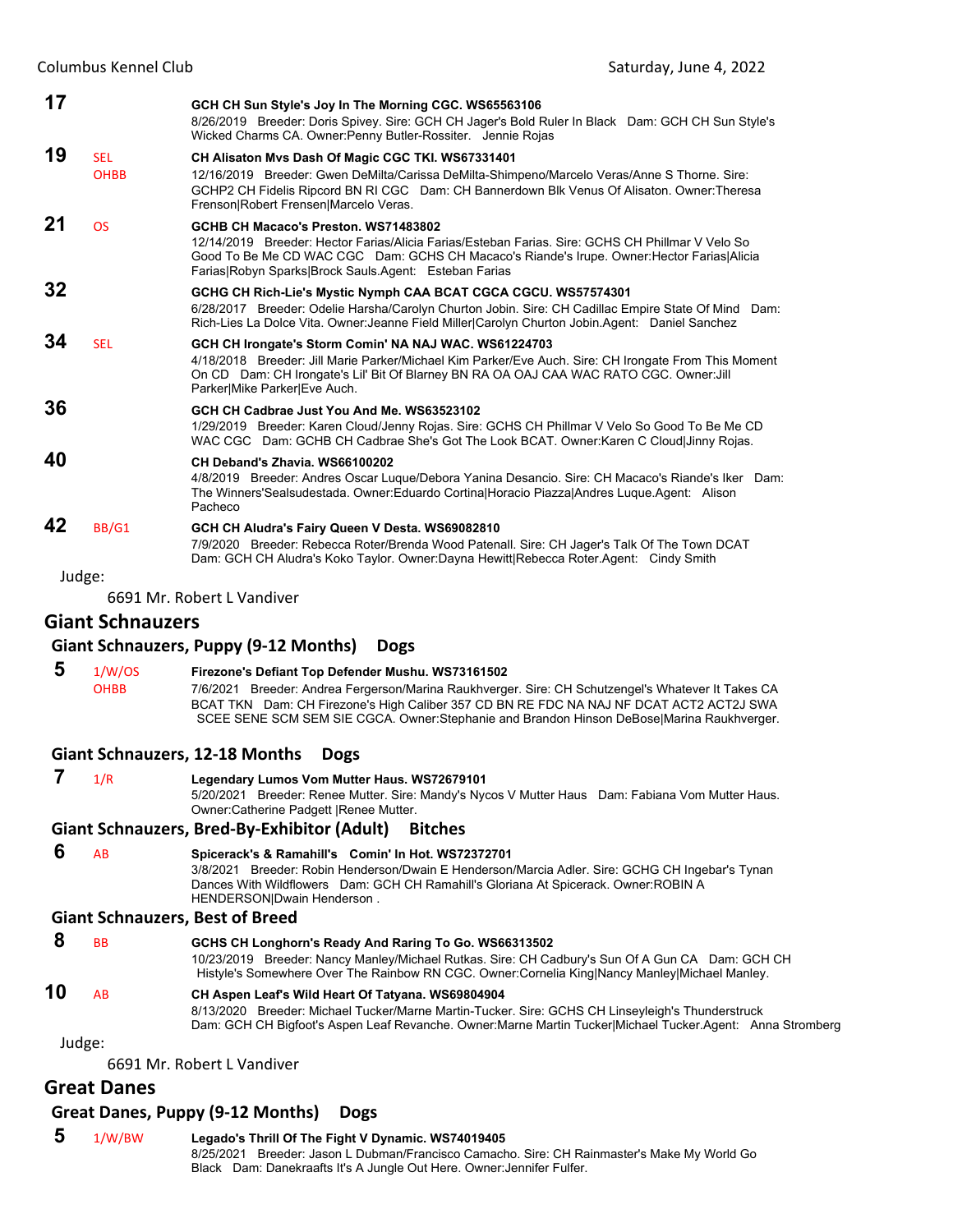#### **Great Danes, Puppy (9‐12 Months) Bitches**

 **6** 1/R **Vonscheer's She's All That V Strebor. WS73303201** 6/14/2021 Breeder: Danielle Joiner/Toni Walters/Sonya Moore. Sire: Vonscheer's Braveheart A Diamond In The Rough BCAT Dam: Vonscheer's Piece Of My Heart. Owner:Courtney Spillers|Susanne Howard |Toni Walters|Ben Spillers.

 **8** <sup>2</sup> **Sabal's I'm All The Sauce. WS74285501**

7/30/2021 Breeder: Janis Snyder/Bill Snyder. Sire: GCHB CH Rojon's Cast Fate To The Wind Dam: GCH CH Moonriver's After All This Time. Owner:Janis and William Snyder.

#### **Great Danes, 12‐18 Months Bitches**

# **10** <sup>1</sup> **Caeruleus Zaragoza TKN. WS71416813**

2/4/2021 Breeder: James Conroy/Michelle Conroy/Lucy Conroy. Sire: Oceanblue Krw Walk The Line Dam: CH Caeruleus Dreams In Color RN BCAT TT CGC TKN. Owner:James| Michelle|Lucy Conroy.Agent: Jinny Rojas

#### **Great Danes, Bred‐By‐Exhibitor (Puppy) Bitches**

#### **12** <sup>1</sup> **Providence N Payaso Up The Yin Yang. WS74279905**

10/26/2021 Breeder: Lucinda Harwin/Walter Salles/Gary Romerosa/Debi Romerosa. Sire: GCH CH Show Stopper's Looking Like A Million Bucks Dam: GCH CH Payaso NautiGirlsMakeWaves Do Alto Gavea. Owner:Gary Romerosa Debi Romerosa|Cindy Harwin.

#### **Great Danes, Bred‐By‐Exhibitor (Adult) Bitches**

# **14** AB **Stardust's Ninotchka. WS72126302**

3/27/2021 Breeder: Jenny Knight/Darryl Pitts/Brian O'Donnell. Sire: Stardust's Ramblin' Man FDC BCAT VHMA Dam: Stardust's Swingin' On The Moon FDC BCAT CGC TKN VHMA. Owner:Brian ODonnell|Darryl Pitts|Jenny Knight.

#### **Great Danes, Open Brindle Bitches**

# **16** 1/W **Moonriver's Land Of The Mango Sunsets. WS71615401**

1/30/2021 Breeder: Kathy Wilson/Fred Wilson/T Lynn Adams. Sire: CH Rojon's Dynast O' Northwind Dam: CH Moonriver's Rae Of Light At Atelier. Owner:Jan Paulson.Agent: Jeffrey Brucker

#### **Great Danes, Open Fawn Bitches**

**18** AB **Glory's Calm Before The Storm At Cimar. WS71031802**

10/12/2020 Breeder: Heather M Silas. Sire: CH Treue's Dark Side Of The Moon RN CGC Dam: GCH CH Glory's Tempest Of The Sea. Owner:Kelly Townsend|Kameron Sheppard|Heather Silas .

#### **Great Danes, Best of Breed**

 **7** AB **CH Caeruleus Valentino V Charma Tristino. WS60540503** 3/5/2018 Breeder: Michelle Conroy/James Conroy/Lucy Conroy. Sire: CH Reanns Spellbinder Dam: Caeruleus Georgie Blue Stealin' Thunder TT. Owner:Noel G Jung|Walter Jung|Willie Crawford.Agent: Jennifer Bittner  **9** AB **GCHS CH Stardust's King Of Late Night FDC. WS64728701** 3/1/2019 Breeder: Darryl Pitts/Brian O'Donnell/Wendy O'Donnell. Sire: CH Manatasquot's James Taylor Dam: GCH CH Stardust's Stealin' The Spotlight. Owner:Darryl Pitts|Brian O'Donnell|Wendy O'Donnell. **11** BB **GCH CH Fendanesylcrest N Diriso's This Is The Right Time. WS66273805** 9/22/2019 Breeder: Gloria Batchelor/Kathleen Fennell/Elizabeth Barnhart. Sire: CH Rojon's Ransom Of Red Chief Dam: GCH CH Fendanesylcrest N Eb's Risgae Business. Owner:Jose Diaz.Agent: Alison Pacheco **15** AB **CH Caeruleus Sir Cash Is King. WS71416809** 2/4/2021 Breeder: James Conroy/Michelle Conroy/Lucy Conroy. Sire: Oceanblue Krw Walk The Line Dam: CH Caeruleus Dreams In Color RN BCAT TT CGC TKN. Owner:Dale Bowman|Michelle Conroy.Agent: Jinny Rojas **20** OS **Moonriver's Southern Breezes. WS68347403** 3/30/2020 Breeder: T Lynn Adams/Rob Post. Sire: CH Moonriver's Standup Guy Dam: CH Moonriver's Playing With Fire. Owner:Ms Kelly Brawner.Agent: Jeffrey Brucker

Judge:

6065 Dr. Steven L. Keating

#### **Great Pyrenees**

# **Great Pyrenees, American Bred Dogs**

 **5** 1/W/BW **Framboise Refracted Moonlight TKN. WS67200102**

2/5/2020 Breeder: Peggy Watson. Sire: CH Framboise Sartorial Eloquence Dam: CH Pyr Shire

Framboise Enduring Spirit. Owner:Kari Howell |Peggy Watson.

# **Great Pyrenees, Puppy (6‐9 Months) Bitches**

#### **6** 1/W/OS **Karolaska Wrap Her Up Framboise. WS74184503**

9/28/2021 Breeder: Wendy Olson/Kimberly Kentopp. Sire: GCH CH Framboise Triumph Over Time Dam: CH Karolaska Elegance By Moonlight. Owner:Peggy Watson.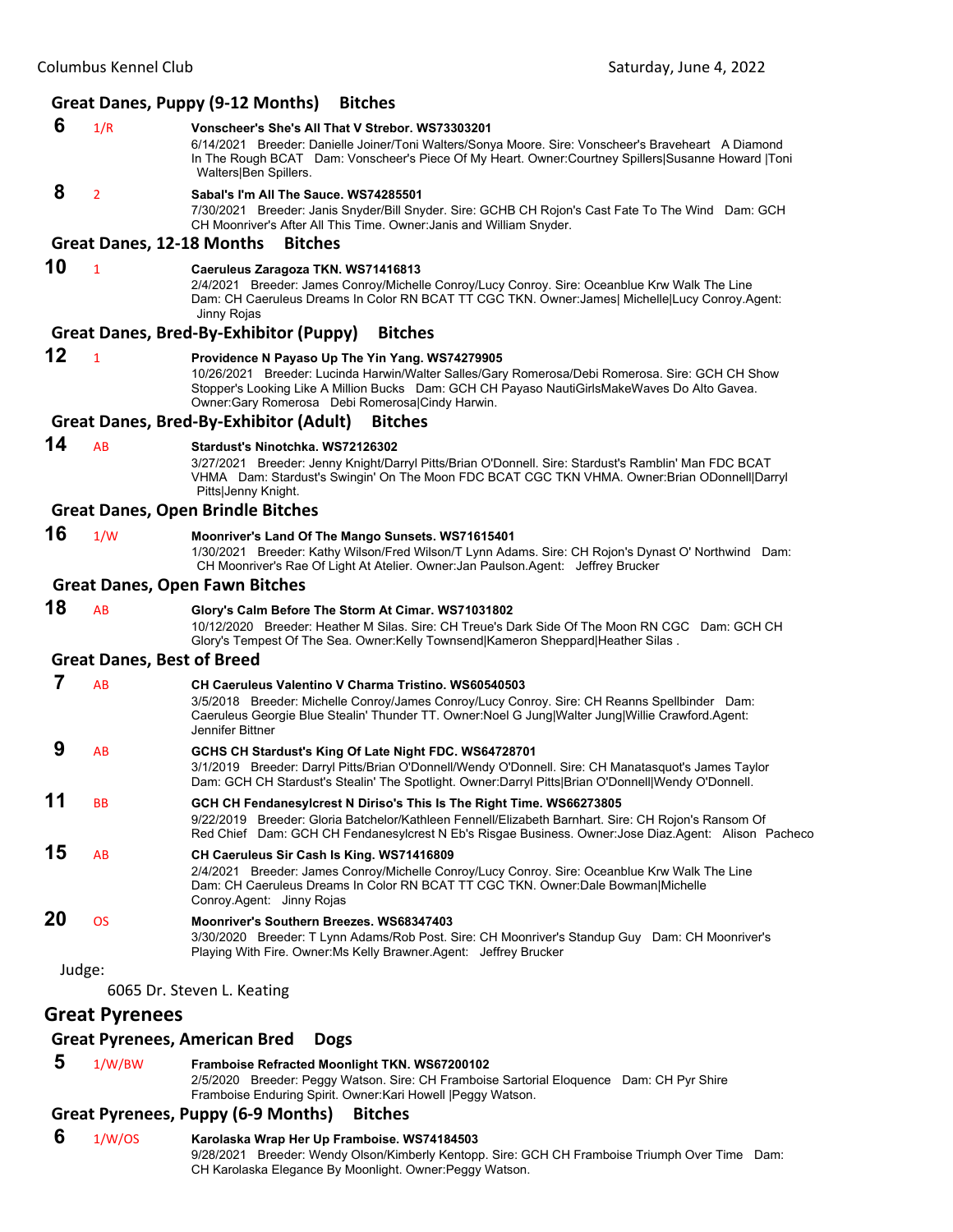# **7** SEL **GCH CH Framboise Triumph Over Time. WS54928202**<br>OHBB 9/6/2016 Breeder: Peggy Watson Sire: CH Framboise F

9/6/2016 Breeder: Peggy Watson. Sire: CH Framboise Behind The Mask Dam: CH Framboise Valentina In Velvet. Owner:Peggy Watson Sarah Gilreath.

#### **9** BB/G2 **GCH CH Rivergroves Beyond The Pale. WS65887201**

8/22/2019 Breeder: Jean A Boyd. Sire: GCHG CH Rivergroves Enough Said Dam: CH Rivergroves The Devil Wears Prada. Owner:James and Jane Boyle|Jean Boyd. Jon Corcoran

Judge:

6065 Dr. Steven L. Keating

#### **Greater Swiss Mountain Dogs**

#### **Greater Swiss Mountain Dogs, Puppy (9‐12 Months) Dogs**

 **5** 1/R **Cambio-Liberty Run Back To The River @ Cedar View. WS73087202** 6/13/2021 Breeder: Samantha Feeney/Anna Wallace. Sire: CH Double Q's Sunrise Mandla Dam: GCH CH Liberty Run's Whiskey Tango Foxtrot. Owner:sean parker.

#### **Greater Swiss Mountain Dogs, 12‐18 Months Dogs**

#### **7** 1/W/BB/BW **Suma-Fox Run Atticus. WS71549703**

3/3/2021 Breeder: Mary Beth Usery/Chris and Charise McElyea. Sire: GCH CH Suma-Skyline Kings In The Corner ATT Dam: CH Twin Shadows At Trail's End Gretchen. Owner:Sean Glassberg|Danielle Glassberg.

#### **Greater Swiss Mountain Dogs, Puppy (9‐12 Months) Bitches**

#### **6** 1/R **Roman Reign Always Be Charging. WS73023507**

7/9/2021 Breeder: Jennie Chen/John Knox. Sire: CH Double Q's Sunrise Mandla Dam: Shadetree Always Super Peachy At Roman Reign. Owner:Chris McElyea|Jennie Chen.

#### **Greater Swiss Mountain Dogs, 12‐18 Months Bitches**

#### **8** 1/W/OS **Suma-Fox Run Jail House Rocks. WS71549701**

3/3/2021 Breeder: Mary Beth Usery/Chris and Charise McElyea. Sire: GCH CH Suma-Skyline Kings In The Corner ATT Dam: CH Twin Shadows At Trail's End Gretchen. Owner:Chris McElyea|Charise McElyea.

Judge:

6065 Dr. Steven L. Keating

## **Kuvaszok**

#### **Kuvaszok, Bred‐By‐Exhibitor (Adult) Dogs**

#### **5** 1/W/BB/BW **Aegys Catch Me If You Can V Wr. WS51131701**

7/5/2015 Breeder: Lynn Roberts. Sire: CH Aegys Expletive Deleted RN Dam: GCHB CH Aegys Four On The Floor RN. Owner:Lynn Roberts.

#### **Kuvaszok, 12‐18 Months Bitches**

#### **6** 1/R **Aegys Tongue In Cheek Again. WS71512302**

2/24/2021 Breeder: Lynn Roberts. Sire: CH Lofranco Aegys You're The One Dam: Aegys Jam Up And Jelly Tight RI DN. Owner:Lynn Roberts.

**Kuvaszok, Bred‐By‐Exhibitor (Adult) Bitches**

#### **8** 1/W/OS **Aegys Jam Up And Jelly Tight RI DN. WS55932309**

1/15/2017 Breeder: Lynn Roberts. Sire: Aegys Knight In White Satin RN Dam: CH Aegys Maximum Ride RN THDN. Owner:Lynn Roberts.

#### Judge:

6065 Dr. Steven L. Keating

## **Mastiffs**

#### **Mastiffs, Best of Breed**

#### **6** AB **GCH CH Warlords Out For Vengeance. WS59353203**

7/14/2017 Breeder: Maria Devier/Elly C Crowder. Sire: CH Celtic's Vengeance Dam: GCH CH Warlord's Keeper Of The Stars. Owner:maria devier|Blaine A Crowder.

Judge:

6065 Dr. Steven L. Keating

# **Newfoundlands**

# **Newfoundlands, Bred‐By‐Exhibitor (Adult) Bitches**

# **6** 1/W/BB **Moonpie's I May As Well Drool On Cashmere. WS69844901**

8/22/2020 Breeder: Erin Lonas/Gregg Lonas. Sire: GCH CH Timberknolls Check Mate Gold Cup Dam: CH Moonpie A Moxie Des Oursons De Svalbard. Owner:Gregg Lonas|Erin Lonas.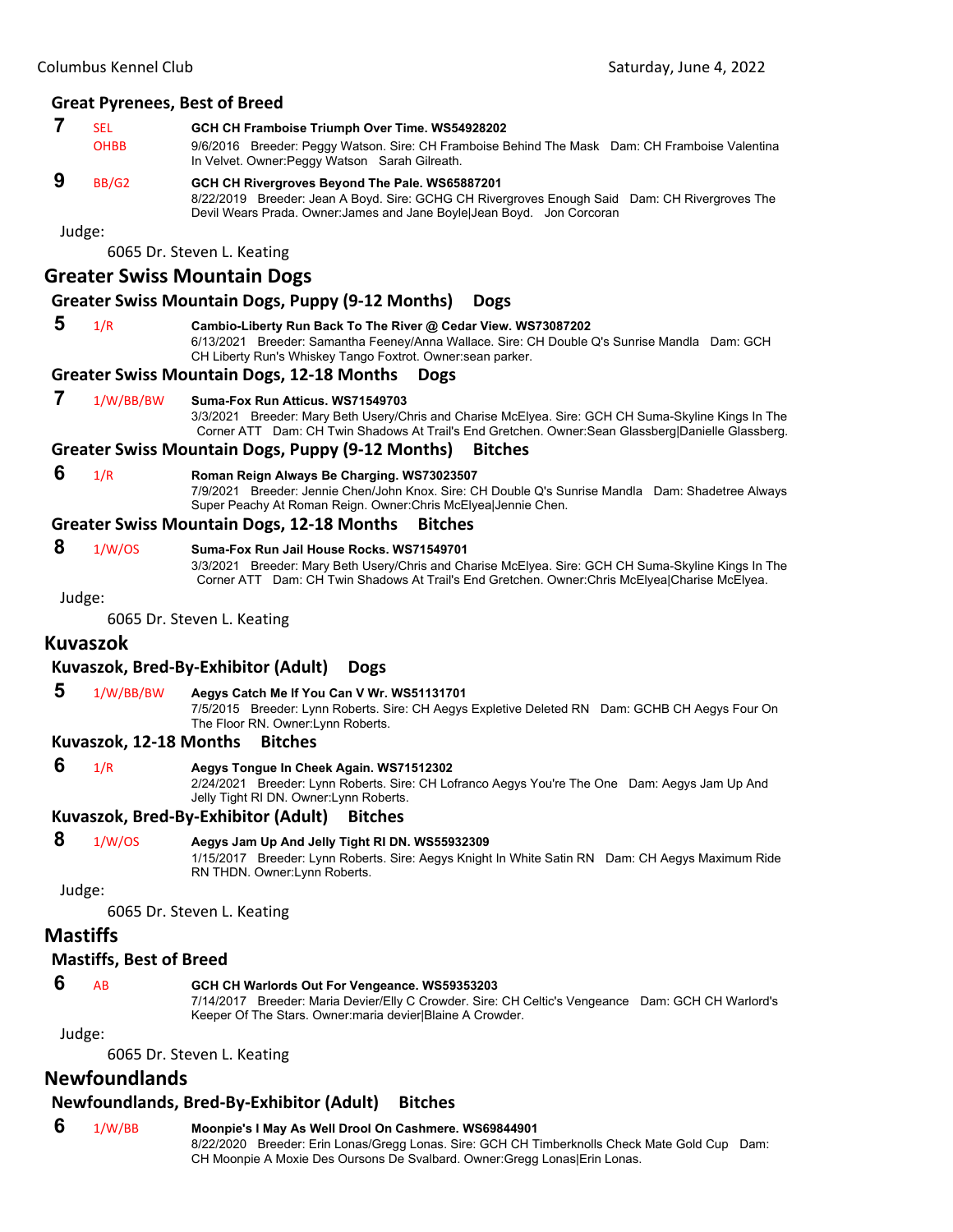#### **8** AB **Oceano's It's About Time!. WS71972501**

10/31/2020 Breeder: Gigi Griffith/Pamela Morgan/Kim Griffith/Joyce Rowland. Sire: GCHS CH Oceanodarbydales Flash Gordon Saviouroftheunivers Dam: CH Oceano's You Don't Know Me...But You Will!. Owner:KimGigi Griffith.

#### **Newfoundlands, Best of Breed**

#### **5** AB **GCHS CH Oceanodarbydales Flash Gordon Saviouroftheunivers. WS51787501**

9/24/2015 Breeder: Gigi Griffith/Carol Bergmann. Sire: A List The Director @Oceano Dam: GCH CH Darbydale Because I'm Sweet Enough At Oceano. Owner:KimGigi Griffith.

Judge:

6691 Mr. Robert L Vandiver

#### **Portuguese Water Dogs**

#### **Portuguese Water Dogs, Open Dogs**

 **7** 1/W/BW **Thornton Lighthouse Of Brookhaven. WS70900101**

9/21/2020 Breeder: Catherine Jachthuber/Ms. Debra Thornton. Sire: CH Berkeley Deerchase Of Brookhaven Dam: Cypress Bay's Calypso Goddess Of The Sea. Owner:Catherine Jachthuber.Agent: Liz Powell

#### **Portuguese Water Dogs, Open Bitches**

#### **8** 1/W **Patriot's Buoy Crazy. WS69759005**

9/4/2020 Breeder: Kathy Maguire. Sire: CH Patriot's Let The Good Times Roll CGC TKN Dam: CH Patriot's Southern Soda At Pouch Cove. Owner:Felicia Wright|Kathy Maguire.Agent: Liz Powell

#### **Portuguese Water Dogs, Best of Breed**

**9** BB **GCHB CH Allegiance Another Brick In The Wall. WS63796601** 1/17/2019 Breeder: Amy Lane/Mckenna Lane. Sire: CH Marinella's Follow That Dream Dam: GCH CH Allegiance It's Your Move. Owner:Tracy Jackson|Debra Jackson|Amy Lane.Agent: Liz Powell **10** SEL **CH Seaworthy's Steel Magnolia SCN SIN SEN CGCA TKA. WS67628803** 2/6/2020 Breeder: Mary Salvary/Ronald Salvary/Donald Powell/Elizabeth Powell. Sire: CH Del Sur's Makin All The Right Moves Dam: GCHB CH Seaworthy's You Baby You CDX RI CGC TKA. Owner:Lisa Brooks|Mary Salvary. Terrence Boldin **12** OS **CH Allegiance Water U Wading 4 BCAT. WS69319308**

OHBB/OHG3 7/19/2020 Breeder: Eva Marie Muschek/Rich Muschek/Amy Lane. Sire: GCHG CH Marinella's Run Devil Run Dam: CH Allegiance If The Shoe Fits. Owner:Amy C Lane|McKenna Lane.

Judge:

6691 Mr. Robert L Vandiver

## **Rottweilers**

#### **Rottweilers, Puppy (9‐12 Months) Dogs**

#### **7** AB **Sittigs Firing On All Cylinders. WS73569703**

7/18/2021 Breeder: Ted Sittig/Linda Sittig. Sire: GCHB CH Sittigs Deuces Are Wild BN CGC Dam: GCH CH Lorals Hot Pursuit Of Von Sittig. Owner:Brian Taylor.Agent: Rose Robinett

#### **Rottweilers, Puppy (6‐9 Months) Bitches**

#### **6** 1/R **Cammcastle's Odette Take It To The Heart @Sfr. WS74460106**

9/27/2021 Breeder: Ms. Suzan D Guynn. Sire: GCHS CH Rogo's Rogar Von Topaz CD CGCA Dam: Moonstone's Jingle V Cammcastle. Owner:Shannon Rives|Suzan Guynn.Agent: Elizabeth Melzer

#### **Rottweilers, Puppy (9‐12 Months) Bitches**

 **8** 1/W **Higginhaus' Against All Odds V Von Herrschend. WS73432701**

7/24/2021 Breeder: DUSTIN DAVIS/Mark Mendonca. Sire: GCHB CH Kirche's Bam-Bam Rubble RN CGC Dam: CH Eirians Ryka Von Herrschend. Owner:KARYN JANULIS.Agent: Rose Robinett

#### **Rottweilers, Bred‐By‐Exhibitor (Puppy) Bitches**

#### **10** AB **DreamCatcher's Unique Design. WS73401904**

7/9/2021 Breeder: Dawn Rubio/Rebecca Chriscoe. Sire: Evono Jaras Vom Hause Hudson Dam: GCH CH Kostlich Unique Ruby Von Ursa FDC TT CGCA TKN. Owner:Dawn Rubio.

#### **Rottweilers, American Bred Bitches**

#### **12** <sup>1</sup> **Kostlich Circle G Candy. WS70512608**

11/26/2020 Breeder: Dawn Rubio/Rebecca Chriscoe. Sire: Evono Jaras Vom Hause Hudson Dam: GCH CH Kostlich Unique Ruby Von Ursa FDC TT CGCA TKN. Owner:James Gosha|Rebecca Chriscoe.

#### **Rottweilers, Best of Breed**

 **9** BB **GCHP CH Cammcastle's Stagecoach Ringo Kid V Cimmeron RN CGCA TKN. WS55095501** 9/2/2016 Breeder: Suzan Guynn. Sire: GCHP CH Big Beach's Rhumba Man Dam: CH AGCH MACH5 Cammcastle's Icandy Of Falkore UDX2 OM3 MXS2 PAD MJS2 PJD MFB MFPB T2B2 T2BP2 DJ. Owner:Jeff and Mary Catherine Gregg.Agent: Rose Robinett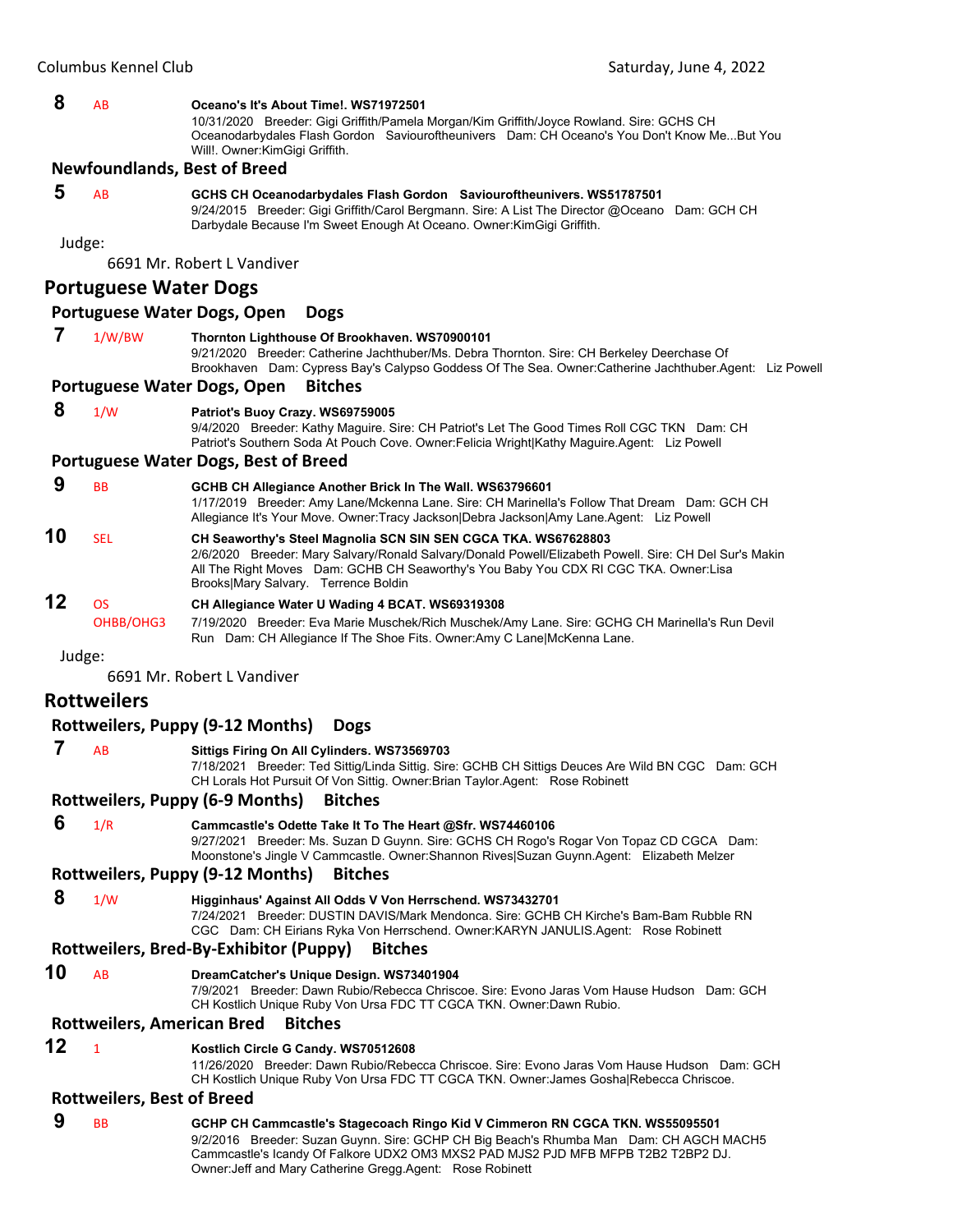| 11     | <b>SEL</b>                              | Cammcastle's Florida Elixir, WS66540304<br>11/25/2019 Breeder: Christine Nidd/Ms. Suzan D Guynn. Sire: GCH CH Cammcastle's Obi-Wan Kenobi<br>Dam: GCH CH Cammcastle's Will'O The Wisp V Brimstone. Owner:Suzan Guynn  Chantal Peterson Mike<br>Peterson.Agent: Esteban Farias                  |
|--------|-----------------------------------------|------------------------------------------------------------------------------------------------------------------------------------------------------------------------------------------------------------------------------------------------------------------------------------------------|
| 14     | <b>OS</b><br>OHBB/OHG1/O<br><b>HBIS</b> | GCHB CH Eirians Vivian Madame Lubeaux, WS68300101<br>9/16/2019 Breeder: Johnna Glover. Sire: CH Eirians Oh The Places Youll Go Dam: Eirian's Quiet Storm.<br>Owner: cendita simon.                                                                                                             |
| 15     |                                         | CH Cammcastle's Kansas War Games Of Valor @ Sfr. WS70067908<br>10/5/2020 Breeder: Suzan Guynn/Christine L. Nidd. Sire: GCHP CH Cammcastle's The One And Only<br>General Of Valor TT CGC TKN Dam: CH Cammcastle's All Aboard To Brimstone. Owner: Shannon<br>Rives Agent: Elizabeth Melzer      |
| Judge: |                                         |                                                                                                                                                                                                                                                                                                |
|        |                                         | 6691 Mr. Robert L Vandiver                                                                                                                                                                                                                                                                     |
|        | <b>Samoyeds</b>                         |                                                                                                                                                                                                                                                                                                |
|        | Samoyeds, Open                          | <b>Bitches</b>                                                                                                                                                                                                                                                                                 |
| 6      | 2/R                                     | EI-AI's Music Is An Angel "Ella". WS68939901<br>6/15/2020 Breeder: Catherine Ibold. Sire: GCHG CH EI-AI's Lord Of Thunder CA CGC TKA Dam: EI-AI's<br>Misty Lou Taylor. Owner: GORDON AND VIRGINIA BUNDY.                                                                                       |
| 8      | 1/W/BB                                  | Southern Snow's Morning Dew. WS70866305<br>1/6/2021 Breeder: Mr. Christian Smith/Ms. Michelle Smith. Sire: CH Sugarcoat's After-Party Moonlighter<br>CA Dam: GCH CH EI-AI's Empress Of The Garden. Owner: Lois Choi and Megan Smith Megan Smith.                                               |
| Judge: |                                         |                                                                                                                                                                                                                                                                                                |
|        |                                         | 6691 Mr. Robert L Vandiver                                                                                                                                                                                                                                                                     |
|        | <b>Siberian Huskies</b>                 |                                                                                                                                                                                                                                                                                                |
|        |                                         | Siberian Huskies, Bred-By-Exhibitor (Adult)<br><b>Dogs</b>                                                                                                                                                                                                                                     |
| 7      | 1/W                                     | Bahari's The Dark Knight. WS67482304<br>11/20/2019 Breeder: Timothy Dorn/Lana Dorn. Sire: Diamondt's Double Dog Dare Ya Dam: Royal Star<br>Pushes Back. Owner:Lana Dorn Timothy Dorn  Chris Runyan.                                                                                            |
|        | Siberian Huskies, Open                  | <b>Dogs</b>                                                                                                                                                                                                                                                                                    |
| 9      | 1/R                                     | Bahari's Be Loyal To What Matters. WS67482303                                                                                                                                                                                                                                                  |
|        |                                         | 11/20/2019 Breeder: Timothy Dorn/Lana Dorn. Sire: Diamondt's Double Dog Dare Ya Dam: Royal Star<br>Pushes Back. Owner: Amanda EPG Marques   Timothy Dorn.                                                                                                                                      |
|        |                                         | Siberian Huskies, Bred-By-Exhibitor (Adult)<br><b>Bitches</b>                                                                                                                                                                                                                                  |
| 6      | 1/R                                     | Firesky 'N Festiva Talkin' About My Girl. WS58371801<br>7/12/2017 Breeder: Karen Davis/Kelly Riney/Marylynn Fernandes/Suzanne Wong/Tammy Porter. Sire:<br>GCH CH Firesky Northern Persuasion Dam: GCH CH Trillium Blue Wish Upon A Star. Owner: Karen<br>Davis kelly riney marylynn fernandes. |
|        | Siberian Huskies, Open                  | <b>Bitches</b>                                                                                                                                                                                                                                                                                 |
| 10     | 1/W/BW                                  | Pride Rock's Swift Fox RN BCAT CGCA TKN. WS68705203<br>6/17/2020 Breeder: AshLee Pezzuto/Joseph Pezzuto. Sire: GCHB CH North Node's Evening To<br>Remember Dam: GCH CH Halo's Set Fire In Pride Rock BCAT CGC TKI. Owner: Katie Sample Ash Lee<br>Pezzuto.                                     |
|        |                                         | <b>Siberian Huskies, Best of Breed</b>                                                                                                                                                                                                                                                         |
| 12     | <b>SEL</b>                              | GCH CH Nanook's Halo On Fire. WS46376302<br>8/12/2013 Breeder: Annette Dionne. Sire: CH Mistral De Ciukci Dam: Nanook's Spit Fire And Lace.<br>Owner:Lisa Lewis Hall Annette Dionne.                                                                                                           |
| 14     |                                         | GCHP CH Myla's Dancing By The Book. WS51910901<br>10/7/2015 Breeder: Patricia A Benincasa/Debbie Studwell. Sire: GCHB CH Myla's Point Of Reference<br>Dam: GCH CH Tackora's In The Red Again. Owner:Marie Falconer Dr Tom Davies.                                                              |
| 15     | <b>SEL</b>                              | CH Myla's Shaken On The Rocks. WS57949801<br>5/8/2017 Breeder: Ms. Marie Ann Falconer/Dr. Thomas M Davies/Harry Smith III. Sire: GCHS CH Myla's<br>Shake Rattle And Rock Dam: GCHS CH Myla'N Twister's Rocksanne. Owner:Marie Falconer Harry Smith.                                            |
| 16     | BB/G4<br>OHBB/OHG2                      | GCHB CH Myla's No Tan Lines. WS52377102<br>10/18/2015 Breeder: Ms. Marie Ann Falconer/Dr. Thomas M Davies/Harry Smith III. Sire: CH Teeco's<br>Island In The Sun Dam: GCHS CH Myla'N Twister's Rocksanne. Owner: Marie Falconer.                                                               |
| 17     | <b>OS</b>                               | CH Firesky N Festiva Total Recall. WS58371804<br>7/12/2017 Breeder: Karen Davis/Kelly Riney/Marylynn Fernandes/Suzanne Wong/Tammy Porter. Sire:<br>GCH CH Firesky Northern Persuasion Dam: GCH CH Trillium Blue Wish Upon A Star. Owner: Karen<br>Davis Kelly Riney Marylynn Ferandes.         |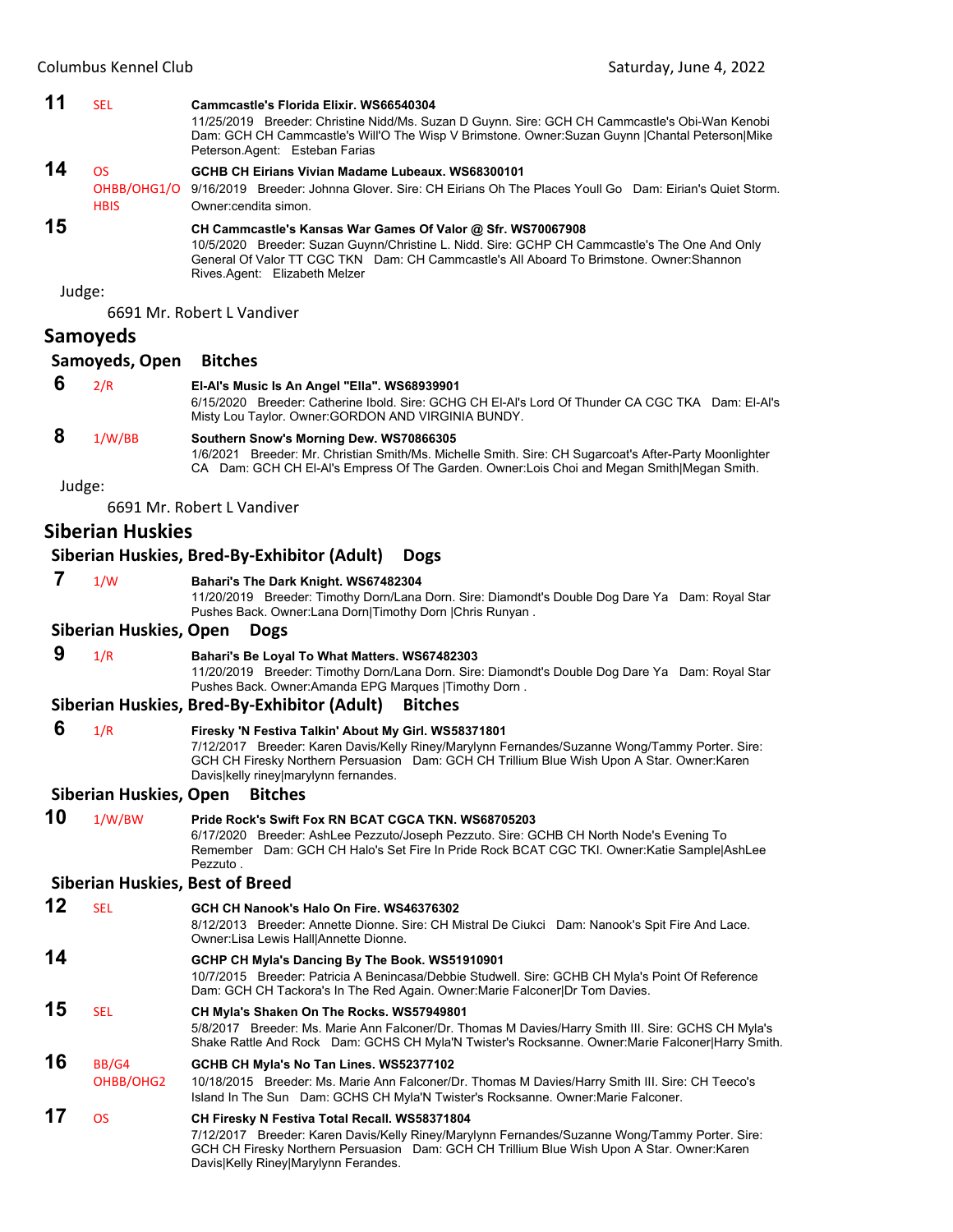#### **19** AB **GCH CH Lemiers Drop It Like It's Hot. WS59071104**

11/2/2017 Breeder: Birgit Von Pelser/Albert von Pelser. Sire: GCHP CH Sharin Nick Of Dynasty Rc Kennel Dam: GCH CH Kontoki's Run Like You Stole Something. Owner:Birgit von Pelser Lemiers Siberians.

Judge:

6691 Mr. Robert L Vandiver

#### **Standard Schnauzers**

#### **Standard Schnauzers, Puppy (6‐9 Months) Bitches**

#### **6** <sup>2</sup> **Mff Tuileries De Paris. WS74087301**

10/3/2021 Breeder: Melanie Cardell. Sire: CH MFF Sir Lancelot CGC TKN Dam: GCHB CH Mff Madison Par Dundee TKN. Owner:Melanie Cardell.

### **8** 1/W **Shana's Strawberry Wine. WS74681301**

10/21/2021 Breeder: LeAnn Shank / Cindy Brown. Sire: CH Graudeamus x Greycastle Sudden Impact Dam: CH Shana's Pink Petunia. Owner:Cindy Brown|LeAnn Shank.

# **10** <sup>3</sup> **Mff Le Coeur De La Fete. WS74874802**

11/19/2021 Breeder: Melanie Cardell. Sire: CH MFF Sir Lancelot CGC TKN Dam: CH Mff Jessee's Girl Par Dundee CGC TKN. Owner:Melanie Cardell|Lukas Hilburn|Kyle McClellan.

#### **Standard Schnauzers, Bred‐By‐Exhibitor (Puppy) Bitches**

#### **12** 1/R **Mff Bonjour Tout Le Monde. WS74874801**

11/19/2021 Breeder: Melanie Cardell. Sire: CH MFF Sir Lancelot CGC TKN Dam: CH Mff Jessee's Girl Par Dundee CGC TKN. Owner:Melanie Cardell.

#### **Standard Schnauzers, Best of Breed**

#### **14** BB **MFF Dream Catcher's Talisman. WS63581301** OHBB 2/8/2019 Breeder: Melanie Cardell. Sire: Blackhawk Where's Waldo Dam: MFF Madison par Dundee. Owner:Melanie Cardell.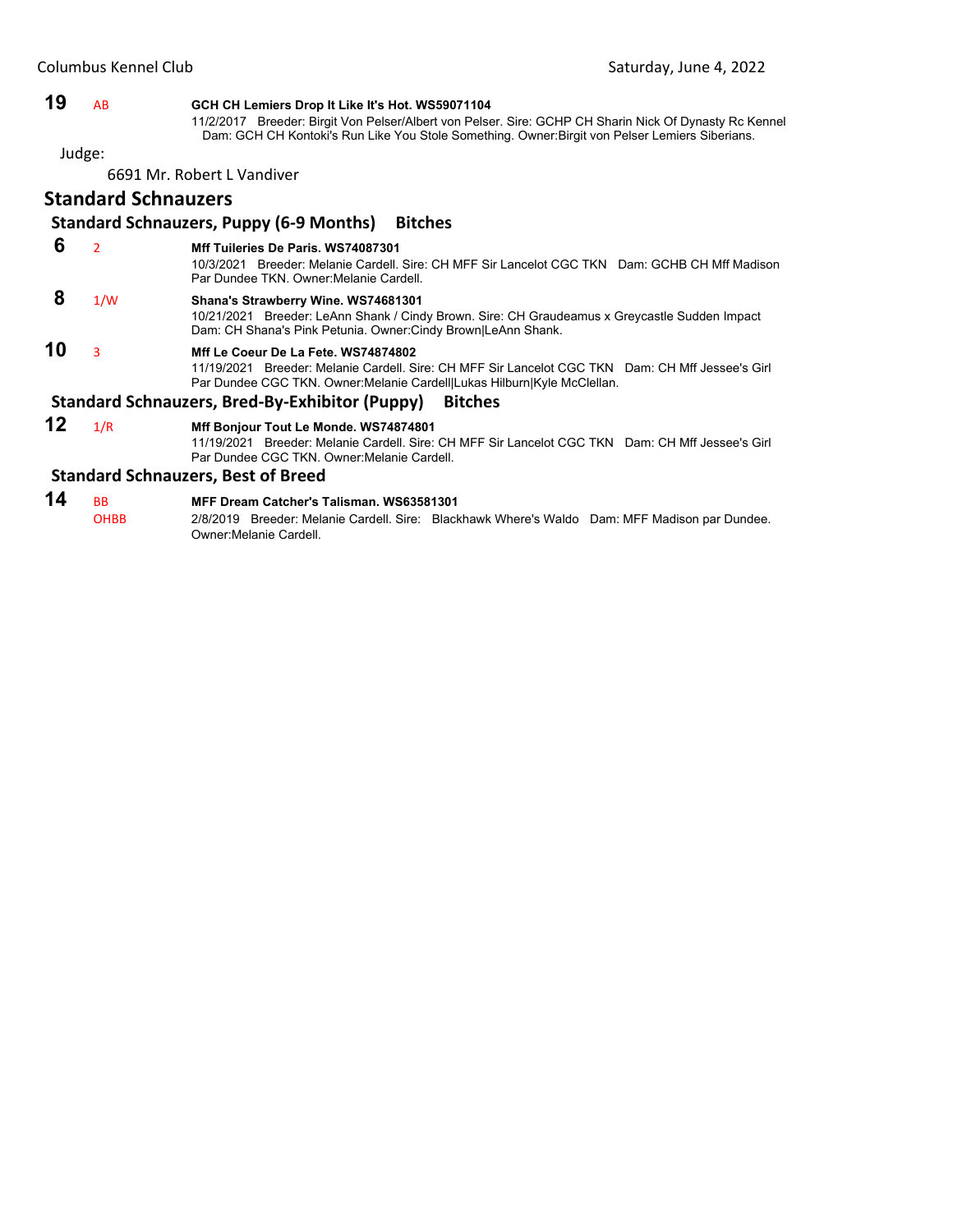<span id="page-31-0"></span>92450 Dr. Valeria Rickard

# **Airedale Terriers**

#### **Airedale Terriers, Open Bitches**

#### **6** AB **Texter Miss Pearly Gates. RN33627405**

5/13/2019 Breeder: David Post/Laura E Post. Sire: CH Texter Sabu Tige Too Dam: Texter Hillbilly Girl. Owner:Laura Post|David Post.Agent: Klayton Harris

Judge:

92450 Dr. Valeria Rickard

#### **American Hairless Terriers**

#### **American Hairless Terriers, Puppy (9‐12 Months) Dogs**

 **7** 1/W/BW **Rip It Up Stardust Nutsy Koo Koo at Chabeau. RN36844302** 6/26/2021 Breeder: Caterina O'Sullivan/Patricia Smith. Sire: GCHS CH Rip It Up Kashin It In Dam: GCH CH Rip It Up Keeper Of The Flame At Stardust DCAT RATN. Owner:Andrea Kea|Trish Dews|Patricia Smith.

#### **American Hairless Terriers, Puppy (6‐9 Months) Bitches**

 **6** 1/R **Sundial Life In Full Bloom At Ynez. RN37498203**

11/13/2021 Breeder: Joyce Appel. Sire: Sundial Fire And Ice Dam: Upton Sundial Ghost Ryder. Owner:Courtney Cleveland|Joyce Appel.

#### **American Hairless Terriers, Bred‐By‐Exhibitor (Puppy) Bitches**

 **8** 1/W **Ynez-Aiyana Some Like It Haute. RN37323001**

10/19/2021 Breeder: Courtney Cleveland/Kellye Townsend/Rachel Townsend/Carson Abrams/C Kramer. Sire: CH Liberty's Rewind Time Dam: CH Lace Naked Horseback Rider At Ynez. Owner:Carly Marie Kramer|Courtney Cleveland .

#### **American Hairless Terriers, American Bred Bitches**

#### **10** <sup>1</sup> **Lace Undying Devotion Of Ynez. RN34652601**

2/6/2020 Breeder: Kellye Townsend/Susan Brasel/Rachel Townsend. Sire: CH Miracle Hair I Am @ Lace BCAT Dam: CH Lace Gaffes Return To Sender DCAT. Owner:Courtney Cleveland.

#### **American Hairless Terriers, Best of Breed**

#### **9 Ynez Lifes A Party. RN37323006** 10/19/2021 Breeder: Courtney Cleveland/Kellye Townsend/Rachel Townsend/Carson Abrams/C Kramer. Sire: CH Liberty's Rewind Time Dam: CH Lace Naked Horseback Rider At Ynez. Owner:Courtney Cleveland|Carson Abrams . **11** BB **GCHP CH Floriday's New Tide Risn@ Rip It Up. RN31249501** 7/29/2017 Breeder: Joanne Lima. Sire: GCHG CH Bur-Way Trin 2 Raise Some Kane BCAT Dam: Floridays Sand Castle Dreams. Owner:patricia smith|Marcia Martin.Agent: Erika Lanasa **12** OS **GCHB CH Streaking Bare First Lady Eleanor At Rip It Up. RN34215502** 9/9/2019 Breeder: Deborah Cunningham Taylor. Sire: CH Sirius Hi-Life Here Comes The Sun Dam: CH Streaking Bare Private Dancer. Owner:patricia smith|marcia martin. **15** SEL **GCHS CH Rip It Up Kashin It In. RN31601301** OHBB 11/22/2017 Breeder: Patricia Smith. Sire: CH Island's Jedi Master@Rip It Up Dam: Bur-Way Shooting For The Stars. Owner:patricia smith|Holly Johnson|Marcia Martin. Judge:

92450 Dr. Valeria Rickard

# **American Staffordshire Terriers**

# **American Staffordshire Terriers, Puppy (6‐9 Months) Dogs**

 **5** <sup>1</sup> **Explicit's King Of Angard. RN37489902**

10/7/2021 Breeder: Jessica Branch. Sire: GCH CH Right Staf Brad Dam: CH Explicit's Moon In My Shine. Owner:Kevin Poss.

# **American Staffordshire Terriers, Puppy (9‐12 Months) Dogs**

# **7** 1/W **Irresistibull's High Speed Low Drag. RN36929402**

6/23/2021 Breeder: Linda Lavender. Sire: GCH CH Benmars Sting Ray Of Cobblestone RN Dam: CH Irresistibull Champagne Kisses. Owner:Daniel Briggs|Linda Lavender.

# **American Staffordshire Terriers, 12‐18 Months Dogs**

#### **9** 1/R **Explicit's A Walk On The Wildside. RN36868004** 4/1/2021 Breeder: Jessica Branch. Sire: Explicit's Dark Horse Dam: GCH CH Explicit's Wild Rides And Big Dreams. Owner:Mark Darwish|Jessica Branch. Laini Leal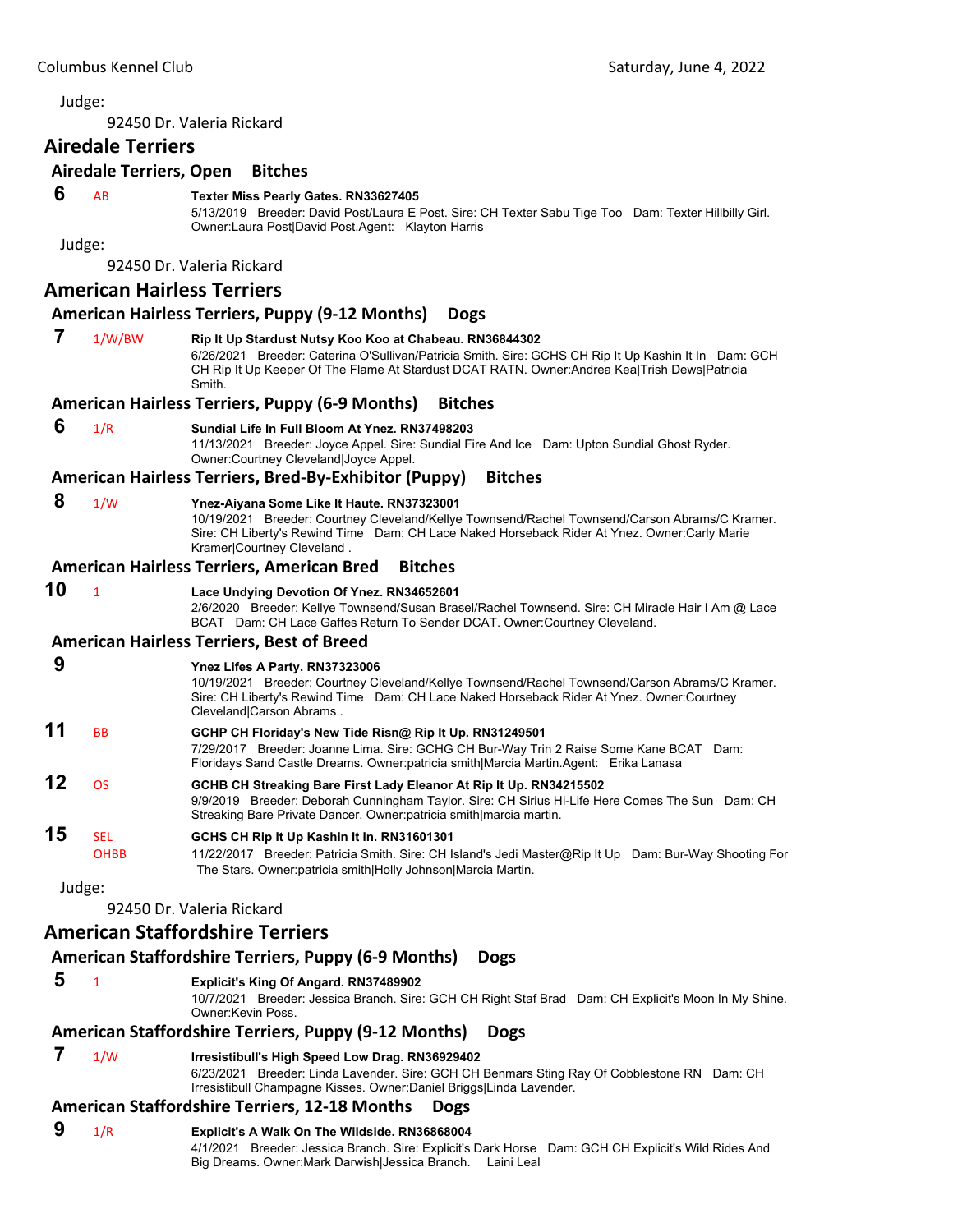| 15<br>$\mathbf{1}$   | <b>American Staffordshire Terriers, Open</b><br><b>Dogs</b>                                                                                                                                                                                                                                    |
|----------------------|------------------------------------------------------------------------------------------------------------------------------------------------------------------------------------------------------------------------------------------------------------------------------------------------|
|                      |                                                                                                                                                                                                                                                                                                |
|                      | Buttermilks Brown Sugar. RN34964506<br>4/20/2020 Breeder: Katrina Givens/Jennifer Steinle/Kevin Sheppard. Sire: GCHS CH Cimar's Stainless<br>Steel Dam: CH Ambition's Whomping Willow CA. Owner: Katrina Ashley Givens.                                                                        |
|                      | <b>American Staffordshire Terriers, Puppy (6-9 Months)</b><br><b>Bitches</b>                                                                                                                                                                                                                   |
| 6<br>$\overline{2}$  | <b>Ambition's Haute Couture, RN37132002</b>                                                                                                                                                                                                                                                    |
|                      | 10/27/2021 Breeder: Jennifer Steinle/Kevin Sheppard. Sire: CH Ambition's No More Mister Nice Guy<br>Dam: Ambition's Undeniably Irresistibull. Owner:Lacy Bauer Jennifer Steinle.                                                                                                               |
| 8<br>1               | Ambition's Full Moon, RN37132003<br>10/27/2021 Breeder: Jennifer Steinle/Kevin Sheppard. Sire: CH Ambition's No More Mister Nice Guy<br>Dam: Ambition's Undeniably Irresistibull. Owner: Kevin Poss Jennifer Steinle.                                                                          |
|                      | <b>American Staffordshire Terriers, 12-18 Months</b><br><b>Bitches</b>                                                                                                                                                                                                                         |
| 10<br>$\overline{2}$ | Buttermilk's River Of Love, RN36458303                                                                                                                                                                                                                                                         |
|                      | 5/30/2021 Breeder: Katrina Givens/Jennifer Steinle/Kevin Sheppard. Sire: CH Cicero's School Of Hard<br>Knocks Dam: CH Ambition's Whomping Willow CA. Owner: Katrina Ashley Givens.                                                                                                             |
| 12<br>1/R            | RIVER SIDE STAFF ROYAL COURT READY TO RULE, RN37048501<br>2/22/2021 Breeder: Jesus Garcia Rodriguez/Ruben Lozano De Olmo/Sergio DuFort De La Fuente. Sire:<br>CH Royal Court Winning Colors Dam: River Side Staff Chloe. Owner: Diane Guilmette. Cindy N Stroupe                               |
|                      | American Staffordshire Terriers, Bred-By-Exhibitor (Puppy)<br><b>Bitches</b>                                                                                                                                                                                                                   |
| 14<br>$\mathbf{1}$   | Ynez-Aiyana Playing Dangerous Games. RN37230401                                                                                                                                                                                                                                                |
|                      | 7/31/2021 Breeder: Carol Patterson/Courtney Cleveland. Sire: CH Ruffwood Amazing Red Baby-Dragon<br>Dam: Edelhaus' Southern Charm. Owner: Courtney Cleveland.                                                                                                                                  |
|                      | American Staffordshire Terriers, Bred-By-Exhibitor (Adult)<br><b>Bitches</b>                                                                                                                                                                                                                   |
| 16<br>3              | Homegrown's Something Wicked. RN32744906                                                                                                                                                                                                                                                       |
|                      | 10/5/2018 Breeder: Amy Watson/Kristina Browne. Sire: CH Hilltop's King Cobra CD Dam: CH Kayo's<br>Winmor Homegrown Honey CA. Owner:AMY WATSON.                                                                                                                                                 |
| 20<br>$\overline{2}$ |                                                                                                                                                                                                                                                                                                |
|                      | Lelani's What's Done In The Dark Comes To Light. RN34939002<br>6/6/2020 Breeder: Courtney A Cleveland/Ainsleyea Rodriguez. Sire: GCH CH Cicero's I Am Legend Dam:<br>Lelani's Can I Get A Refill At Ynez. Owner:Ainsleyea Rodriguez Janiyah brown.                                             |
| 22<br>1/W/BW         | Cimar N Alpine's Slave To The Rhythm CGC TKN. RN36255210                                                                                                                                                                                                                                       |
| OHBB/OHG2            | 3/28/2021 Breeder: Ed Thomason/Karen Thomason/Kelly H Townsend/Kameron Sheppard. Sire: GCHB<br>CH Aiyana-Csb's I Shot You Down Bang Bang CGC TKN Dam: CH Karballido Staffs Kiss Electra Good                                                                                                   |
|                      | Morning. Owner:Kelly Townsend Kameron Sheppard.<br><b>American Staffordshire Terriers, Open</b><br><b>Bitches</b>                                                                                                                                                                              |
| 26<br>AB             |                                                                                                                                                                                                                                                                                                |
|                      | Cimar's Fancy Don't Let Me Down. RN36197902<br>4/5/2021 Breeder: Kelly H Townsend/Iwona Dabek. Sire: GCHB CH Aiyana-Csb's I Shot You Down Bang<br>Bang CGC TKN Dam: CH Cg Alabama Song Ci Mar Canossa. Owner: Kelly Townsend Christy Stancil                                                   |
|                      | DVM Kameron Sheppard.                                                                                                                                                                                                                                                                          |
|                      | American Staffordshire Terriers, Best of Breed                                                                                                                                                                                                                                                 |
| 11<br>AB             | Irresistibull & Ambition's Leonidas. RN34898202<br>3/22/2020 Breeder: Adrienne Amsberry/Timothy Willis/Linda Lavender/Lorene Wilson. Sire: GCHG CH<br>Sierra's Ground Zero Dam: CH Irresistibull Sweet Georgia Peaches RN CGC TKN. Owner: Linda E<br>Lavender Jennifer Steinle Kevin Sheppard. |
| 18<br>AB             | Irrestibull Sierra Capri. RN34898208                                                                                                                                                                                                                                                           |
|                      | 3/22/2020 Breeder: Adrienne Amsberry/Timothy Willis/Linda Lavender/Lorene Wilson. Sire: GCHG CH<br>Sierra's Ground Zero Dam: CH Irresistibull Sweet Georgia Peaches RN CGC TKN. Owner:Oliver<br>Breisser Linda Lavender.                                                                       |
| 19<br>ВB             | GCH CH Ambition's Loki God Of Mischief. RN35438302                                                                                                                                                                                                                                             |
|                      | 6/7/2020 Breeder: Jennifer Steinle/Kevin Sheppard. Sire: CH Ambition's Boot Scootin' Boogie With<br>Irresistibull Dam: CH Ambition's Kaia Ain't No Hollaback Girl Of Bethany. Owner: Jennifer Steinle Frank<br>Lawrence Kevin Sheppard Susan Lawrence.                                         |
| 21<br><b>SEL</b>     | CH Aim High's Nordic Thunder. RN36750401                                                                                                                                                                                                                                                       |
|                      | 7/2/2021 Breeder: Rose Starkey. Sire: Aim High With Ringmaster Dam: GCH CH Lbk's Rebel and Proud<br>Aim High Dream Big. Owner: Rose Starkey.                                                                                                                                                   |
| 28<br>AB             | CH Kayo's Winmor Homegrown Honey CA. RN27881815<br>2/25/2015 Breeder: Kristina Browne/Tyee Browne/C Holly Lowery-Frady. Sire: GCH CH Kayo's Cowboy                                                                                                                                             |
| 30<br><b>OS</b>      | Casanova Dam: CH Winmor Castlerock Bad Mama Jama Kayo. Owner: AMY WATSON Kristina Browne.<br>CH Explicit's Saltin The Rim For Bw. RN28957001                                                                                                                                                   |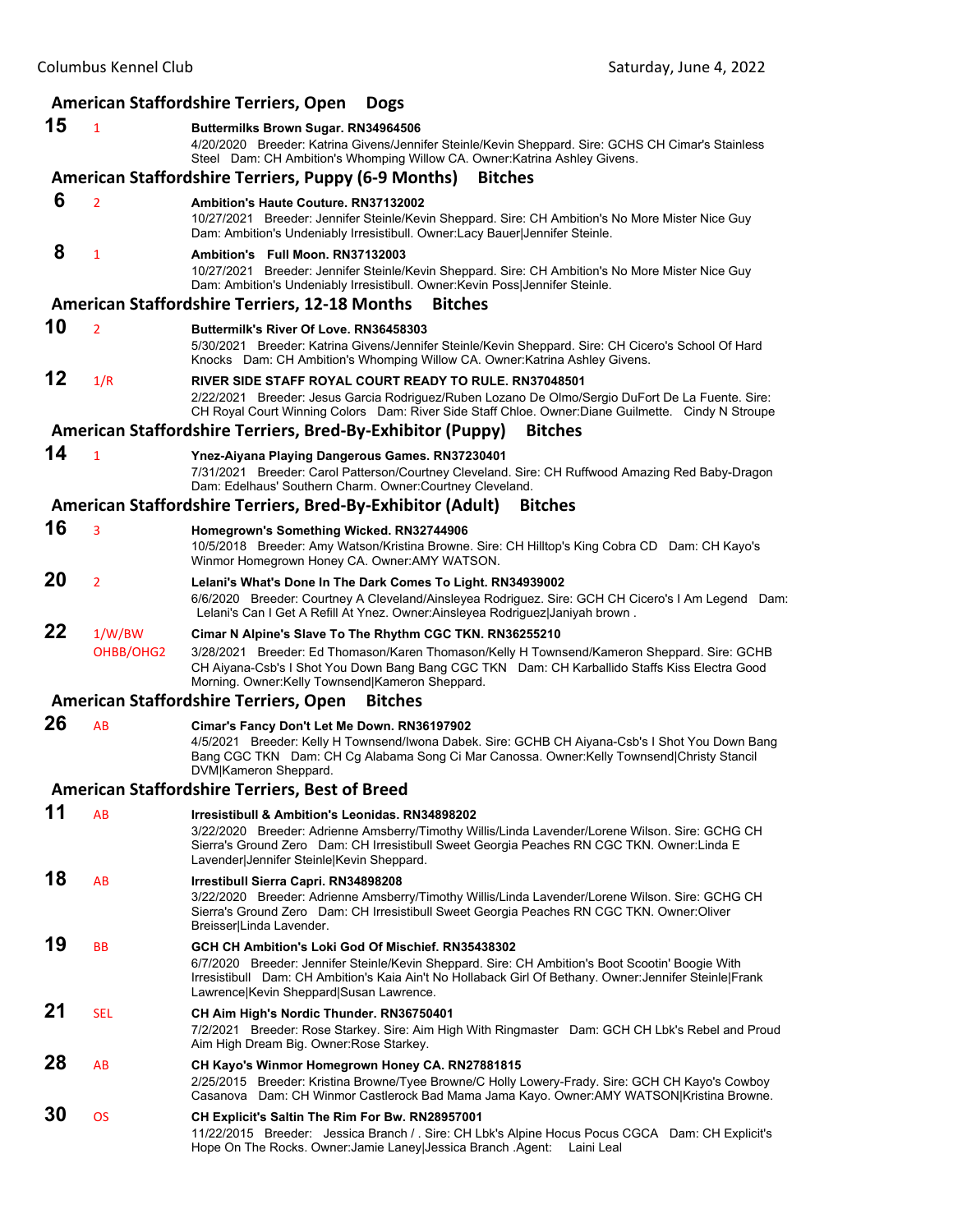92450 Dr. Valeria Rickard

**Bedlington Terriers**

#### **Bedlington Terriers, Best of Breed**

# **7** BB **GCHB CH Prismic Fashionista Ignites The Revolution CAA DCAT. RN35878303**

OHBB/OHG3 1/24/2020 Breeder: Laurie W Zembrzuski/Ms. Gabrielle M. Gilbeau Esq./Mrs. Priscilla Boland. Sire: GCH CH Lamz He's So Hot Right Now CAA DCAT Dam: GCH CH Lamz Tribute In Light CAX FCAT. Owner:Priscilla Boland.

Judge:

92450 Dr. Valeria Rickard

# **Border Terriers**

#### **Border Terriers, Best of Breed**

 **7** AB **CH Bascovail Slice Of Life. RN36321201** 4/20/2021 Breeder: Debby & John Behan/Annabella Hines. Sire: GCHG CH Bascovail Essence Of A Purple Storm Dam: Bascovail Rhyder Of The Purple Sage. Owner:Debby|John Behan|Kirk Hines |Todd Mininger. **10** BB **CH Sandalots Fair Hero. RN29073104** 2/21/2016 Breeder: Heidi Ball. Sire: CH Spectre-Sandalots Off Wego Dam: Sandalot's Brew Ha Ha. Owner:David Galvan|Robert Cromartie Carolyn Simpson. **12** AB **GCH CH Coldstream Fire Lake. RN33422101** 4/5/2019 Breeder: Rob Cobussen/Gina Cobussen. Sire: GCHS CH Meadowlake Firestorm Dam: Zumbro River Pink At Coldstream. Owner:Carol Simpson|Gina Cobussen|Rob Cobussen. **14** SEL **CH Scentsible Smidgen RA CA FCAT. RN34500801** OHBB 2/1/2020 Breeder: Leslie Sprando/Mrs. Lynn D Looper. Sire: GCHB CH Rowan Buckeye Jim CAA BCAT Dam: CH Happy Hobbits Hideaways Hilarious RE CAX. Owner:Leslie Sprando.

Judge:

92450 Dr. Valeria Rickard

# **Bull Terriers (White)**

## **Bull Terriers (White), Open Bitches**

 **6** 1/W/BB **Bock's Tres Generaciones With Glentom Victoria. RN36080901**

OHBB/OHG4 9/28/2020 Breeder: Gaylynn Speas/Glenna Wright/John Jaye. Sire: CH Cool Conquistador At Crossgarley Dam: CH Victoria's Queen Sophia Of Glentom FCAT. Owner:Amber Gibson|Glenna Wright.

Judge:

92450 Dr. Valeria Rickard

## **Cairn Terriers**

#### **Cairn Terriers, Open Dogs**

 **5** AB **Caledonia's Formula One. RN36721101**

4/11/2021 Breeder: Arwen Price/Skye Marvin/Daphne Nimmons-Marvin. Sire: CH Joymont Top Gear BN RI BCAT CGC Dam: GCH CH Caledonia's Pixie Dust RI CA BCAT RATM CZ8S CGC TKN. Owner:Arwen Price|Daphne Nimmo s-Marvin|Skye Marvin.

#### **Cairn Terriers, Best of Breed**

 **7** BB **GCHB CH Stonehavens Blue Ribbons Matter. RN33447001** 4/23/2019 Breeder: Cathy Burleson. Sire: CH Bodock Ridge's Extending Southern Hospitality Dam: Stonehavens Carman Chris. Owner:Cathy Burleson.Agent: Rebecca Cross  **9** AB **GCH CH Nicairn Angus Hjo Got The Spirit. RN34796001** 3/12/2020 Breeder: Nicola Higgins/Carol Onstad. Sire: CH Rottriver's Show Me The Money Dam: GCHP CH Nicairn Angelonia Hjo Got The Spirit DCAT. Owner:Nicola Higgins. **10** OS **GCHB CH Nicairn Tulipa Hjo Got The Spirit. RN34796003** 3/12/2020 Breeder: Nicola Higgins/Carol Onstad. Sire: CH Rottriver's Show Me The Money Dam: GCHP CH Nicairn Angelonia Hjo Got The Spirit DCAT. Owner:Nicola Higgins.Agent: Klayton Harris **11** SEL **CH Nicairn Aegon Hjo Got The Spirit. RN36746801** OHBB 5/9/2021 Breeder: Nicola Higgins/Carol Onstad. Sire: GCHB CH Upthecreek Digbyatcairnforyou Dam: GCHG CH Nicairn Aurelia Hjo Got The Spirit CAA FCAT CGCA CGCU TKN. Owner:Nicola Higgins. **12** AB **GCH CH Nicairn Saffron Hjo Got The Spirit. RN36746805** 5/9/2021 Breeder: Nicola Higgins/Carol Onstad. Sire: GCHB CH Upthecreek Digbyatcairnforyou Dam: GCHG CH Nicairn Aurelia Hjo Got The Spirit CAA FCAT CGCA CGCU TKN. Owner:Nicola Higgins.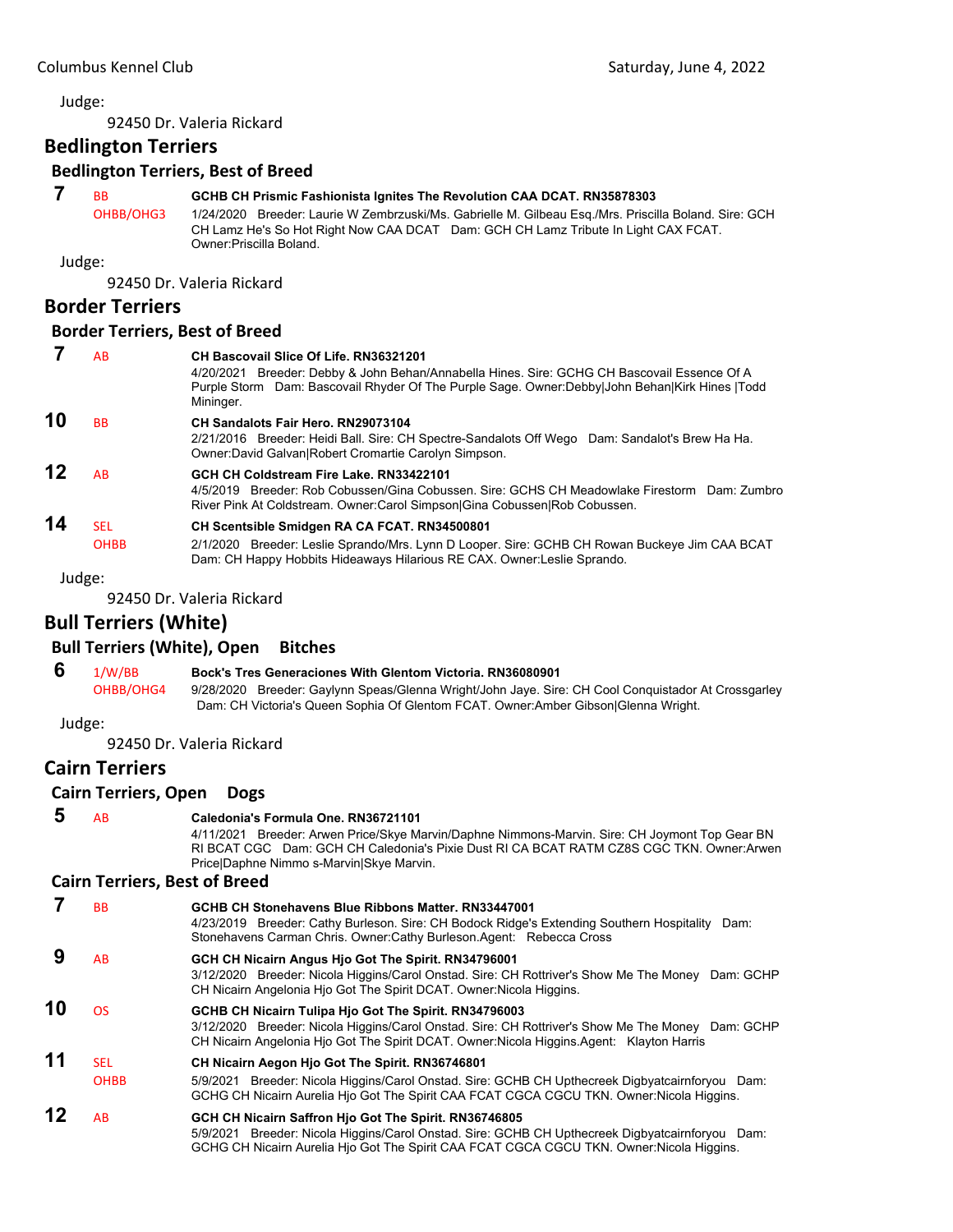92450 Dr. Valeria Rickard

# **Cesky Terriers**

## **Cesky Terriers, Puppy (6‐9 Months) Bitches**

## **6** 1/R **Bluefire Lusatian Neisse. RN37422002**

10/18/2021 Breeder: Tim Smith/Charles Brideau/Jane Brideau/Holly Million. Sire: CH Euphoriastaff Great Dam: GCHS CH Norkinstein Bavaria. Owner:Tim Smith.

#### **Cesky Terriers, Amateur Owner Handler Bitches**

# **8** 1/W/BB **Bluefire Wrap Her Up. RN36782802**

OHBB 5/27/2021 Breeder: Pamela S Bale/Tim Smith/Holly Million. Sire: GCHB CH Lississippi Changing Currents Of Calvin Dam: CH Bluefire Abracadabra Ghostryder In The Sky CGC. Owner:Carol Tschida|Tim Smith|Holly Million|Pamela Bale.

#### Judge:

92450 Dr. Valeria Rickard

#### **Fox Terriers (Smooth)**

**Fox Terriers (Smooth), Puppy (6‐9 Months) Dogs**

### **5** AB **Centary Broxden Make It Reign. RN37378801**

9/30/2021 Breeder: Marcial Rafanan/Amy Booth/Phil Booth. Sire: GCHS CH Hampton Court Broxden A New Leash On Life Dam: GCH CH Centary Sydney The Mayflower Madame. Owner:Marcial Mike Rafanan|Marcial Mike Rafanan|Amy Rodriques |PBooth.

# **7** 1/W **Flawlessly Sheez-Beez Worldly Possession. RN37522202**

11/21/2021 Breeder: Sheila Taylor Allen/Billy Huntington. Sire: GCH CH Flawlessly Osage Man About Town At Simphuni Dam: Simphuni Sheez-Beez Lonesome Glory. Owner:Rachel McMahon.

#### **Fox Terriers (Smooth), Open Dogs**

#### **9** AB **Centary Midas With A Tan Of Gold. RN34501802**

9/18/2019 Breeder: Marcial Mike Rafanan. Sire: CH Centary Solstice Oak King Brady Dam: Centary Princess On A Leash. Owner:Marcial Mike Rafanan.

#### **Fox Terriers (Smooth), Puppy (6‐9 Months) Bitches**

#### **6** AB **Centary Broxden Snow No Intended. RN37378803**

9/30/2021 Breeder: Marcial Rafanan/Amy Booth/Phil Booth. Sire: GCHS CH Hampton Court Broxden A New Leash On Life Dam: GCH CH Centary Sydney The Mayflower Madame. Owner:Amy Booth|Marcial Mike Rafanan|Amy Rodriques Booth|Melissa Owen.

#### **Fox Terriers (Smooth), Best of Breed**

#### **11** BB/G1 **GCHS CH Pinnacle Broxden Lickety Split. RN36784001**

3/3/2020 Breeder: Amanda Evans/Sandy Evans. Sire: GCHB CH Clayco High Mtn Rattlin Bones Dam: CH Hampton Court Broxden Aldermen I'Ve Loved Before. Owner:A Booth|P Booth|S Evans|A Evans.

#### Judge:

92450 Dr. Valeria Rickard

# **Fox Terriers (Wire)**

#### **Fox Terriers (Wire), Best of Breed**

## **5** BB/G3 **GCH CH Edenshire Cricklewood Crackerjack. RN30581901**

3/16/2017 Breeder: Mrs. Connie H Clark / Mary Raggett / . Sire: CH Snowtaires Can You Hear Me Now Dam: CH Edenshire Cricklewood Black Caviar. Owner:Mary Raggett|Patti Harris.Agent: Klayton Harris

Judge:

92450 Dr. Valeria Rickard

# **Glen of Imaal Terriers**

#### **Glen of Imaal Terriers, Best of Breed**

# **5** BB **CH Gleann On A Roll. RN35150201**

6/30/2019 Breeder: Tiina Assinen. Sire: Highlanders Dream Casper Dam: Pearytail Cruella De Gleann. Owner:Charlotte Chiddister.Agent: Lisa Saari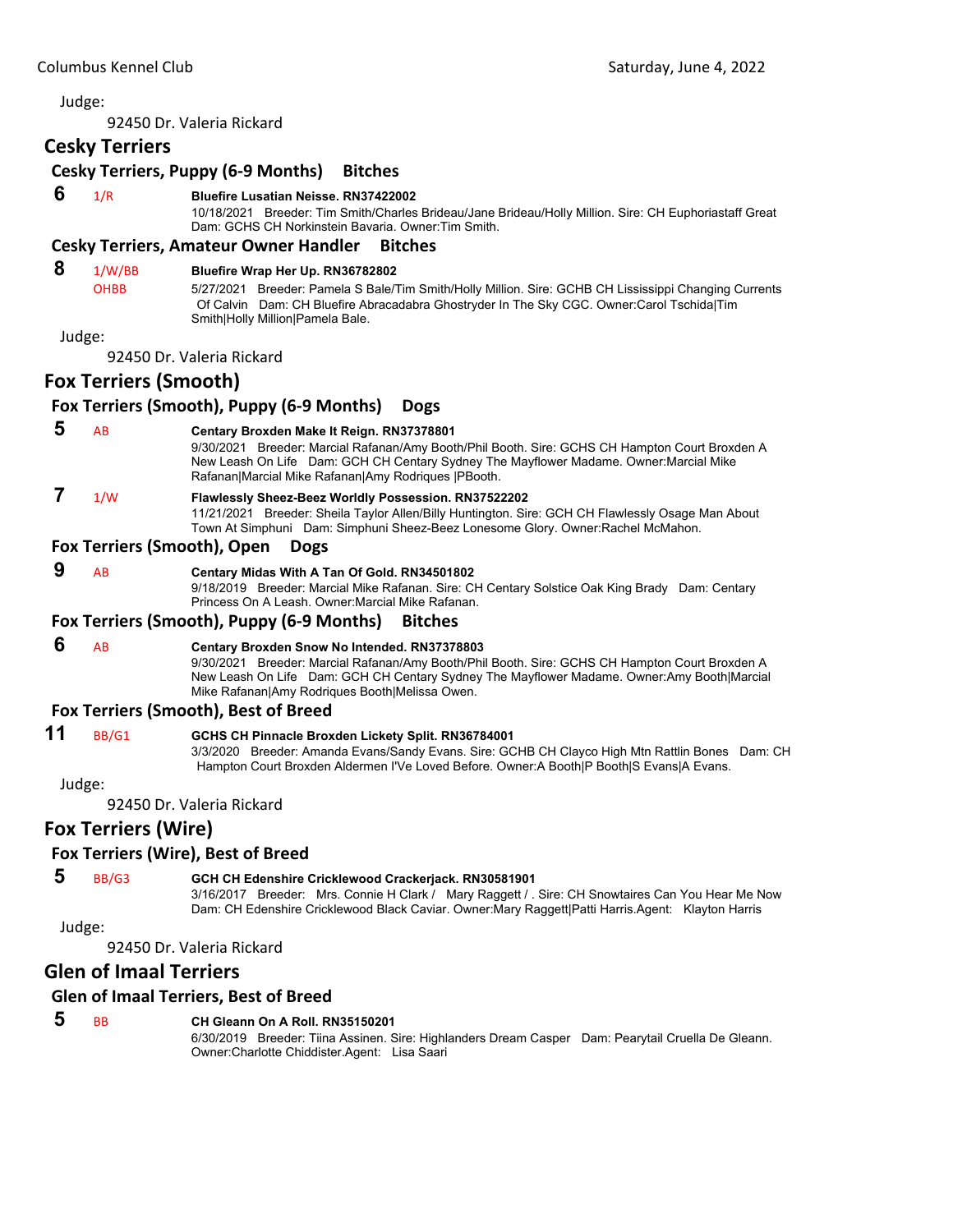92450 Dr. Valeria Rickard

# **Kerry Blue Terriers**

#### **Kerry Blue Terriers, Best of Breed**

#### **7** BB **GCH CH Wildside Cherished Moments. RN30721302**

OHBB/OHG1 4/11/2017 Breeder: Angela Chase/Diane C Harrison. Sire: GCH CH Lisiji No Ruffin The Passer Dam: GCH CH Wildside's No More Drama. Owner:Lisa Favre |Barbara Mathews|Angela Chase.

Judge:

92450 Dr. Valeria Rickard

# **Miniature Bull Terriers**

#### **Miniature Bull Terriers, Best of Breed**

#### **6** BB **GCHS CH Seadogs Dancin With Kate's Tilly. RN31024204**

6/27/2017 Breeder: Paula Satkin/Don Satkin. Sire: GCHS CH Notorious Pocket Rocket Dam: GCHB CH Eggstream Embraceable You. Owner:Lynn Edmonds.

Judge:

92450 Dr. Valeria Rickard

# **Miniature Schnauzers**

#### **Miniature Schnauzers, Bred‐By‐Exhibitor (Adult) Dogs**

 **5** 1/W/BW **Axcium's Naughty By Nature. RN36692203**

5/25/2021 Breeder: Hilde Haakensen/Lisa R Miller. Sire: GCHP CH Zrules Panache Dam: CH Axcium's Third Time's A Charm. Owner:Haakensen Hilde.

#### **Miniature Schnauzers, Puppy (6‐9 Months) Bitches**

#### **6** 1/R **Bandsman You Can Do Magic. RN37075301**

9/19/2021 Breeder: Jacquelyn G Ebersbach/Carole Weinberger. Sire: CH Top Gun Maverick Dam: CH Saxony Brianna Of Lallybroch. Owner:carol luke weinberger. Donna Hills

#### **Miniature Schnauzers, Puppy (9‐12 Months) Bitches**

 **8** <sup>1</sup> **Hardinhaus Chance Of A Dream. RN37037601** 6/8/2021 Breeder: Marian Harding/Tracy Weyenberg. Sire: GCH CH Hardinhaus Dream Fixer At Bravo Dam: CH Hardinhaus Simply Irresistible. Owner:marian c harding|tracy weyenberg. Donna Hills

#### **Miniature Schnauzers, 12‐18 Months Bitches**

**10** <sup>1</sup> **Axcium's Conditional Love. RN37157501**

5/16/2021 Breeder: Hilde Haakensen. Sire: CH Axcium Love Bites From Cholet Dam: CH Axcium's Crazyass. Owner:Haakensen Hilde|Noelle Silva.

## **Miniature Schnauzers, Bred‐By‐Exhibitor (Adult) Bitches**

#### **12** 1/W **Axcium's Flower Child. RN35993401**

7/12/2020 Breeder: Hilde Haakensen. Sire: GCH CH Axcium's Starstruck Dam: CH Axcium's Flower Power. Owner:Haakensen Hilde.

#### **Miniature Schnauzers, Open Salt and Pepper Bitches**

# **14** <sup>1</sup> **Timeline's Tally-Ho!. RN33817002**

5/26/2019 Breeder: Sheri Bailey/Kurt Garmaker. Sire: GCHS CH Repitition's Hard Knock Life Dam: GCH CH Repitition's Zip-A-Dee-Doo-Dah. Owner:Sheri A Bailey|Kurt Garmaker.

# **16** AB **Vermia's Phase Of The Moon. RN33797101**

6/10/2019 Breeder: Alecia Vermeern. Sire: CH Tomcy's Tippin' It To The North Dam: CH Vermia's Autumn Secret. Owner:Alecia Vermeern.

# **Miniature Schnauzers, Open Silver & Black Bitches**

# **18** <sup>1</sup> **Kharasahl's Kharmann Ghia. RN31692903**

8/28/2017 Breeder: Alyce B McBride. Sire: CH Kharasahl's Black Tie Social Dam: Kharasahl's Good Karma. Owner:Kurt Garmaker.

# **Miniature Schnauzers, Best of Breed**

# **7** OS **Axcium's Masterpiece. RN36088201**

7/11/2020 Breeder: Hilde Haakensen. Sire: GCHP CH Zrules Panache Dam: CH Axcium's In It To Win It. Owner:Haakensen Hilde.

# **20** BB/G4 **GCHG CH Hardinhaus Simply Stunning. RN33844302**

7/12/2019 Breeder: Marian Harding/Kurt Garmaker/Marie Murphy. Sire: CH Manit 'N Attaway Roller Coaster Dam: GCHG CH Repitition's Simply Spectacular Of Hardinhaus. Owner:marian c harding|tracy weyenbers. Donna Hills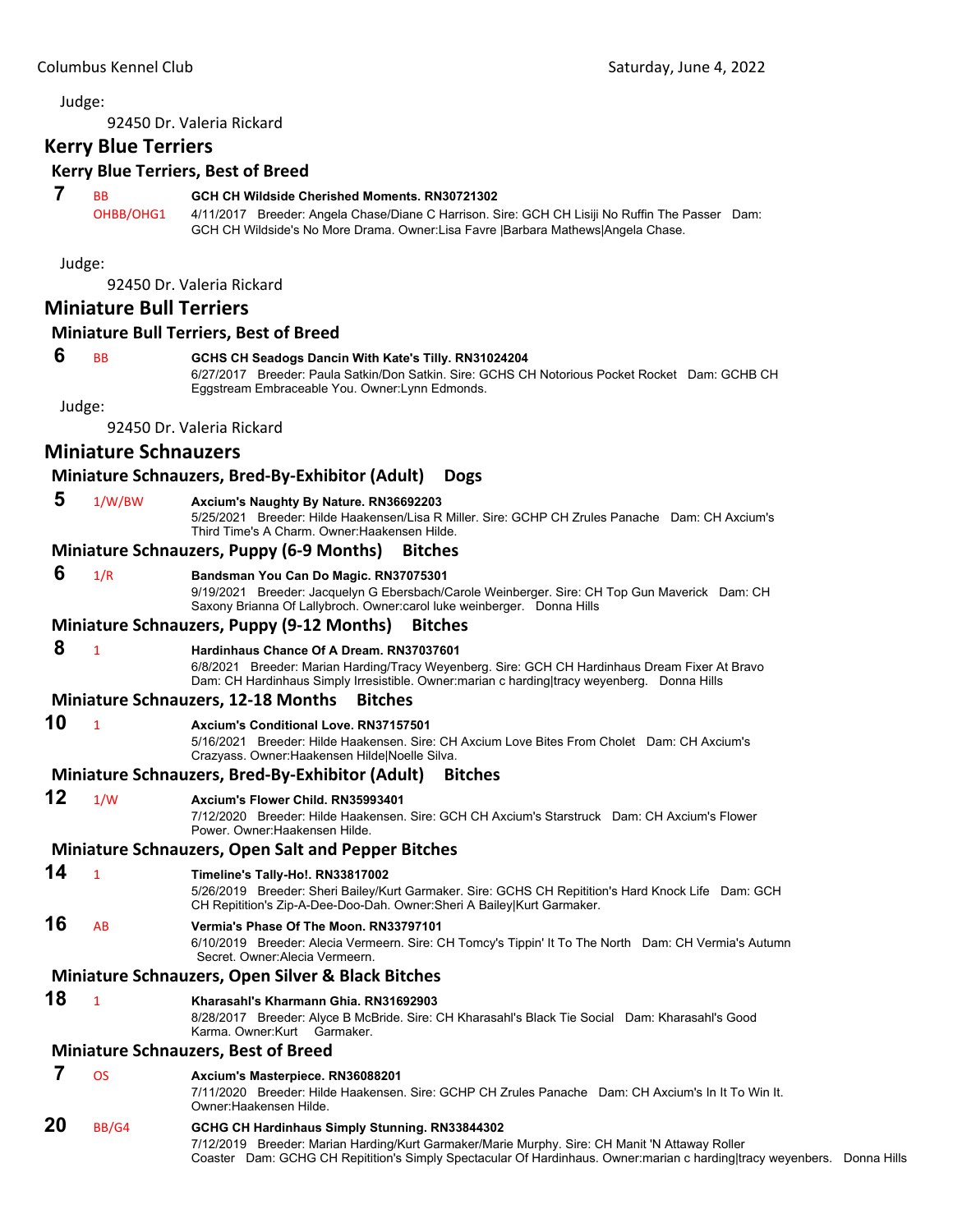92450 Dr. Valeria Rickard

# **Norwich Terriers**

#### **Norwich Terriers, Best of Breed**

| AB        | GCHB CH Rabbit Ridge Teddy Brown Dog. RN32709603<br>9/6/2018 Breeder: Caroline Galloway / Sire: GCHS CH Miller's Wonderful Walter Of Thistledew Dam:<br>Rabbit Ridge Catcharising Star. Owner: Linda J StumpKurnick.                              |
|-----------|---------------------------------------------------------------------------------------------------------------------------------------------------------------------------------------------------------------------------------------------------|
| AB        | GCHS CH Royales Cinnamon Cali Girl. RN32266801<br>6/12/2018 Breeder: Mr. Louis Pirlo, Sire: GCHG CH Den-Mar's Wild Card CGC TKN Dam: CH Verdant's L<br>Love Lucy. Owner: Linda J Stump Kurnick.                                                   |
| <b>BB</b> | GCH CH Country Boy Bud Wizer, RN35810602<br>11/16/2020 Breeder: Linda Mccutcheon. Sire: GCHS CH Country Boy Looks Good Like Winston Should<br>Dam: GCH CH Country Girl Beewitched. Owner: James Demason Jennifer Demason.Agent: Rebecca Cross     |
| <b>OS</b> | GCHB CH Elysium's Queen Of Hearts. RN33207901<br>1/30/2019 Breeder: Karen Sullivan/Carol S Clark, Sire: GCHG CH Den-Mar's Wild Card CGC TKN Dam:<br>CH Pinelake's Legacy At Elysium. Owner:Karen Sullivan Bruce Sullivan DVM.Agent: Marcelo Veras |
| Judge:    |                                                                                                                                                                                                                                                   |
|           |                                                                                                                                                                                                                                                   |

92450 Dr. Valeria Rickard

# **Parson Russell Terriers**

#### **Parson Russell Terriers, Best of Breed**

 **5** AB **GCHS CH Highland Downs What A Man Gotta Do @ Sfr. RN34457301** 1/30/2020 Breeder: Rita Ford. Sire: GCHG CH Highland Downs Helltoupee TKN Dam: CH Highland

Downs Bona Fide. Owner:Shannon Rives.Agent: Elizabeth Melzer

Judge:

92450 Dr. Valeria Rickard

# **Rat Terriers**

#### **Rat Terriers, Best of Breed**

| AB                | CH Felixville's All Night Long CGC TKN. RN36060904<br>1/29/2021 Breeder: Ms. Charlotte m Arnold/Theda Little. Sire: GCH CH Felixville's Skippin Cj Rougarou<br>CD RN OA NAJ CA BCAT Dam: CH Felixville's Whoopi Pie. Owner: Richards Megan. |
|-------------------|---------------------------------------------------------------------------------------------------------------------------------------------------------------------------------------------------------------------------------------------|
| ВB<br><b>OHBB</b> | CH Cal Val The Huntsman At D'Artagian. RN36598501<br>7/2/2021 Breeder: Gail P Holloway. Sire: CH Top Shelf Hearts Hacked By A Matrix Dam: GCH CH Cal Val                                                                                    |
|                   | Koala T Blujeans. Owner: Kristin Schatzel Michael Perry Gail Holloway.                                                                                                                                                                      |
| SFI.              | CH K2's Livin On Edge 4 Rip It Up. RN36989501                                                                                                                                                                                               |
|                   | Breeder: Tracey A Kallas. Sire: GCH CH Surfari's Stirred Not Shaken Of K2 Dam: CH K2's<br>8/10/2021<br>Lickety Split. Owner: patricia smith.                                                                                                |

Judge:

92450 Dr. Valeria Rickard

# **Russell Terriers**

#### **Russell Terriers, Best of Breed**

 **5** BB **CH Monamour Beyond and Above. JR0025221**

10/20/2020 Breeder: Kai Miichi. Sire: Original Master's Voice Lovesong Monamour Dam: Monamour Good Time Monamour. Owner:Paolo Malvar.Agent: Rebecca Cross

#### Judge:

92450 Dr. Valeria Rickard

# **Scottish Terriers**

# **Scottish Terriers, Amateur Owner Handler Dogs**

#### **5** <sup>1</sup> **Carsten's Laird Tavish O' Venture. RN36257807**

3/14/2021 Breeder: Kayla M Koivu. Sire: Sir William Of Skye Dam: Lady Bridger Mcduff Of Skye. Owner:Robyn Marie SchultzCarsten.

## **Scottish Terriers, Bred‐By‐Exhibitor (Puppy) Dogs**

# **7** 1/W **Kilpatrick's Good Trouble Of Huntington. RN37355801**

7/26/2021 Breeder: Christina L Hunt/Cindy Altmann/June Kilpatrick. Sire: GCHB CH Mcvan's Paperback Rider Dam: Gem Scots Moon Wind And Fire. Owner:Christina L Hunt|Cindy Altmann|June Kilpatrick.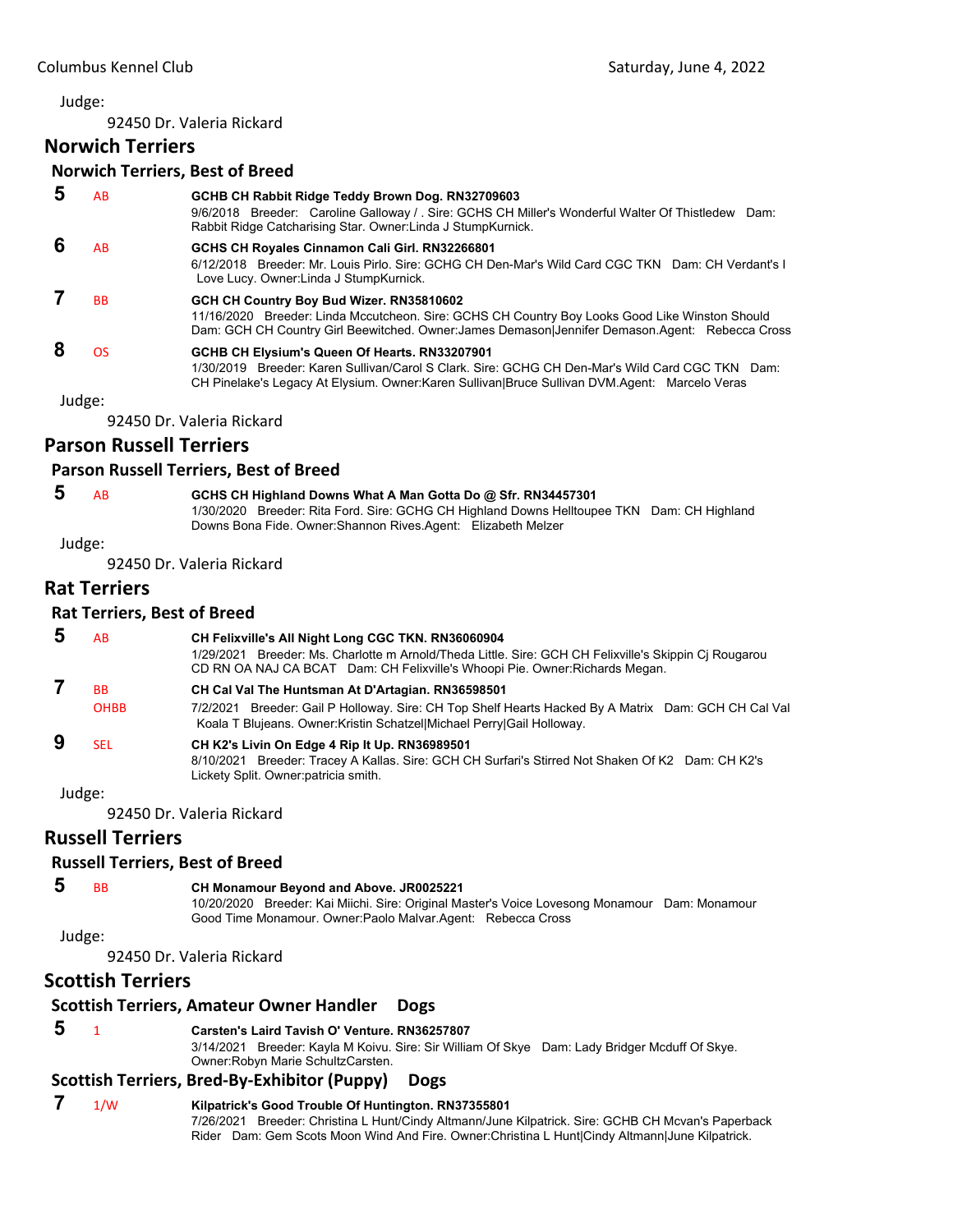|    | <b>Scottish Terriers, Bred-By-Exhibitor (Adult)</b><br><b>Dogs</b> |                                                                                                                                                                                                                                                                      |  |
|----|--------------------------------------------------------------------|----------------------------------------------------------------------------------------------------------------------------------------------------------------------------------------------------------------------------------------------------------------------|--|
| 9  | $\mathbf{1}$                                                       | Charthill Bold Explorer. RN34471703<br>11/26/2019 Breeder: Pam Murray/Charthill Knl. Sire: GCHS CH Charthill Shirescot Clan Keith Dam: CH<br>Charthill Luxurious Sytle. Owner: Pam Murray Charthill Knl.                                                             |  |
|    | <b>Scottish Terriers, Open</b>                                     | <b>Dogs</b>                                                                                                                                                                                                                                                          |  |
| 11 | $\overline{2}$                                                     | Kilpatrick's Right To Counsel@ Huntington. RN31836411<br>2/21/2018 Breeder: Cynthia A. Romeo/June Kilpatrick. Sire: CH Lochraven Helter Skelter Dam: Romeo's<br>Juliet Of Kilpatrick CGC. Owner:Christina L Hunt June Kilpatrick Sharon Ero A Evans C Brock Altmann. |  |
| 15 | 1/R                                                                | Ruffton's Cowboy Casanova At Rose'S. RN35799505<br>11/30/2020 Breeder: Rick Fowler/Debby Fowler. Sire: CH Lochraven N' Firehearts American Legend<br>Dam: GCHB CH Ruffton's Texas Stardust. Owner: Jean Ann Rose Christine Schultz. Agent: Rebecca Cross             |  |
|    |                                                                    | <b>Scottish Terriers, Best of Breed</b>                                                                                                                                                                                                                              |  |
| 6  | BB/G2                                                              | GCHS CH Whiskybae Haslemere Burning Bright. RN32737002<br>8/20/2018 Breeder: Rita Chandler/Jeanice Barton. Sire: GCH CH Mcvan Wild Wind Solar Eclipse<br>Dam:<br>CH Lanscot At Last. Owner: Fredrick Melville Carla Lacoe Jeanice Barton. Agent: Rebecca Cross       |  |
| 8  | <b>SEL</b>                                                         | CH Kelwyn's Busy Being Fabulous. RN35398304<br>7/11/2020 Breeder: Kelli Edell. Sire: CH Flippix U Know I'm The Man Dam: CH Kelwyn's Texas Tango.<br>Owner: Alan Hall Dianne Cole-Hall Kelli Edell.                                                                   |  |
| 17 | <b>SEL</b>                                                         | GCHB CH Charthill Royal Troon. RN30220902<br>8/1/2016 Breeder: Charla Hill/Ms. Kari Hill. Sire: CH Charthill Victory At Sea Dam: CH Charthill Greek<br>Goddess. Owner: Alan Hall Dianne Cole-Hall Charthill Knl.                                                     |  |
| 19 | <b>OS</b>                                                          | GCHB CH Mcvan's Paperback Rider. RN34087102                                                                                                                                                                                                                          |  |
|    | <b>OHBB</b>                                                        | 9/25/2019 Breeder: Dr. Vandra L Huber/Rebecca Cross, Sire: GCHG CH Mcvan's Flash Gordan Dam:<br>CH Mcvan's Blue Jeans Bop. Owner: Ellen Avery Dr Vandra L Huber Rebecca Cross.                                                                                       |  |
|    | Judge:                                                             |                                                                                                                                                                                                                                                                      |  |
|    |                                                                    | 92450 Dr. Valeria Rickard                                                                                                                                                                                                                                            |  |

# **Skye Terriers**

#### **Skye Terriers, Best of Breed**

#### **6** BB **CH Cragsmoor It's All Good At Deja Vu. RN35233702**

8/6/2020 Breeder: Cragsmoor Knl/Terry Miller/Dominique Dube. Sire: CH Finnsky Xcalibur Dam: CH Cragsmoor Gonna Be Good Of Skyeline At Bannerdown. Owner:Cragsmoor Kennel.Agent: Marcelo Veras

Judge:

92450 Dr. Valeria Rickard

## **Soft‐Coated Wheaten Terriers**

#### **Soft‐Coated Wheaten Terriers, Open Bitches 8** AB **Wheaten Lane's Dancing In The Moonlight CGC. RN32960007** 11/24/2018 Breeder: Anthony Malafronte/Lydia Malafronte/Nancy J Griffin. Sire: GCHB CH Sundance's Lucky Rover Dam: CH Wheaten Lane's Catching The Win. Owner:Nancy Griffin.Agent: Marcelo Veras **Soft‐Coated Wheaten Terriers, Best of Breed 5** BB **GCHP CH Adako Mickey Mouse Clubhouse. RN33433802** 3/4/2019 Breeder: Brittany Phelps/Sonya Urquhart. Sire: GCHS CH Rioga Hakuna Moscato Dam: GCH CH Marquee's It Ain't No Trick. Owner:Brittany Phelps|Sonya Urquhart.  **6** SEL **Lutra Adako Illegal Possession. RN37491301** 7/21/2021 Breeder: Luiz Abreu/Tracy Szaras. Sire: GCHB CH Villanova Blame It On The Bossanova Dam: CH Adako Pass It To Lutra. Owner:Brittany Phelps|Tracy Szaras|Luiz Abreu.  **7** AB **GCH CH Trinity's Par Ti All Along The Watchtower. RN34398207** 10/22/2019 Breeder: Michelle Serafin/RAYMOND SERAFIN. Sire: Greentree Gold Mombo To Denzilly Dam: GCH CH Trinity's Champagne Par Ti. Owner:Terry Fein|Michelle Serafin|Raymond Serafin. Daryl Heggie  **9** SEL **GCH CH Adako Ta-Ta For Now. RN35699706** 6/7/2020 Breeder: Ray and Melissa Pickett/Brittany Phelps. Sire: GCHP CH Adako Mickey Mouse Clubhouse Dam: GCH CH Villanova Adako She Wore A Yellow Ribbon. Owner:Kirk Bailey|Tamara Bailey|Brittany Phelps. **10** OS **GCHS CH Moxxy Shandalee Firecracker. RN34220801** 10/14/2019 Breeder: Mrs. Sue Goldberg/Harvey Goldberg/Dawn Sealy/Nancee Bailey. Sire: GCHB CH Bradberry's The One I Love Dam: GCHG CH Shandalee Fireworks. Owner:Carol Perrotta|Dawn Sealy |Nancee Bailey.Agent: Marcelo Veras **11** AB **CH Adako Boot Scootin' Through Life. RN37261808** 6/28/2021 Breeder: Brittany Phelps/Sonya Urquhart. Sire: CH Caraway Celebrate Life Dam: GCH CH Marquee's It Ain't No Trick. Owner:Ray Pickett|Melissa Pickett.Agent: Brittany Phelps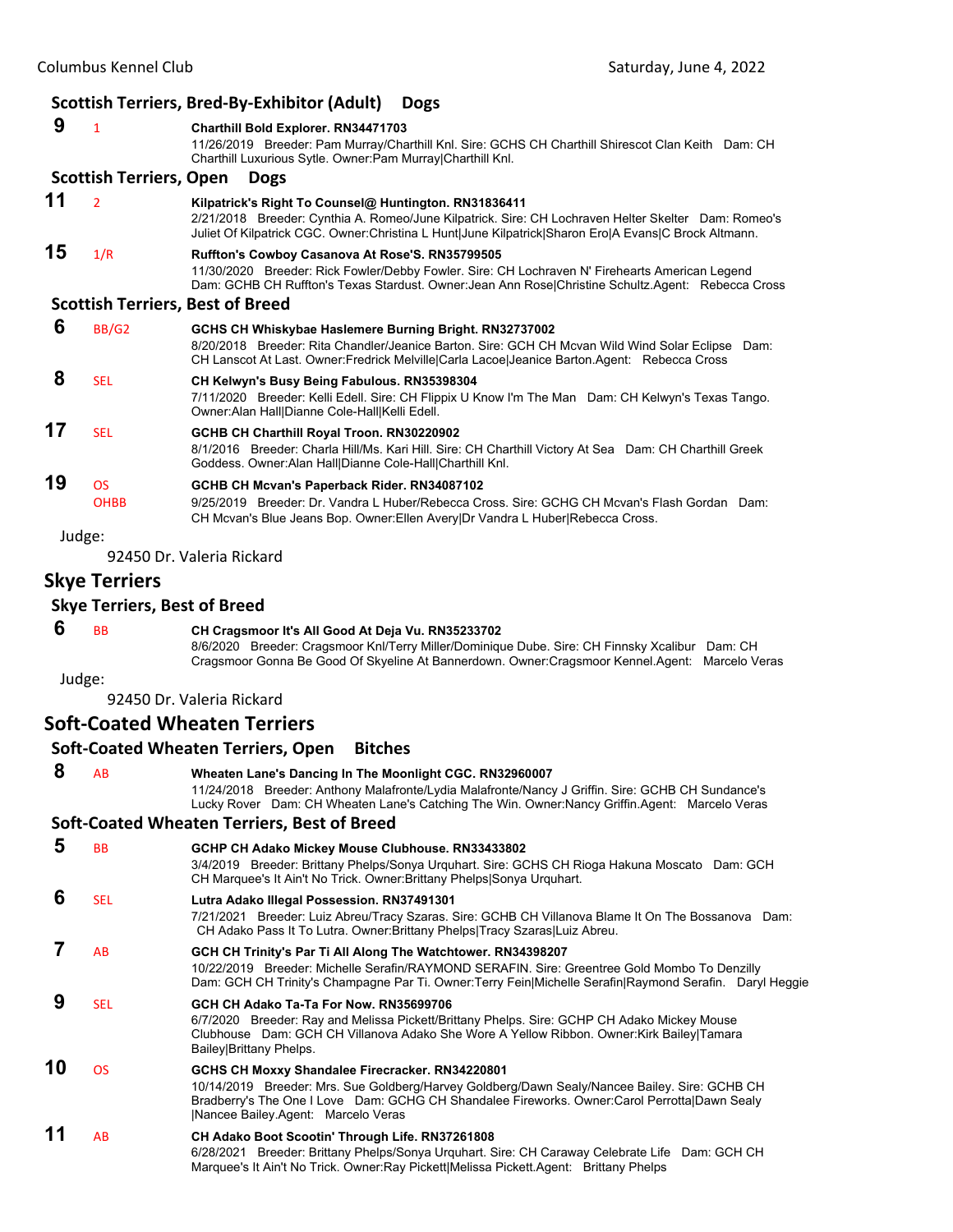|        | Judge:                              |                                                                                                                                                                                                                                                                               |
|--------|-------------------------------------|-------------------------------------------------------------------------------------------------------------------------------------------------------------------------------------------------------------------------------------------------------------------------------|
|        |                                     | 92450 Dr. Valeria Rickard                                                                                                                                                                                                                                                     |
|        | <b>Staffordshire Bull Terriers</b>  |                                                                                                                                                                                                                                                                               |
|        |                                     | <b>Staffordshire Bull Terriers, Open</b><br><b>Dogs</b>                                                                                                                                                                                                                       |
| 7      | 1/W/BB/BW                           | Days Of Stafford Gang Star. RN35315501<br>1/3/2020 Breeder: Rafael Salado Monreal. Sire: Days Of Stafford Spot On Dam: Days Of Staff All Eyes<br>On Me. Owner Jack Miller.                                                                                                    |
|        |                                     | <b>Staffordshire Bull Terriers, Puppy (6-9 Months)</b><br><b>Bitches</b>                                                                                                                                                                                                      |
| 6      | AB                                  | Irresistibull's Cue The Confetti. RN37223701<br>12/3/2021 Breeder: Sonya Waters/Linda Lavender. Sire: CH Irresistibull Benihana Dam: CH Irresistibulls<br>Ride Of The Valkyrie. Owner:Kelly Townsend Kameron Sheppard Linda Lavender.                                         |
|        |                                     | <b>Staffordshire Bull Terriers, 12-18 Months</b><br><b>Bitches</b>                                                                                                                                                                                                            |
| 8      | $\overline{2}$                      | Empire's Be Still My Heart. RN35710701<br>12/7/2020 Breeder: Teresa Glover. Sire: Empire's Down On The Farm By Donnybrook BCAT Dam: CH<br>Rockstaff's Empire Strikes Back CGC. Owner: Teresa Glover.                                                                          |
|        |                                     | <b>Staffordshire Bull Terriers, Bred-By-Exhibitor (Adult)</b><br><b>Bitches</b>                                                                                                                                                                                               |
| 10     | $\mathbf{1}$                        | Irresistibull's Storm Trooper. RN34748501<br>4/13/2020 Breeder: Linda Lavender. Sire: GCHB CH Rockstaff Heart's Desire Of Curl Dam: Lawstaff<br>Attraction. Owner: Eric Zaharias   Linda Lavender.                                                                            |
| 12     | 1/W/OS<br><b>OHBB</b>               | Laffystaff's A Little Bit Alexis. RN35556901<br>11/5/2020 Breeder: Julia RouLaine. Sire: CH Laffystaffs Sorry Charley He's Mine Dam: Laffystaff's House<br>On Haunted Hill, Owner: Julia RouLaine.                                                                            |
|        |                                     | <b>Staffordshire Bull Terriers, American Bred</b><br><b>Bitches</b>                                                                                                                                                                                                           |
| 14     | 1/R                                 | Pebwin Sheaman Carma At It's Finest. RN35776002<br>11/29/2020 Breeder: Berna Hart Welch/Amanda Shea. Sire: GCHB CH Sheaman's Keep Calm & Irish On<br>Dam: CH Sheaman Tip Your Glass To Pebwin. Owner:Dr John Nichols MD Amanda Shea  Angela Nichols<br>RN.Agent: Ginny Kincer |
|        |                                     | <b>Staffordshire Bull Terriers, Open</b><br><b>Bitches</b>                                                                                                                                                                                                                    |
| 16     | $\overline{2}$                      | Jetstaff Glimmer Of Hope For Empire DCAT CGC. RN32667304<br>9/18/2018 Breeder: Sherry Richart/Monique Parsons/Mark Darwish. Sire: GCH CH Jetstaff Born To Be<br>Brutal Dam: CH Damarhoff's Dancing Queen At Jetstaff. Owner: Teresa Glover.                                   |
| 18     | $\mathbf{1}$                        | <b>Chemstaffs Another Bowl Of Peaches In 2020, RN35685201</b><br>12/2/2020 Breeder: Mr. Andrew Scott/Mr. Jonathan Thiessen. Sire: GCH CH Mournestaff's Another<br>Chubby Dawg Dam: CH Pebwin Sheaman Lady Neya Of Mournestaffs. Owner: Justin Scott Neely.                    |
| Judge: |                                     |                                                                                                                                                                                                                                                                               |
|        |                                     | 92450 Dr. Valeria Rickard                                                                                                                                                                                                                                                     |
|        | <b>Welsh Terriers</b>               |                                                                                                                                                                                                                                                                               |
|        | <b>Welsh Terriers, 12-18 Months</b> | <b>Dogs</b>                                                                                                                                                                                                                                                                   |
| 5      | 1/W/BB                              | Gryphon Roc's Rocco Silver Whitney. RN35890401<br>1/5/2021 Breeder: Charles Yorke/Jeffry Whitney. Sire: GCH CH Brightluck Cheshire Gold Doubloon CA<br>Dam: Hiwater's Red Storm Rising. Owner:Charles K Yorke Jeffry J. Whitney Todd Whitney Natalie Whitney.<br>Donna Hills  |
|        | Judge:                              |                                                                                                                                                                                                                                                                               |
|        |                                     | 92450 Dr. Valeria Rickard                                                                                                                                                                                                                                                     |
|        |                                     | <b>West Highland White Terriers</b>                                                                                                                                                                                                                                           |
|        |                                     | West Highland White Terriers, Puppy (9-12 Months)<br><b>Dogs</b>                                                                                                                                                                                                              |
| 5      | 1/W                                 | Gothik Sir Oliver Of The Clan Macleod Of Plum Cree. RN36861803<br>7/6/2021 Breeder: Kathrine Arruda/Jane Forster. Sire: GCHG CH Berkshire Chances Are 'N Life Dam:<br>GCH CH Plum Creek Nessie Of Gothik CGC. Owner: Yuri Meylikhov Kathrine Arruda Agent: Elizabeth          |

Melzer

# **West Highland White Terriers, 12‐18 Months Dogs**

 **7** 1/R **Wild Magnolia's Can't Tucker Me Out. RN35940802** 1/19/2021 Breeder: Thomas V Loveland/Fredia Loveland. Sire: Nina's Rookie Of The Year Dam: Glengrogans Diamond In The Sky. Owner:Kelley Robison.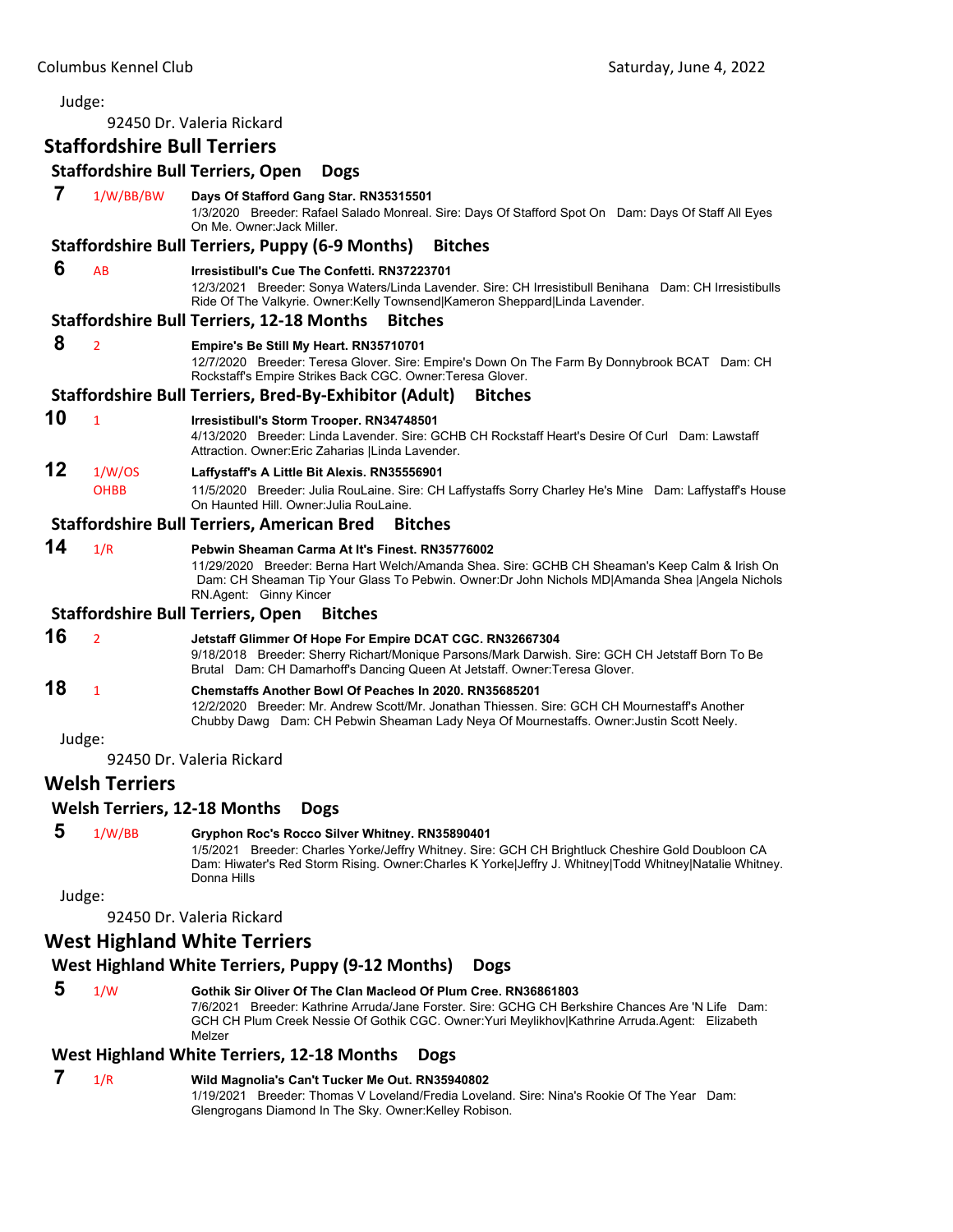# **West Highland White Terriers, American Bred Bitches**

 **6** 1/W/BW/OS **Camcrest Misread My Putt At Loch Lomond CGC. RN34431503** 11/8/2019 Breeder: Sandy Campbell/robert McCaskill/Rhonda Roberts. Sire: GCH CH Camcrest Andsurely Captain Kidd SE CA Dam: GCH CH Camcrest-Glenbrittle Back Atcha'. Owner:Kristine Tarrer |Sandy Campbell.

#### **West Highland White Terriers, Best of Breed**

| 9  |            | GCHS CH Hollow Oaks Dazzle Me Too!, RN31551702<br>9/16/2017 Breeder: Sharon Wilson. Sire: GCHS CH Nutmeg's First N Lasting Impression Dam: GCH CH                                                                                                                                                                                                           |
|----|------------|-------------------------------------------------------------------------------------------------------------------------------------------------------------------------------------------------------------------------------------------------------------------------------------------------------------------------------------------------------------|
|    | <b>BB</b>  | Highlands Dazzle Me Please @ Hollow Oaks. Owner: Sharon Wilson. Agent: Klayton Harris<br>GCHB CH Vision Of Vertragus. RN33089901<br>5/10/2016 Breeder: Paulina Skrobiszewska / Justyna Skrobiszewska / Sire: Karamynd Play The Game<br>Dam: Queenie Pai Vertragus. Owner: Paulina Skrobiszewska Justyna Skrobiszewsa Dr Fred Askin. Agent:<br>Rebecca Cross |
| 15 | <b>SEL</b> | GCHG CH Berkshire Chances Are 'N Life, RN34233001<br>10/12/2019 Breeder: Diane Carlton/Cynthia Ladutko. Sire: GCHP CH Nutmeg's Monarch Of The Lake<br>BCAT Dam: GCH CH Berkshire Blessed Miracle BCAT. Owner:Diane Carlton Cynthia Ladutko Shannon<br>Rives.Agent: Elizabeth Melzer                                                                         |
| 17 |            | GCH CH Kilmartin's Mr. Beau Jangles. RN34233101                                                                                                                                                                                                                                                                                                             |

10/31/2019 Breeder: Mrs. Donna M Cannon. Sire: GCHP CH Nutmeg's Monarch Of The Lake BCAT Dam: CH Glenbrittle's Muirenn Caden. Owner:Gary Buffaloe|Marilyn Buffalow.Agent: Brittany Phelps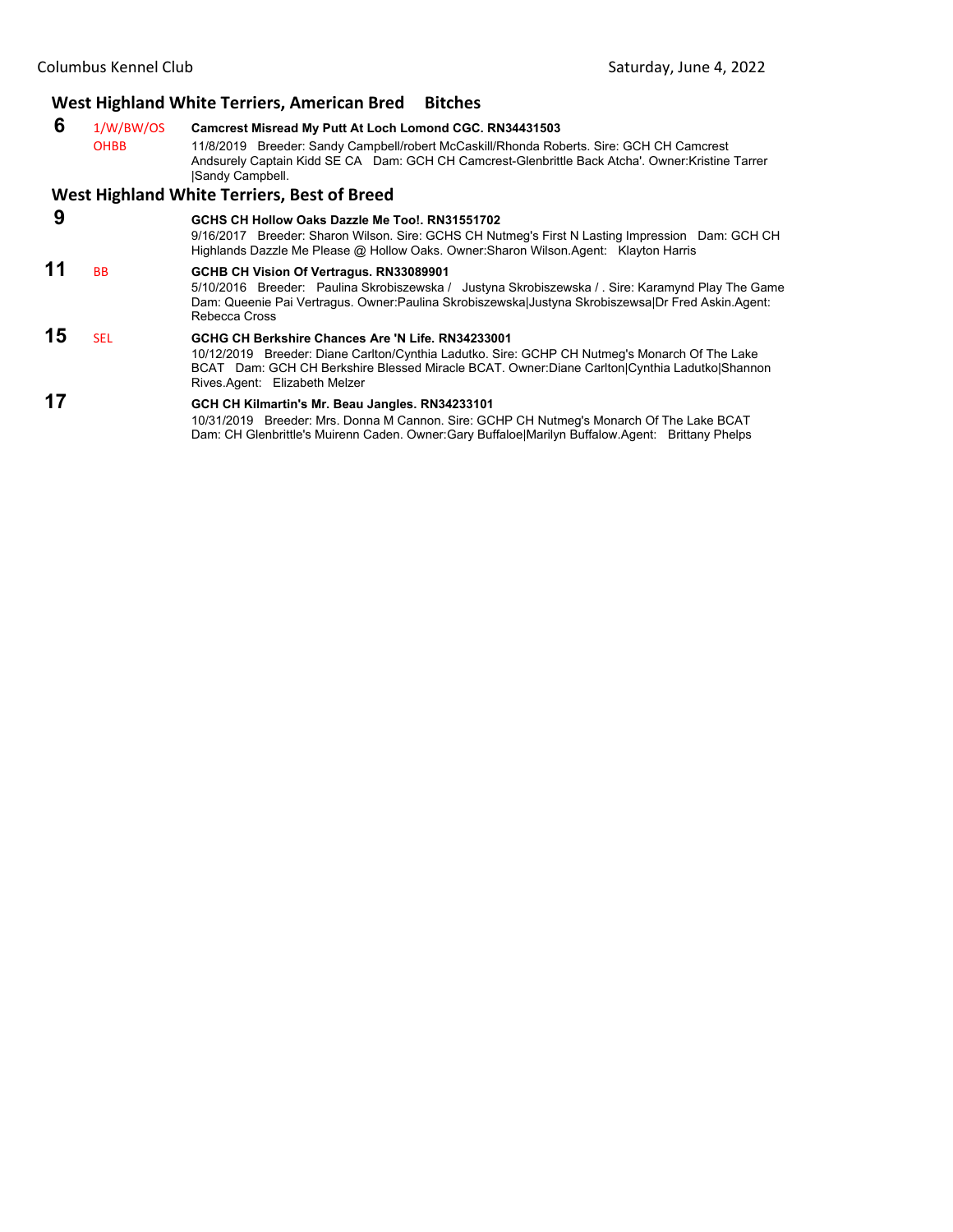<span id="page-40-0"></span>6065 Dr. Steven L. Keating

# **Affenpinschers**

#### **Affenpinschers, 12‐18 Months Bitches**

# **6** 1/W/BB **Kelly's Steeles Magnolia. TS53040401**

5/27/2021 Breeder: Mrs. Geraldine C Kelly/Suzanne V. Steele. Sire: GCHB CH Afpint Homme Singe At Ruzka Dam: GCH CH Kellys Steele's More Than A Tidbit. Owner:Thomas McCarthy|Randall Hietsman|Geraldine C Kelly.Agent: Rebecca Cross

Judge:

101791 Mrs. Sydney Good

#### **Brussels Griffons**

# **Brussels Griffons, Puppy (9‐12 Months) Dogs**

 **5** 1/W/BW **Parisfield Make My Day Marsdon. TS53023802** 7/30/2021 Breeder: Sharon Sakson. Sire: GCH CH Marsdon The Enforcer Dam: Parisfield The Big Tease. Owner:Beverly Strange. **Brussels Griffons, 12‐18 Months Dogs 7** 1/R **Parisfield Hot Rod. TS51567203** 3/12/2021 Breeder: Sharon Sakson / . Sire: Parisfield X Stella's Just You Wait Henry Higgins Dam: Parisfield Big-Hearted Elf. Owner:Sharon Sakson.Agent: Anna Stromberg **Brussels Griffons, Open Smooth Coat Dogs 11** AB **Gran's No Nightmare Before Christmas FDC CGCA TKN. TS42860603** 4/26/2019 Breeder: Robin Schmitt. Sire: CH Gran's Li'L Abner At St Johns Dam: Gran's Sweet Potato. Owner:Jeannine Craddock. **Brussels Griffons, 12‐18 Months Bitches 6** <sup>2</sup> **Cherwyn's Every Step Of The Way. TS49905001** 12/16/2020 Breeder: Cheryl A Stevens. Sire: CH Cherwyn's Just Breathe Dam: Cherwyn's I'm Going All In. Owner:Dede Stevens|Cheryl A Stevens|Dede Stevens.  **8** 1/R **Parisfield Make Mine Mink. TS51567202** 3/12/2021 Breeder: Sharon Sakson. Sire: Parisfield X Stella's Just You Wait Henry Higgins Dam: Parisfield Big-Hearted Elf. Owner:Sharon Sakson.Agent: Anna Stromberg

# **Brussels Griffons, Bred‐By‐Exhibitor (Adult) Bitches**

**12** 1/W/OS **Griffondawn Every Time A Bell Rings. TS48611601** 8/15/2020 Breeder: Carrie Washburn. Sire: Bristol So Dvora Malyshevykh Dam: Griffondawn's Melt My Frozen Heart. Owner:Carrie Washburn.

# **Brussels Griffons, Open Rough Coat Bitches**

**14** AB **Griffondawn's Hula Do Ya Lava. TS38059405**

2/12/2018 Breeder: Carrie Washburn. Sire: Ch Wyndemere Lets Do The Timewarp Again Dam: Griffondawn's Melt My Frozen Heart . Owner:Carrie Washburn.

# **Brussels Griffons, Best of Breed**

# **15** BB **GCH CH Huntwood's Texas Hold'Em At Camelot. TS44866102**

OHBB 7/22/2019 Breeder: Susan Kipp Depew. Sire: CH St Johns Wanna See My Tattoo Dam: Huntwood's Sweet Lisa. Owner:Dede Stevens.

Judge:

5140 James J Mitchell

# **Cavalier King Charles Spaniels**

## **Cavalier King Charles Spaniels, 12‐18 Months Dogs**

- **7** AB **Cavallo's Heart Throb. TS50252505**
	- 2/26/2021 Breeder: Cathy Couture. Sire: CH Fuchur Vom Kaninchengarten Dam: Cavallo's A Dance Through Time. Owner:Cathy Couture.

#### **11** 1/R **Houzabout Summerlynd It's All Fun N Games. TS51862401** 5/9/2021 Breeder: Kim Beachler / Denise Holm / . Sire: CH Belcarra So Elated At Storybook Forest Dam: Summerlynd Perfectly Pleasing. Owner:Denise Holm |Kim Beachler.

## **Cavalier King Charles Spaniels, Bred‐By‐Exhibitor (Adult) Dogs**

## **15** <sup>2</sup> **Brython St Jon Black Label FCAT. TS39681701**

8/15/2018 Breeder: Elizabeth S Reed/Joan S Jones/Carolyn Heckert/Jennifer Wehking. Sire: GCHB CH St Jon Copper River Dam: Waterford St Jon Taylor's Maid At Brython CAA. Owner:Elizabeth Reed|Jennifer Wehking.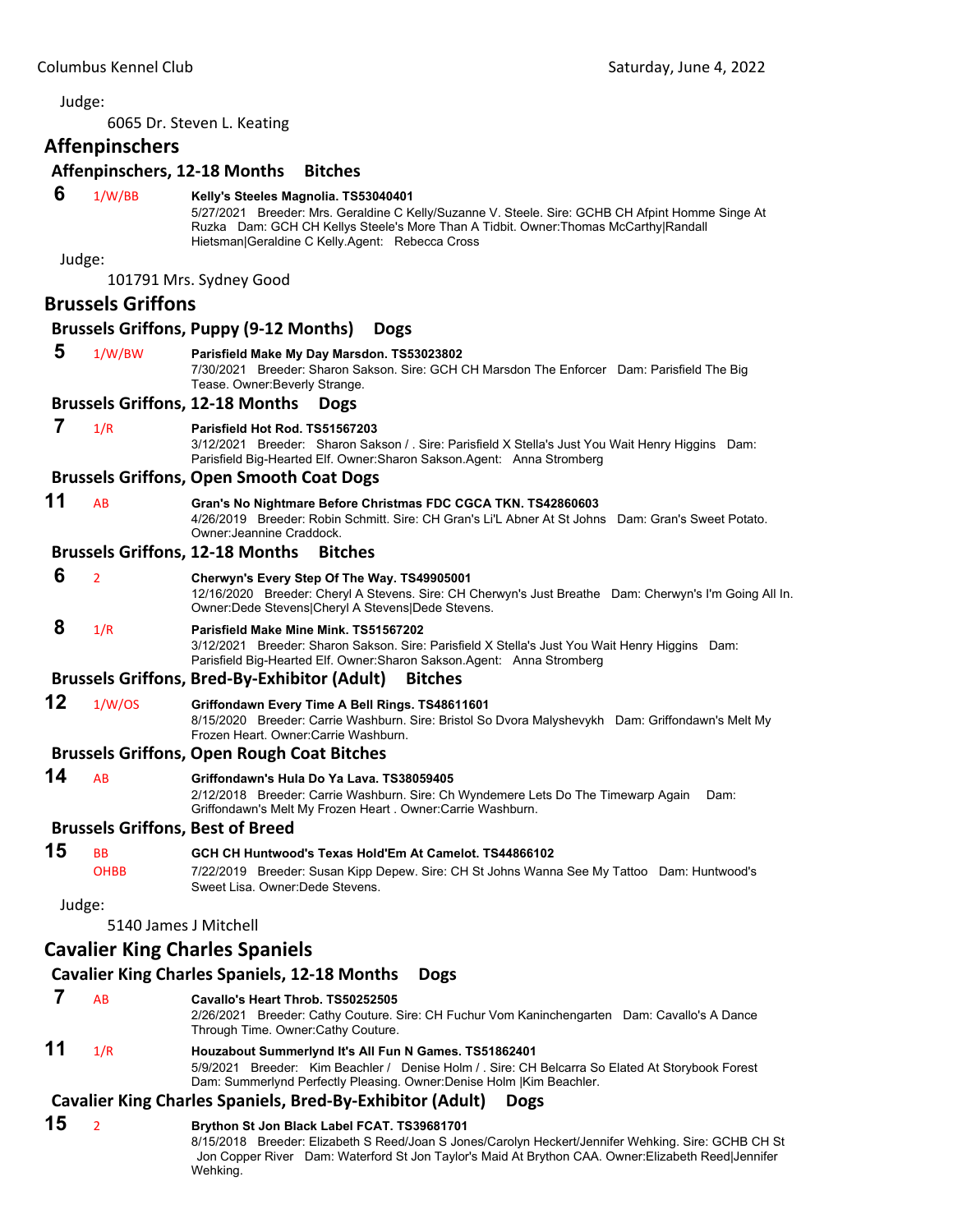| 17 | $\mathbf{1}$   | St Jon Brown Dirt Cowboy BCAT. TS45258202<br>1/15/2020 Breeder: Mrs. Ruth Elizabeth Andrick/Mrs. Jennifer Wehking. Sire: CH St Jon Malakim Flying<br>Circus Dam: St Jon Life Of Riley's Tiger Lily RN CA DCAT CGC TKN. Owner: Jennifer Wehking.                                          |
|----|----------------|------------------------------------------------------------------------------------------------------------------------------------------------------------------------------------------------------------------------------------------------------------------------------------------|
| 19 | AB             | Ranlyn Forever Young. TS47620601<br>2/29/2020 Breeder: Ms. Lynnette Wells Bragg. Sire: GCH CH Ranlyn's Diamonds Are Forever Dam: GCH<br>CH Ranlyn's Cristalle De Chanel. Owner: Lynnette Wells Bragg.                                                                                    |
|    |                | <b>Cavalier King Charles Spaniels, Open Blenheim Dogs</b>                                                                                                                                                                                                                                |
| 21 | AB             | Ranlyn Take A Chance On Me. TS52275401<br>6/23/2021 Breeder: Lynnette Bragg. Sire: Aranel Cassius Dam: Ranlyn Classic Chanel. Owner: Lynnette<br>Wells Bragg.                                                                                                                            |
| 23 | 1/W            | St Jon Masterpiece Roll The Dice. TS41078202<br>11/23/2018 Breeder: Angela Thibodeaux/Jennifer Wehking. Sire: GCHB CH Titania Bring On The Bubbly<br>Dam: GCH CH Masterpiece Narcissus. Owner: Jennifer Wehking Angela Thibodeaux DVM.                                                   |
| 25 | AB             | Truelegance Tiger Moon. TS46732801<br>6/6/2020 Breeder: Dorothy Fry/Dorothy Fry/Valerie Cromer. Sire: GCHS CH Vanderburn Tiger Eyes Dam:<br>Truelegance Moonlight Mystique At Parkmor. Owner:Dennis Sinn Cindy Sinn Valerie Cromer. Mike Pitts                                           |
| 27 | AB             | Briarcrest Best Dressed At Truelegance. TS48959404<br>10/1/2020 Breeder: Susan Van Luchene/Tom Van Luchene. Sire: GCHB CH Forestcreek Angelo Dam:<br>CH Briarcrest Coco Loves Pearls. Owner: Valerie Cromer Susan Van Luchene. Agent: Marcelo Veras                                      |
|    |                | <b>Cavalier King Charles Spaniels, Open Tri-Color Dogs</b>                                                                                                                                                                                                                               |
| 29 | $\mathbf{1}$   | Hunter Hills Chivas Regal. TS32782903<br>11/10/2016 Breeder: Elizabeth S Reed/Joan S Jones/Carolyn Heckert/Jennifer Wehking. Sire: GCH CH<br>Kav-Roy's E Street Band Of Hunter Hills Dam: Waterford St Jon Taylor's Maid At Brython CAA.<br>Owner: Roger Hunter Susan Hunter. Mike Pitts |
|    |                | <b>Cavalier King Charles Spaniels, Puppy (6-9 Months)</b><br><b>Bitches</b>                                                                                                                                                                                                              |
| 10 | $\mathbf{1}$   | Harana Harvest Moon. TS54880101<br>9/22/2021 Breeder: Lucy Koster . Sire: Ryanmil Rococo Harana Dam: Russmic Words Of Love To<br>Harana. Owner: Sharon Onorato Utych   James Utych.                                                                                                      |
|    |                | Cavalier King Charles Spaniels, Puppy (9-12 Months)<br><b>Bitches</b>                                                                                                                                                                                                                    |
| 12 | AB             | Castlemar Written In The Stars. TS51640105<br>7/8/2021 Breeder: Dale R Martenson. Sire: CH Cavallo's Dance Of Dragons Dam: Castlemar's Emma<br>Evangeline. Owner: Cathy Couture.                                                                                                         |
|    |                | <b>Cavalier King Charles Spaniels, 12-18 Months</b><br><b>Bitches</b>                                                                                                                                                                                                                    |
| 14 | AB             | Mtn To Sea Hope Diamond Shining At Ranlyn. TS51479704<br>5/17/2021 Breeder: Dionne Zick Reep/Ginny Graham. Sire: GCH CH Ranlyn's Diamonds Are Forever<br>Dam: Mtn To Sea Confetti Flutters Over Bee Creek. Owner: Lynnette Wells Bragg.                                                  |
|    |                | <b>Cavalier King Charles Spaniels, Amateur Owner Handler</b><br><b>Bitches</b>                                                                                                                                                                                                           |
| 18 | 1              | Life Of Riley St Jon American Beauty BCAT CGC TKN. TS42619501<br>5/17/2019 Breeder: Mrs. Ruth Elizabeth Andrick/Mrs. Jennifer Wehking. Sire: CH Pisgah Justus Dam: St<br>Jon Life Of Riley's Tiger Lily RN CA DCAT CGC TKN. Owner: Ruth Andrick Jennifer Wehking.                        |
|    |                | <b>Cavalier King Charles Spaniels, Bred-By-Exhibitor (Puppy)</b><br><b>Bitches</b>                                                                                                                                                                                                       |
| 20 | 1              | Houzabout Summerlynd What's My Name?. TS52078001<br>6/26/2021 Breeder: Denise Holm/Kim Beachler. Sire: Houzabout Hunk Of Burning Love Dam: Houzabout<br>For Your Eyes Only With Summerlynd. Owner: Denise Holm   Kim Beachler.                                                           |
|    |                | <b>Cavalier King Charles Spaniels, Bred-By-Exhibitor (Adult)</b><br><b>Bitches</b>                                                                                                                                                                                                       |
| 24 | $\overline{2}$ | Life Of Riley St Jon Heartbreaker CGC TKN. TS45258201<br>1/15/2020 Breeder: Mrs. Ruth Elizabeth Andrick/Mrs. Jennifer Wehking. Sire: CH St Jon Malakim Flying<br>Circus Dam: St Jon Life Of Riley's Tiger Lily RN CA DCAT CGC TKN. Owner: Ruth Andrick.                                  |
| 26 | 1              | St Jon On The Money. TS47923301<br>9/21/2020 Breeder: Jennifer Wehking. Sire: St Jon Masterpiece Roll The Dice Dam: St Jon Darcy.<br>Owner: Jennifer Wehking.                                                                                                                            |
|    |                | <b>Cavalier King Charles Spaniels, American Bred</b><br><b>Bitches</b>                                                                                                                                                                                                                   |
| 28 | $\overline{2}$ | St Jon Night At The Roxie With Willow Creek. TS43711201<br>8/10/2019 Breeder: Jennifer Wehking/Malinda Johnston. Sire: CH Romantic Leonard-Nf Di Corte Naonis<br>Dam: St Jon Malakim Peyton On Sunday Morning. Owner: Jennifer Wehking Lee Hall.                                         |
| 30 | 1              | Masterpiece Kir Imperial At Brython. TS49497302<br>12/2/2020 Breeder: Angela Thibodeaux D.V.M Sire: CH St Jon Masterpiece Backgammon Dam:<br>Masterpiece Iridescence. Owner: Elizabeth Reed Angela Thibodeaux D.V.M                                                                      |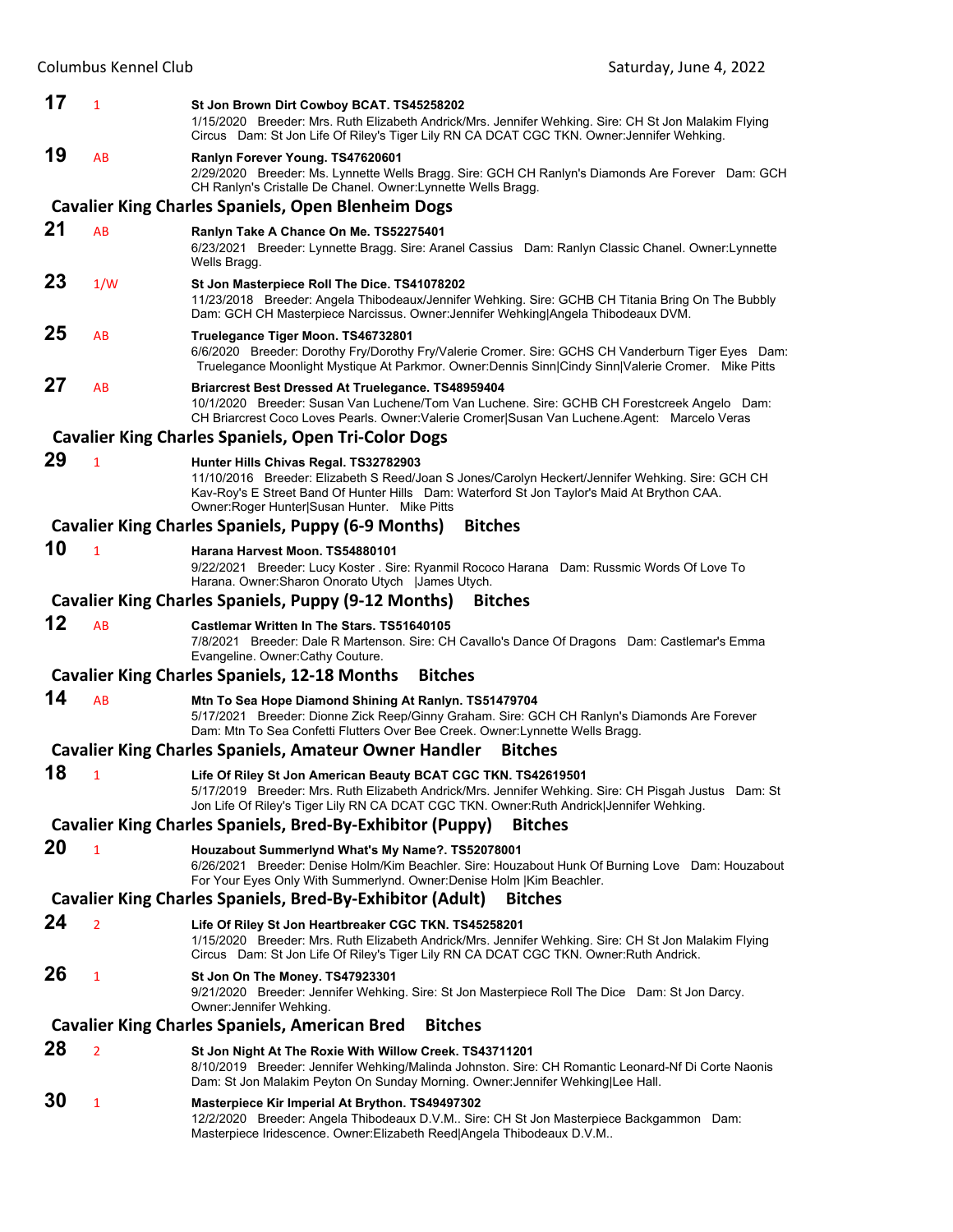|    |                         | <b>Cavalier King Charles Spaniels, Open Black &amp; Tan Bitches</b>                                                                                                                                                                                                                       |
|----|-------------------------|-------------------------------------------------------------------------------------------------------------------------------------------------------------------------------------------------------------------------------------------------------------------------------------------|
| 32 | $\mathbf{1}$            | St Jon Masterpiece Dark Willow At Sunnydale. TS39617801<br>9/6/2018 Breeder: Angela Thibodeaux D.V.M./Jennifer Wehking. Sire: Cruisin Diamond N De Ruff Dam:<br>Masterpiece Cafe Verona. Owner:Carolyn Bird-Whitley Jennifer Wehking Angela Thibodeaux.                                   |
|    |                         | <b>Cavalier King Charles Spaniels, Open Blenheim Bitches</b>                                                                                                                                                                                                                              |
| 34 | AB                      | St Jon Lady Lily Morgan. TS29929601<br>5/12/2016 Breeder: Jennifer Wehking. Sire: St Jon Slight Of Hand Dam: St Jon Stargazer. Owner: Jennifer<br>Wehking Monica Morgan Dace Rojas.                                                                                                       |
| 36 | AB                      | Cameliabay Tiger's Holy Pure. TS48933102<br>10/23/2020 Breeder: Sharon Emmons. Sire: GCHS CH Vanderburn Tiger Eyes Dam: Cameliabay Lucky<br>Penny, Owner: Sharon Emmons. Mike Pitts                                                                                                       |
| 38 | $\mathbf{1}$            | Cameliabay Drama Girl At Truelegance. TS45032403<br>10/11/2019 Breeder: Sharon Emmons. Sire: GCH CH Toraylac Here's Hugo Dam: Cameliabay Lucky<br>Penny. Owner: Valerie Cromer John Cromer . Agent: Marcelo Veras                                                                         |
|    |                         | <b>Cavalier King Charles Spaniels, Open Tri-Color Bitches</b>                                                                                                                                                                                                                             |
| 40 | 3                       | Almeara Funlightenment BCAT CGC TKN. TS46108001<br>2/15/2020 Breeder: Linda S. Whitmire. Sire: CH Brookhaven Harrison At Almeara Dam: Almeara Walk<br>Like An Egyptian. Owner: Jessica Hillman Victoria Babcock Linda Whitmire.                                                           |
| 42 | 2/R                     | St Jon Pammar Hello Darling. TS48164705<br>7/10/2020 Breeder: Ms. Pamela Jill Charen/Jennifer Wehking. Sire: CH Bill Blass Gorska Fantazja Dam:<br>St Jon Devil In Disguise At Pammar. Owner: Jennifer Wehking Lee Hall.                                                                  |
| 44 | AB                      | Bombay Adorable For You. TS42225802<br>12/3/2018 Breeder: Bonnie Jean James. Sire: CH Pascavale Jackson Dam: GCHB CH Bombay C<br>Trilexa. Owner: Bonnie Ressler James. Chelsea Scholey Rowe                                                                                               |
| 46 | 1/W/BW/OS               | Forever In Love-TR Madamadore, VDHVK220088U<br>2/12/2020 Breeder: Gabriela Caneparo. Sire: Pascavale Declan Dam: Amara Baltica-TR Madamadore.<br>Owner: Dorothy Clift Anika Stahl Stephen Stahl. Mike Pitts                                                                               |
|    |                         | <b>Cavalier King Charles Spaniels, Best of Breed</b>                                                                                                                                                                                                                                      |
| 9  |                         | Brookhaven Number Nine Dream, TS50911308<br>2/15/2021 Breeder: Brenda Martz/Paula L Ayers. Sire: CH Pascavale Smarty CGC Dam: CH Brookhaven<br>Sister Act. Owner: Sharon Onorato Utych   James Utych.                                                                                     |
| 31 |                         | CH Almeara Visionnaire CGCA, TS22826505<br>8/7/2014 Breeder: Linda S. Whitmire. Sire: CH Brookhaven Kid Rock At Almeara Dam: Almeara Made<br>You Look. Owner: Sharon Onorato Utych   James Utych.                                                                                         |
| 35 | AB                      | GCH CH Ranlyn's Diamonds Are Forever. TS32441301<br>10/30/2016 Breeder: Lynnette Bragg/Hollis Land. Sire: GCHB CH Bentwood Forestcreek Rob Red Dam:<br>GCHS CH Huntland Coco Chanel. Owner: Lynnette Wells Bragg.                                                                         |
| 37 | <b>BB/G2</b>            | GCHP CH Roi L Man In The Moon. TS35489801<br>7/3/2017 Breeder: Elaine Lessig. Sire: GCHS CH Grantilley Galaxy Moon Dam: CH Roi L Baubles<br>Bangles Beads. Owner: Regina Beinhauer. Mike Pitts                                                                                            |
| 39 |                         | GCHS CH Legendcrest Finnickyskye Dream Catcher CGC. TS39241302<br>6/10/2018 Breeder: Pat C Mixon/Lisa Carnes. Sire: GCHS CH Brookhaven The Dream Lives On CGCA<br>Dam: CH Tudorose Legend Of The Primrose Princess. Owner: Sharon Onorato Utych   james utych.                            |
| 41 | <b>SEL</b><br>OHBB/OHG2 | GCH CH Masterpiece St Jon I Just Can't Wait To Be King. TS43566201<br>6/29/2019 Breeder: Angela Thibodeaux/Jennifer Wehking. Sire: GCH CH Pinnacle's Huey In The News<br>Dam: GCH CH Masterpiece Narcissus. Owner: Jennifer Wehking Barbara Michael Angela<br>Thibodeaux Carolyn Heckert. |
| 43 |                         | CH Wellington One In A Million. TS43921901<br>7/6/2019 Breeder: Alane Landry. Sire: GCHS CH Karlee Gray Stone Guns N Roses CGC Dam:<br>Wellington Noble Maid. Owner:Alane Landry. Chelsea Scholey Rowe                                                                                    |
| 45 |                         | GCHB CH Pammar I Love The Way You Love Me. TS44762302<br>10/28/2019 Breeder: Pamela Charen. Sire: GCH CH Brookhaven Believe It Or Not CGC Dam: GCH CH<br>Angel's Pride Nessaja. Owner: Pamela Charen. Agent: Jen Miller                                                                   |
| 47 | AB                      | CH Cameliabay Grande Marshall. TS45032401<br>10/11/2019 Breeder: Sharon Emmons. Sire: GCH CH Toraylac Here's Hugo Dam: Cameliabay Lucky<br>Penny. Owner: Sharon Emmons. Mike Pitts                                                                                                        |
| 49 | AB                      | CH Castlemar Brando. TS47453001<br>6/17/2020 Breeder: Dale R Martenson, Sire: GCH CH Estancia Double Take Dam: CH Castlemar's<br>Karma At Carnival. Owner: Cathy Couture.                                                                                                                 |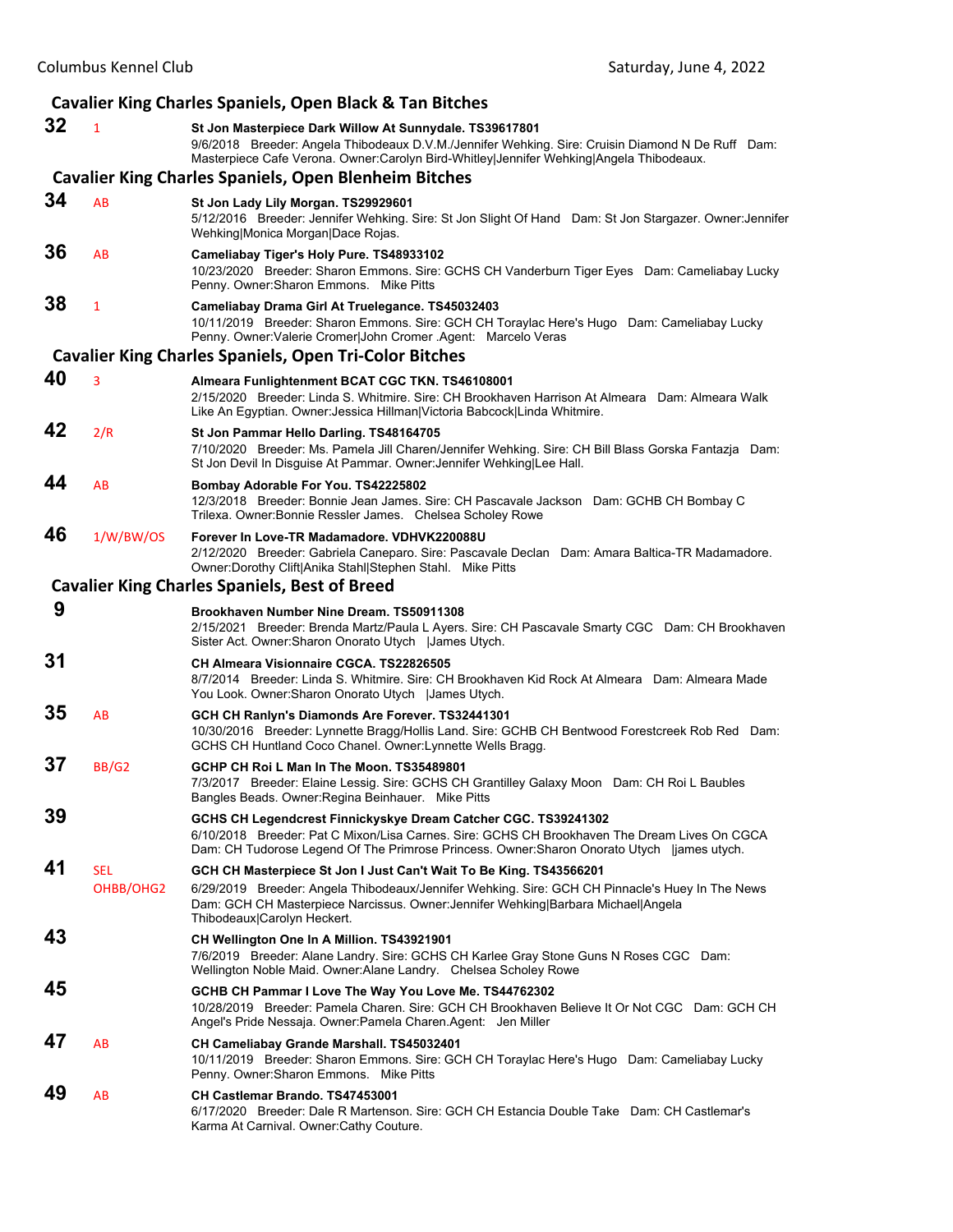#### Judge: 5140 James J Mitchell **Chihuahuas (Long Coat) Chihuahuas (Long Coat), Puppy (9‐12 Months) Dogs 5** 1/R **Omegas Midnight Train To Georgia. TS52084201** 8/12/2021 Breeder: Sandra Murdock. Sire: GCH CH Omegas Set To Launch L Dam: CH Omegas Precious Baby L. Owner:Ellen Whitford. **Chihuahuas (Long Coat), Bred‐By‐Exhibitor (Adult) Dogs 7** 1/W/BW **Marshoaks Howlin At The Moon. TS39180502** 5/7/2018 Breeder: Barbara Harper/Peggy O Wilson/CANDACE WRIGHT/Leonard Daugherty. Sire: CH Marshoaks-N-Sylentwood Junior Nation Dam: Marshoaks Rhinestone Cowgirl. Owner:Barbara Harper|Leonard Daugherty |Candy Wright.  **9** <sup>2</sup> **Hi-C Cherry Wine Party Favors. TS50021502** 2/15/2021 Breeder: Sandra G Clark/Fred L Clark. Sire: Hi-C Smoke And Mirrors Dam: Hi-C China Doll. Owner:Sandra Clark|Fred Clark. **Chihuahuas (Long Coat), Bred‐By‐Exhibitor (Adult) Bitches 8** 1/W/OS **Hi-C The Roaring Twenties. TS47557301** 6/16/2020 Breeder: Sandra Clark/Fred L Clark. Sire: Joy-Jac's Mister Mcpip Pippin Dam: Hi-C Royal Constellation. Owner:Sandra Clark|Fred Clark. **10** <sup>2</sup> **Ravenwood Marshoaks Geez She's So Fine!. TS52348301** 6/4/2021 Breeder: Debbie Robertson/Barbara Harper. Sire: CH Starsen Geez Germaine! Dam: CH Ravenwood-N-Marshoaks Red Moon Rising. Owner:Barbara Harper|Debbie Robertson. **Chihuahuas (Long Coat), Open Bitches 12** 1/R **Dixie Darlin's Smokin Hot @Marshoaks. TS44877802** 1/10/2020 Breeder: Evelyn Rutledge/Jennifer Stancil. Sire: GCHB CH Schroeder's Mini Cooper Dam: CH Dixie Darlin's Galway Girl. Owner:Barbara Harper|Debbie Robertson . **14** <sup>2</sup> **Dazzles Sweet As Tupelo Honey. TS45941202** 12/26/2019 Breeder: Donna J Jensen. Sire: GCH CH Dazzles Simon Says So Dam: Dazzles Serious Mojo. Owner:Ellen Whitford. **Chihuahuas (Long Coat), Best of Breed 11** BB **GCHB CH Lyon's Toys All In The Game. TS41449701** OHBB/OHG4 12/7/2018 Breeder: Patricia Lyon. Sire: Coolballow's Deaglan De Ardmore Dam: GCH CH Galleria Chio Lyrical Melody. Owner:patricia smith|marcia martin. Judge: 5140 James J Mitchell **Chihuahuas (Smooth Coat) Chihuahuas (Smooth Coat), Puppy (6‐9 Months) Dogs 7** 1/W/BW **Lost Mountain's Rainmaker. TS53142601** 10/5/2021 Breeder: Betty Stockdale. Sire: GCHS CH Randenn's One Punch Knockout Dam: GCH CH Asans Nvstarlight Diamonds And Pearls. Owner:Betty Stockdale. **Chihuahuas (Smooth Coat), Puppy (9‐12 Months) Dogs 9** 1/R **Omegas Imma Soul Man. TS52083601** 8/2/2021 Breeder: Sandra Murdock. Sire: Wesann's Pico De Gallo Dam: Omegas What A Girl Wants Lc. Owner:sandra foster|Carla Black. **Chihuahuas (Smooth Coat), Puppy (9‐12 Months) Bitches 10** <sup>1</sup> **Alaia Malkanorah. TS53014801** 6/6/2021 Breeder: Sandra Ludmir Fleischman. Sire: GCHS CH Tiroloco De Malkanorah Dam: Nirvana Malkanorah. Owner:Betty Stockdale|Ann Thomas.Agent: Lenny Brown **Chihuahuas (Smooth Coat), 12‐18 Months Bitches 12** <sup>1</sup> **Southern Hills Susie Que. TS50889104** 5/4/2021 Breeder: Barbara Sikes. Sire: GCHS CH Destiny's Drink Till She's Pretty Dam: GCH CH Neo Fabulous Viva La Vida. Owner:Barbara Sikes. **Chihuahuas (Smooth Coat), Open Bitches 16** 1/W **CH Wesann's Dream A Lil Dream In Ravenwood. TS49026204** 9/8/2020 Breeder: Angela Davis. Sire: GCHG CH Envi's Dip Baby Dip Pasco Dam: A-Maize-Ing Snuggle Bug. Owner:Debbie Robertson.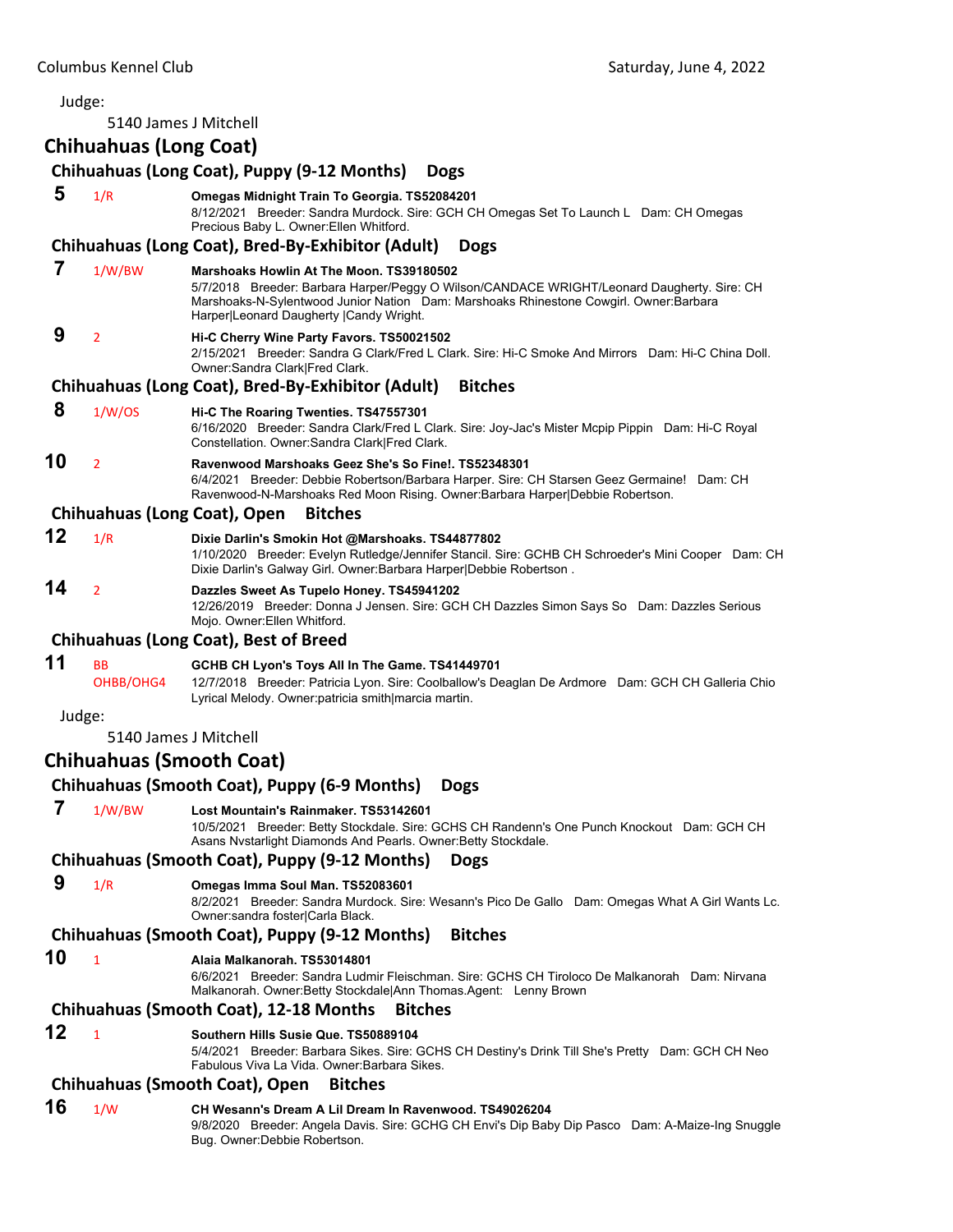# **Chihuahuas (Smooth Coat), Best of Breed**

|    |                           | Companies (Sinophi Coat), Dest of Breed                                                                                                                                                                                                                                                                                     |
|----|---------------------------|-----------------------------------------------------------------------------------------------------------------------------------------------------------------------------------------------------------------------------------------------------------------------------------------------------------------------------|
| 14 | <b>OS</b>                 | Omegas Ga-To Be Five Oclock Somewhere Smc. TS51586902<br>6/9/2021 Breeder: Sandra Murdock. Sire: GCHS CH Destiny's Drink Till She's Pretty Dam: Omegas Ga-<br>To Be A Rebel Lady S. Owner: Sandra Murdock.                                                                                                                  |
| 15 | BB                        | GCHS CH Destiny's Drink Till She's Pretty. TS42679501<br>3/25/2019 Breeder: Lana Bowes/Chanel Brooks. Sire: GCH CH Knockout Fire Shot Dam: Destiny's<br>Secret In Paradise. Owner: Tonie P Stephens.                                                                                                                        |
| 18 | AB                        | GCHS CH Krispin Ever Body Nose Yur Name. TS50325001<br>1/19/2021 Breeder: Dail P Corl. Sire: GCHS CH Sandy's Babes Tradewinds As Ever Dam: CH Cogie's I<br>Am Evening Star. Owner: Paula Martinez  Shea O'Connell  Holly Maxwell.                                                                                           |
| 19 | <b>SEL</b>                | Southern Hills Play It Again Gentleman Jack. TS50889101<br>5/4/2021 Breeder: Barbara Sikes. Sire: GCHS CH Destiny's Drink Till She's Pretty Dam: GCH CH Neo<br>Fabulous Viva La Vida. Owner: Barbara Sikes.                                                                                                                 |
| 20 | <b>SEL</b><br><b>OHBB</b> | CH Schroeder's Shirley. TS50505101<br>3/15/2021 Breeder: Donna Schroeder. Sire: GCH CH Rjb Dave Dam: Schroeder's Wind Waker O' Halo.<br>Owner:Sandra Foster Carla Black Sandra Murdock.                                                                                                                                     |
|    | Judge:                    |                                                                                                                                                                                                                                                                                                                             |
|    |                           | 5140 James J Mitchell                                                                                                                                                                                                                                                                                                       |
|    | <b>Chinese Cresteds</b>   |                                                                                                                                                                                                                                                                                                                             |
|    |                           | Chinese Cresteds, Bred-By-Exhibitor (Puppy)<br><b>Dogs</b>                                                                                                                                                                                                                                                                  |
| 5  | 1/W                       | Rosebriar's Call Me King. TS54511502<br>11/15/2021 Breeder: Linda S Bowers/Shane Patterson. Sire: GCHP CH Kaylen's General Kai Panda<br>Dam: CH J-R'Sribbons And Rosetts. Owner: Linda Bowers.                                                                                                                              |
|    |                           | <b>Chinese Cresteds, Bred-By-Exhibitor (Adult)</b><br><b>Dogs</b>                                                                                                                                                                                                                                                           |
| 7  | $\mathbf{1}$              | Heartesha's Black Rose, TS46489401<br>2/1/2020 Breeder: Sandi Waters/Linda Bowers. Sire: Rosebriar's He Who Ware's A Crown Dam:<br>Rosebriar's Here For The Party. Owner: Sandi Waters   Linda Bowers.                                                                                                                      |
|    |                           | <b>Chinese Cresteds, Open Hairless Dogs</b>                                                                                                                                                                                                                                                                                 |
| 11 | 1/R                       | Speechless Beameups God Of Mischief Loki. TS54124301<br>6/14/2021 Breeder: Dorene Cross/Jessie Barringer. Sire: GCHG CH Speechless In Your Face Dam:<br>Anna Sky Kennel Nola Skips Cool. Owner:Doreen Cross Rebecca Cross.                                                                                                  |
|    |                           | Chinese Cresteds, Bred-By-Exhibitor (Puppy)<br><b>Bitches</b>                                                                                                                                                                                                                                                               |
| 6  | AB                        | Rosebriar's Crimson And Clover. TS53905003<br>11/21/2021 Breeder: Sandi Waters/Linda S Bowers. Sire: GCH CH Rosebriar's Key To The Kingdom<br>Dam: CH Rosebriar's Royal Rumor. Owner: Linda Bowers.                                                                                                                         |
|    |                           | <b>Chinese Cresteds, Best of Breed</b>                                                                                                                                                                                                                                                                                      |
| 15 |                           | GCHS CH Dark Side Of The Moon By Jove DCAT CGC. TS37483804<br>2/4/2018 Breeder: Stan Voje. Sire: CH Pink Floyd By Jove RN Dam: CH Some Like It Hot By Jove.<br>Owner: Donna Barstead Lee Christopher Brautigam.                                                                                                             |
| 17 | <b>SEL</b><br>OHBB/OHG3   | GCH CH Bohemian Rhapsody By Jove. TS49069405<br>12/18/2020 Breeder: Stan Voje/Linda Bourne. Sire: GCH CH David Ortiz By Jove Dam: CH Prisonbreak's<br>D. Gabbana. Owner: Justin Davis Stan Voje Linda Bourne.                                                                                                               |
| 19 | ВB                        | GCH CH The Lion Lady's Footloose and Fancy Free. TS49482504<br>12/23/2020 Breeder: Sharon Lyon/Sammie Lewis. Sire: GCHB CH Showstyle's Dragon I Don't Do That<br>Tonque Thang Dam: GCH CH The Lion Lady's Serengeti Jungle Jane. Owner: Sharon Lyon Alexis<br>Fridie Agent: Rebecca Cross                                   |
| 21 |                           | CH Frozen Star Cobalt Blue Bullet, TS52065101<br>2/20/2021 Breeder: Robin Pusztay Ph.D./Steve Pusztay/Debbie &John Caponetto. Sire: GCHB CH<br>Blanch-O's Fire Away At Frozen Star Dam: GCH CH Blanch-O's Pick Me A Flower At Frozen Star.<br>Owner: Robin Pusztay PhD Steven Pusztay PhD J Pusztay MBA. Kacie Davis Jordan |
|    | Judge:                    |                                                                                                                                                                                                                                                                                                                             |
|    |                           | 6065 Dr. Steven L. Keating                                                                                                                                                                                                                                                                                                  |
|    |                           | <b>English Toy Spaniels (B &amp; P C)</b>                                                                                                                                                                                                                                                                                   |

# **English Toy Spaniels (B & P C), Best of Breed**

 **5** BB **GCH CH Loujon California Dreamin'. TS21242301** 2/4/2014 Breeder: Nancy Dorian/Karen Miller. Sire: GCH CH Loujon Backroad To Lynchburg Dam: CH Loujon Pardon My French. Owner:Bruce Deman|Karen Miller|Karen Yeager|Pat Cox|Ruth Arveson. Mike Pitts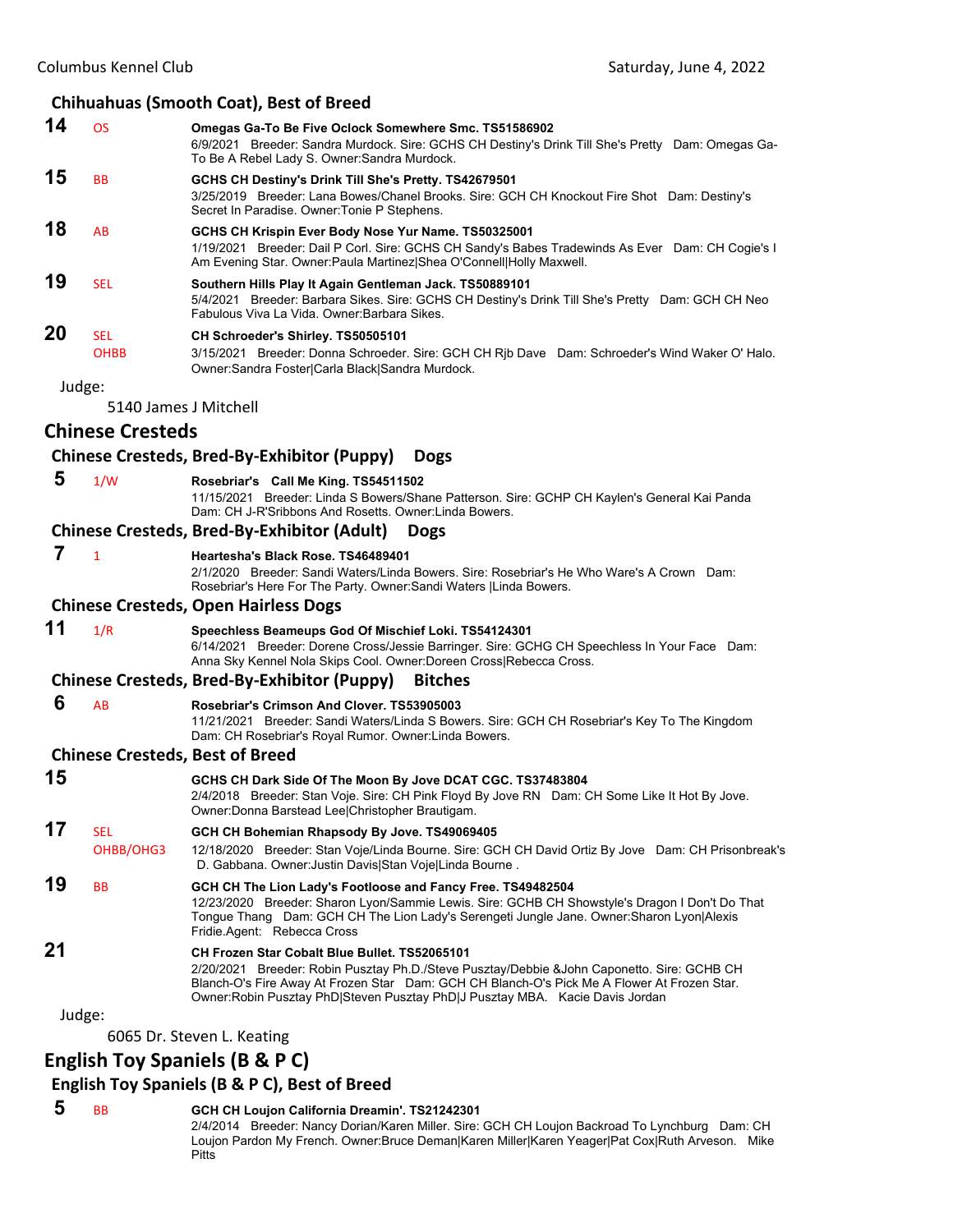6065 Dr. Steven L. Keating

# **English Toy Spaniels (K C & R)**

# **English Toy Spaniels (K C & R), Best of Breed**

# **5** BB **CH Sanchi Written In The Stars. TS41486602**

OHBB 2/7/2019 Breeder: Bonnie J Miller D.V.M.. Sire: CH Sanchi Yosemite Sam Dam: CH Sanchi Precious Prudence. Owner:Cyndi Morgan|Cheryl Brown |Bonnie Miller .

Judge:

5140 James J Mitchell

#### **Havanese**

## **Havanese, Puppy (6‐9 Months) Dogs**

| 5  | 1/W/BW                         | Honor Rhythm-N-Sol At Isla. TS52492703<br>9/25/2021 Breeder: Jennifer Manders. Sire: CH Honor Walk Through Fire Not Be Burned Dam: CH<br>Heartfelt Pedra Our Amor. Owner: Ana Alvarez. Agent: Harry Bennett                                                                              |
|----|--------------------------------|------------------------------------------------------------------------------------------------------------------------------------------------------------------------------------------------------------------------------------------------------------------------------------------|
|    |                                | Havanese, Puppy (9-12 Months)<br><b>Dogs</b>                                                                                                                                                                                                                                             |
| 7  | AB                             | That's Born On The 4th Of July Eh. TS53482301<br>7/4/2021 Breeder: David J Scheiris/Darlene R Scheiris/Patricia J Lucas. Sire: CH Evertop That's Pure 100<br>Proof Dam: GCH CH That's How Love Goes At Mendota. Owner:DAVID J SCHEIRIS DARLENE<br>SCHEIRIS. Daryl Heggie                 |
|    |                                | Havanese, Puppy (6-9 Months)<br><b>Bitches</b>                                                                                                                                                                                                                                           |
| 6  | $\overline{2}$                 | Luv Bug's Grande Amber-Brandy. TS52691701<br>9/12/2021 Breeder: Rebecaa Beard/Connie J Banitt/Cody Wright. Sire: CH Jangles's Nauti Cube Stack<br>And Go Dam: GCHB CH Luv Bugs Jewel Of The Sea At Tribeca. Owner:Connie Banitt Kacie Davis-<br>Jordan Cody Wright.                      |
| 8  | $\mathbf{1}$                   | Cassimere's All Eyes On Me. TS54426601<br>10/22/2021 Breeder: Faye Skelton/Connie J Banitt. Sire: GCHB CH Luv Bug's Cabo San Lucas Belamour<br>Dam: GCHB CH Luv Bug's Cassimere Summer Down Under. Owner: Faye Skelton. Agent: Kacie Davis                                               |
|    |                                | Havanese, Puppy (9-12 Months)<br><b>Bitches</b>                                                                                                                                                                                                                                          |
| 10 | 1/R                            | Fleur De Lis Amy Of Mt Breeze. TS51702304<br>7/6/2021 Breeder: Sandy Moyer/Terri McGuire. Sire: GCH CH Fleur De Lis Jp On The Mark Dam: CH Mt<br>Breeze-N-Gemstone's Dazzling Gold Of Kismet'S TKN. Owner:Chizuko Kawabata.Agent: Harry Bennett                                          |
|    |                                | Havanese, Bred-By-Exhibitor (Puppy)<br><b>Bitches</b>                                                                                                                                                                                                                                    |
| 12 | 1/W                            | Luv Bug's Candy Crush. TS51704301<br>7/15/2021 Breeder: Connie Banitt/Kacie Davis-Jordan. Sire: GCHB CH Luv Bug's Cabo San Lucas<br>Belamour Dam: CH Luv Bug's Girl Crush. Owner: Connie Banitt Kacie Davis-Jordan.                                                                      |
|    | Havanese, Open                 | <b>Bitches</b>                                                                                                                                                                                                                                                                           |
| 14 | AB                             | Cahawba's Last Trick at Brandywine. TS50133805<br>2/8/2021 Breeder: Peggy Shafferman/Lisa Hethcox. Sire: GCH CH Los Perritos Midnight Train To Georgia<br>Dam: CH Cahawba's Grievous Angel. Owner:nancy case Peggy Shafferman. Agent: Harry Bennett                                      |
| 16 | $\mathbf{1}$                   | Happy Paws N Lordocs Look At Me Me. TS50746403<br>4/10/2021 Breeder: Shannon Clouse. Sire: CH Happy Paws' My Heart Is In Havana Dam: Happy Paws'<br>Muffin Top. Owner:Lorrie Jergenson.Agent: Rebecca Cross                                                                              |
|    | <b>Havanese, Best of Breed</b> |                                                                                                                                                                                                                                                                                          |
| 9  | AB                             | GCHG CH Kolmar's & Los Feliz The Man Of Steel, TS40254001<br>10/9/2018 Breeder: Mark W Kolbe. Sire: GCHS CH Angelheart's The Steel Curtain At Los Feliz Dam:<br>GCH CH Kolmar's Well Hello Gorgeous. Owner:Anne Stevenson Nancy Brown Gary Brown Lisa Soars<br>Agent: Tara Martin Rowell |
| 11 | <b>OS</b>                      | GCHB CH Luv Bug's Baby I'm Howlin For You. TS41192301<br>12/10/2018 Breeder: Connie J Banitt/Claudia Devita. Sire: GCHB CH Luv Bug's Cabo San Lucas<br>Belamour Dam: GCH CH Devita's First Impression At Luvbug. Owner:Arianne Donahue Connie Banitt.<br>Kacie Davis Jordan              |
| 18 | ВB                             | CH Carneys Spirit Of The Forest. TS48767803<br>10/23/2020 Breeder: Jacqueline Carney. Sire: Selah-Amblers Hotshot Hero Dam: CH Carneys Flower<br>From The Heartland. Owner: Jacqueline Carney. Agent: Harry Bennett                                                                      |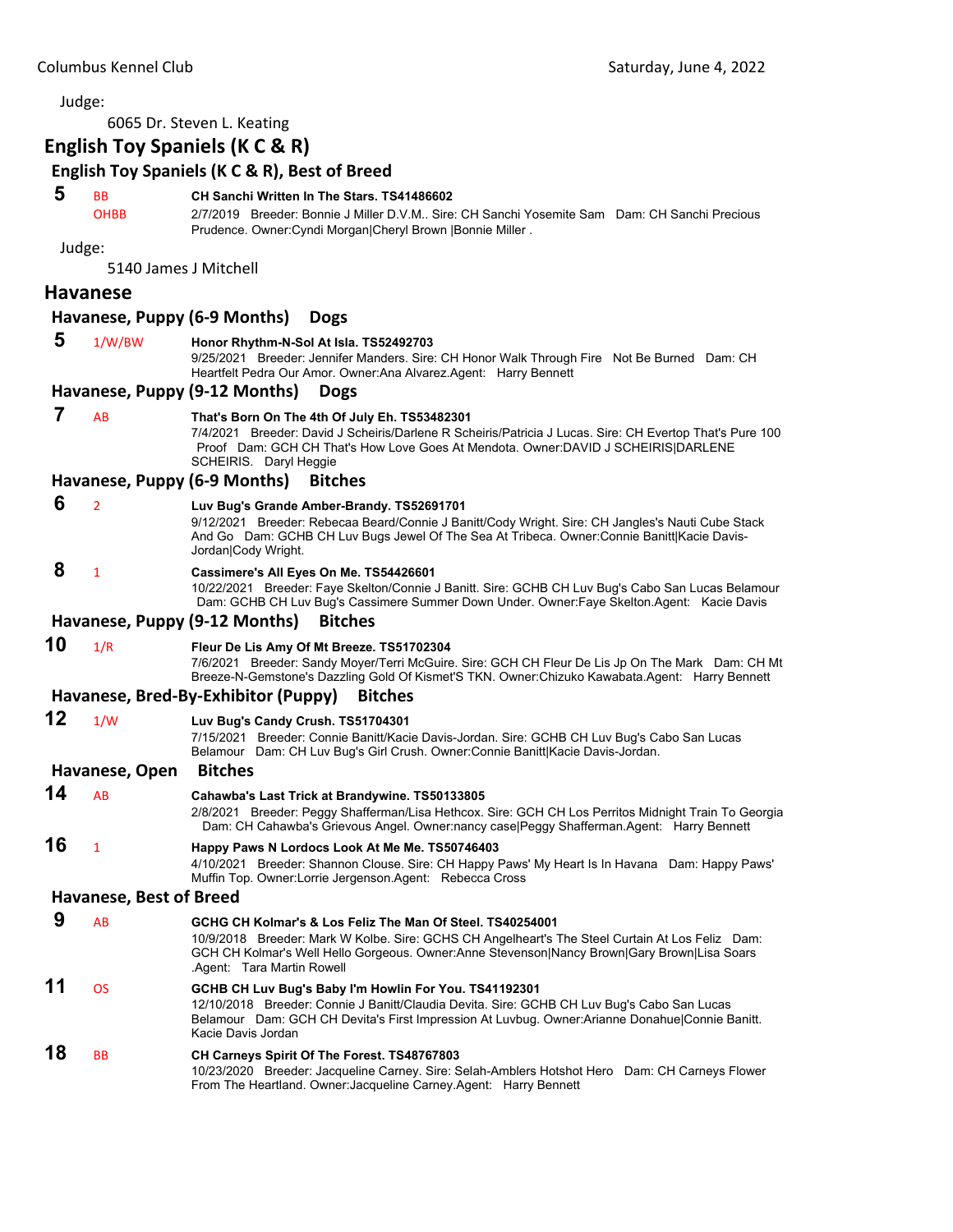Judge: 101791 Mrs. Sydney Good **Italian Greyhounds Italian Greyhounds, Puppy (9‐12 Months) Dogs 5** 1/W **Pinnacle Exclamation Point. TS52355202** 8/30/2021 Breeder: Justin C Smithey. Sire: CH Marchwind Blast From The Blue Dam: CH Pinnacle Point Taken. Owner:Justin Smithey.  **7** 2/R **Wynson's Totally Rad. TS53210601** 8/24/2021 Breeder: Diana Chapman/William Chapman. Sire: CH Marchwind Presidential Dam: Wynson's High Finance. Owner:Diana Chapman.Agent: Rhett Bockman **Italian Greyhounds, Bred‐By‐Exhibitor (Adult) Dogs 9** <sup>1</sup> **Valhasar To Dream Again. TS52759701** 5/20/2021 Breeder: Richard Valentini. Sire: GCH CH Kc's No Dream Is Too Big BCAT Dam: GCH CH Valhasar Legendary. Owner:Richard D Valentini. **Italian Greyhounds, Open Dogs 11** <sup>1</sup> **Izat Pitch Black. TS41438401** 9/29/2018 Breeder: Karen Thayne/Paula B Carroll. Sire: CH Izat Simply Debonaire Dam: Izat The Spy Who Loved Me. Owner:Andrea C Bradford|Karen Trenda Thayne. **Italian Greyhounds, Puppy (6‐9 Months) Bitches 6** 1/R **Wynson's Precious Metal. TS53415402** 9/14/2021 Breeder: Diana Chapman / . Sire: CH Wynson's In The Zone Dam: CH Wynson's All That Glitters. Owner:Diana Chapman.Agent: Rhett Bockman **Italian Greyhounds, Puppy (9‐12 Months) Bitches 8** AB **Macabre's The Legendary Silver Wing. TS51310302** 6/24/2021 Breeder: Karena A Avila. Sire: GCH CH Nautica Wildhart An American Romance Dam: GCH CH Marchwind's Sterling Silver. Owner:Karena Avila|James Moses. **10** <sup>1</sup> **Pinnacle Talking Point. TS52355205** 8/30/2021 Breeder: Justin C Smithey. Sire: CH Marchwind Blast From The Blue Dam: CH Pinnacle Point Taken. Owner:Justin Smithey. **Italian Greyhounds, Bred‐By‐Exhibitor (Puppy) Bitches 12** <sup>2</sup> **Macabre's Glaceon. TS51310301** 6/24/2021 Breeder: Karena A Avila. Sire: GCH CH Nautica Wildhart An American Romance Dam: GCH CH Marchwind's Sterling Silver. Owner:Karena Avila|James Moses. **14** <sup>1</sup> **Alura Boccalupo Good Karma. TS52882301** 8/8/2021 Breeder: Lynn Partridge/Dini Westman. Sire: CH Marchwind Presidential Dam: GCH CH Alura Goody Goody Gumdrops. Owner:Lynn Partridge|Scott Partridge. **Italian Greyhounds, Bred‐By‐Exhibitor (Adult) Bitches 16** 1/W/BW **Nautica Wildhart The Pied Piper. TS50682001** 1/19/2021 Breeder: Daniel Stutzman/Dana Cline. Sire: GCHB CH Viva Justa Tex In The City Fiore Dam: CH Nautica Wildhart Anji September Reign. Owner:Daniel Stutzman|Daniel Stutzman|Dana Cline. **18** <sup>2</sup> **Valhasar Once Upon A Dream. TS52759704** 5/20/2021 Breeder: Richard Valentini. Sire: GCH CH Kc's No Dream Is Too Big BCAT Dam: GCH CH Valhasar Legendary. Owner:Richard D Valentini. **Italian Greyhounds, Best of Breed 15** SEL **CH Uwharrie Rhamah Still A Soldier. TS42516301** 8/15/2018 Breeder: Mary Marlowe. Sire: GCH CH Integra Just In Time For Shadowland Dam: CH Uwharrie's I Aim To Misbehave. Owner:Andrea C Bradford. **17 GCH CH Wynson's Grizzly Bear At Marchwind. TS50835101** 2/28/2021 Breeder: Diana Chapman. Sire: CH Wynson's Dashing In Denim Dam: CH Wynson's Little Sparrow. Owner:Justin Smithey. **20** OS **GCHB CH Alura Boccalupo Good Vibes CA BCAT. TS49078201** OHBB 11/15/2020 Breeder: Lynn Partridge/Dini Westman. Sire: GCH CH Maplewood's Im Sexy And I Know It Dam: GCH CH Alura Goody Goody Gumdrops. Owner:Lynn Partridge. **21** BB/G4 **CH Nautica Wildhart Plain As Day. TS51226404** 4/12/2021 Breeder: Daniel Stutzman/Dana Cline. Sire: CH Nautica Anji's St Brendan Dam: CH Nautica Wildhart Once Upon A Rainy Day Romance. Owner:Daniel Stutzman|Daniel Stutzman|Dana Cline. **23 CH Wynson's Just Call Me Dave. TS52274301** 6/15/2021 Breeder: Diana Chapman. Sire: Wynson's Just Dashing Dam: Wynson's Truth Or Consequence. Owner:Diana Chapman.Agent: Rhett Bockman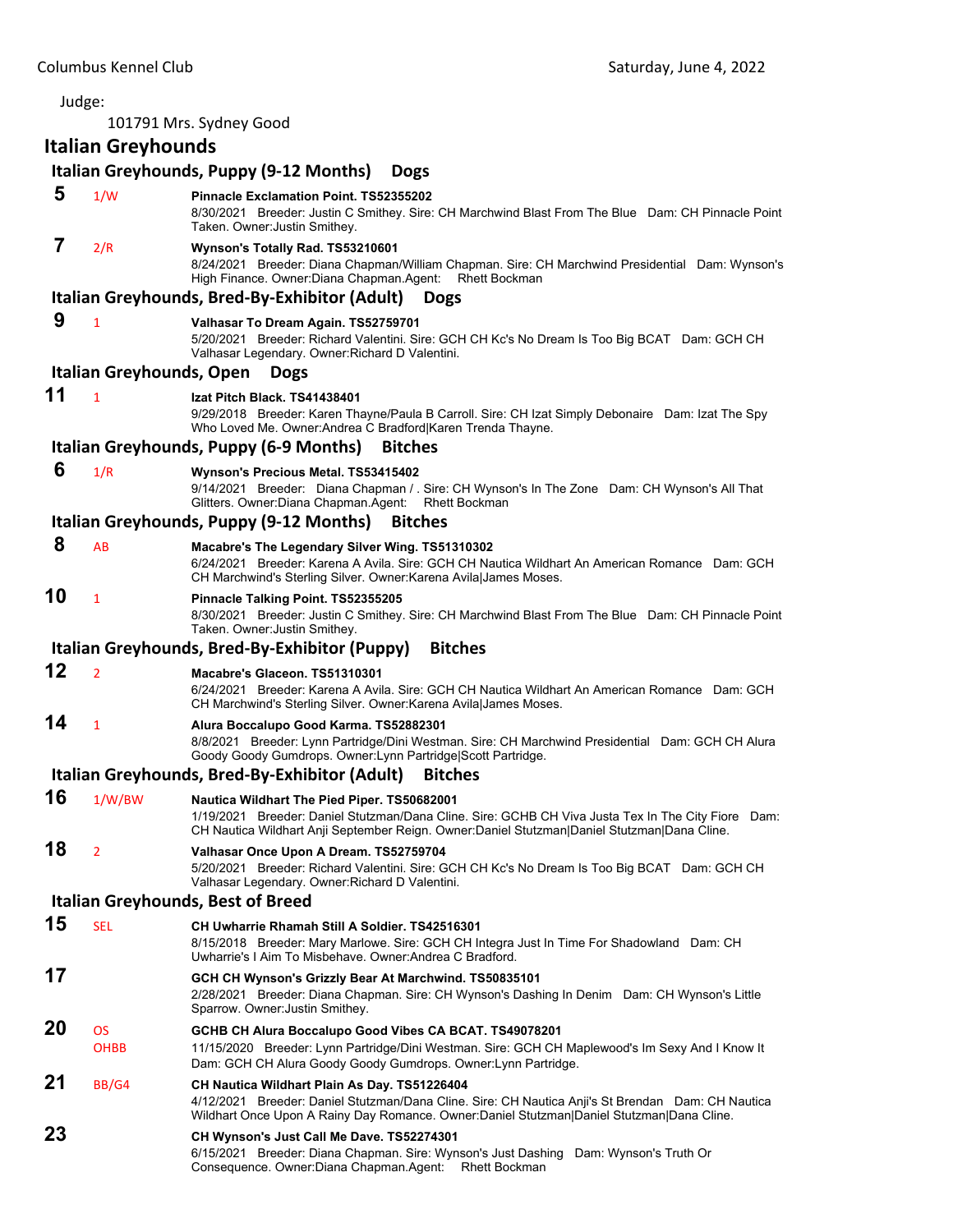5140 James J Mitchell

#### **Japanese Chin**

# **Japanese Chin, 12‐18 Months Dogs**

#### **5** AB **Touche's Incognito. TS51737601**

4/1/2021 Breeder: Dale R Martenson. Sire: GCHS CH Touche's Gentleman Caller Dam: Touche Constellation. Owner:Cathy Couture.

#### **Japanese Chin, 12‐18 Months Bitches**

# **6** AB **Touche's Summer Party Girl. TS51737501**

5/6/2021 Breeder: Dale R Martenson. Sire: CH Coverdale Hide Your Heart Dam: Musashi Pinkalicious. Owner:Cathy Couture.

Judge:

5140 James J Mitchell

#### **Maltese**

#### **Maltese, Puppy (9‐12 Months) Dogs**

#### **5** AB **Jones' Ice Ice Baby. TS51919902**

8/12/2021 Breeder: Summer Rutledge/Sophia X Traywick. Sire: Melanie Love Rus'Lan Dam: Super Charm Gia. Owner:McKenzie Jones. Kacie Davis Jordan

Judge:

6065 Dr. Steven L. Keating

# **Manchester Terriers (Toy)**

#### **Manchester Terriers (Toy), Puppy (6‐9 Months) Dogs**

 **5** 1/W/OS **Sunkissed Do Ya Think I'm Sexy. RN37345802**

11/11/2021 Breeder: Taylor Blankenship. Sire: GCH CH Sunkissed Wild & Free CGC Dam: GCHS CH Passport Sea Air. Owner:Taylor D. Blankenship.

# **7** 2/R **Black Idols Woodstock. RN37724201**

11/3/2021 Breeder: Patricia Brenciani. Sire: Bonwild Nino At Black Idol Dam: Tsar-Ping's Perfect Anita Black Idol. Owner:Lizbeth Grall.

#### **Manchester Terriers (Toy), Puppy (6‐9 Months) Bitches**

#### **6** 1/W/BW **Sunkissed Heart Of Glass. RN37345801**

11/11/2021 Breeder: Taylor Blankenship. Sire: GCH CH Sunkissed Wild & Free CGC Dam: GCHS CH Passport Sea Air. Owner:Taylor D. Blankenship.

#### **Manchester Terriers (Toy), Best of Breed**

 **8** BB **CH Sunkissed Meant To Be. RN36473403**

OHBB 4/12/2021 Breeder: Taylor Blankenship. Sire: CH Sunkissed Triple Hitter Dam: GCHS CH Passport Sea Air. Owner:Taylor D. Blankenship.

Judge:

101791 Mrs. Sydney Good

## **Papillons**

#### **Papillons, 12‐18 Months Dogs**

#### **5** <sup>1</sup> **Sherjak's Bulletproof Vested Interest. TS51554101**

4/15/2021 Breeder: Sherrie Puzak/James Puzak. Sire: CH Houm Tet A Tet Maestro Dam: Grand Alliance Rozita. Owner:Beth Hawthorne.

#### **Papillons, Bred‐By‐Exhibitor (Puppy) Dogs**

#### **7** 1/W **Denzel Name In Lights. TS53743701**

6/12/2021 Breeder: Tracy Burdick/Diane Winer. Sire: GCH CH Denzel Broadway Lights Dam: Denzel White Russian. Owner:Tracy Burdick.

#### **Papillons, Bred‐By‐Exhibitor (Adult) Dogs**

#### **9** AB **Wildfire Sipping The Tea. TS50037601**

1/7/2021 Breeder: Angela S Pickett/Cheslie Pickett. Sire: CH Involo Can't Fight This Feeling Dam: CH Wildfire Spill The Tea. Owner:Angela Pickett|Cheslie Smithey.

# **15** 1/R **Denzel Soundcheck. TS51497802**

1/19/2021 Breeder: Tracy Burdick. Sire: CH Denzel Surround Sound Dam: GCH CH Denzel Virtual Presence. Owner:Tracy Burdick.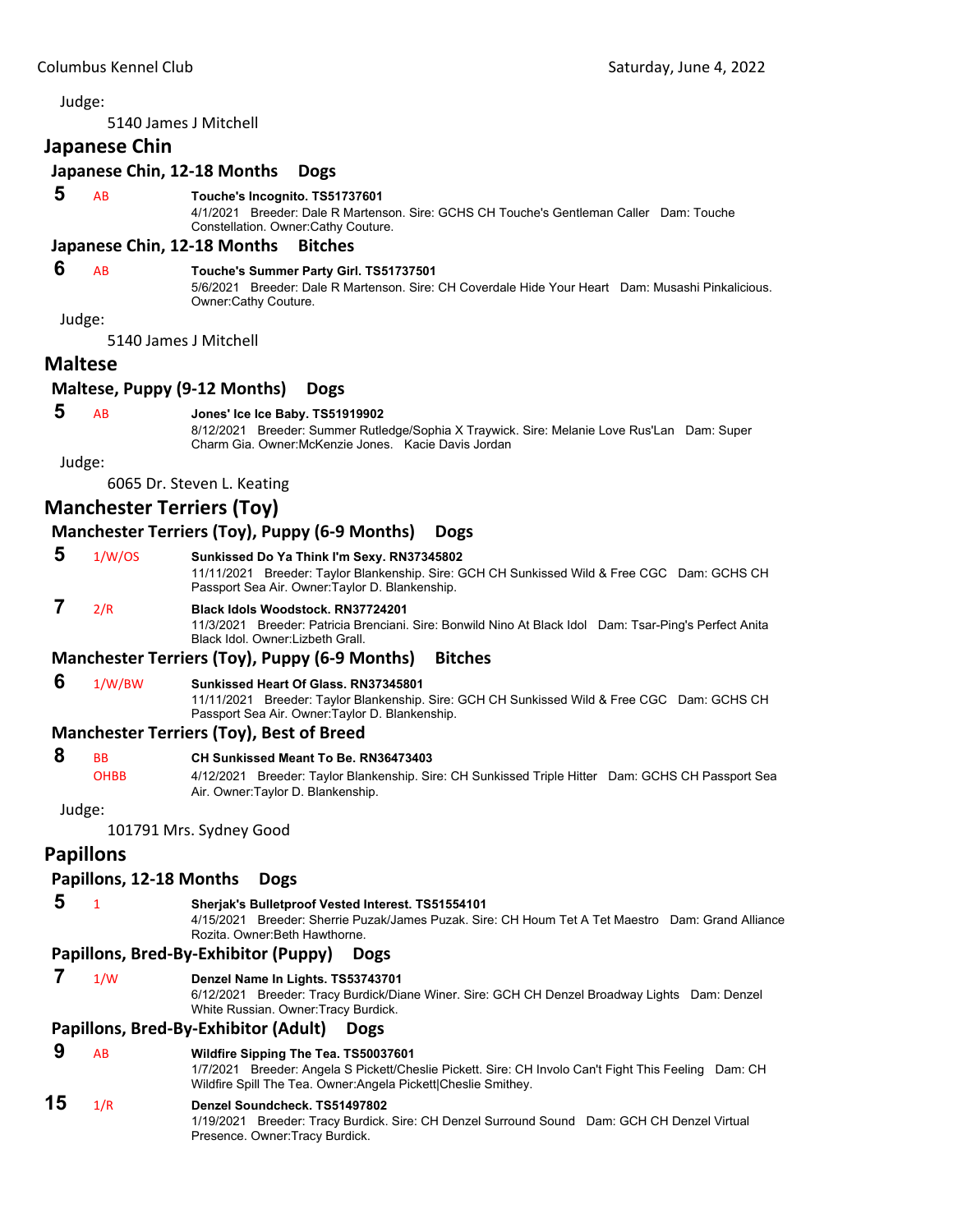# Columbus Kennel Club Saturday, June 4, 2022 **Papillons, 12‐18 Months Bitches 6** 1/W/BW/OS **Smiley's Noble Ray Of Sunshine. TS50858902** 4/18/2021 Breeder: Beth Hawthorne. Sire: Calivar N Quillo Flyin' Solo At Skyler RN CGC TKN Dam: CH Smiley's Sweet Loretta Hart. Owner:Beth Hawthorne. **Papillons, Bred‐By‐Exhibitor (Puppy) Bitches 10** <sup>1</sup> **Denzel Glittering Lights. TS53743705** 6/12/2021 Breeder: Tracy Burdick/Diane Winer. Sire: GCH CH Denzel Broadway Lights Dam: Denzel White Russian. Owner:Tracy Burdick. **Papillons, Bred‐By‐Exhibitor (Adult) Bitches 12** 1/R **Denzel The Showoff. TS50931302** 1/11/2021 Breeder: Tracy Burdick. Sire: CH Denzel Surround Sound Dam: CH Denzel Insignia Steal The Show. Owner:Tracy Burdick. **Papillons, American Bred Bitches 14** AB **Lissalana Venus Yeah Baby She's Got It. TS51747701** 5/22/2021 Breeder: Lana Wuolukka. Sire: CH Lissalana Lord Lindon Dam: Lissalana Countess Gg Photo Finish. Owner:Lana S Wuolukka. **Papillons, Best of Breed 17** BB **CH Denzel Naturally Ambitious. TS40455301** 6/13/2018 Breeder: Tracy Burdick / . Sire: GCH CH Denzel Success Comes Naturally Dam: CH Denzel Heard It Through The Grapevine. Owner:Tracy Burdick. **18** AB **CH Candella Your Heart Is True. TS40539504** 9/19/2018 Breeder: Carol Ochs. Sire: CH Candella Dom Perignon Dam: CH Candella Fairest Of Them All. Owner:Barbara Black. Judge: 5140 James J Mitchell **Pomeranians Pomeranians, Puppy (9‐12 Months) Dogs 5** 1/W/BW **NUMBER ONE PREMIERA POLAND. PKRV34873** 8/2/2021 Breeder: . Sire: Dam: . Owner:Bozena Borkowska-Grochala|Peter Pettersen. **Pomeranians, 12‐18 Months Dogs 7** <sup>1</sup> **Abbapoola's Wee Wee Willie. TS54601601** 3/18/2021 Breeder: Tammy Moynihan. Sire: Cnr's Kawaii Kiwi Dam: Abbapoola's Ginger Spice. Owner:Tammy Moynihan. **Pomeranians, American Bred Dogs 11** 1/R **Nightsky's Cosmic Darkness Over Bel Amor DCAT. TS46792201** 4/8/2020 Breeder: Laurie L Ford. Sire: GCHG CH Dee Little Choppin Broccoli Dam: Dee Little Brown Nosin The Boss. Owner:Michelle Gladstone. **15** <sup>2</sup> **Pomflower's Brave Little Toaster. TS49516904** 11/24/2020 Breeder: Christie Flowers. Sire: Smiley's Next Leap Home Dam: Wildest Girl In Reno. Owner:Christie Flowers. **Pomeranians, Open Red, Orange, Cream & Sable Dogs**

**17** AB **Peperie Pied Piper. TS52937001**

4/30/2021 Breeder: Peter Pettersen/Victoria Oelerich. Sire: GCH CH Karals Pop Star At Peperie Dam: CH Moxiepoms Merci Maria The Princess. Owner:Peter Pettersen|Victoria Oelerich. Pam Dzuik

#### **Pomeranians, 12‐18 Months Bitches**

 **6** <sup>1</sup> **Heritage's Nolo Contendere. TS50447502**

12/28/2020 Breeder: Ann Parman. Sire: GCHS CH Heritage's Heir Apparent Dam: Heritage's Amazing Grace. Owner:Ann E Parman.

#### **Pomeranians, Bred‐By‐Exhibitor (Adult) Bitches**

 **8** 2/R **Bel Amor's Brilliant Star Of Purple Twilight Skies. TS28081301** 10/2/2015 Breeder: Michelle Gladstone. Sire: CH Her Majesty's Royal Confidante Dam: GCHS CH Her Majesty's Bella Stellina Of Belamor. Owner:Michelle Gladstone.

# **10** AB **Castile's Come What May. TS45643502**

9/21/2019 Breeder: Dr. Geno Sisneros. Sire: CH Castile Callevys Soldier Of Love Dam: CH Castile's Justify My Love. Owner:Geno Sisneros.

# **12** 1/W/OS **Heritage's Order In The Court. TS50447501**

12/28/2020 Breeder: Ann Parman. Sire: GCHS CH Heritage's Heir Apparent Dam: Heritage's Amazing Grace. Owner:Ann Parman.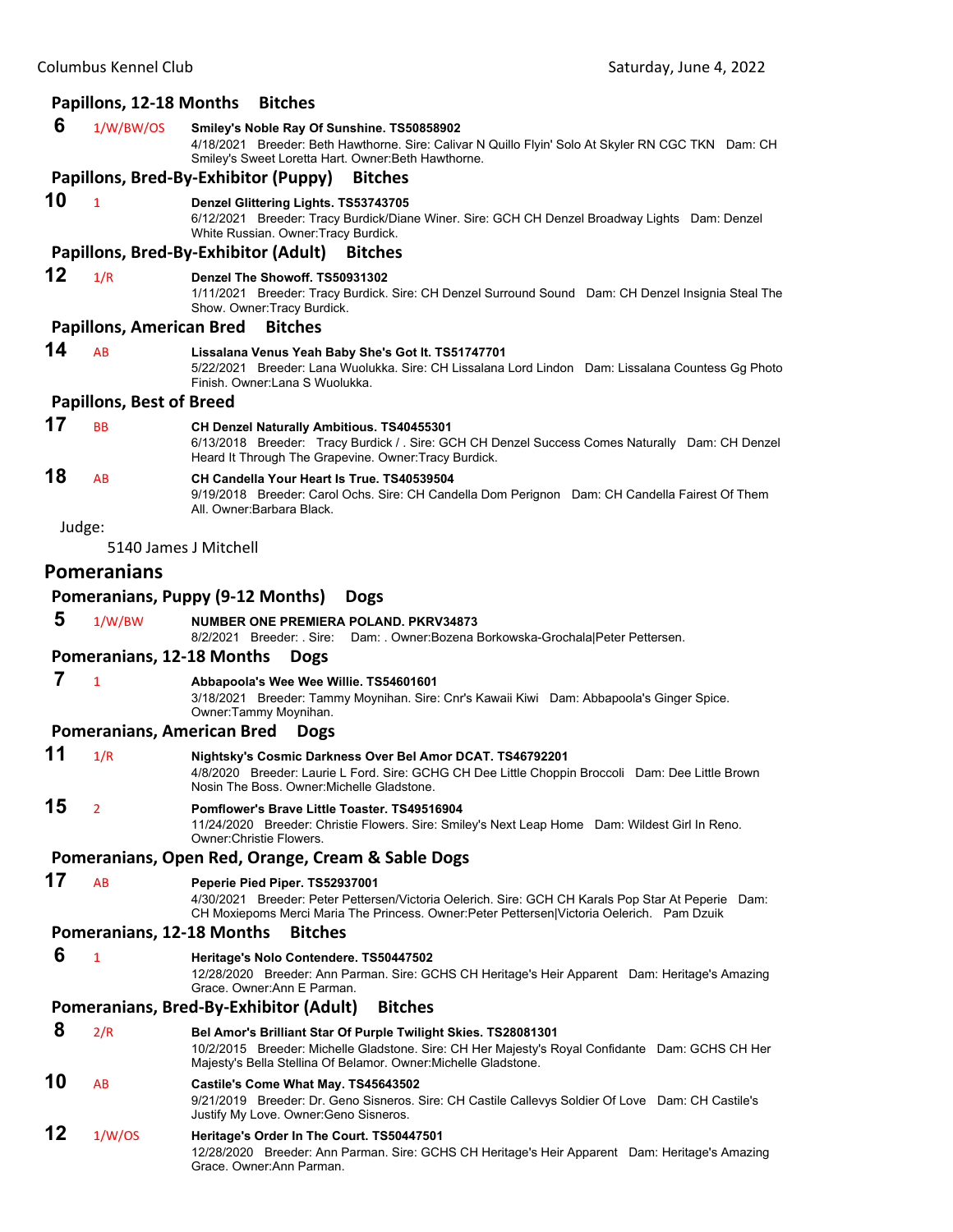#### **Pomeranians, Open Red, Orange, Cream & Sable Bitches**

| 14 | <b>AB</b> | Castile Callevys Ice Maiden BCAT. TS47663602                                                       |
|----|-----------|----------------------------------------------------------------------------------------------------|
|    |           | Breeder: Dr. Geno Sisneros/FREDRIK NILSSON. Sire: CH Castile Callevys Soldier Of Love<br>5/30/2020 |
|    |           | Dam: CH Castile Callevys Abba. Owner: Geno Sisneros   Fredrik Nilsson.                             |
|    |           | <b>Pomeranians, Best of Breed</b>                                                                  |
|    |           |                                                                                                    |

- **19** SEL **GCH CH Chelanes Blissful Sandstorm. TS42562901** OHBB/OHG1 3/16/2018 Breeder: Elaine Waugh. Sire: CH Animation's Alfalfa Dam: Chelanes Little Miss Magic Cameo. Owner:Laurie Ford|Elaine Waugh. **21 CH Benaires Flying The Smiley Skies. TS45107103** 12/3/2019 Breeder: Benson E Ray/Sharon Masnick/Sharon Masnick/Sharon Masnick. Sire: CH Carlang
- Can I Get An Amen Dam: Starfire's Violeta. Owner:Beth Hawthorne. **23** BB/G3 **GCH CH Allstar Poms Boy's Dream Comes True. TS45457301** 7/20/2019 Breeder: KIM DO-WAN. Sire: Tokie Teenage Dream Dam: Bunnybean High Light Perform. Owner:KODCHAPONG LEERAPHANTE. Pamela Campbell Brna

Judge:

101791 Mrs. Sydney Good

# **Poodles (Toy)**

#### **Poodles (Toy), Open Dogs**

 **5** 1/W **Silvabirch Hawk Hill G8rcreek Baby I'm A Star! TKN. PR23898502** 3/20/2021 Breeder: Diane Gaw/Barbara C Hoopes/Jennifer L Brueser/Eric Gaw. Sire: GCH CH Janstone Alfie Romero Dam: CH Hawk Hill Mari. Owner:Jamie Morgan|Barbara C. Hoopes|Jennifer L. Brueser.

#### **Poodles (Toy), Puppy (6‐9 Months) Bitches**

 **6** <sup>1</sup> **G8rcreek Keep Calm Tripletime. PR24546401**

9/17/2021 Breeder: Jennifer L Brueser/j Randall Tincher/Michael Lobinske. Sire: GCH CH Janstone Alfie Romero Dam: G8rcreek Sunsprite There's Always Drama. Owner:Jennifer Brueser|Randy Tincher|Michael Lobinske.

 **8** <sup>2</sup> **Tripletime Carry On G8rcreek. PR24546402**

9/17/2021 Breeder: Jennifer L Brueser/j Randall Tincher/Michael Lobinske. Sire: GCH CH Janstone Alfie Romero Dam: G8rcreek Sunsprite There's Always Drama. Owner:Jennifer Brueser|Randy Tincher |Michael Lobinske .

#### **Poodles (Toy), Puppy (9‐12 Months) Bitches**

# **10** 1/R **G8rcreek Sunsprite Silvabirch Sky's The Limit. PR24546301**

7/5/2021 Breeder: Jennifer L Brueser/Barbara C Hoopes/Michael Lobinske. Sire: CH G8rcreek Raven Pandamonium Dam: Darbon Bless Your Heart. Owner:Jennifer Brueser|Barbara Hoopes|Michael Lobinske.

#### **Poodles (Toy), Bred‐By‐Exhibitor (Puppy) Bitches**

**12** <sup>2</sup> **Silvabirch G8rcreek Sunsprite Morn 'N Sun. PR24239101** 6/9/2021 Breeder: Barbara C Hoopes/Jennifer L Brueser/Michael Lobinske. Sire: GCH CH G8rcreek Silvabirch Revelation Dam: CH Silvabirch G8rcreek Sunsprite Tuck 'N Run. Owner:BARBARA C HOOPES|Jennifer Brueser|Michael Lobinske. **14** 1/W/BB/BW **G8rcreek Raven Glorybelle. PR24546302**

7/5/2021 Breeder: Jennifer L Brueser/Barbara C Hoopes/Michael Lobinske. Sire: CH G8rcreek Raven Pandamonium Dam: Darbon Bless Your Heart. Owner:Jennifer Brueser|Barbara Hoopes|Michael Lobinske.

#### **Poodles (Toy), Open Bitches**

**16** <sup>1</sup> **Rfs On A Wing And A Prayer And A Whim And A Dare. PR25200202**

11/16/2021 Breeder: Richard F Sedlack. Sire: GCH CH De La Passion By Request Peter Pan Dam: Harten Hand Gun Etiquette RFS. Owner:ronelle willadsen|Richard F Sedlack.

# **Poodles (Toy), Best of Breed**

| <b>SFI</b> | GCH CH G8rcreek Sunsprite Better Not J-Walk RN CGC. PR18081803                                |
|------------|-----------------------------------------------------------------------------------------------|
|            | 10/19/2014 Breeder: Barbara C Hoopes/Jennifer L Brueser/Michael Lobinske. Sire: GCHB CH MACH2 |
|            | G8rcreek Far Far Better CD BN RA MXG MJG OF CGC TKI Dam: Sunsprite J-Walk. Owner: Jennifer    |
|            | Brueser Barbara Hoopes Michael Lobinske.                                                      |
| OS.        | CH Jubilee's Yesterday Once More. PR24455703                                                  |
|            |                                                                                               |

OHBB 7/7/2021 Breeder: Judy Bowman. Sire: Darbon Time Is Up Dam: CH Mtn Laurel U Makin Me Dizzy. Owner:JudyBowman.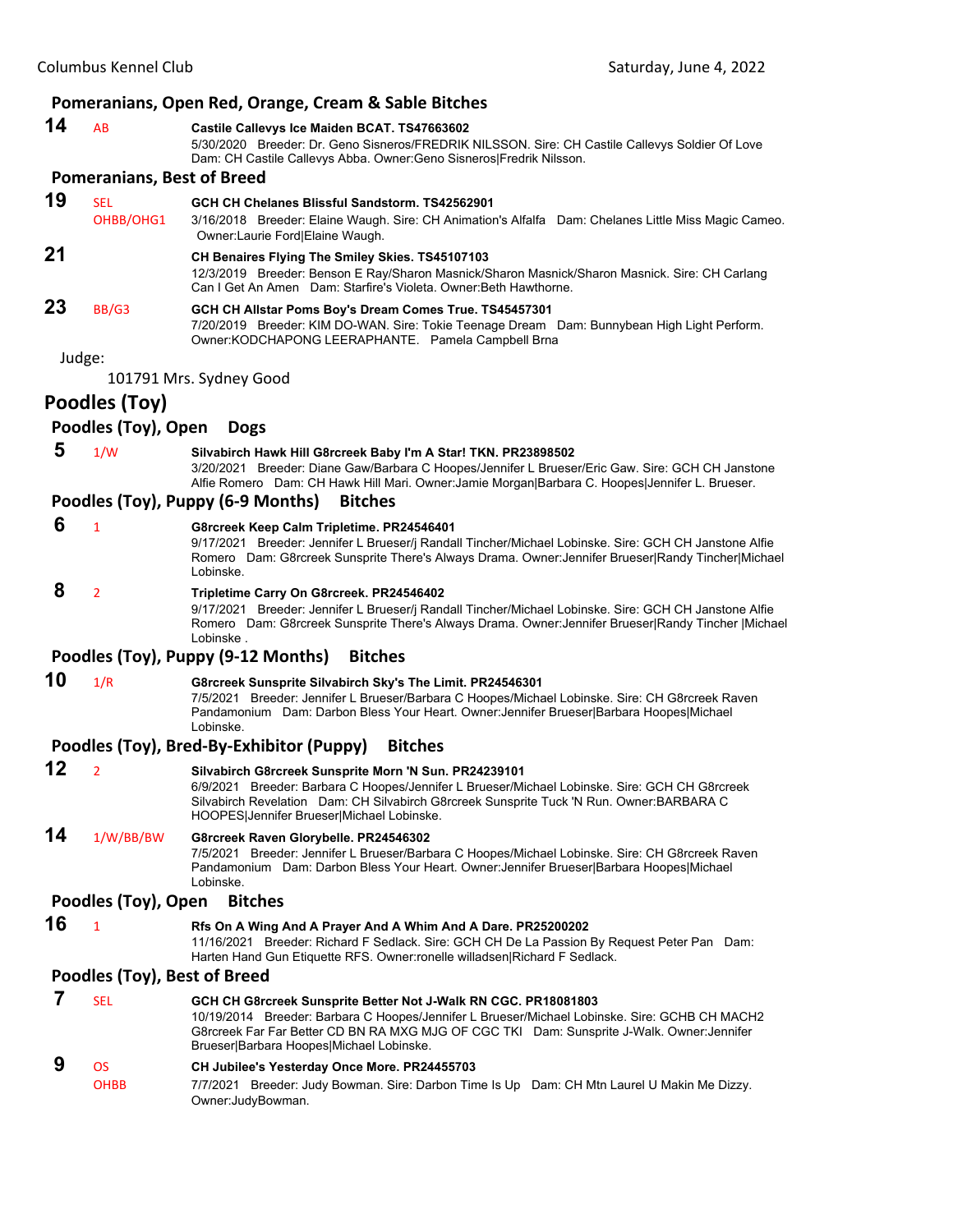5140 James J Mitchell

#### **Pugs Pugs, Puppy (9‐12 Months) Dogs 5** 1/R **Lordsett Jackpot. TS54036301** 8/13/2021 Breeder: Katarzyna Ksiazek. Sire: Merry Manky Tvix Honey Tongue Dam: Lordsett Djakarta Kiss. Owner:Liz Hallsworth/Bill Hallsworth. **Pugs, Open Black Dogs 7** 1/W **Zuma's Flirting With Blondes. TS53995701** 7/7/2021 Breeder: Magnus Andersson/Susanne Andersson. Sire: Zuma's Dogge Doggelito Dam: Hekuba Every Moment Matters. Owner:Sarah Gilreath. **Pugs, Open Fawn Dogs 9** AB **Dixie's Bad Moon Rising. TS43715702** 8/18/2019 Breeder: Verlene Miller. Sire: CH Bleuridge Simon Sez Sheps Im The One Dam: CH Dixie's Miss Pepper Potts. Owner:Brenda Logan. **Pugs, Puppy (6‐9 Months) Bitches 6** 1/W/BW **Party Time'Z Geez Louise. TS53140503** 11/8/2021 Breeder: Candace Warren. Sire: CH Casa Blanca's Manic Monday Dam: Smugpugs Once In A Lifetime CGCU TKI. Owner:Candace Warren Miller|Andrew Miller. **Pugs, Open Black Bitches 10** 1/R **Azalea's Jello Puddin' Shot @ Alcovy. TS43592704** 7/31/2019 Breeder: Neva F. Greenwald/Michele Bearden/Robby Bearden/Tina Wilchar. Sire: GCHS CH Kabar's Riding The Wave At Toyland N Charmin Dam: CH Azalea's Electra. Owner:Liz Hallsworth/Bill Hallsworth. **Pugs, Open Fawn Bitches 12** AB **Wright's Tequilla Sunrise. TS51355702** 4/9/2021 Breeder: Linda Wright/Kim Wright. Sire: GCH CH Double D's Wright Ivy League Dam: CH Shorline's Confection Moon. Owner:Sarah Gilreath. **Pugs, Best of Breed 14** BB/G1/BIS **GCHG CH Pennwood Kinetta Coachie's Pride And Joy. TS38952702** 4/30/2018 Breeder: Helen Rosier. Sire: GCHS CH Kinetta's Sky Is The Limit Dam: CH Pennwood's Libby. Owner:Kay Pappas|Candace Warren Miller|Hellen Rosier.Agent: Esteban Farias **15** OS **GCH CH Triptych's Don't Count Me Out. TS47739301** OHBB 9/12/2020 Breeder: Dr. Paul Gilreath/Sarah Gilreath. Sire: CH Casa Blanca's Manic Monday Dam: GCH CH Xoe's Diamonds N Pearls. Owner:Sarah Gilreath. **16 GCHG CH Andi Abracadabra. TS44970603** 11/2/2019 Breeder: Joy Barbieri/Rebecca Movall/Eileen C Barbieri. Sire: CH Andi Curious George Dam: CH Andi All The Marbles. Owner:Rebecca Hoskins.Agent: Ashleigh Rutzel **18** AB **GCH CH Tlc Sweet Home Alabama. TS47237604** 6/26/2020 Breeder: Teri Lynn Smith. Sire: CH Double D's Black Ops CGC Dam: GCHS CH Heavenly Miracle 4TLC Bama Dynasty. Owner:Teri Smith. **20** SEL **VELYURS DE OFFRI CIRCEIY. TS47921301** 8/31/2019 Breeder: E YU Panina. Sire: AHLEHOFF'S X-MEN THE LAST STAND Dam: VELYURS DE OFFRI LAGONDA. Owner:Amy Adams. Judge: 6065 Dr. Steven L. Keating **Shih Tzu Shih Tzu, Open Dogs 5** AB **Journie's Hit The Ground Runnin' At D'Lilas. TS51099702** 5/25/2021 Breeder: Mrs. Kathleen Connelly. Sire: CH Cavallo's Purple Jade New Addition Dam: CH Journie's Girl Can't Help It. Owner:Lila Pontius. **Shih Tzu, Puppy (9‐12 Months) Bitches**

#### **6** 1/W/OS **Stacey B's Rebel Gypsy Soul. TS51505701**

6/20/2021 Breeder: Stacey Bingham. Sire: Lex Br Logan Dam: Stacey B's Rock N' Roll Rebel. Owner:Stacey Bingham.Agent: Jennifer Miller-Farias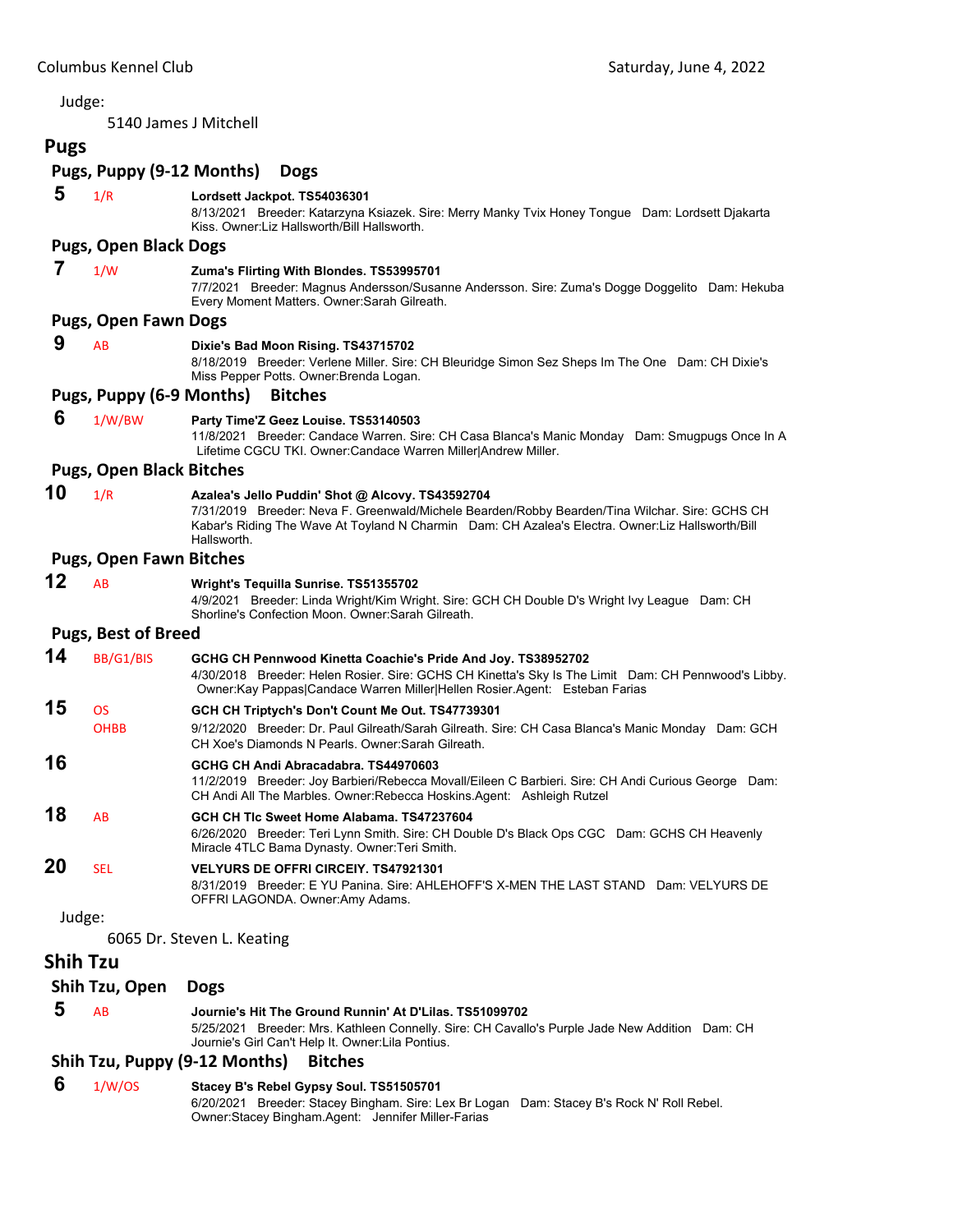# **Shih Tzu, Best of Breed**

# **7** BB **GCHB CH Jolisse N Ryan Bright Like A Diamond. TS47664001**

7/25/2020 Breeder: Jessica Ryan. Sire: Zerozeroseven Mondoshawan Oziresun Dam: CH Ryan's I Believe N Miracle'S. Owner:Jocelyn Fuertes. Jennifer Miller Farias

#### Judge:

6065 Dr. Steven L. Keating

# **Toy Fox Terriers**

### **Toy Fox Terriers, Puppy (9‐12 Months) Dogs**

# **7** 1/W **Niklbys Man On The Moon. TS52319701**

6/24/2021 Breeder: Ashley Cuzzolino/Sylvia Garner. Sire: CH Valcopy Rocket Man Dam: GCH CH Niklbys A Splash Of Sass N Alotta Class Valcopy. Owner:Ashley cuzzolino .

#### **Toy Fox Terriers, 12‐18 Months Dogs**

 **9** 1/R **Lil Toots Just Trying To Catch A Good Time. TS50654303** 2/6/2021 Breeder: Carlene Mckinnell. Sire: Goldkist True Grit Dam: Lil Toots Something To Talk About. Owner:Carlene Mckinnell.

# **Toy Fox Terriers, Bred‐By‐Exhibitor (Adult) Dogs**

#### **11** <sup>1</sup> **Goldkist True Grit. TS42407901**

3/21/2019 Breeder: Beverly Bottoms. Sire: GCHB CH Fanci Newmont He's All That Dam: GCHS CH Ultra Quest Kiss My Bobby Socks. Owner:Beverly Bottoms.

#### **Toy Fox Terriers, Open Dogs**

#### **15** <sup>1</sup> **Celticfox Mcdreamie. TS49094501**

12/28/2020 Breeder: Susan Essoe. Sire: GCHS CH Valcopy Ter-Lee Hot To Trot V Niklby Dam: CH Celticfox Dream Catcher. Owner:Susan Essoe.Agent: Ashley Cuzzolino

Judge:

5140 James J Mitchell

#### **Yorkshire Terriers**

#### **Yorkshire Terriers, Bred‐By‐Exhibitor (Adult) Dogs**

# **5** 1/W/OS **Lane's Pretty Impressive. TS49973401**

OHBB 2/1/2020 Breeder: Valerie L Wilson. Sire: Lane's Everything's Coming Up Aces Dam: Lane's Shock Wave. Owner:Valerie Lane Wilson.

#### **Yorkshire Terriers, Open Dogs**

# **9** AB **Blue-Fantasy's Sugarfoot's Love Story. TS51167801**

2/21/2021 Breeder: Sherri Spieth. Sire: CH Blue-Fantasy's Big Bang Dam: GCHS CH Blue-Fantasy's Dream Lover. Owner:Vicki Edwards.

#### **Yorkshire Terriers, Bred‐By‐Exhibitor (Adult) Bitches**

# **6** 1/W/BB/BW **Lane's Raise Your Glass. TS46787402**

12/21/2019 Breeder: Georgina Miller/Valerie Wilson. Sire: GCH CH Lane's All The Right Moves Dam: Mistic's Luxury Gravity Of Love. Owner:Valerie Lane Wilson|Georgina Miller.

# **8** 2/R **Heartesha's Dancin With A Stranger. TS47252401**

2/10/2020 Breeder: Sandi Waters/Pinkie Owens. Sire: CH Heartesha's Silly Ol Bear Dam: Heartesha's Daffodil. Owner:Linda Bowers|Sandi Waters.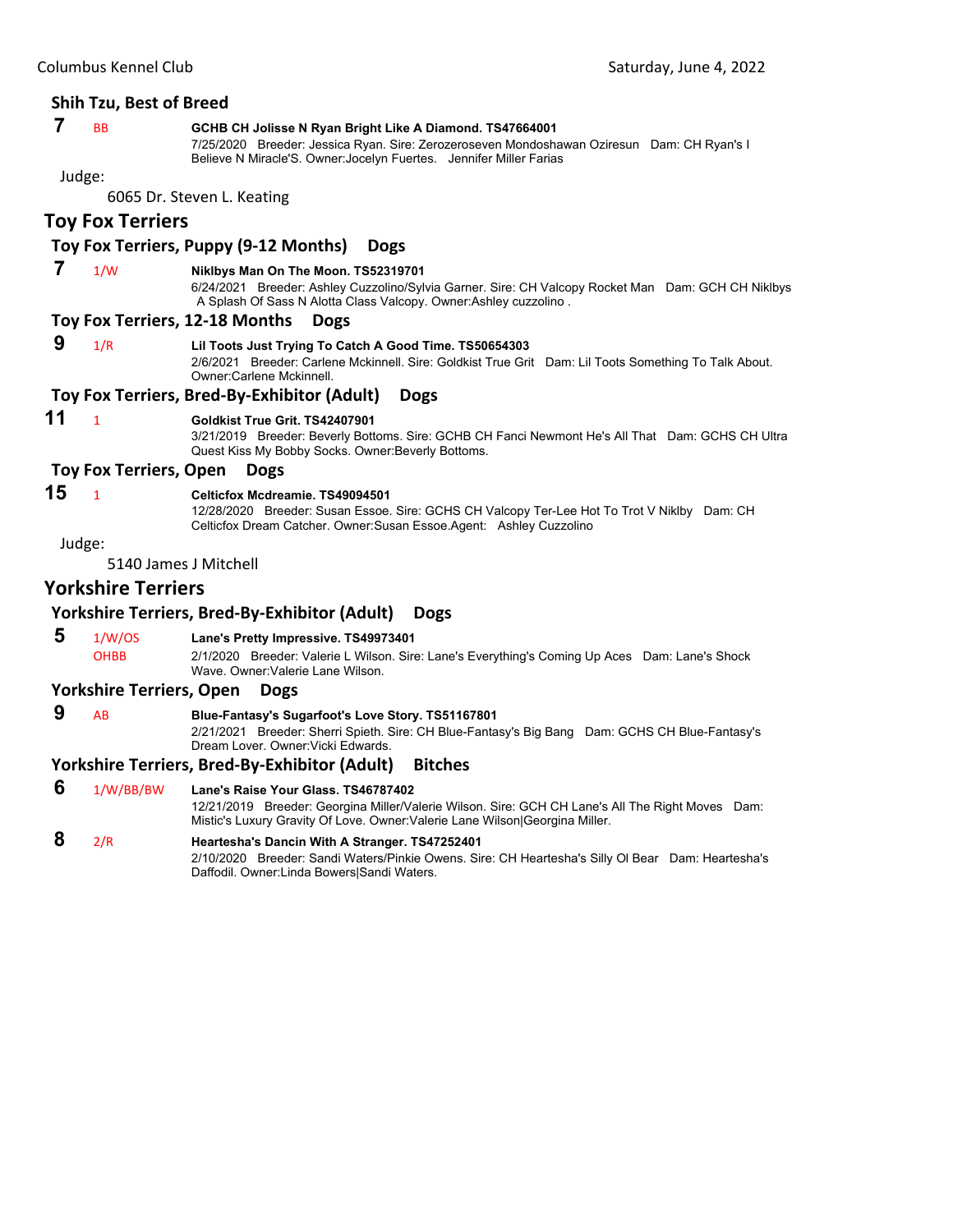<span id="page-52-0"></span>5777 Mr. Jeffery Bazell

# **American Eskimo Dogs**

# **American Eskimo Dogs, Puppy (9‐12 Months) Bitches**

#### **6** AB **Trinity Everleigh Rose @ Ricks. NP68603901**

7/9/2021 Breeder: Linda Wheatley. Sire: Wintersun's Rockstar At Trinity Dam: Trinity's Simply A Miracle. Owner:Kathy Ricks|James E Ricks Jr|Susan Clingenpeel DVM.

Judge:

5777 Mr. Jeffery Bazell

## **Bichons Frises**

#### **Bichons Frises, Best of Breed**

#### **5** BB/G4 **GCHP CH Encores Once Upon A Dream. NP50466001**

2/20/2017 Breeder: Stephanie Toom. Sire: CH Encores Easyryder Triplelegacy Dam: CH Encore Prancers Sweet Justice. Owner:Neena Pellegrini|Stephanie Toom.Agent: Ashley Waters

Judge:

5777 Mr. Jeffery Bazell

# **Boston Terriers**

#### **Boston Terriers, Open Under 15 lbs Bitches**

 **6** 1/W/OS **Willow Acres N LuckyStars Encore. NP54957902**

5/12/2019 Breeder: Corinne J Whorley. Sire: GCH CH Luckystars Grande Finale Dam: CH Willow Acres Blown Away By Super Storm Sandy. Owner:Charlotte Comstock.

#### **Boston Terriers, Best of Breed**

| -5 | <b>BB</b> | GCH CH Guticas Cerveza Aguila At Broken Halos. NP66541001                              |
|----|-----------|----------------------------------------------------------------------------------------|
|    | OHBB/OHG4 | 8/22/2020 Breeder: Andres Felipe Gutierrez Mata. Sire: SALOGAS BOSTON CAFE DE COLOMBIA |
|    |           | Dam: Salogas Ema La Danzonera. Owner:Carmen Vazquez Suzann Fauci.                      |

Judge:

5777 Mr. Jeffery Bazell

# **Bulldogs**

## **Bulldogs, Puppy (6‐9 Months) Bitches**

# **6** AB **Lyerly's Crown And Coke. NP70008101**

9/6/2021 Breeder: Linda Lyerly/Julie Crook. Sire: GCHS CH Lyerly's Toy Story Dam: CH Lyerly's Just Peaches. Owner:Linda Lyerly|Julie Crook.Agent: Julie Crook

#### **Bulldogs, Best of Breed**

|        | SEL          | <b>Irresistibull Larry Munsons Greatest Call. NP64789203</b><br>12/23/2020 Breeder: Annette Nobles/Ricky Nobles/Dianna Thompson. Sire: GCH CH Cappellibulls-<br>Argentina Carlos Dam: CH Irresistibull Once Upon A Time Of Danditops. Owner: Robyn Glisson. Agent:<br>Julie Crook |
|--------|--------------|-----------------------------------------------------------------------------------------------------------------------------------------------------------------------------------------------------------------------------------------------------------------------------------|
|        | BB/G3        | GCHS CH Paintabull I'm the Pied Piper. NP62918904                                                                                                                                                                                                                                 |
|        | OHBB/OHG1/O  | 10/2/2020 Breeder: Phyllis Portera/Greg Rodgers. Sire: Crosscity's Lone Ranger Dam: GCH CH                                                                                                                                                                                        |
|        | <b>HRBIS</b> | Unforgetabull Cream Elclair. Owner: Phyllis Portera   Greg Rodgers.                                                                                                                                                                                                               |
| Judge: |              |                                                                                                                                                                                                                                                                                   |

5777 Mr. Jeffery Bazell

# **Chow Chows**

### **Chow Chows, Puppy (6‐9 Months) Bitches**

#### **6** 1/R **Rio's Baby Shark. NP70076005**

9/11/2021 Breeder: Amy Frick/Kurt Williams. Sire: Rio N Cincere's A Force To Be Reckoned With Dam: CH Padow's Not Your Typical Angel. Owner:Kristen Watson.

#### **Chow Chows, Open Red Bitches**

 **8** 1/W/OS **Rio's Falling From Grace. NP63330101**

9/20/2020 Breeder: Amy Frick/Ronron Eugenio/Leo Andrew Eugenio. Sire: CH Rio N Lee-Fen More Power In A Diesel Dam: CH Rio's Spring Is In The Air With Arrow. Owner:Amy Young.

#### **Chow Chows, Best of Breed**

 **7** AB **GCHG CH Liontamer-Pazzazz Rothrock Tradition By Buddakan. NP40070403** 5/30/2015 Breeder: Karen Tracy. Sire: GCH CH Pazzazz's Genghis Khan Dam: GCH CH Liontamer Pazzazz's Red Sequoia. Owner:David Rothrock|Patrina rothrock|Karen tracy.Agent: Jan kolnik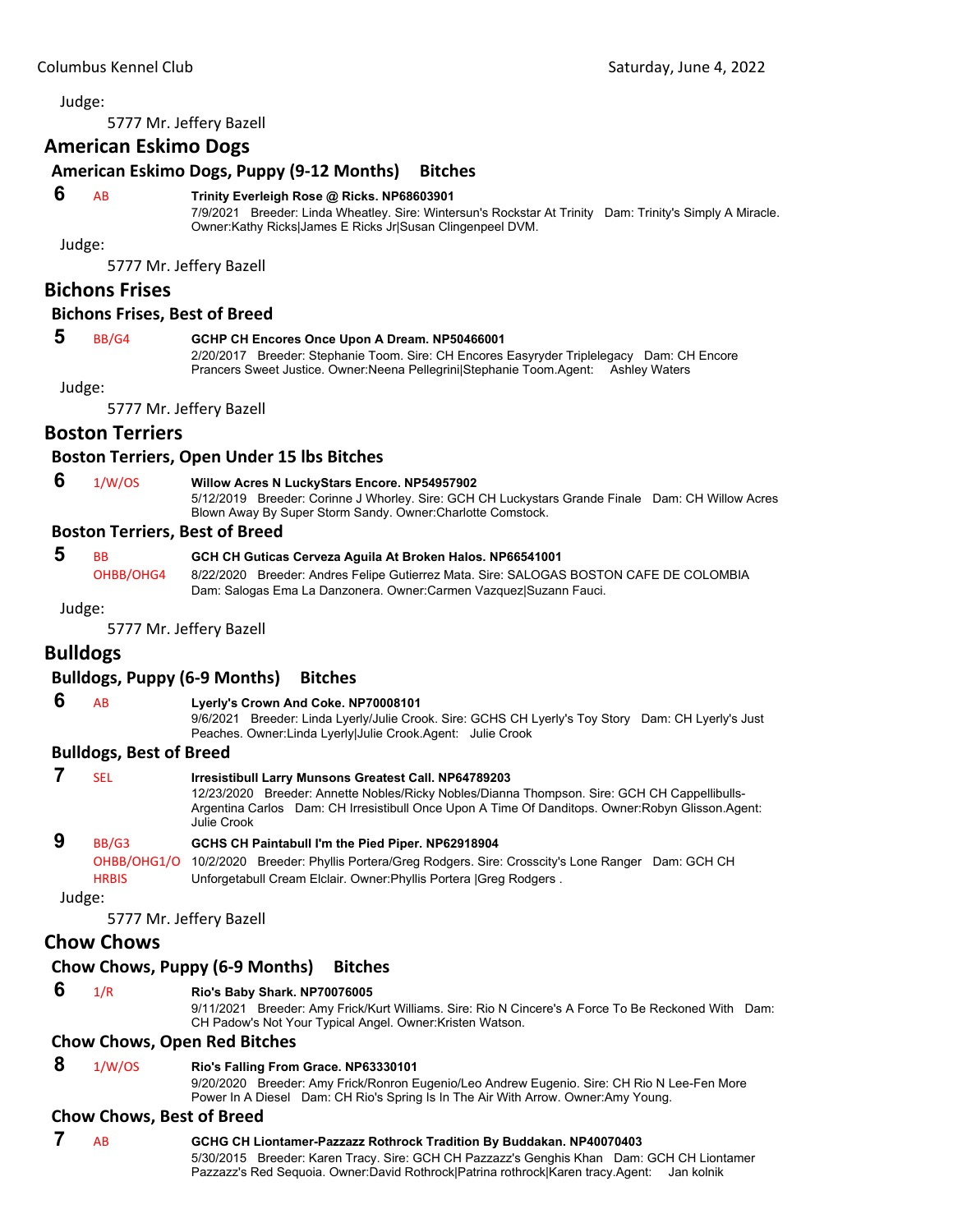

5777 Mr. Jeffery Bazell

## **Coton de Tulear**

#### **Coton de Tulear, 12‐18 Months Dogs**

- **5** 1/W **Mi-Toi's Captain America. NP65802801**
	- 2/4/2021 Breeder: Luis Ortiz/Monica De Tuya. Sire: Mi-Toi's Intenso Dam: Mi-Toi's Nirvana. Owner:Gayle Geldermann|Sylvia Vedral|Connie Fox.Agent: Ashley Waters

#### **Coton de Tulear, Best of Breed**

#### **7** BB **GCHB CH Wayfarer's You Are My Sunshine. NP55883001**

6/14/2019 Breeder: Kim Way. Sire: CH Jespersen's Inferno Dam: Wayfarer's Big Girls Don't Cry. Owner:Mary Scheer|Rainer Scheer|Kim Way.Agent: Harry Bennett

Judge:

5777 Mr. Jeffery Bazell

#### **Dalmatians**

#### **Dalmatians, 12‐18 Months Dogs**

# **7** AB **Red Riders Chocolate Sidekick. NP67884102**

6/1/2021 Breeder: Forrest Wade Olgers. Sire: GCH CH Lost Art Weston's High Resolution At Red Rider Dam: CH Red Riders Keen Rain. Owner:Joan KoskiJones|Forrest Wade Olgers. Linda Bellim-Pelletier

#### **Dalmatians, Bred‐By‐Exhibitor (Puppy) Dogs**

## **9** 1/W **London's Cadbury Chocolate Latte. NP69007203**

8/9/2021 Breeder: Karen West/Sharron Podleski. Sire: GCH CH Chelsea Hollytree Jls Camden Dam: GCH CH London's Cadbury Toffee CD BN RE BCAT. Owner:Karen West.

#### **Dalmatians, Puppy (6‐9 Months) Bitches**

#### **6** <sup>1</sup> **Aldergrove's Little "Under The Eiffel Tower". NY00063405**

11/1/2021 Breeder: Don Birchard/Cameron Camp. Sire: Aldergrove's Norman Bates "Cannot Be Trusted" RE FDC CAX2 FCAT13 ACT2 SWA SEE SBE RATO CGCA CGCU TKE Dam: Nu Spot N My Heart Madeline B. BCAT CGCA TKN. Owner:Marilyne Kilchriss|Lindsey Lienhardt.

#### **Dalmatians, Bred‐By‐Exhibitor (Puppy) Bitches**

**10** <sup>1</sup> **Bottoms Up Diamonds And Pearls. NP69884701**

9/7/2021 Breeder: Janey Randlett. Sire: CH Tuckaway Augusta Dam: CH Bottoms Up Nspird Cookies And Cream BN RA CGC. Owner:Janey Randlett.

#### **Dalmatians, Open Black Spotted Bitches**

**12** 1/R **Horizon C&C's Catch Your Dreams. NP63269201**

#### 11/20/2020 Breeder: Cindy Bowman. Sire: CH Matchless N Folklore Got The Right Stuff Dam: GCH CH Horizon's Study Abroad BN BCAT CC CGCA TKN ATT. Owner:Sandy Marcus|Sandy Marcus|Cindy Bowman.

#### **Dalmatians, Open Liver Spotted Bitches**

**14** 1/W/BW **Laurel's M!Schief Maker. NP50673501**

6/28/2018 Breeder: Linda L Scheller-Bradley D.V.M.. Sire: CH Starwood-N-Obx Louie At Jabala CGCA Dam: CH Laurel Atlantis Sweet Summertime. Owner:Linda L. Scheller-Bradley| D.V.M..

#### **Dalmatians, Best of Breed**

| 11 | AB                                | GCHS CH Sunnyoaks Buzzer Beater. NP50466808                                                                                                                                                                                                   |
|----|-----------------------------------|-----------------------------------------------------------------------------------------------------------------------------------------------------------------------------------------------------------------------------------------------|
|    |                                   | 6/22/2018 Breeder: Michele A Wrath/Thomas Wrath. Sire: GCHB CH Sunnyoaks Ready To Rumba Dam:<br>CH Sunnyoaks Said And Done. Owner: Thomas and Michele Wrath Thomas Wrath Michele Wrath.                                                       |
| 15 | AB                                | GCHB CH Nspird Spotsafire By Michelangelo CGC. NP51342008<br>8/9/2018 Breeder: Teresa Bailey/Ms. Carrie L Jordan. Sire: CH Nspird Raisn A Few Eyebrows Dam: CH<br>Nspird Spotsafire On Madison Ave. Owner: Carol OBrien Agent: Russella Bowen |
| 16 | <b>B<sub>B</sub></b><br>OHBB/OHG3 | GCH CH Rockstar's Sunflower CD BN RE BCAT, NP48022003<br>10/26/2017 Breeder: Pamela Fisher. Sire: GCHB CH Dakota Snowood Starry Starry Night Dam: GCH CH<br>Rockstar's Cut'N Up. Owner: Karen West Pamela Fisher.                             |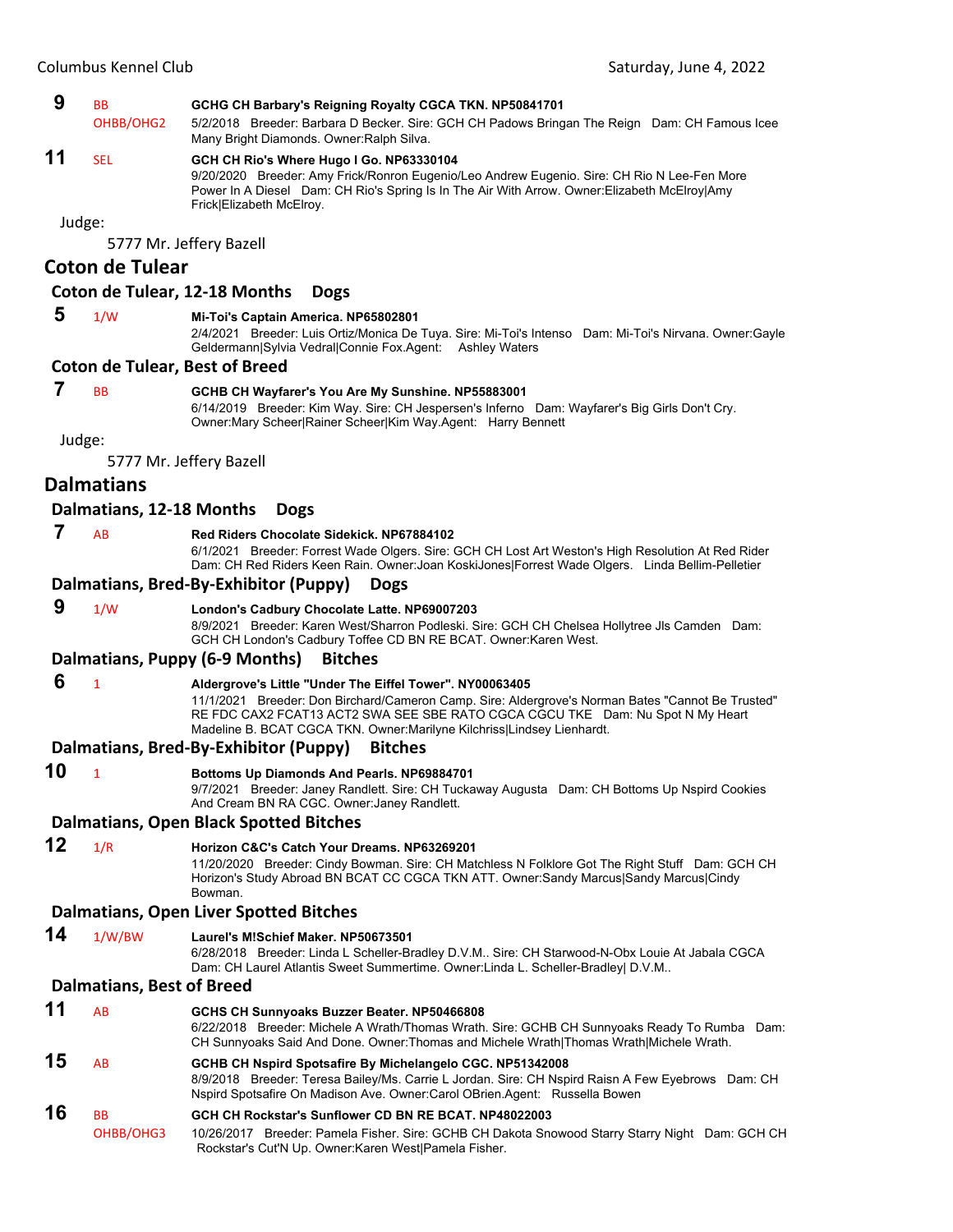| 17 | <b>OS</b>              | GCH CH Mapleaf Danrich I'm Your Boogie Man. NP55751508<br>8/2/2019 Breeder: Ann Smith/McHardy Smith/Michele Wrath/Thomas Wrath. Sire: GCHB CH Dakota<br>Snowood Starry Starry Night Dam: GCHS CH Sunnyoaks L'Il Rascal At Mapleaf. Owner:Daniel R Bacon.                                                                                                    |
|----|------------------------|-------------------------------------------------------------------------------------------------------------------------------------------------------------------------------------------------------------------------------------------------------------------------------------------------------------------------------------------------------------|
| 18 | <b>SEL</b>             | GCH CH Dapper-Dan's Frozen Asset At Cassiopea FDC BCAT RATN ATT. NP54604202<br>4/1/2019 Breeder: Mrs. Bronwyn Schoelzel. Sire: CH Dapper-Dan's Pongo UD Dam: CH Riverside's<br>Modern Millie Of Dapper-Dan VCD1 BN RE AX AXJ CGC TKI. Owner: Mary Bright Parker Chris McElyea.                                                                              |
| 20 | AB                     | GCHG CH Prestige N CarriageHill's Settin' The World Afire. NP55068002<br>6/19/2019 Breeder: Beth Anne Johnson/Jason Rudolph. Sire: GCH CH Prestige's Another Day In Paradise<br>BN RN NA NF CAA DCAT CGCA TKN ATT Dam: GCHB CH Dakota N' Prestige's Take Me Home.<br>Owner: Amber Spradlin   Beth Anne Johnson.                                             |
|    | Judge:                 |                                                                                                                                                                                                                                                                                                                                                             |
|    |                        | 5777 Mr. Jeffery Bazell                                                                                                                                                                                                                                                                                                                                     |
|    | <b>French Bulldogs</b> |                                                                                                                                                                                                                                                                                                                                                             |
|    |                        | <b>French Bulldogs, Puppy (6-9 Months)</b><br><b>Dogs</b>                                                                                                                                                                                                                                                                                                   |
| 9  | AB                     | Tx Star 'N Fierces Fancy Like. NP71282901                                                                                                                                                                                                                                                                                                                   |
|    |                        | 10/12/2021 Breeder: Bridget Webb/Jamie Smith. Sire: GCHP CH Bandog Bayou's The Warrior Dam:<br>Fierces Rose In Gold For Tx Star. Owner: Nancy Shaw. Agent: Justin Smithey                                                                                                                                                                                   |
|    |                        | French Bulldogs, Bred-By-Exhibitor (Puppy)<br><b>Dogs</b>                                                                                                                                                                                                                                                                                                   |
| 15 | 1/W/BW                 | Fleur Julee' Top Gun "Maverick". NP70768301<br>7/29/2021 Breeder: JULIE MARIE HUFFINE/Ernest James Huffine. Sire: GCHP CH Bandog's A League<br>Of His Own At Tx-Star Dam: GCH CH Rickly's Nest-Lee's Kandu Little Goddess. Owner: JULIE<br>HUFFINE Ernest J Huffine.                                                                                        |
|    |                        | <b>French Bulldogs, Open Cream and Fawn Dogs</b>                                                                                                                                                                                                                                                                                                            |
| 17 | 1/R                    | Kandu's Luvabull Bullwinkle @ Rick Ly'S. NP58342304<br>11/12/2019 Breeder: Rick Ly/Mary K Klein. Sire: GCHS CH Lionheart's Thumbs Up! Dam: CH Rick Ly's<br>Kandu It Fresh Off The Boat. Owner: Mary K Klein   Rick Ly  Ayden Hovermale.                                                                                                                     |
| 19 | AB                     | Rocky Creeks Johnny-Come-Lately. NP62093203<br>9/28/2020 Breeder: June Hatch. Sire: CH Rocky Creeks Lock Stock And Barrel Dam: De Lacreme You<br>Can Do Magic. Owner: Blaine Crowder Maria Devier.                                                                                                                                                          |
|    |                        | <b>French Bulldogs, Puppy (6-9 Months)</b><br><b>Bitches</b>                                                                                                                                                                                                                                                                                                |
| 10 | $\overline{2}$         | Rottenbull's Dreamcatcher's Lunar Eclipse. NP70223306<br>9/30/2021 Breeder: Rosemary Tindal. Sire: CH Riverhills Rebel Rebel By Jcrv Dam: Rottenbull's Shadow<br>Had A Secret. Owner: Dawn Rubio.                                                                                                                                                           |
| 12 | $\mathbf{1}$           | Lyerly's Dolly Did It. NP70228601<br>9/18/2021 Breeder: Linda Lyerly/Shirley Harding. Sire: CH Vaquero Of Villa Gloria Dam: Lyerly's N.C.I.S.<br>Ziva Of Harding. Owner: Linda Lyerly. Agent: Julie Crook                                                                                                                                                   |
| 14 | 3                      | Tx Star 'N Fierces Sayin' What I'm Thinkin'. NP71282903<br>10/12/2021 Breeder: Bridget Webb/Jamie Smith. Sire: GCHP CH Bandog Bayou's The Warrior Dam:<br>Fierces Rose In Gold For Tx Star. Owner: Nancy Shaw. Agent: Justin Smithey                                                                                                                        |
| 16 | AB                     | Jak's Jolene Jolene, NP71548202<br>11/10/2021 Breeder: Jayne DeJonghe. Sire: GCH CH Sweet-T-Bulls Dreams Do Come True Dam:<br>Noble's Oh Golly Miss Molly. Owner: Cynthia Rucker.                                                                                                                                                                           |
|    |                        | French Bulldogs, Puppy (9-12 Months)<br><b>Bitches</b>                                                                                                                                                                                                                                                                                                      |
| 18 | 1/W                    | Davisk's Madeleine With Cuttingedge & Hollywood. NP68428701<br>7/7/2021 Breeder: Robin Krieger D.V.M./Derek Kowata/Mr. Brandon H. Edge/Allen Weinberg. Sire: CH<br>Goldshield's Flash Gordon Of Mystik Dam: GCH CH Davisk's Here's To Us With Cuttingedge & Hollywood.<br>Owner: Robin Krieger Derek Kowata Brandon Edge Allen Weinberg. Agent: Linda Pitts |
|    |                        | French Bulldogs, 12-18 Months<br><b>Bitches</b>                                                                                                                                                                                                                                                                                                             |
| 20 | $\mathbf{1}$           | Brookman's Bold Bliss At Lewisfield. NP66782202<br>4/6/2021 Breeder: Dr. Christine Allan. Sire: CH Bring Out The Bold At Lewisfield Dam: CH Brookman's<br>Touch My Heart As Friendswood. Owner: Christine Allan   Penny Lewis   Juliana Palmer.                                                                                                             |
| 22 | $\overline{2}$         | Rocky Creeks Dodge City's New Barmaid. NP67564901<br>4/29/2021 Breeder: June Hatch/Bridget Webb. Sire: CH Shann's Hollywood Egomaniac Dam: Rocky<br>Creeks Chasing That Fierce Rainbow. Owner: June Hatch. Julie Cook                                                                                                                                       |
|    |                        | <b>French Bulldogs, Bred-By-Exhibitor (Puppy)</b><br><b>Bitches</b>                                                                                                                                                                                                                                                                                         |
| 24 | 1/R                    | Fleur Julee' Take My Breath Away "Charlee". NP70768302<br>7/29/2021 Breeder: JULIE MARIE HUFFINE/Ernest James Huffine. Sire: GCHP CH Bandog's A League<br>Of His Own At Tx-Star Dam: GCH CH Rickly's Nest-Lee's Kandu Little Goddess. Owner: JULIE<br>HUFFINE Ernest J Huffine.                                                                             |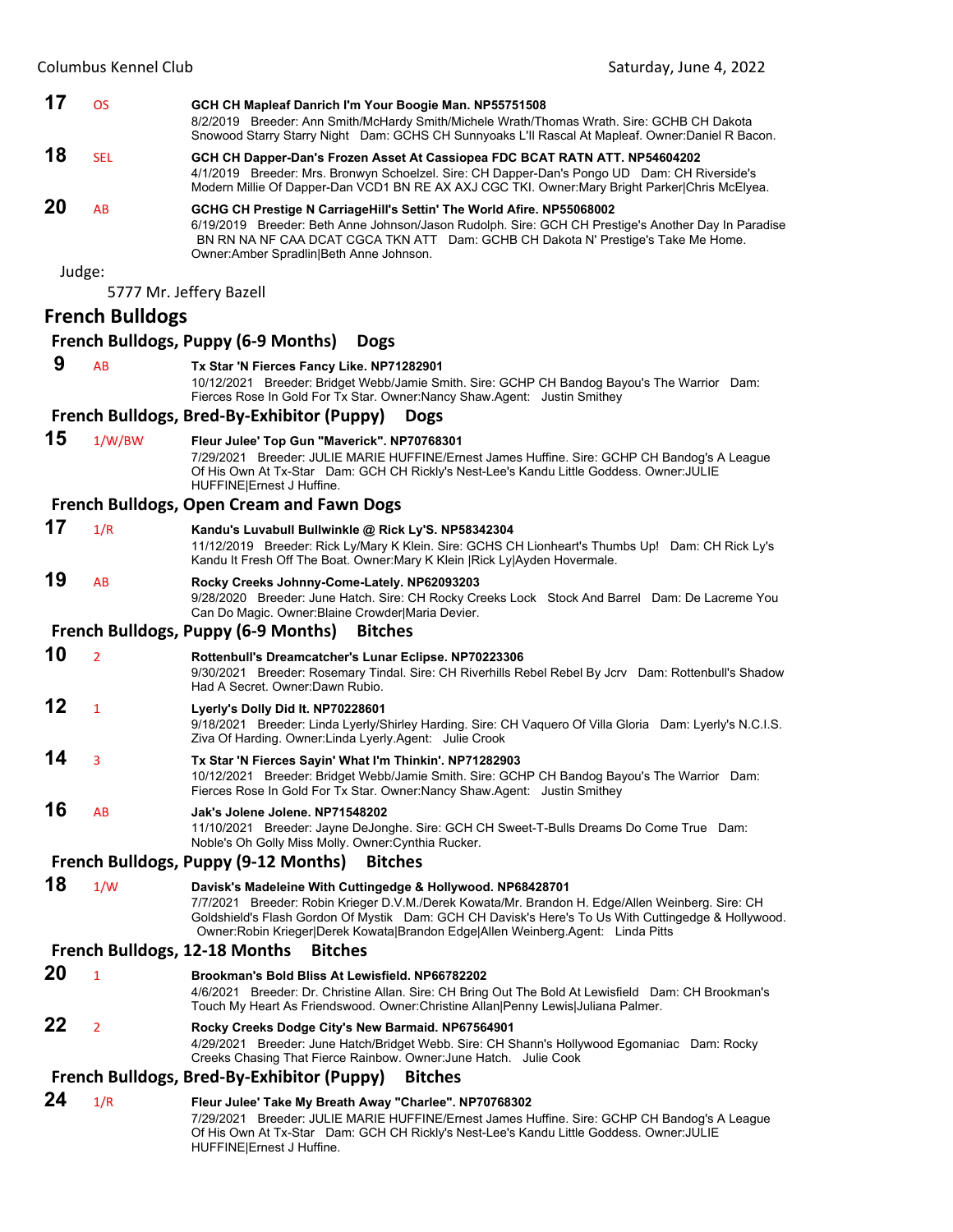#### **26** AB **Blue Note's Le Vie Est Belle. NP72170101**

11/13/2021 Breeder: Phyllis A Pierce. Sire: GCH CH Lewisfield's Born Bold In The Nick Of Time Dam: Myshadow The Lark Sings At Lewisfield. Owner:Phyllis Pierce.

#### **French Bulldogs, Open Cream and Fawn Bitches**

#### **28** <sup>1</sup> **Chaselands Aubry Layne. NP72883001**

11/15/2020 Breeder: Chad Howard. Sire: GCHS CH Bluemount Sky's The Limit De La Rive Gauche Dam: Chaselands Mary Mary. Owner:Nancy Shaw|Chad Howard.Agent: Justin Smithey

#### **French Bulldogs, Best of Breed**

| 21 | BB/G2                     | GCHS CH 2stars Cold As Ice At Damari, NP61747102<br>6/28/2020 Breeder: Michelle Lewis/Wesley Lewis/Nancy Shaw. Sire: GCHG CH Carousel's Polar Express<br>Dam: GCH CH 2stars Precious Pocket Charm For Tx Star & Bandog. Owner: Nancy Shaw Kevin<br>Patton Michelle Lewis Agent: Justin Smithey        |
|----|---------------------------|-------------------------------------------------------------------------------------------------------------------------------------------------------------------------------------------------------------------------------------------------------------------------------------------------------|
| 23 | <b>SEL</b><br><b>OHBB</b> | GCH CH Kandu's Awakening Force Of Glo-Star. NP62022701<br>7/15/2020 Breeder: Udomsak Rittichaikul/Mary Kline. Sire: GCHB CH Rick Ly's Should'Ve Ben A Cowboy<br>V Kandu Dam: Glo-Star's Big Love. Owner: Mary K Klein   Udomsak Rittichaikul  Ayden Hovermale.                                        |
| 25 |                           | GCH CH Diamond Ridge Dream Of Sweet-T's Storm. NP67967201<br>6/2/2021 Breeder: Karen Forgione. Sire: GCH CH Goldshield's Catch A Dream De La Rive Gauche BN RI<br>CGCA TKN Dam: GCH CH Diamond Ridge Song Of Sapphire. Owner: Della Grant Jerry Grant Karen<br>Forgione.                              |
| 30 | <b>OS</b>                 | GCH CH Sullybee Chambord's It Had To Bee Me FDC SWN SCA SEA SBA NSD CGC TKN.<br>NP50033004<br>4/5/2018 Breeder: Kathleen Marie Paine/Frederick Louis Paine. Sire: GCHG CH Chambord's I'Ll Not Be A<br>Gentleman CGC Dam: GCH CH Sullybee's Sweet Miss Bee-Haven. Owner: Kathleen M. paine Rick Paine. |
| 32 | <b>SEL</b>                | CH South Peach Honey Hush Yo' Mouth. NP57446601<br>12/9/2019 Breeder: Draper Palmer/Kathryn Jolin/Juliana Palmer. Sire: GCH CH Fuyur De Taknara Dam:<br>South Peach Page Of Remix's Love Story. Owner:Draper palmer Kathryn Palmer Juliana Palmer.                                                    |
| 34 |                           | GCH CH Lelac's Gimme A Break, NP65898004<br>2/15/2021 Breeder: Sylvia Bland. Sire: CH Lewisfield's Nirvana At Windsor Hill Dam: Lewisfield's Ben On<br>My Mind At Windsor Hill. Owner: Sylvia Bland.                                                                                                  |

Judge:

5777 Mr. Jeffery Bazell

#### **Lhasa Apsos**

#### **Lhasa Apsos, Puppy (9‐12 Months) Bitches**

#### **6** 1/W **Misha Rose Edwards. NP68103902**

7/13/2021 Breeder: Cain Prater. Sire: Duke Prater Dam: Sophia Loren Prater. Owner:Pat Page . Kacie Davis Jordan

## **Lhasa Apsos, Best of Breed**

 **8** BB **Kai-La-Sha On Fire. NP52511902** 12/8/2018 Breeder: Catherine Marley/Darby McSorley. Sire: Kai-La-Sha Fire When Reddy Dam: CH Kai-La-Sha Casta Diva. Owner:Catherine Marley|Darby McSorley. Kasie Davis **10** SEL **Heart & Soul Glamour Girl At Ky Ken. NP67472201**

6/23/2021 Breeder: Christine L Kasmar. Sire: CH Tai Fanza Air Kiss Dam: Into Cabernet. Owner:Pat Page . Kacie Davis Jordan

Judge:

5777 Mr. Jeffery Bazell

#### **Poodles (Standard)**

#### **Poodles (Standard), Open Dogs**

 **9** 2/R **Brienwoods Risky Business RN. PR19248807** 6/21/2016 Breeder: Sharlene O'Brien Craig/SamanthA Craig. Sire: CH Delphinium Jackson Brianwood Dam: CH Hasting Shining Star To Brienwood CGC. Owner:Lynn Roberts.

#### **11** 1/W/BW/OS **Edencourt's Maydele Long Story Short. PR24944901** 11/2/2020 Breeder: Sara Craig/KARINA COWIE. Sire: Seransil Conbrio Einstein Dam: Edencourt Little White Lie. Owner:Samantha Mirtsopoulos.

#### **Poodles (Standard), Bred‐By‐Exhibitor (Adult) Bitches**

#### **6** 1/W **Illusions Therefore I Am. PR24063503**

4/30/2021 Breeder: Lavonne Santee/Janna Debey/Darlene Kelley. Sire: GCH CH Stargazer's Merlin Keeps Moving The Line Dam: GCH CH Stargazer Sorceress Of Legend. Owner:Robin Newbern|Janna DeBey.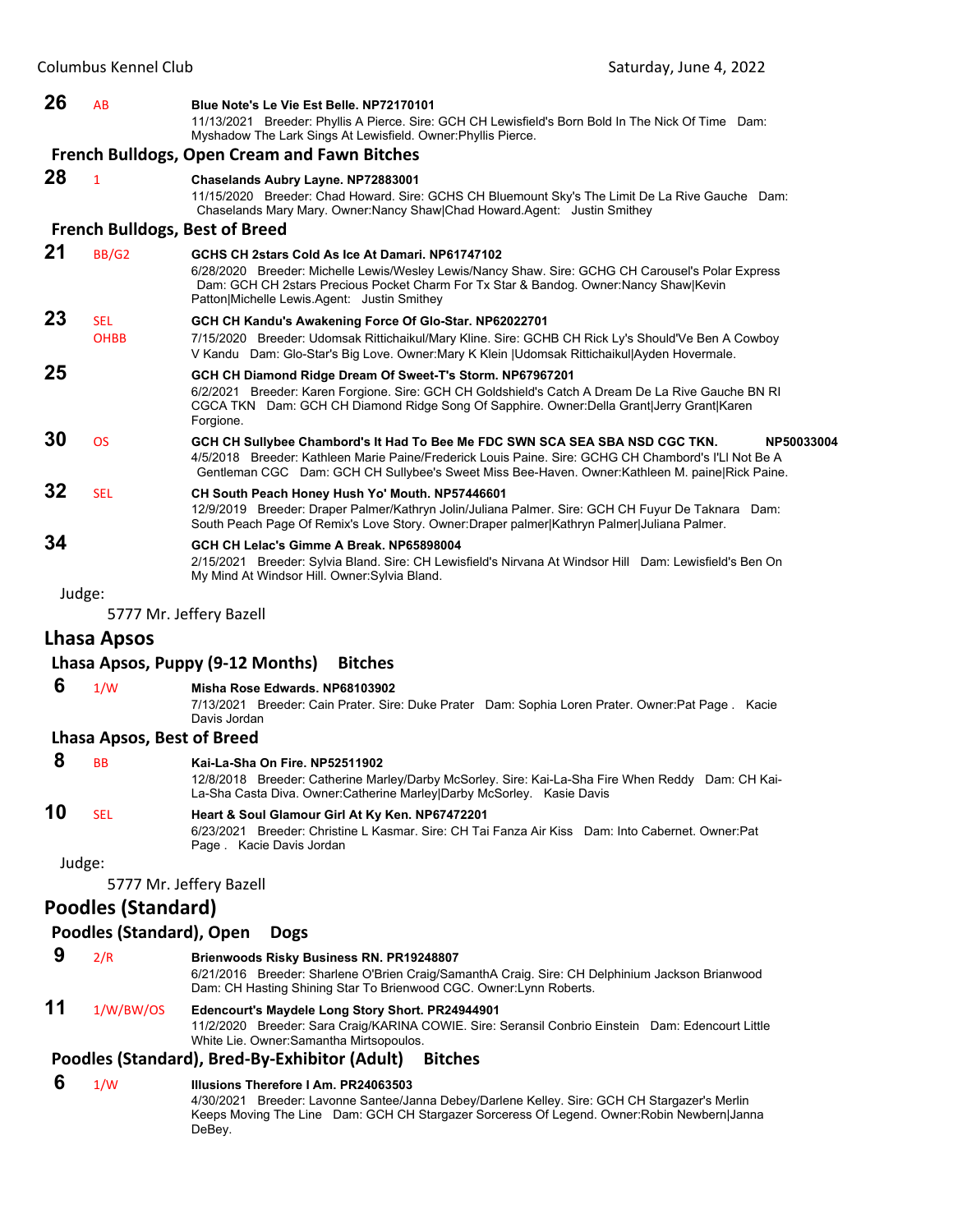#### **Poodles (Standard), American Bred Bitches**

 **8** <sup>1</sup> **Caliko Rock 'N' Darkangel Shimmering Samite. PR21722203** 3/26/2019 Breeder: Lori Anne Darby. Sire: Richardson's Duke Of Lilac Dam: Desilu's Vivian Vance. Owner:Lori Darby|Jill Kaplan.Agent: Brittany Phelps

#### **Poodles (Standard), Open Bitches**

- **10** AB **Calikorock Darkangel G Force Of Avalon. PR21722202**
	- 3/26/2019 Breeder: Lori Anne Darby. Sire: Richardson's Duke Of Lilac Dam: Desilu's Vivian Vance. Owner:Jill Kaplan|Jenna Wigglesworth.Agent: Brittany Phelps

# **12** 1/R **Kaylen's Song In My Heart. PR23586106**

1/4/2021 Breeder: Kay Peiser. Sire: GCHP CH Dacun Kaylens He's A Heartbreaker Dam: CH Smart Connection Final Fiction. Owner:Deborah Parisi|Jack Parisi.

#### **14** <sup>2</sup> **Graybark's Alter Ego. PR23687801**

2/20/2021 Breeder: Kathleen Marie Kershner. Sire: GCH CH Graybark's Perfect Storm Dam: GCH CH Piccadilly's Fergalicious Make The Boys Go Loco. Owner:Alicia BLANKENSHIP |Kathleen Kershner .

#### **Poodles (Standard), Best of Breed**

| 16 | <b>BB</b>   | GCHB CH Graybark's Amazing Grace. PR21624402                                                          |  |
|----|-------------|-------------------------------------------------------------------------------------------------------|--|
|    | <b>OHBB</b> | 3/13/2019 Breeder: Kathleen Marie Kershner, Sire: GCHP CH Jaset's Satisfaction Dam: CH Litilann's I'm |  |
|    |             | Just Like You Only Prettier. Owner: Kathy Kershner.                                                   |  |

Judge:

5777 Mr. Jeffery Bazell

#### **Shiba Inu**

#### **Shiba Inu, Puppy (6‐9 Months) Dogs**

 **5** 1/W/BW **Showboat The Ringmasters Secret Drew. NP71997301** 11/20/2021 Breeder: Deborah Howington/Gary Howington. Sire: Showboat Keeping Up With The Jones Dam: Akai Hana Mira. Owner:Deborah Howington.

#### **Shiba Inu, Puppy (9‐12 Months) Dogs**

 **7** 1/R **Showboat God Of Thunder Thor. NP69865901** 8/13/2021 Breeder: Deborah Howington/Gary Howington. Sire: CH Odzi Kadzoku Dam: Kirey Kazoku Olesya Omake. Owner:Deborah Howington.

#### **Shiba Inu, 12‐18 Months Dogs**

 **9** <sup>1</sup> **Soju Go Hidden Cascade. NP74493801** 4/3/2021 Breeder: Jin-Hwa Kim. Sire: Daisuke Go Noto Heiseian Dam: Keihime Go Haijima Mihorisou. Owner:Courtney Diwa.

#### **Shiba Inu, Bred‐By‐Exhibitor (Adult) Dogs**

**11** <sup>1</sup> **Lee-Fen's Singular Sensation. NP51658601**

6/10/2018 Breeder: Cheryl Giffin. Sire: GCHP CH Lee-Fen's An Everlasting Love Dam: CH Lee-Fen's Hide And Seek. Owner:Cheryl Giffin.

#### **Shiba Inu, Bred‐By‐Exhibitor (Puppy) Bitches**

- **6** <sup>2</sup> **Oak's Wynter Storm. NP70954301**
	- 10/11/2021 Breeder: Patricia Gilliard. Sire: GCH CH Sunojo From Sea To Shining Zee Dam: CH Oak's Eternal Spring Of Boseiai. Owner:Patricia Gilliard.

## **8** <sup>1</sup> **Absolute Soul On Fire. NP72255102**

11/18/2021 Breeder: Corina Van Camp/Charles Tadros. Sire: GCH CH Sunojo From Sea To Shining Zee Dam: GCH CH Oaks Precious Jewel At Absolute CA BCAT ATT. Owner:Corina Van Camp.

#### **Shiba Inu, Bred‐By‐Exhibitor (Adult) Bitches**

- **10** 1/W **Lee-Fen & Showboat's Flotus 45. NP65474101**
	- 11/6/2020 Breeder: Cheryl Giffin/Kylie Soafer. Sire: Lee-Fen & Showboat's Bakuchiku Dam: CH Lee-Fen's I'm No April Fool. Owner:Cheryl Giffin.

#### **Shiba Inu, Open Red/Red Sesame Bitches**

- **12** AB **Akai Hana Akimi. RKF5776645**
- 11/21/2020 Breeder: Alena Tolmacheva. Sire: Haranishiki Go Nagomi No Izumisou Dam: Sunshine Gouhime Fukaya Shunshuusou. Owner:JohnAlbert Brown.

# **14** 1/R **Sakura Go Hidden Cascade. NP74493701**

12/4/2020 Breeder: Jin-Hwa Kim. Sire: Zuishou Go Hidden Cascade Dam: Haruhime Go Hidden Cascade. Owner:Courtney Diwa.

#### **Shiba Inu, Open Black & Tan/AOAC Bitches**

#### **16** <sup>1</sup> **Daichan No Hime Go Hidden Cascade . 210004137ROK**

12/9/2020 Breeder: Jin-Hwa Kim. Sire: Daisuke Go Noto Heiseian Dam: Hongsi Go Hidden Cascade. Owner:Courtney Diwa.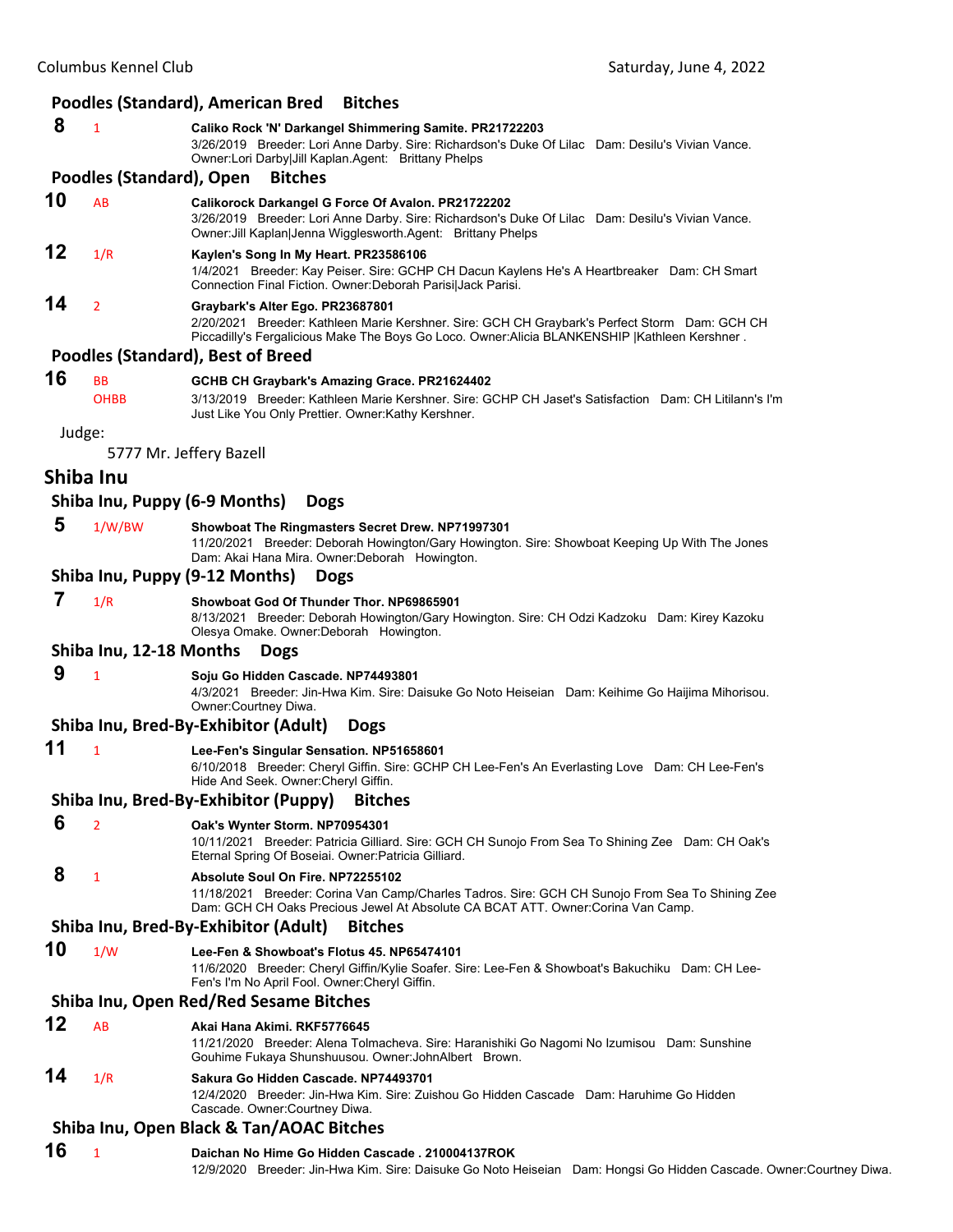|    | Shiba Inu, Best of Breed |                                                                                                                                                                                                                                                                                                          |
|----|--------------------------|----------------------------------------------------------------------------------------------------------------------------------------------------------------------------------------------------------------------------------------------------------------------------------------------------------|
| 15 | <b>OS</b>                | CH Lee-Fen & Showboat's No Substitute For Victory. NP65477903<br>1/17/2021 Breeder: Cheryl Giffin/Deborah Howington. Sire: CH Lee-Fen's Dirty Rice Dam: CH Lee-Fen @<br>Showboats Miss Liberty. Owner: Cheryl Giffin Deborah Howington.                                                                  |
| 18 |                          | GCH CH Oaks Precious Jewel At Absolute CA BCAT ATT. NP40800101                                                                                                                                                                                                                                           |
|    | <b>OHBB</b>              | 8/3/2015 Breeder: Patricia Gilliard. Sire: CH Copperdots Designer Label @ The Oaks Dam: CH San Jo<br>Southern Breeze. Owner: Corina Van Camp.                                                                                                                                                            |
| 20 | <b>SEL</b>               | Showboat Mango. NP57479705<br>11/2/2019 Breeder: Deborah Howington/Shirley Shannon/Sandi M Smith. Sire: GCH CH Kirey Kazoku<br>Enday Dam: GCH CH Showboat Zeta Jones. Owner: Deborah Howington.                                                                                                          |
| 22 | <b>BB</b>                | GCH CH Lee-Fen's Korean Princess, NP70486902<br>5/23/2021 Breeder: Cheryl Giffin/Kylie Soafer. Sire: CH Evan Of Atlas Golden Dam: CH Lee-Fen's I'm No<br>April Fool. Owner:Cheryl Giffen Deborah Howington Kylie Soafer.Agent: Elizabeth Melzer                                                          |
|    | Judge:                   |                                                                                                                                                                                                                                                                                                          |
|    |                          | 5777 Mr. Jeffery Bazell                                                                                                                                                                                                                                                                                  |
|    | <b>Tibetan Spaniels</b>  |                                                                                                                                                                                                                                                                                                          |
|    |                          | <b>Bitches</b><br>Tibetan Spaniels, Bred-By-Exhibitor (Puppy)                                                                                                                                                                                                                                            |
| 6  | 1/W                      | Oak's Trace Of Lace. NP68875904                                                                                                                                                                                                                                                                          |
|    |                          | 7/16/2021 Breeder: Patricia Gilliard. Sire: GCHS CH Oak's Chatty E-Z On The Pepper At D'Newt Dam:<br>GCH CH Oak's Game Of Chance. Owner: Patricia Gilliard.                                                                                                                                              |
|    |                          | Tibetan Spaniels, Bred-By-Exhibitor (Adult)<br><b>Bitches</b>                                                                                                                                                                                                                                            |
| 8  | 1/R                      | Kindred's Secret Whimsy Of Sir Adams. NP56628205<br>10/20/2019 Breeder: Ms. Melisa Ann Powell/Julia Powers/Julia Adams-Powers. Sire: CH Rico V. 't<br>Snijders Hofke FDC DCAT CGC TKI ATT Dam: GCH CH Katari's Touch Of Whimsy. Owner: Melisa<br>Powell Julia Powers Julia Adams Sharon Adams.           |
| 10 | $\overline{2}$           | Sir Adams Queen Of The Gods FDC DCAT CGC TKN. NP57727401<br>12/21/2019 Breeder: Julia Adams-Powers/Sharon Adams. Sire: CH Rico V. 't Snijders Hofke FDC DCAT<br>CGC TKI ATT Dam: CH Sir Adams Cher. Owner: Julia Powers Julia Adams Melisa Powell Sharon Adams.                                          |
| 12 | AB                       | Rosemont's Angel From Tara. NP60784001<br>5/9/2020 Breeder: Marilyn Glover/Brenda Kidd. Sire: GCH CH Tuqute Oak's Mohave Dam: GCH CH<br>Lebeck Melissa. Owner: Brenda A Kidd.                                                                                                                            |
|    |                          | <b>Tibetan Spaniels, Best of Breed</b>                                                                                                                                                                                                                                                                   |
| 14 |                          | GCHB CH Kindred's Secret Love Of Sir Adams CGC, NP56628204<br>10/20/2019 Breeder: Ms. Melisa Ann Powell/Julia Powers/Julia Adams-Powers. Sire: CH Rico V. 't<br>Snijders Hofke FDC DCAT CGC TKI ATT Dam: GCH CH Katari's Touch Of Whimsy. Owner: Julia<br>Powers julia adams melisa powell sharon adams. |
| 16 | ВB                       | GCH CH Oak's Phoenix Rising For Lantana. NP62301101                                                                                                                                                                                                                                                      |
|    | <b>OHBB</b>              | 9/10/2020 Breeder: Patricia Gilliard. Sire: GCH CH Ambrier's Rokirk Santana Of The Oaks Dam: GCH<br>CH Ambrier's Down Memory Lane At The Oaks. Owner: Patricia Gilliard Gail Krall.                                                                                                                      |
| 18 | <b>SEL</b>               | GCH CH Kan Sing's Mahakali. NP65092603<br>2/7/2021 Breeder: Martha Feltenstein. Sire: GCHP CH Kan Sing's Ambrier's Manaslu V. Altnaharra Dam:<br>CH Kan Sing's Apatika's Shishapangma. Owner: Martha Feltenstein. Mike Pitts                                                                             |
|    | Judge:                   |                                                                                                                                                                                                                                                                                                          |
|    |                          | 5777 Mr. Jeffery Bazell                                                                                                                                                                                                                                                                                  |
|    | <b>Tibetan Terriers</b>  |                                                                                                                                                                                                                                                                                                          |

# **Tibetan Terriers, Bred‐By‐Exhibitor (Puppy) Bitches**

| 6 | 1/W/BB | Snowshoe's Moonshot, NP71203701 |
|---|--------|---------------------------------|
|---|--------|---------------------------------|

OHBB 11/12/2021 Breeder: Joyce Killinger. Sire: CH Tripitaka Sexy Mother Pucker Dam: GCHS CH Snowshoe's All Gussied Up CGC TKN. Owner:Joyce Killinger.

Judge:

5777 Mr. Jeffery Bazell

# **Xoloitzcuintli**

#### **Xoloitzcuintli, 12‐18 Months Dogs**

# **5** AB **Lazaro (Alonso/Tojo). NP71489702**

5/2/2021 Breeder: Silvia Tojo/Miguel Alonso. Sire: Cochiloco (Hernandez) Dam: GCH CH La Farsante (Hernandez). Owner:PAULA MARTINEZ.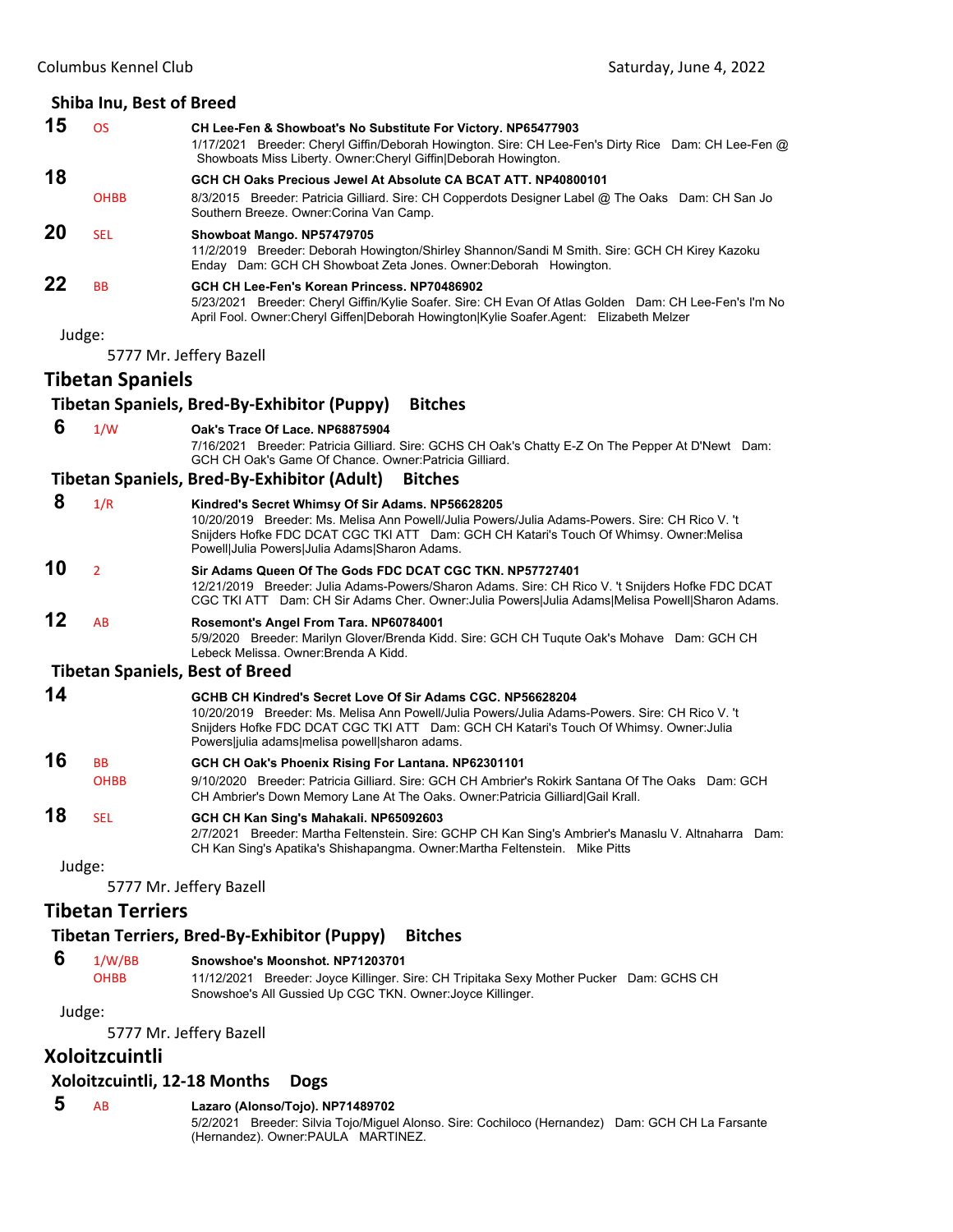#### **Xoloitzcuintli, Open Standard Dogs**

 **7** AB **Blanch-O's Lord Of The Rings. NP43577802**

7/1/2016 Breeder: Debbie Mullusky Caponetto/John Caponetto. Sire: CH Blanch-O's Above The Law Dam: Blanch-Os Hugs And Kisses. Owner:joy Wescott|Kacie Davis|Debbie Caponetta|John Caponetto. Kacie Davis Jordan

# **Xoloitzcuintli, Best of Breed**

 **6** OS **Oro Bello Raquel. NP72335401**

3/8/2021 Breeder: Olesia Pustovarova. Sire: Corazon Amante Benito Dam: Gris Montenegro Idalis. Owner:Donna Slavin|Christine Abbott.Agent: Jennifer Bittner

# **9** BB/G1 **GCH CH Cobano (Avalos-Lara). NP63855201**

7/11/2020 Breeder: Hugo Avalos/Jonathan Lara. Sire: Mauistik (Avalos) Dam: Tuba (Avalos). Owner:Richard Yenchesky.Agent: Erika Lanasa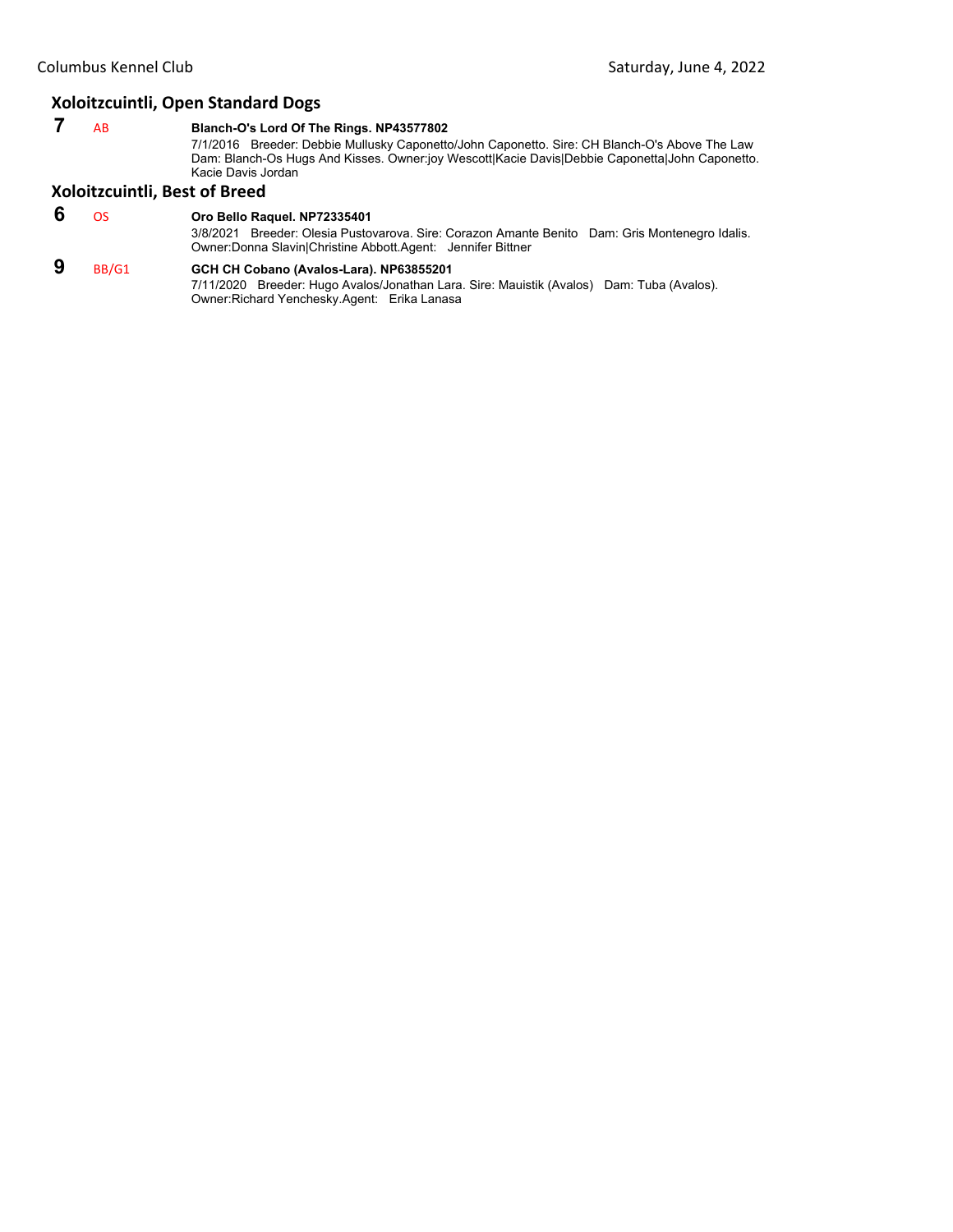<span id="page-59-0"></span>7084 Ms. Victoria M Jordan

# **Australian Cattle Dogs**

## **Australian Cattle Dogs, Puppy (6‐9 Months) Bitches**

#### **6** <sup>1</sup> **Clarjos Who Licked The Red Off Your Candy?. DN69274607**

11/27/2021 Breeder: MANDY LIESCH. Sire: GCH CH Tnt High Noon Hero CD BN HSAsc HSBc HIAsc HIDs HXAsMcM CGCA TKN Dam: Clarjos Twisted Golden Fiddle Rl. Owner:Donna W Simpson.

#### **Australian Cattle Dogs, Puppy (9‐12 Months) Bitches**

#### **8** AB **Timber Loblolly Blue. DN67921906**

6/27/2021 Breeder: Lisa Bowman. Sire: CH Clevers Keep Improved Dynamite For Timber Dam: Timber Take The Jewels. Owner:Lisa D Bowman.Agent: Laini Leal

#### **Australian Cattle Dogs, Bred‐By‐Exhibitor (Puppy) Bitches**

# **10** 1/R **Hiredhand Porch Swing Angel. DN68730901**

7/5/2021 Breeder: Connie P Hayes. Sire: CH Hiredhand Bring It On Dam: CH Hiredhand I'm All Ginger. Owner:Connie P Hayes.

#### **Australian Cattle Dogs, Bred‐By‐Exhibitor (Adult) Bitches**

#### **12** 1/W/BB **Timber Lil Kissi. DN57110001**

OHBB 12/3/2018 Breeder: Lisa Bowman. Sire: CH Timber Uss Sampson Dam: Timber Kiss This. Owner:Lisa D Bowman.

#### **Australian Cattle Dogs, Best of Breed**

# **5** AB **GCHB CH Kokopelli's N Kurpas' You're Bacon Me Crazy. DN62613501**

2/17/2020 Breeder: Ms. Heather Warn/Cheryl Kurpas/Leigh Ann Yandle-Perry/Kelli Watkins. Sire: GCHS CH Kokopelli N Kurpas' Hoot N Holler CGCA TKI Dam: GCHB CH Kokopelli N Kurpas Something Wicked This Way Comes DS CGC. Owner:KimGigi Griffith|Joyce Rowland|Heather Warn.

Judge:

7084 Ms. Victoria M Jordan

# **Australian Shepherds**

#### **Australian Shepherds, 12‐18 Months Dogs**

 **7** 1/R **Bluenotes Flyin' High At Midnight. DN66957708** 4/5/2021 Breeder: Phyllis Pierce/Gregory Horn. Sire: CH Calais Carolina First In Flight Dam: Calais

Carolina Walkin' After Midnight. Owner:Phyllis Pierce.

# **Australian Shepherds, Bred‐By‐Exhibitor (Adult) Dogs**

 **9** 1/W/BW/OS **Canon's I'm Your Huckleberry CGCA TKA. DN51780505** 7/13/2017 Breeder: Larinda Wilken/Amy Burnette. Sire: Canon's A Moment At Hand RN DCAT TKA Dam: Coolmoor Canon Rise Above It CD RAE FDC CGC TKN. Owner:Larinda Wilken|Krystal Schuessler .

# **11** <sup>2</sup> **Blue Note's Lone Ranger. DN62026201**

2/12/2020 Breeder: Gregory Allyn Horn. Sire: GCHS CH Antebellum's Sharp Shooter CGC TKN Dam: GCHB CH Blue Note's Siren Of The Sea. Owner:Gregory A Horn|Phyllis Pierce.

## **Australian Shepherds, Puppy (9‐12 Months) Bitches**

**12** AB **Antebellums Bayouland Lookin For Luv. DN68755302**

6/6/2021 Breeder: Douglas Gunter/Kathryn Gunter/Jayden Foster/Cherri Foster. Sire: GCHS CH Copperridges's Fire N Bayouland Dam: GCH CH Antebellum's Azalea Trail Maid. Owner:Douglas Gunter|Kathryn Gunter|Cherri Foster|Jayden Foster.

#### **Australian Shepherds, Bred‐By‐Exhibitor (Adult) Bitches**

- 
- **14** 1/W **Blue Note's Sunshine In My Pocket. DN66733101**

3/24/2021 Breeder: Gregory Allyn Horn/Phyllis Pierce. Sire: GCHB CH Sandollar's There Is No Substitute CGC Dam: GCHB CH Blue Note's Siren Of The Sea. Owner:Gregory A Horn|Phyllis Pierce.

#### **Australian Shepherds, Open Blue Merle Bitches**

# **16** 1/R **Blue Note's How High The Moon At Broken Halos. DN63018601**

3/13/2020 Breeder: Phyllis Pierce/Gregory Horn. Sire: Blue Note's Special Delivery Blues Dam: Calais Carolina Walkin' After Midnight. Owner:SUZANN FAUCI | CARMEN VAZQUEZ | PHYLLIS PIERCE.

#### **Australian Shepherds, Open Red Merle Bitches**

# **18** AB **Blue Note's Crown Royal. DN63999601**

8/19/2020 Breeder: Gregory Allyn Horn/Phyllis Pierce/Douglas Gunter/Kathryn Gunter. Sire: GCHS CH Antebellum's Sharp Shooter CGC TKN Dam: GCHB CH Blue Note's Siren Of The Sea. Owner:Gregory A Horn.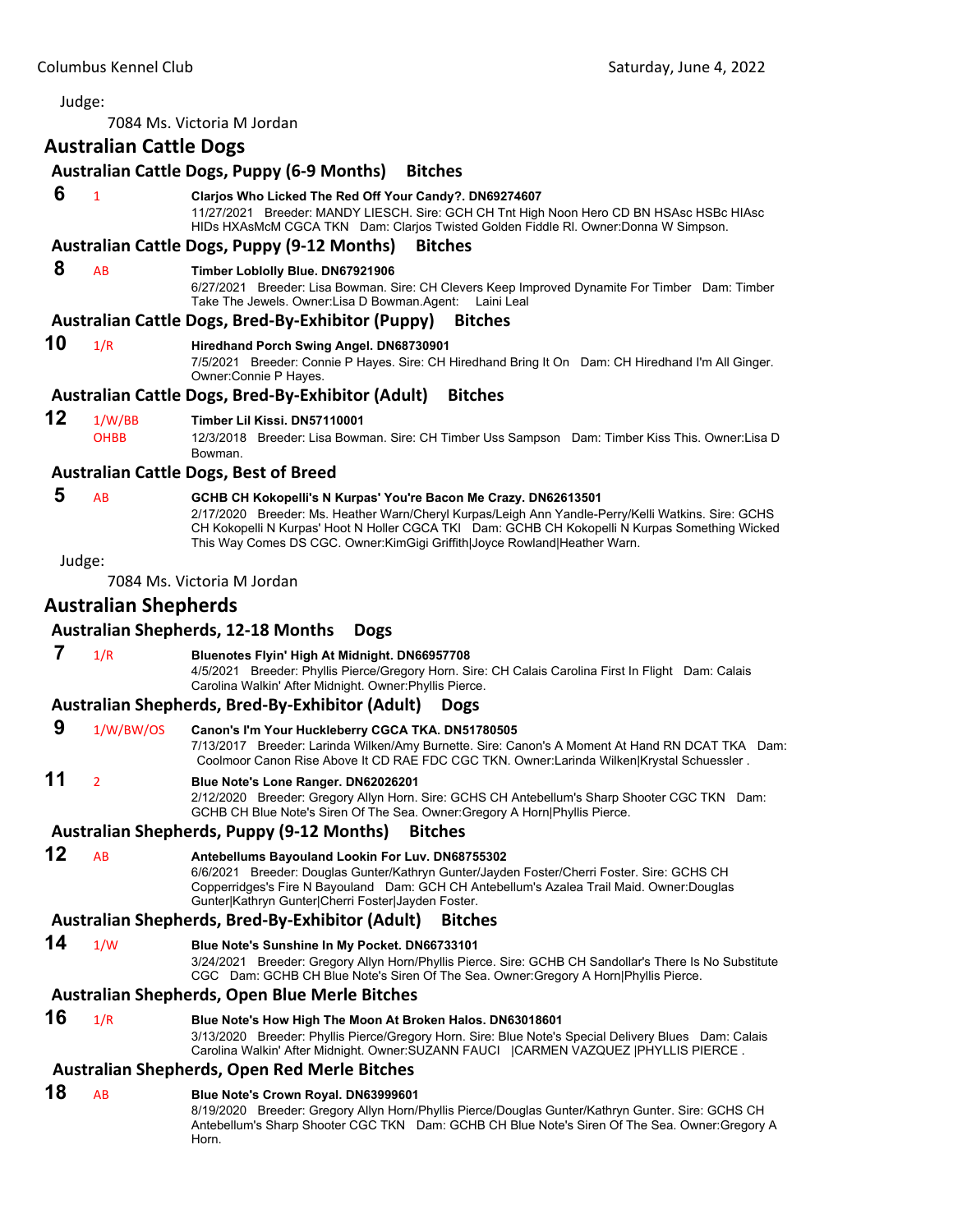#### **Australian Shepherds, Best of Breed**

| 10 | <b>BB</b> | Hightide Trademark Ballad Of The Goddess CGC TKN VHMA. DN67734001                                                                                                                        |
|----|-----------|------------------------------------------------------------------------------------------------------------------------------------------------------------------------------------------|
|    |           | 7/19/2021 Breeder: Vera Symonds/Tammy Warren/Jillayne Karras, Sire: GCH CH Brewedstone's<br>Designated Driver Dam: GCH CH Hightide Shadomoon Set Fire To The Stars RN CGCA. Owner: Paige |
|    |           | Novotasky Jillayne Karras Andy Parnell.                                                                                                                                                  |
| 20 | AR        | CH Blue Note's Where Eagles Fly. DN56897104                                                                                                                                              |

1/12/2019 Breeder: Phyllis Pierce/Gregory Horn. Sire: CH Calais Carolina First In Flight Dam: Calais Carolina Walkin' After Midnight. Owner:Phyllis Pierce.

Judge:

7084 Ms. Victoria M Jordan

#### **Beauceron**

#### **Beauceron, Best of Breed**

#### **5** BB **CH Quoiceneck Bleu De Montclea RN FDC BCAT ATT. DN54151401**

OHBB 9/24/2017 Breeder: Jean-Claude Rogge. Sire: Obi Wan Blue De Montclea Dam: Mara De Montclea. Owner:Linda Buffa.

Judge:

7084 Ms. Victoria M Jordan

## **Belgian Laekenois**

#### **Belgian Laekenois, Open Dogs**

#### **5** 1/W/BB **De Rafale Rever Des Moutons. DN62544705**

2/4/2020 Breeder: Donald Hyatt II/R Margaret Currier/Trisha Thibodeaux. Sire: Zarko's Hannibal V Coswald Dam: CH Sinanju's Naga Jolokia Of Sunny CM2 HSAs FDC TT CGC. Owner:Kellie Cosby|Robert Jerrells.

Judge:

7084 Ms. Victoria M Jordan

## **Belgian Malinois**

#### **Belgian Malinois, Open Dogs**

#### **5** 1/W/BB/BW **Belcol Phoenix CA BCAT. DN61281305**

OHBB 2/11/2020 Breeder: Christine Klockenbrink. Sire: Tzaar Van Balderlo PT Dam: GCH CH Belcol Dixie Chic SWA SCM SEE SBE. Owner:Joy Daniels|Christine Klockenbrink .

#### **Belgian Malinois, Puppy (9‐12 Months) Bitches**

#### **6** AB **Belcol Jbels Tuppence. DN68767505**

7/25/2021 Breeder: Christine Klockenbrink/Jeannie Hansbrough. Sire: GCH CH Maski Du Van Lappeenranta Jumbo BN PT Dam: GCH CH Belcol Dixie Chic SWA SCM SEE SBE. Owner:Christine Klockenbrink|Christine Klockenbrink|Jeannie Hansbrough.

#### **Belgian Malinois, Bred‐By‐Exhibitor (Puppy) Bitches**

#### **8** 1/W/OS **Belcol Thalia. DN68767506**

7/25/2021 Breeder: Christine Klockenbrink/Jeannie Hansbrough. Sire: GCH CH Maski Du Van Lappeenranta Jumbo BN PT Dam: GCH CH Belcol Dixie Chic SWA SCM SEE SBE. Owner:Christine Klockenbrink.

#### **Belgian Malinois, Open Bitches**

## **10** AB **Comprenez Vous Du Loups Du Soleil BCAT. DN62217501**

4/11/2020 Breeder: Michael Ellis/Jessica Knight. Sire: Dub Du Loups Du Soleil CGC Dam: Xuxu Du Loups Du Soleil. Owner:Samantha Mirtsopoulos.

Judge:

7084 Ms. Victoria M Jordan

# **Belgian Tervuren**

#### **Belgian Tervuren, Best of Breed**

| - 5 | GCHS CH Jagger Du Pays Des Sept Vallees TD CGC. DN42415001                                 |
|-----|--------------------------------------------------------------------------------------------|
|     | 12/3/2014 Breeder: Sebastien Rutkowski. Sire: High Clearings Harley Dam: Doline Des Louves |
|     | D'Ymonville. Owner:Darlene and Janina LaurinlJanina Laurin.                                |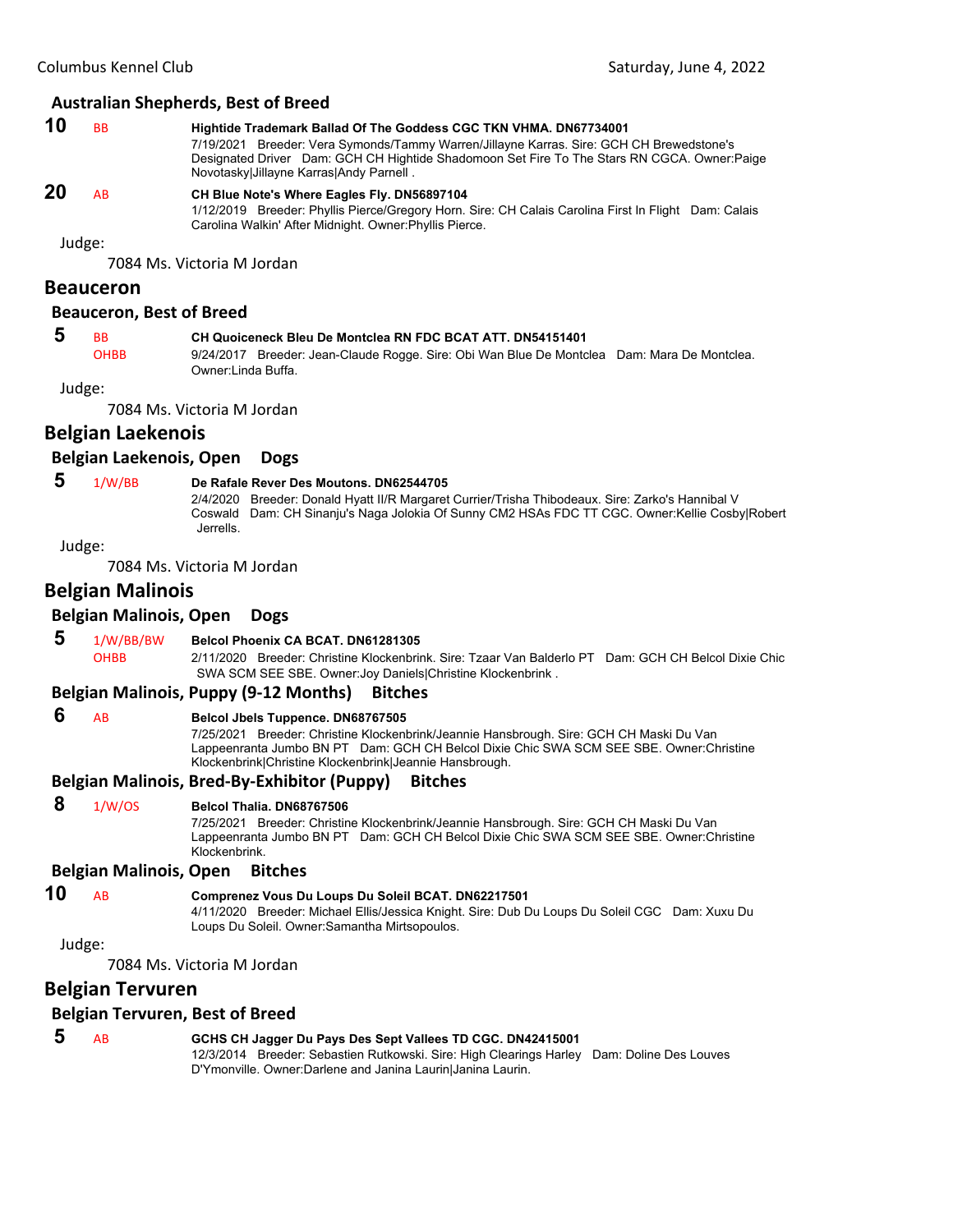7084 Ms. Victoria M Jordan

# **Bergamasco Sheepdog**

#### **Bergamasco Sheepdog, Best of Breed**

#### **6** BB **GCH CH Italina Di Valle Scrivia CGC TKN. DN56936801**

7/24/2018 Breeder: Luigi Cavalchini Guidobono. Sire: Tobia Dam: Ela Di Valle Scrivia. Owner:Don Kline|Kay Kline.Agent: Bekki Pina

Judge:

7084 Ms. Victoria M Jordan

# **Berger Picards**

#### **Berger Picards, Best of Breed**

#### **6** BB/G3 **GCHG CH Eclipse Boom Boom Pow. DN43140201**

7/7/2015 Breeder: Donna Beadle. Sire: GCHG CH Gotham De La Jassette Du Cap Del Mas Dam: CH Eclipse's Easy On The Eyes. Owner:Michael Beadle|Donna Beadle.

Judge:

7084 Ms. Victoria M Jordan

## **Border Collies**

#### **Border Collies, Puppy (6‐9 Months) Dogs**

 **7** AB **Greifzu Unforgettable Endeavor At Omegamtn. DN70190703** 10/28/2021 Breeder: Carolyn Mackey. Sire: GCHP2 CH Majestic Elite Clever Endeavor PT Dam: Omegamtn Unforgetable OAP OJP FCAT CGC TKI. Owner:Gail Hollon.

#### **Border Collies, 12‐18 Months Dogs**

 **9** AB **Chf Starchaser. DN67111403**

4/11/2021 Breeder: Judy L Kinnie. Sire: Cf Wyatt Dam: Chf Avatar Flyin Solo RN CGC. Owner:Kayen Barrett.

#### **Border Collies, Novice Dogs**

#### **15** 1/W/OS **O'my! Salt The Rim RN FDC CGCA CGCU TKN. DN64440804**

8/27/2020 Breeder: Katy Chadwick. Sire: CH Legacy's Sweetwater Blue CD BN RA PT OA NAJ OF BCAT DE DMX DDSE TKI Dam: CH Harbormist Amaretto Sunrise Crush RN BCAT ACT1 DSA CGCA CGCU. Owner:Tracy D Cann|Katy Chadwick.

#### **Border Collies, Bred‐By‐Exhibitor (Puppy) Dogs**

#### **17** AB **Omegamtn's Rainy Days And Mondays. DN69260504**

10/21/2021 Breeder: Gail Hollon / . Sire: GCHS CH Omegamtn's Surprise Ending CA BCAT CGC Dam: Avatar Bayshore's Scarlet Fever. Owner:Gail Hollon.

# **19** 1/R **Solaras-Wochme Apache!. DN70095603**

12/4/2021 Breeder: Barbara Gay Fitzgerald / Vanessa K Evans / . Sire: CH Solaras-Callista Stalk Exchange PT Dam: Avatar-Bayshore Bibbidi-Bobbidi-Boo. Owner:Barbara Fitzgerald .

## **Border Collies, Bred‐By‐Exhibitor (Adult) Dogs**

**21** AB **Holther's Secret Weapon AX MXJ NF. DN47631201**

10/10/2016 Breeder: Holley H Grooms/Heather Brewer. Sire: CH Holther's Shake Down The Thunder Dam: CH Holther's Midnight Train MX MXJ. Owner:Tinna Brown|Holley Grooms.

#### **Border Collies, American Bred Dogs**

#### **23** AB **O'my! Shoot To Thrill RE NA NAJ BCAT CGC TKN. DN61592602**

1/14/2020 Breeder: Katy Chadwick-Werts/Tiffany Gates. Sire: O'my! Midnight Ryder Dam: CH Harbormist Amaretto Sunrise Crush RN BCAT ACT1 DSA CGCA CGCU. Owner:Clair Kennedy|Brian Kennedy |Katy Chadwick.

#### **Border Collies, Bred‐By‐Exhibitor (Puppy) Bitches**

# **12** 1/R **Solaras-Wochme Siouxsie Sioux. DN70095602**

12/4/2021 Breeder: Barbara Gay Fitzgerald/Vanessa K Evans. Sire: CH Solaras-Callista Stalk Exchange PT Dam: Avatar-Bayshore Bibbidi-Bobbidi-Boo. Owner:Barbara Fitzgerald.

## **Border Collies, Bred‐By‐Exhibitor (Adult) Bitches**

**14** AB **Omegamtn's Girls Just Wanna Have Fun BCAT. DN62149102** 4/29/2020 Breeder: Gail Hollon. Sire: CH Sporting Field Man On A Mission Dam: GCH CH Omegamtn's Girls Have Cooties CA BCAT. Owner:Gail Hollon. **16** 1/W/BW **O'my! Y'Wanna Piece Of Me RE NA NAJ SIN CGCA CGCU TKI. DN64440801**

8/27/2020 Breeder: Katy Chadwick. Sire: CH Legacy's Sweetwater Blue CD BN RA PT OA NAJ OF BCAT DE DMX DDSE TKI Dam: CH Harbormist Amaretto Sunrise Crush RN BCAT ACT1 DSA CGCA CGCU. Owner:Katy Chadwick.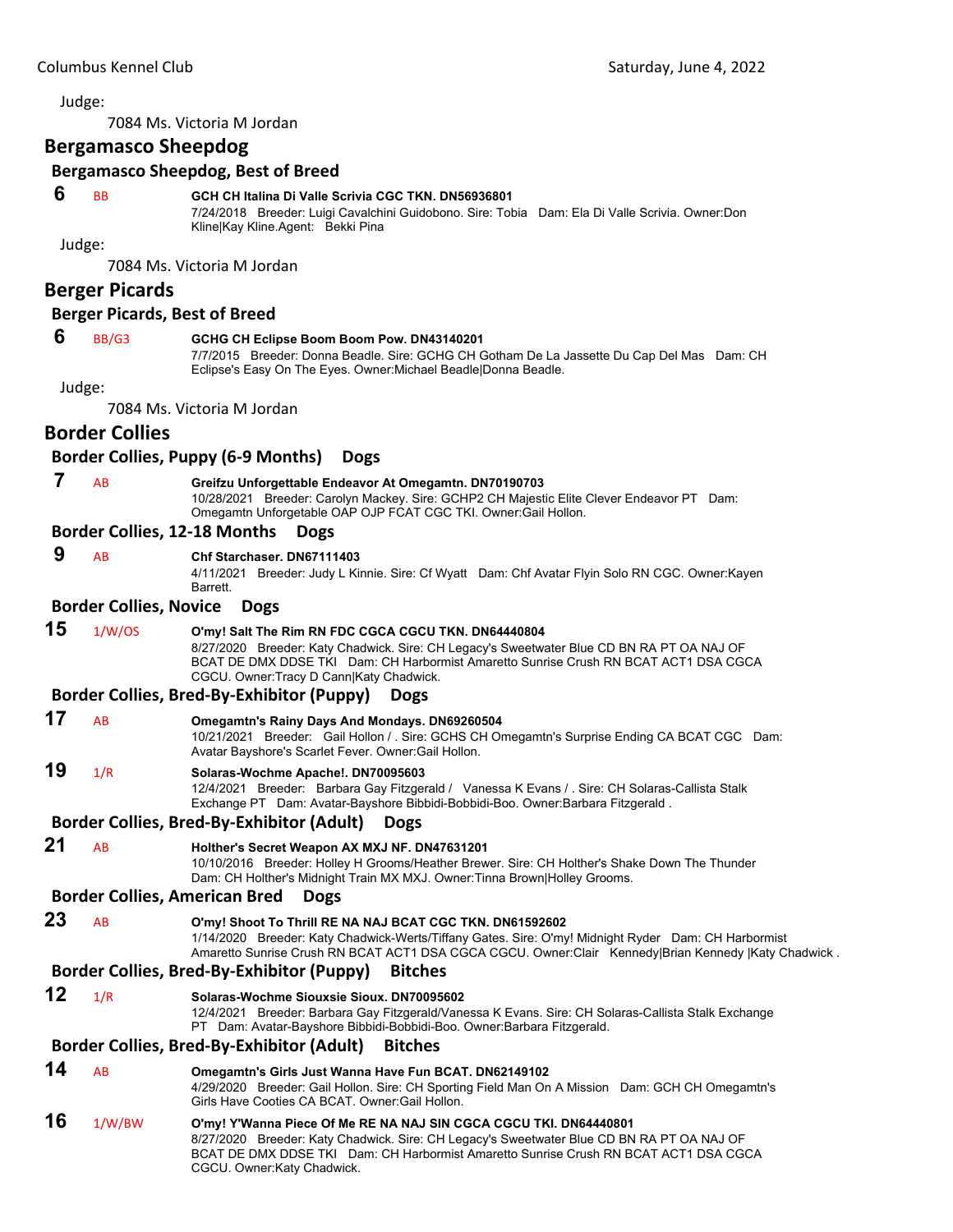#### **Border Collies, Best of Breed**

**10** AB **Shorewind-Holther's Wild English Rose RATN DN TKA ATT. DN66150610** 3/9/2021 Breeder: Callie Bell/Holley Grooms. Sire: CH Trumagik Tartan Scott Dam: CH Holther's Wide Awake With Shorewind. Owner:Bailey Whited|Holley Grooms. **18** BB **GCHS CH O'my! Time To Shine BN RE FDC AX OAJ XF CA BCAT RATN DM DSX AJ CGCA CGCU TKP VHMA. DN52509201** OHBB/OHG4 10/24/2017 Breeder: Katy Chadwick-Werts. Sire: CH RACH Powerhouse Cash It All In UDX OM1 BN GN GO RM2 RAE3 HSAs AX AXJ OF XFP CA DS DJ CGCA Dam: CH Harbormist Amaretto Sunrise Crush RN BCAT ACT1 DSA CGCA CGCU. Owner:Cindy Taylor|Katy Chadwick-Werts. **25** AB **GCHS CH Omegamtn's Surprise Ending CA BCAT CGC. DN50665806** 7/27/2017 Breeder: Gail Hollon. Sire: CH Sportingfields And The Crowd Goes Wild CA Dam: GCH CH Omegamtn's Girls Have Cooties CA BCAT. Owner:Gail Hollon.

#### Judge:

7084 Ms. Victoria M Jordan

## **Bouviers des Flandres**

# **Bouviers des Flandres, Bred‐By‐Exhibitor (Puppy) Bitches**

 **6** AB **Obvious Sudden Chills. DN70735301**

10/14/2021 Breeder: Cindy Langley/Judith Abramsohn/Melodie Phillips-Sorensen/Shawn Clute. Sire: GCH CH Obvious Come Sail Away Dam: Cantar's Pacifica De La Salsa. Owner:JR Gabbert|C Langley|S Clute|M Phillips.

Judge:

7084 Ms. Victoria M Jordan

#### **Briards**

#### **Briards, Best of Breed**

|    | AB  | GCHS CH Ne Orageux's Nudge Nudge Wink Wink. DN49098106<br>3/24/2017 Breeder: Rebecca Weber. Sire: CH Sendero's Full Metal Jacket Dam: CH Ne Orageux's Just<br>Can't Get Enough CGC. Owner: Merry Millner Becca Weber Agent: Joan Scott                                                              |
|----|-----|-----------------------------------------------------------------------------------------------------------------------------------------------------------------------------------------------------------------------------------------------------------------------------------------------------|
| 10 | AB. | <b>CH Sendero's Paranormal Activities CGC, DN60539401</b><br>11/24/2019 Breeder: Merry Jeanne Millner/Joan Scott/Gretchen Conradt/Tim Conradt. Sire: Sendero's<br>Gimme Back My Bullets Dam: GCHB CH Sendero's Jezebel's Daughter. Owner: Merry Millner Joan<br>Scott Gretchen Conradt Tim Conradt. |

Judge:

7084 Ms. Victoria M Jordan

# **Canaan Dogs**

#### **Canaan Dogs, Best of Breed**

| <b>BB</b> | <b>CH River Rock Karizma Xocial Distancing FCAT TKN. DN62474901</b>                           |  |
|-----------|-----------------------------------------------------------------------------------------------|--|
| OHBB/OHG3 | 5/12/2020 Breeder: Christina Miller. Sire: GCH CH River Rock Unanimous Decision FCAT TKN Dam: |  |
|           | GCH CH River Rock Lyceum Same Dream Bandersnatch RI CAA FCAT5 CGC TKN VSWB.                   |  |
|           | Owner: Christina Miller.                                                                      |  |

Judge:

7084 Ms. Victoria M Jordan

# **Cardigan Welsh Corgis**

#### **Cardigan Welsh Corgis, Best of Breed**

 **5** BB **GCH CH Penfro Call To Arms TKN. DN59232606**

9/10/2019 Breeder: Valerie Allison/Paula Clairday. Sire: CH Twinroc-Telltail Here Come The Redcoats Dam: GCH CH Stornoway Penfro Comin' In Hot TKI. Owner:Valerie Allison.Agent: Arvind De Braganca

Judge:

7084 Ms. Victoria M Jordan

# **German Shepherd Dogs**

#### **German Shepherd Dogs, Puppy (9‐12 Months) Dogs**

#### **5** 1/R **Allure's Maverick. DN68727702**

7/12/2021 Breeder: Michael Little. Sire: GCH CH Wolf Creek Levi Dam: CH Windfall's Mrs Peacock V Foxpond. Owner:Keith Grice .

#### **German Shepherd Dogs, 12‐18 Months Dogs**

#### **7** 1/W/OS **Kingdom's Lead Me To The Cross. DN67119903**

6/1/2021 Breeder: Cindy Becker/Michelle Jones. Sire: GCHP CH Gerans Solitary Man BCAT Dam: CH Kingdom's Touch Of Heaven BCAT. Owner:Michelle Jones|Cindy Becker|Heather Jones.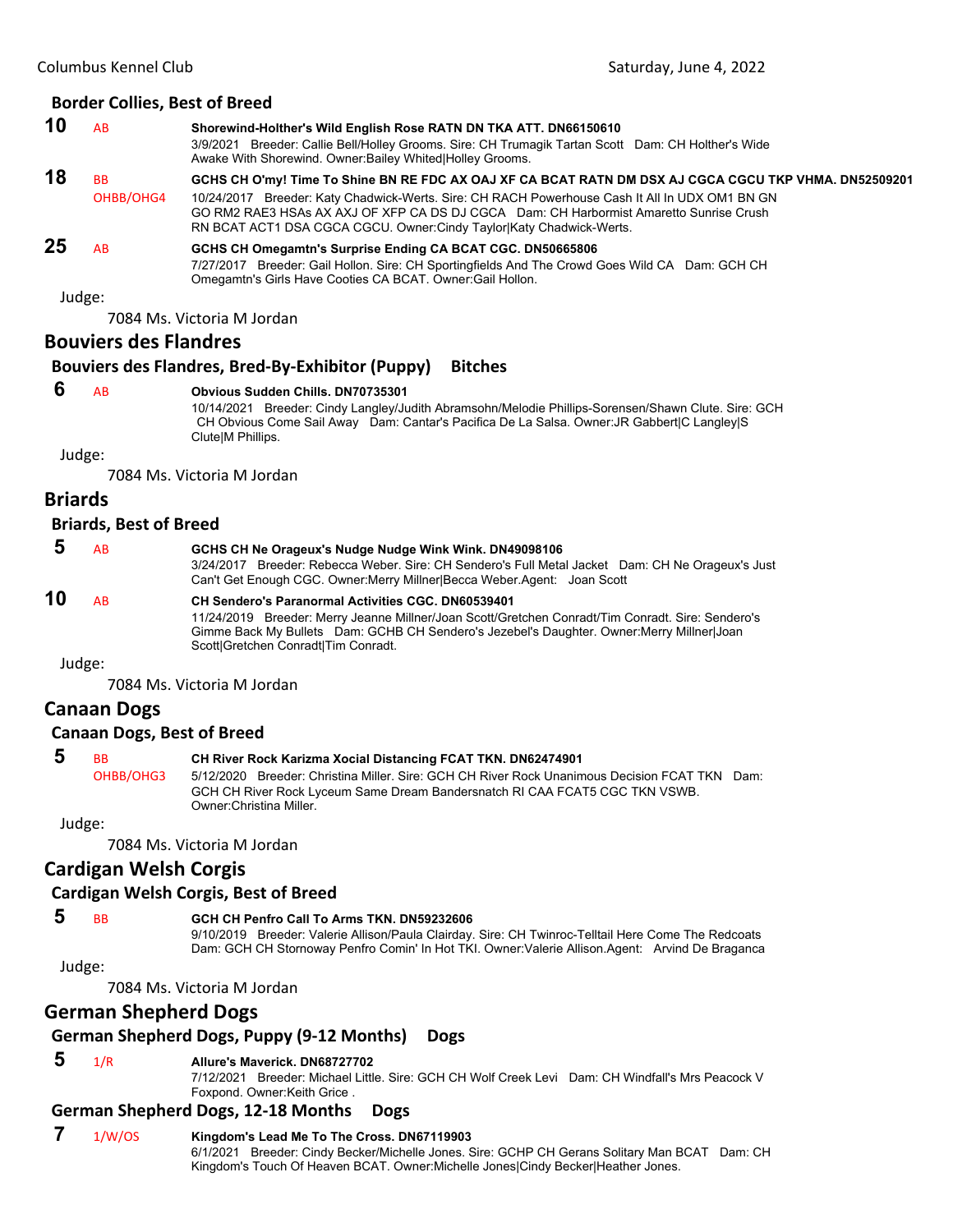#### **German Shepherd Dogs, Bred‐By‐Exhibitor (Adult) Dogs 9** AB **Barick's Trouble Man. DN59119001** 9/2/2019 Breeder: Jessica Ball/Barbara Stamper. Sire: GCHB CH Cedar Knoll's Malcolm V Van Cleve Dam: GCH CH Barick's Shoot The Breeze CA. Owner:Jessica Ball|Barbara Stamper. **German Shepherd Dogs, Novice Bitches 6** AB **Kingdom's Who You Say I Am. DN55271302** 9/20/2018 Breeder: Michelle Jones. Sire: CH Gerans Walkn On The Wild Side Dam: CH Kingdom's Hosanna In The Highest. Owner:Michelle Jones|Sheldon Jones. **German Shepherd Dogs, Bred‐By‐Exhibitor (Adult) Bitches 8** 1/W/BB/BW **Barick's Midnight Star Of Ruby. DN59119003** 9/2/2019 Breeder: Jessica Ball/Barbara Stamper. Sire: GCHB CH Cedar Knoll's Malcolm V Van Cleve Dam: GCH CH Barick's Shoot The Breeze CA. Owner:Jessica Ball|Barbara Stamper. **German Shepherd Dogs, American Bred Bitches 10** AB **Kingdom's I Give You My Heart BCAT. DN54662007** 6/12/2018 Breeder: Gerald W Roach/Michelle Jones/Angela Roach/Alexa B Roach/Mikayla Staar. Sire: GCH CH Gerans Afleet Alex Dam: CH Gerans God Made Girls BCAT. Owner:Michelle Jones|Heather Jones. **German Shepherd Dogs, Best of Breed 11** AB **GCHG CH Gem-N-I River Of Urloved CGC. DN50276601** 4/20/2017 Breeder: Mary Lee Jewell/Rick Waits/Barbara Stamper. Sire: GCH CH Breal-Jogra's Oakley V Selig-Haus Dam: Barick's Shake It Up In D.C Of Gem-N-I. Owner:Richard Waits.Agent: Lenny Brown **12** SEL **CH Kingdom's He Is Risen CAA DCAT. DN60813702** OHBB/OHG2 1/16/2020 Breeder: Michelle Jones/Gerald W Roach/Angela Roach/Alexa B Roach. Sire: CH Kimberlite's Key West Dam: CH Gerans God Made Girls BCAT. Owner:Michelle Jones|Marilyn Boretz|Hilary Boretz. Judge: 7084 Ms. Victoria M Jordan **Miniature American Shepherds Miniature American Shepherds, Puppy (6‐9 Months) Dogs 9** 1/R **Fruition Farms Hephaestus Forged On The Farm. DN69361801** 10/26/2021 Breeder: Jeremy White/Chad Rhoden. Sire: GCH CH Wolf Pen And Fairway American Classic At Knee High NA NAJ Dam: CH Great Companions Lady Dressed In Red FDC. Owner:Robin Varvorines|Brittany Varvorines|Jeremy White.Agent: Chelsea Rowe **Miniature American Shepherds, Puppy (9‐12 Months) Dogs 11** <sup>1</sup> **Ashland's Bow Chicka Wow Wow. DN69138501** 7/16/2021 Breeder: Ashley Badgett. Sire: GCH CH Ashland's Heartthrob Dam: Ashland's Been There Done That. Owner:Callie Bell.Agent: Arvind De Braganca **Miniature American Shepherds, American Bred Dogs 15** <sup>1</sup> **Cornerstone's Mr. Moose On The Loose. DN63543206** 6/14/2020 Breeder: Jessica Pitts/Heather Mabrey. Sire: GCHG CH Tanasi's Red Rover Red Rover Dam: CH Flying M Luna Sol Montana CGCA. Owner:Jessica Pitts|Stephen Pitts.Agent: Arvind De Braganca **Miniature American Shepherds, Open Red Dogs 17** 1/W/OS **Peaceful Acres Down Home Remark. DN63630802** 6/25/2020 Breeder: Laurel Derousse. Sire: GCHB CH Peaceful Acres Remarkable Opportunity Dam: Peaceful Acres Lucy Of Arrow B. Owner:Tonya Glisson|James Glisson.Agent: Arvind De Braganca **Miniature American Shepherds, Puppy (9‐12 Months) Bitches 8** AB **Twoj's Lochlyn My Kinda Party. DN68537003** 7/20/2021 Breeder: Claire Joiner/Jackie Parisek. Sire: CH Twoj's Russian Roulette Dam: CH Twoj's When The Stars Go Blue. Owner:Kathy Wilkins. **Miniature American Shepherds, Open Blue Merle Bitches 10** AB **Brunskills Blue Pearl At Flying M. DN60343614** 12/5/2019 Breeder: Teri Brunskill. Sire: CH Away To Me Tippin The Stetson Dam: GCH CH Brunskills Steppin Out In Style. Owner:Heather Mabrey.Agent: Arvind De Braganca **Miniature American Shepherds, Best of Breed**

**12** BB/G2 **GCHS CH Dynasty's Ember's Living Legend. DN62671702** 5/16/2020 Breeder: Ms. Fran Withers. Sire: CH Twoj's Just An Opportunity Dam: GCHB CH Dynasty's Fire Starter CA BCAT CGC TKN. Owner:Arvind De Braganca|Kim Johnson|Fran Withers|Joyce De Braganca.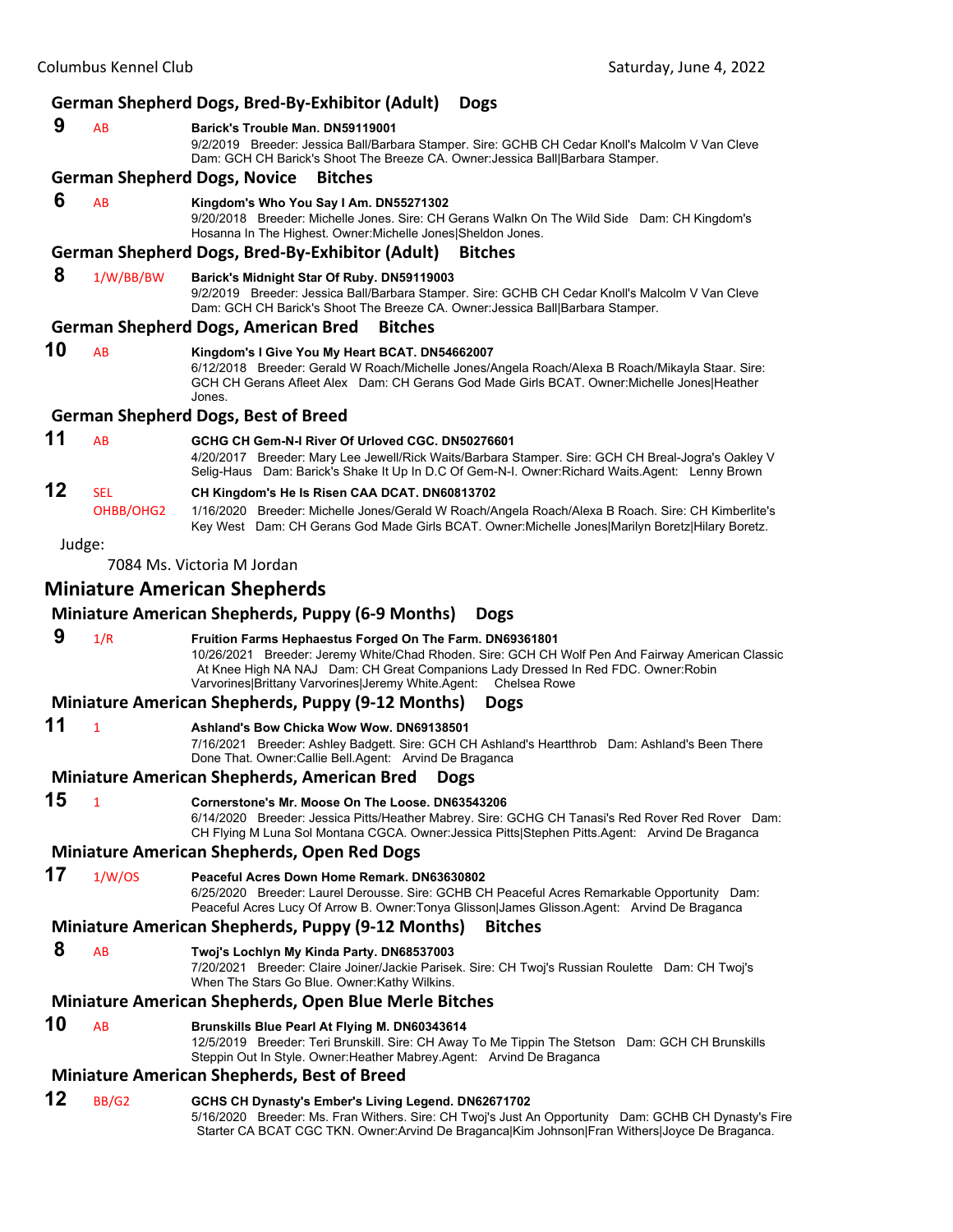7084 Ms. Victoria M Jordan

# **Old English Sheepdogs**

#### **Old English Sheepdogs, Best of Breed**

# **6** AB **GCHB CH Peek-A-Boo's Tangled Up In Blue. DN46894404**

8/5/2016 Breeder: James Caplan/Grace Caplan. Sire: GCHG CH Bagatelle Rolling Moon Stone Dam: GCHS CH Peek-A-Boo's Onstar Cover Girl BN RN PT NJP NFP. Owner:Amy Lockner|Jim Caplan|Grace Caplan. Linda Bellin Pelletier

Judge:

7084 Ms. Victoria M Jordan

#### **Pembroke Welsh Corgis**

#### **Pembroke Welsh Corgis, Bred‐By‐Exhibitor (Adult) Dogs 9** <sup>2</sup> **Tifflyn One Last Nightcap PT CAA FCAT. DN58283501** 6/14/2019 Breeder: Lynda McKee. Sire: GCHB CH Kee Bear Westside Bachllyn's My Way Dam: Tifflyn Summer Nights BN RA NF CGC TKN. Owner:Lynda McKee. **11** 1/W/BW **Drifan Emeishanquin Wayfaring Stranger. DN64172404** 8/28/2020 Breeder: Vicki Northway/Beatrice Quinio. Sire: Trehilyn Dont Hold Back Dam: GCHB CH Drifan Butterfly Kisses For Shamquin PT. Owner:Vicki Northway|Beatrice Quinio. **Pembroke Welsh Corgis, American Bred Dogs 15** 1/R **Cajun Creek's Gambling Is His Game. DN60957904** 11/18/2019 Breeder: Patricia R Panzarella/Junior McDaniel. Sire: GCHP CH Riverside Xtra Style Dam: Tresaith Star Magnolia At Cajun Creek. Owner:Lee Ann Steinmetz|Patricia Panzarella. **Pembroke Welsh Corgis, Open Dogs 17** AB **Oakwind's Chocolate Bunny. DN54768003** 4/1/2018 Breeder: Carra Cole. Sire: CH Oakwind's Sabre And Spurs Dam: CH Keebear Oakwind Circletop Makin Rounds. Owner:Heidi Cook|Carra Cole. **19** <sup>2</sup> **Stonehaven Creek's Noble Beginnings At Foxrun ATT. DN62551503** 4/30/2020 Breeder: Thomas V. Campana/Patricia R Panzarella/Lorrie J Dobbs. Sire: GCHP CH Riverside Xtra Style Dam: Stonehaven's Eye Of The Storm. Owner:Chris McElyea|Charise McElyea. **21** <sup>1</sup> **Tresaith's Debonair Dash Of Class. DN66199803** 3/16/2021 Breeder: Janet Richardson/William B Richardson Jr.. Sire: GCHB CH Triple H Bechanci Knight To Remember Dam: CH Tresaith's Dash Of Charisma CA FCAT3 CGC TKN. Owner:E J Elliot and Alicia Elliot|Janet Richardson .Agent: Joan Scott **Pembroke Welsh Corgis, Bred‐By‐Exhibitor (Adult) Bitches 6** 2/R **Cook Arena Hocus Pocus. DN55987101** 10/31/2018 Breeder: Heidi Cook. Sire: CH Absolute Game Of Shadows Dam: GCH CH Cook Arena Giddyup Buttercup. Owner:Heidi Cook.  **8** 1/W/OS **Lin-Kel The Longest Ride. DN65613002** 2/12/2021 Breeder: Linda C Muglach. Sire: GCH CH Ramsgate's Off To The Races Dam: GCHB CH Lin-Kel Nanteos Miranda. Owner:Linda Muglach. **Pembroke Welsh Corgis, Open Bitches 10** AB **Pinemeade Intoxicating. DN65158701** 12/12/2020 Breeder: Terry A Hansen/Shannon Stone. Sire: Aberlee Over The Limit Dam: CH Pinemeade Shaken Not Stirred. Owner:Marcia Ritchie|Susan Magoss.Agent: Joan Scott **Pembroke Welsh Corgis, Best of Breed 23** BB **GCH CH Lin-Kel Love On The Side Line. DN65613004**

OHBB 2/12/2021 Breeder: Linda C Muglach. Sire: GCH CH Ramsgate's Off To The Races Dam: GCHB CH Lin-Kel Nanteos Miranda. Owner:Linda Muglach.

Judge:

7084 Ms. Victoria M Jordan

# **Polish Lowland Sheepdogs**

## **Polish Lowland Sheepdogs, Best of Breed**

#### **5** BB/G4 **GCHB CH Ignacy Dobrana Para. DN61064501**

10/12/2019 Breeder: Jacek Filipiak/Marta Filipiak. Sire: Wrotycz Z Gangu Diugich Dam: Pastuszek Z Polanki Awaria. Owner:Magdalena Hirata|Margaret Korzeniowska.Agent: Ashley Waters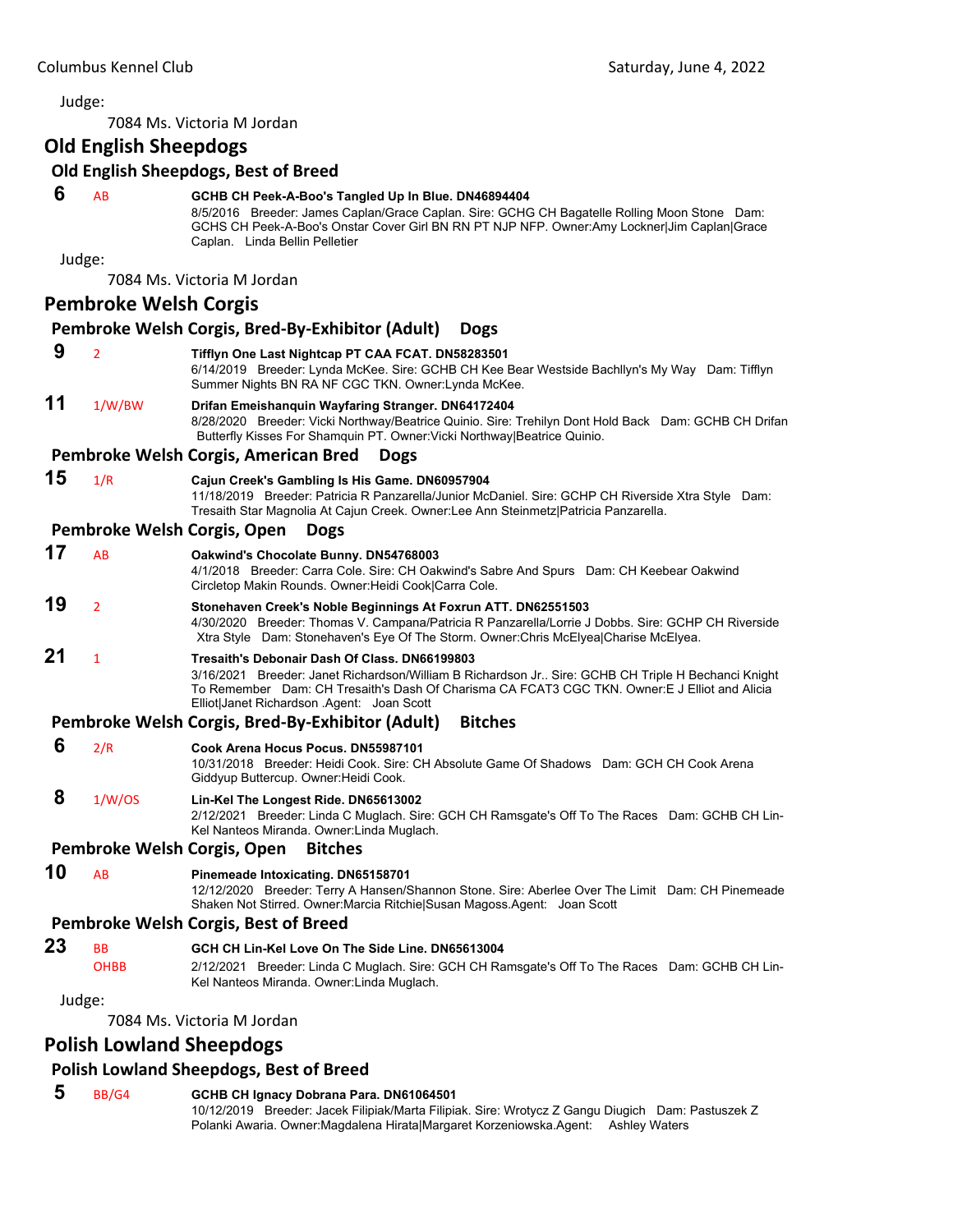7084 Ms. Victoria M Jordan

| <b>Pulik</b> |                             |                                                                                                                                                                                                                                                                            |
|--------------|-----------------------------|----------------------------------------------------------------------------------------------------------------------------------------------------------------------------------------------------------------------------------------------------------------------------|
|              | <b>Pulik, Best of Breed</b> |                                                                                                                                                                                                                                                                            |
| 5            | BB/G1/RBIS                  | GCHS CH Cordmaker Punchinello. DN63435801<br>10/22/2016 Breeder: Sue Huebner/Penny Kelly. Sire: GCHS CH Cordmaker Rumpus Bumpus Dam:<br>Cordmaker Mellow Yellow. Owner: Ellen Charles Stephanie Kaul M Feltenstein R Beinhauer L Pitts P Kelly.                            |
|              | Judge:                      |                                                                                                                                                                                                                                                                            |
|              |                             | 7084 Ms. Victoria M Jordan                                                                                                                                                                                                                                                 |
|              | <b>Pyrenean Shepherds</b>   |                                                                                                                                                                                                                                                                            |
|              |                             | <b>Pyrenean Shepherds, Best of Breed</b>                                                                                                                                                                                                                                   |
| 5            | <b>BB</b>                   | CH Coolmoor Rare Mettle d'Amour Epique. DN64551101<br>8/18/2020 Breeder: Amy Burnette/Kimberlee J Rice. Sire: GCH CH Rare Mettle's Le Presage Dam: GCH<br>CH Chasser La Nuit De Coolmoor CGCA ATT. Owner: Amy Burnette. Kylie Soafer                                       |
| 6            | <b>OS</b>                   | CH Pur-Plesur Down In Fraggle Rock De Coolmoor. DN44110902<br>6/5/2015 Breeder: Amy Burnette/John Miller/Sheree Miller/Tracy Bennett. Sire: GCHS CH Hourcadet De<br>Terra-Blue BN Dam: CH Drole D'Oiseau Hirondelle. Owner:Amy Burnette.Agent: Elizabeth Melzer            |
|              | Judge:                      |                                                                                                                                                                                                                                                                            |
|              |                             | 7084 Ms. Victoria M Jordan                                                                                                                                                                                                                                                 |
|              | <b>Shetland Sheepdogs</b>   |                                                                                                                                                                                                                                                                            |
|              |                             | <b>Shetland Sheepdogs, Puppy (9-12 Months)</b><br><b>Dogs</b>                                                                                                                                                                                                              |
| 5            | $\mathbf{1}$                | Lil Blessings Uncharted Waters. DN68400505<br>8/16/2021 Breeder: Linda Chilson/Donald Chilson. Sire: Shandy's Phantom Menace Dam: Grandgables<br>She's So Mystic. Owner: Diane Greene.                                                                                     |
|              |                             | <b>Shetland Sheepdogs, American Bred</b><br><b>Dogs</b>                                                                                                                                                                                                                    |
| 7            | $\mathbf{1}$                | Newrising Sir Winston Ambrose Of Holly Crossing CA. DN64102203<br>9/17/2020 Breeder: Nekolia Burke/Phil Burke. Sire: CH Chisterling Lochlyn Last Call Dam: CH Newrising<br>Grandgables Love Dreamed Of You. Owner:Diane and David Hess Diane and David Hess Neikola Burke. |
|              |                             | <b>Shetland Sheepdogs, Open Sable &amp; White Dogs</b>                                                                                                                                                                                                                     |
| 9            | AB                          | Winsong's One For The Road. DN57485301<br>4/1/2019 Breeder: Mr. M Alton Fleming/Ben Fleming. Sire: CH Chisterling Lochlyn Last Call Dam:<br>Winsong's All In Good Time. Owner: M Alton Fleming Ben Fleming. Agent: Kathy Wilkins                                           |
| 11           | 2/R                         | Starphire Life Of The Party At Vanguard CD CA CGC. DN57512803<br>3/4/2019 Breeder: Nancy E Ager/Linda Webb. Sire: CH Chisterling Lochlyn Last Call Dam: Dreamline<br>Starphire Dangerously Beautiful CGC. Owner: Nanette s Johnson   Pat Sells.                            |
| 15           | 1/W/BW                      | Canami Dury Voe The Norseman. DN57772902<br>2/20/2019 Breeder: Judith C Kelsey/Amanda Inzinna. Sire: GCHS CH Laureate Invincible Dam: Dury Voe<br>Cream Parfait. Owner: Amanda Inzinna. Agent: Mitchell Fox                                                                |
|              |                             | Shetland Sheepdogs, Puppy (6-9 Months) Bitches                                                                                                                                                                                                                             |
| 6            | 1/W/OS                      | Newrising Joyful Joyful. DN69692201<br>11/4/2021 Breeder: Nekolia Burke/Chaffin Burke. Sire: GCH CH Laureate Insignia Dam: Newrising<br>Casting Crowns. Owner: Nekolia Burke.                                                                                              |
|              |                             | <b>Shetland Sheepdogs, Best of Breed</b>                                                                                                                                                                                                                                   |
| 17           | <b>BB</b><br>OHBB/OHG1      | GCH CH Sunriver Bi-Loved Memories, DN54118402<br>4/17/2018 Breeder: Pat Timpe-Rothenburger. Sire: GCH CH Apple Acres Stockholm Dam: CH Blue<br>Heavens Dressed In Spades. Owner: Kelly Riney   Fallyn Riney.                                                               |
|              | Judge:                      |                                                                                                                                                                                                                                                                            |
|              |                             | 92450 Dr. Valeria Rickard                                                                                                                                                                                                                                                  |
|              | <b>Dutch Shepherds</b>      |                                                                                                                                                                                                                                                                            |
|              |                             | <b>Dutch Shepherds, Misc Open</b><br><b>Dogs</b>                                                                                                                                                                                                                           |
| 11           | 1/MBB/BIM                   | Shawshack Papa Whiskey November FDC BCAT CGCA TKI. DN62009608<br>2/20/2020 Breeder: STEPHANIE Shaw, Sire: Blitz Von Grof Box CGCA TKN Dam: Zaraza Von Grof Box<br>CGCA TKN. Owner: Megan Eckert Niell Stephanie Shaw.                                                      |
| 15           | 2                           | Premiere Academy Award De La Terre Des Flandres. DN66626301<br>8/21/2019 Breeder: Pauline Klein/Guillaume Klein. Sire: Numenor Westernesse De La Terre Des Flanders                                                                                                        |

Dam: Iberian Pleasure De La Terre Des Flanders. Owner:Carol Croop.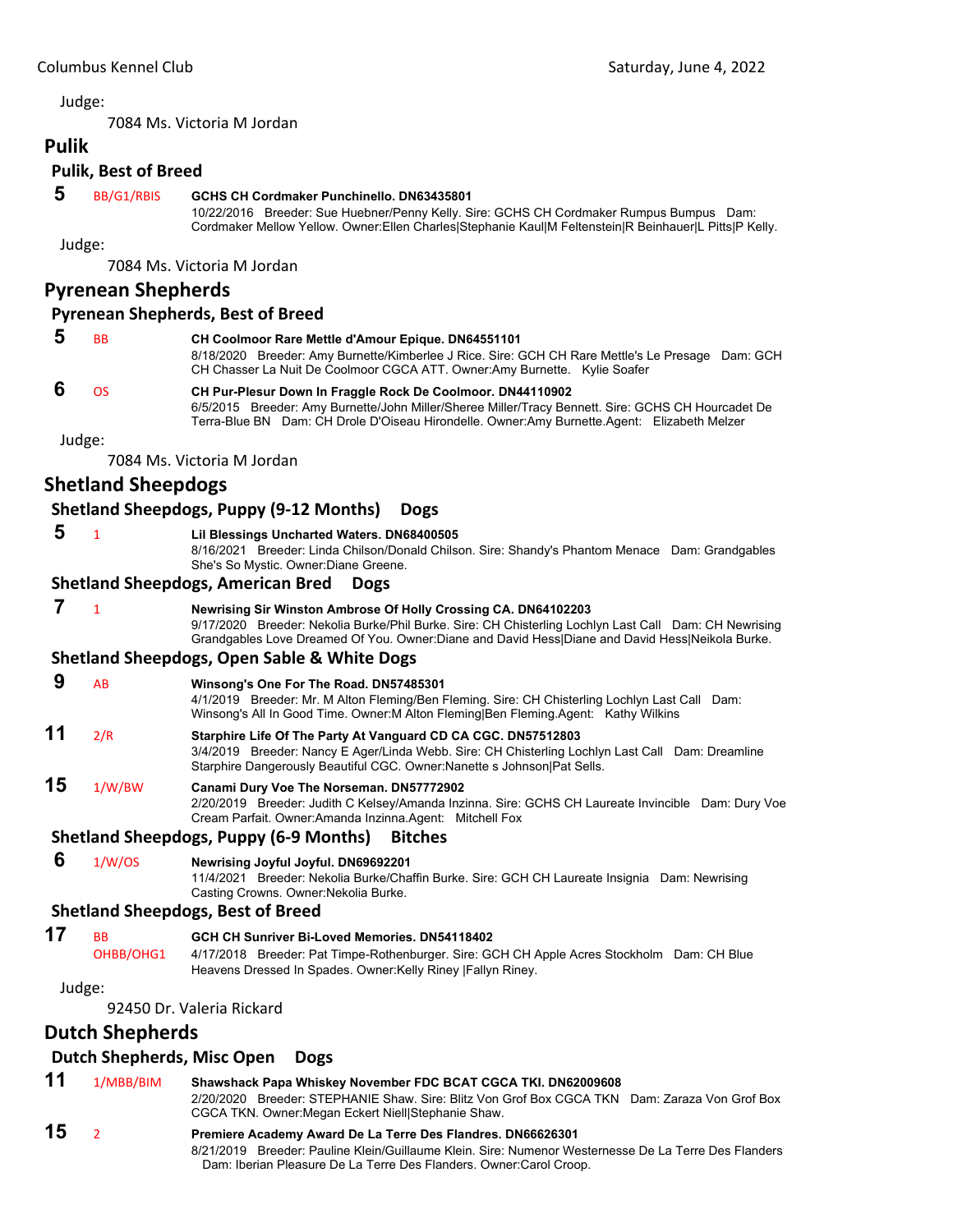|    |                           | Dutch Shepherds, Misc Open<br><b>Bitches</b>                                                                                                                                                                                                                                                                               |
|----|---------------------------|----------------------------------------------------------------------------------------------------------------------------------------------------------------------------------------------------------------------------------------------------------------------------------------------------------------------------|
| 18 | $\overline{2}$            | Trajectum Ad Mosam Elly. DN59173601<br>5/16/2019 Breeder: Francisca Callemeyn-Franssen. Sire: Athos Astor V. Henita's Hoes Dam: Diamidarus<br>Iris. Owner: J Kent Rupprecht.                                                                                                                                               |
| 20 | AB                        | <b>Coswald's Gun Powder For Golden Meadows Farm. DN63733302</b><br>9/11/2020 Breeder: Kellie Cosby. Sire: Cabor V.D. Eefdese Enk Dam: Miss Shailo V. Brabantstad.<br>Owner:Robert Jerrells Kellie Cosby.                                                                                                                   |
| 22 | 1/MOS                     | Coswald's Vera Nellie CGC, DN63733303<br>9/11/2020 Breeder: Kellie Cosby. Sire: Cabor V.D. Eefdese Enk Dam: Miss Shailo V. Brabantstad.<br>Owner:Sumier Overcash.                                                                                                                                                          |
|    | <b>Junior Showmanship</b> |                                                                                                                                                                                                                                                                                                                            |
|    | Jr (Novice Junior)        |                                                                                                                                                                                                                                                                                                                            |
| 5  | 1                         | Jefferson's Winston Churchhill. DN68342207. Old English Sheepdogs<br>8/11/2021 Breeder: Jackie S Drumm. Sire: Prince Bear Butts Beau Rex Of Auburn Dam: Belle Gracie<br>Drumm. Owner: Alexa Jefferson.                                                                                                                     |
|    | Jr (Novice Intermediate)  |                                                                                                                                                                                                                                                                                                                            |
| 6  | AB                        | Rocky Creeks Johnny-Come-Lately. NP62093203. French Bulldogs<br>9/28/2020 Breeder: June Hatch. Sire: CH Rocky Creeks Lock Stock And Barrel Dam: De Lacreme You<br>Can Do Magic. Owner: Blaine Crowder Maria Devier.                                                                                                        |
|    | Jr (Novice Senior)        |                                                                                                                                                                                                                                                                                                                            |
| 7  | 1                         | CH Clowie Janoel BCAT. NP56740701. French Bulldogs<br>1/29/2019 Breeder: LEONA SOSNOVA. Sire: Nino Ferrer Des Cimes De Mesz' Amours Dam: Rosi<br>Rosette Janoel. Owner: McKenzi Doss.                                                                                                                                      |
|    | Jr (Open Junior)          |                                                                                                                                                                                                                                                                                                                            |
| 8  |                           | Luxury Golden Castle Ruffian. SS27670501. Retrievers (Golden)<br>2/22/2021 Breeder: Simey Flores. Sire: Gaston De Himmelstein Dam: Panam Lat Uncac Vesim Luxury<br>Golden Castle Crown. Owner: Micheline Laberge   Trinity Lonsdale.                                                                                       |
|    | Jr (Open Intermediate)    |                                                                                                                                                                                                                                                                                                                            |
| 9  | $\overline{2}$            | GCH CH Sunriver Bi-Loved Memories. DN54118402. Shetland Sheepdogs<br>4/17/2018 Breeder: Pat Timpe-Rothenburger. Sire: GCH CH Apple Acres Stockholm Dam: CH Blue<br>Heavens Dressed In Spades. Owner: Kelly Riney   Fallyn Riney.                                                                                           |
| 10 | 1                         | GCHB CH Kindred's Secret Love Of Sir Adams CGC. NP56628204. Tibetan Spaniels<br>10/20/2019 Breeder: Ms. Melisa Ann Powell/Julia Powers/Julia Adams-Powers, Sire: CH Rico V, 't Sniiders<br>Hofke FDC DCAT CGC TKI ATT Dam: GCH CH Katari's Touch Of Whimsy. Owner: Julia Powers julia<br>adams melisa powell sharon adams. |
| 11 | AB                        | GCHS CH Sir Adams My Kryptonite At Rosewood FDC CGC. NP63618101. Lhasa Apsos<br>9/7/2020 Breeder: Melisa Powell/Kathy Miller/Julia Madelyn Powers/Julia Adams-Powers. Sire: CH<br>Rosewood's Double Deuces Down Dam: CH Sir Adams Sabrina Duncan. Owner: Julia Powers Kathy<br>Miller Sharon Adams Julia Adams.            |
|    | Jr (Open Senior)          |                                                                                                                                                                                                                                                                                                                            |
| 14 | 2/RBJ                     | CH Allegiance Water U Wading 4 BCAT. WS69319308. Portuguese Water Dogs<br>7/19/2020 Breeder: Eva Marie Muschek/Rich Muschek/Amy Lane. Sire: GCHG CH Marinella's Run Devil<br>Run Dam: CH Allegiance If The Shoe Fits. Owner: Amy C Lane McKenna Lane.                                                                      |
| 15 | AB                        | GCHB CH Cody's American Sheriff. HP58114001. Redbone Coonhounds<br>2/13/2019 Breeder: Sasha Hall/JESSE HALL/Louise Schoenlein. Sire: America's John Henry Dam:<br>Schoenlein's Red Reign Eleanor. Owner: Cody Wright.                                                                                                      |
| 16 |                           | GCH CH Wildside Cherished Moments. RN30721302. Kerry Blue Terriers<br>4/11/2017 Breeder: Angela Chase/Diane C Harrison. Sire: GCH CH Lisiji No Ruffin The Passer Dam:<br>GCH CH Wildside's No More Drama. Owner:Lisa Favre   Barbara Mathews  Angela Chase.                                                                |
| 17 | 3                         | GCH CH Royal Hills Hold On My Heart. DN52632502. Shetland Sheepdogs<br>1/14/2018 Breeder: Linda H Cornella/Michael J Cornella. Sire: GCH CH Brangay Night Fall Dam: GCH CH<br>Royal Hills Crazy For You. Owner: Caroline Evans Linda Cornella.                                                                             |
| 18 | 4                         | Cosmic's Creamsicle Cocktails On Ice. TS52742505. Chinese Cresteds<br>9/8/2021 Breeder: Julie L Ratti. Sire: CH Edelweiss Let's Go Racin' Boys Dam: CH Edelweiss Green<br>White Checkers. Owner: Greta sue Diguglielmo Sophia Politino   Mandi Politino-Dickey.                                                            |
| 19 |                           | GCH CH Kandu's Awakening Force Of Glo-Star. NP62022701. French Bulldogs<br>7/15/2020 Breeder: Udomsak Rittichaikul/Mary Kline. Sire: GCHB CH Rick Ly's Should'Ve Ben A Cowboy<br>V Kandu Dam: Glo-Star's Big Love. Owner:Mary K Klein  Udomsak Rittichaikul Ayden Hovermale.                                               |